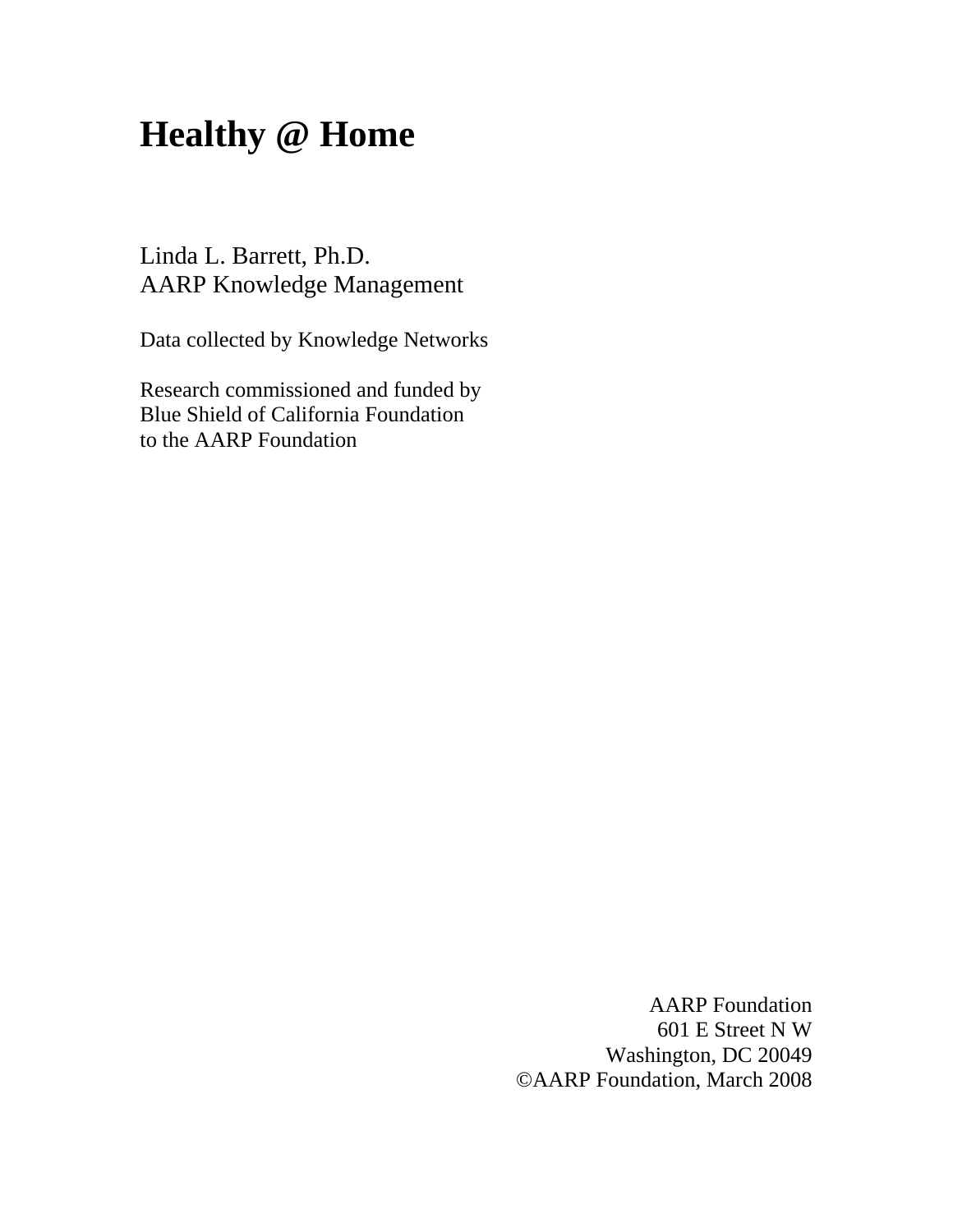The AARP Foundation is AARP's affiliated charity. Foundation programs provide security, protection and empowerment for older persons in need. Low-income older workers receive the job training and placement they need to re-join the workforce. Free tax assistance and preparation is provided for low- and moderate-income individuals, with special attention to those 60 and older. The Foundation's litigation staff protects the legal rights of older Americans in critical health, long-term care, consumer and employment situations. Additional programs provide information, education and services to ensure that people over 50 lead lives of independence, dignity and purpose. Foundation programs are funded by grants, tax-deductible contributions and AARP.

AARP is a nonprofit, nonpartisan membership organization that helps people 50+ have independence, choice and control in ways that are beneficial and affordable to them and society as a whole. AARP does not endorse candidates for public office or make contributions to either political campaigns or candidates. We produce AARP The Magazine, published bimonthly; AARP Bulletin, our monthly newspaper; AARP Segunda Juventud, our bimonthly magazine in Spanish and English; NRTA Live & Learn, our quarterly newsletter for 50+ educators; and our website, AARP.org. AARP Foundation is an affiliated charity that provides security, protection, and empowerment to older persons in need with support from thousands of volunteers, donors, and sponsors. We have staffed offices in all 50 states, the District of Columbia, Puerto Rico, and the U.S. Virgin Islands.

#### Acknowledgements

I would like to thank the Blue Shield of California Foundation for commissioning and funding this research through the AARP Foundation. I am especially grateful for the guidance provided by Lisa Payne-Simon and Deborah Schwab. Tom Porter of AARP California, Andrew Kochera and Mary Jo Gibson of AARP's Public Policy Institute first introduced me to the staff of BSCF. Andy Kochera vetted the original idea for this research with AARP's Public Policy Institute staff and Social Impact staff.

In addition, Dr. William C. Mann of the University of Florida, Dr. Majd Alwan of the Center for Aging Services Technology, Dr. Jeremy J. Nobel of the Harvard School of Public Health reviewed the survey questionnaires, and the final report. I thank them for their thoughtful suggestions and insights. Gail Gibson Hunt, Executive Director of the National Alliance for Caregiving provided careful review of the questionnaires and feedback. Dr. Teresa A. Keenan of AARP's Knowledge Management provided support throughout this work as well as reviewing the final report. Aisha Bonner also of AARP's Knowledge Management has been a source of encouragement and support throughout this process. Finally, I thank Michael R. Schuster, AARP Associate General Counsel who reviews all of my published reports.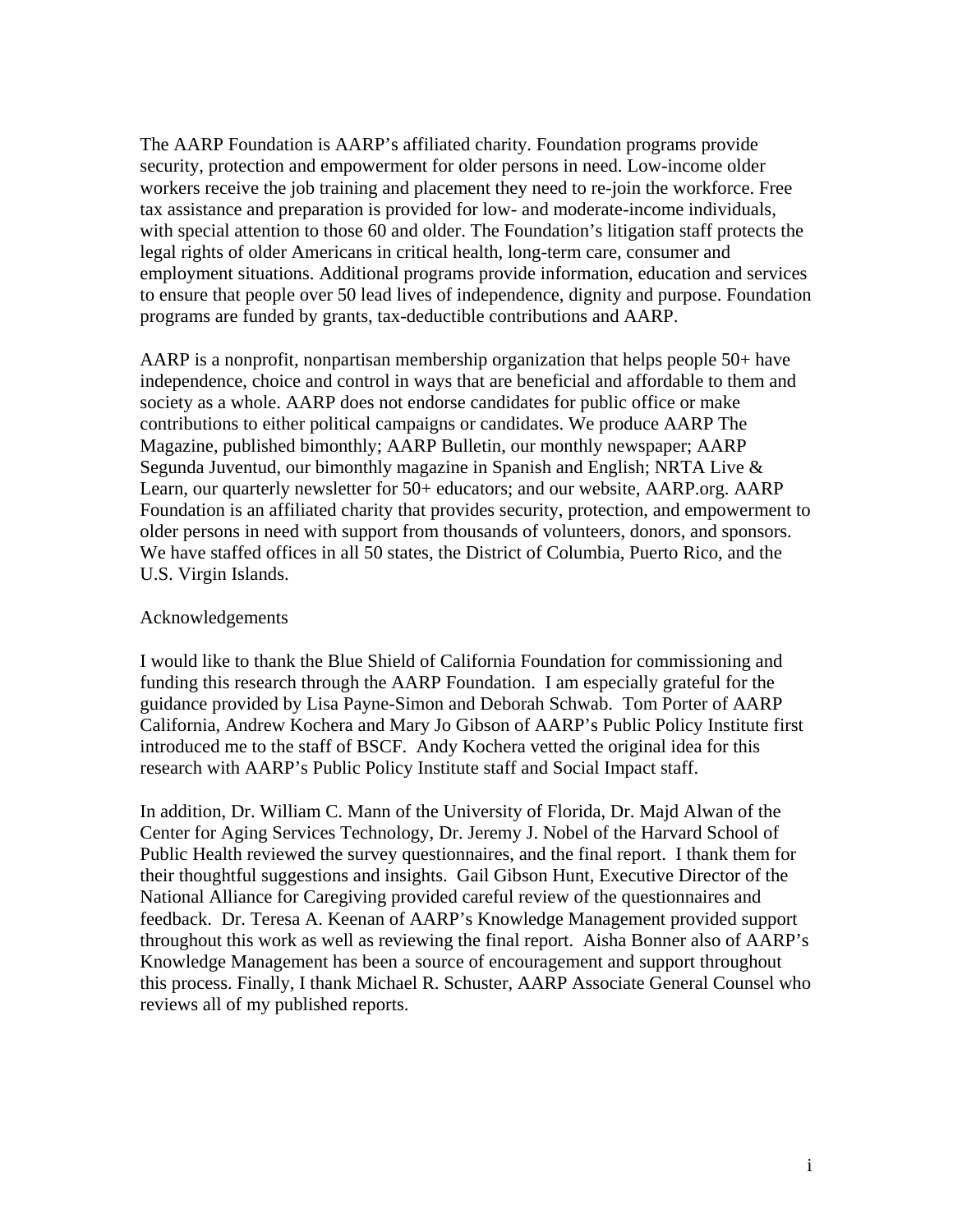# **Table of Contents**

| Awareness and Willingness to Use Personal Computers                 |
|---------------------------------------------------------------------|
| Perceived Benefits / Barriers to Using Personal Computers  14       |
| Awareness and Willingness to Use Home Safety Devices  16            |
| Perceived Benefits / Barriers to Using Home Safety Devices  17      |
| Awareness and Willingness to Use Personal Health and Wellness       |
| Perceived Benefits / Barriers to Using Personal Health and Wellness |
| Opinions about Telepharmacy and Telemedicine 21                     |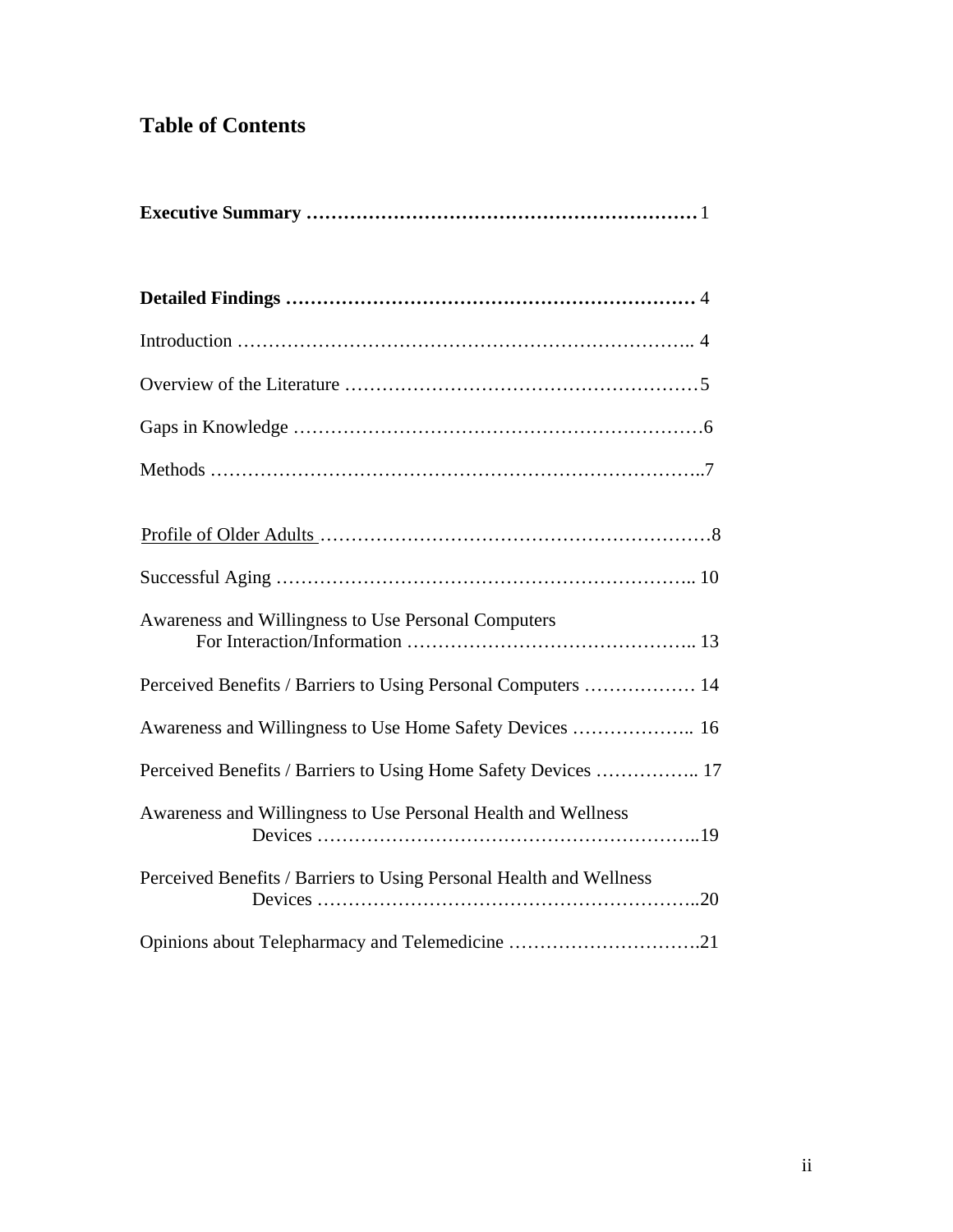| Awareness and Willingness to Use Personal Computers for                      |
|------------------------------------------------------------------------------|
|                                                                              |
| Awareness / Willingness to Use Home Safety Devices 30                        |
| Perceived Benefits / Barriers to Using Home Safety Devices  31               |
| Awareness / Willingness to Use Personal Health and Safety Devices 35         |
| Perceived Benefits / Barriers to Using Personal Health and Safety Devices.37 |
|                                                                              |
|                                                                              |
|                                                                              |
|                                                                              |
|                                                                              |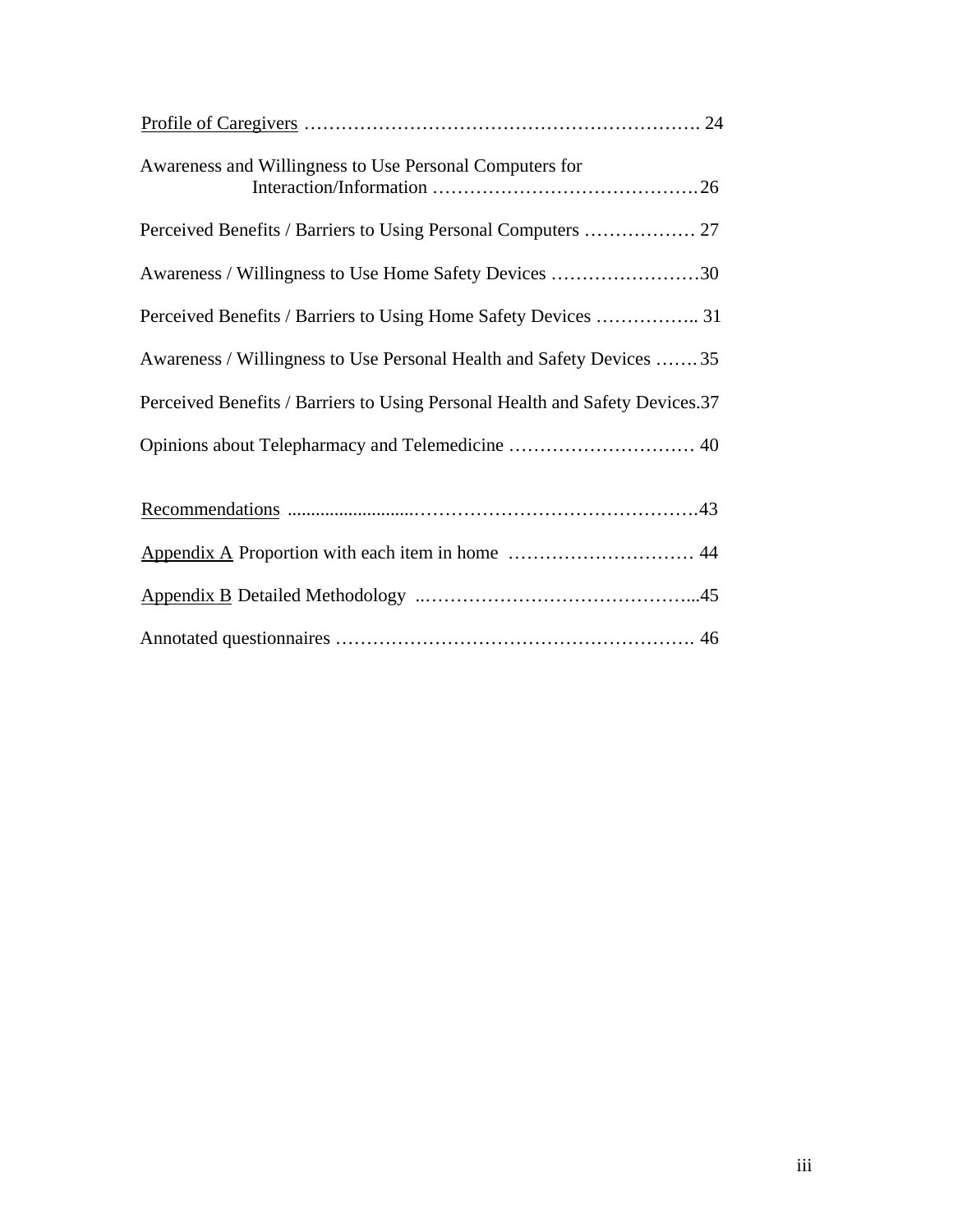#### <span id="page-4-0"></span>**Executive Summary**

 $\overline{a}$ 

Older adults age  $65+$  value their health and independence as well as their family, friends, and freedom. The vast majority say that if they need help caring for themselves, they would prefer to have help given to them in their home. We found that while they have a limited awareness of new technologies that could help them meet their goals, they would be willing to use a wide variety of items if they were available to maintain social contact, gather information, be safe at home, and promote their personal health and wellness.

For example, at least half of the 65+ are aware of a variety of ways a *personal computer* can be used and express a willingness to use a personal computer to gather information and maintain social connectedness.<sup>1</sup> They see many emotional and physical benefits associated with using a personal computer and a few barriers. Cost to install and maintain are a concern, and almost six in ten say this may not be something they need.

Older adults' awareness of *home safety devices* varies depending on the item. However willingness to use these devices exceeds awareness in every case.<sup>2</sup> These adults see many benefits associated with these devices such as physical safety and emotional peace of mind. However, four out of five express concern about the costs to install and maintain them. Seven in ten say these may not be something they need.

Older adults' awareness of *personal health and wellness devices* varies depending on the item with personal emergency response systems being well known and electronic pill boxes with provider oversight being least well known. Cost concerns rise to the top of the 65+ perceptions of these devices. Four in five express concern about the cost to install and maintain them. Nonetheless, older adults say they perceive safety, peace of mind and comfort as benefits. Seven in ten say these items may not be something they  $need.<sup>3</sup>$ 

These adults report a surprising amount of support for telepharmacy. More than nine in ten wish their doctor could perform typical telepharmacy tasks such as checking whether their insurance covers a specific medication before writing a prescription, checking their medication history, and sending prescriptions electronically to the pharmacy to be filled for pick-up. Telepharmacy can potentially reduce medication errors, detect drug interactions, and reduce drug associated costs.

Similarly, there appears to be strong support for telemedicine. Three-fourths of the 65+ say they are willing to have a cardiologist diagnose or monitor a heart condition by receiving information that is transmitted electronically to them from their primary care doctor's office or their home. This could potentially reduce emergency room or doctor

<sup>&</sup>lt;sup>1</sup> People age 65-74 are more likely to use a personal computer for three tasks than those who are between 75-84 (see and hear people in different places 61% vs. 50%, play games 46% vs. 35%, and search for health information 89% vs. 80%).

<sup>&</sup>lt;sup>2</sup> People age 65-74 (71%) are more likely to use a home alarm system than those 75084 (60%). There is no age difference regarding the use of other home safety items.

 $3$ People age 75-84 (66%) are more likely to use a personal emergency response system than those age 65-74 (54%). People age 65-74 (44%) are more likely to use an electronic pillbox than those 75084 (36%).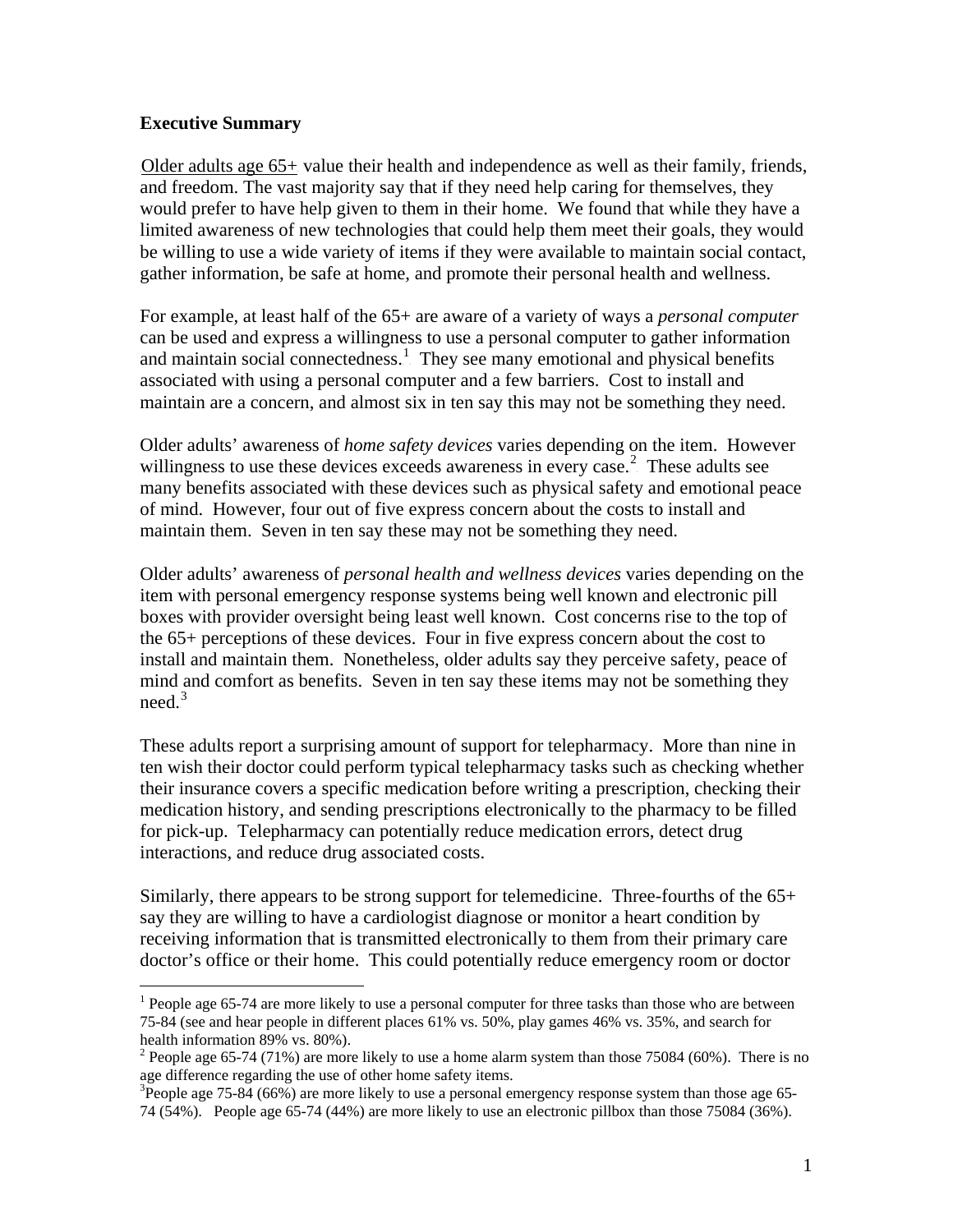visits by catching early warning signs and preventing the need for emergency or acute health care services.

Caregivers' play an important role in helping older adults deal with their long term care needs. Generally, caregivers' awareness of new technology that could help them meet their own needs as well as the needs of the people they care for varies widely. Yet like those 65+, caregivers say they too would be willing to use a variety of these new items if they were available. However, more than eight in ten caregivers also say they think they will have *some*, *or a great deal of difficulty* persuading the people they help to use these items (approximately 40% in each category).

Fifty percent or more of caregivers are aware of a variety of ways a *personal computer*  can be used to help meet their needs. Their willingness to use a personal computer to find and coordinate services exceeds their awareness. Caregivers understand personal computers can help them meet some of their most important needs such as saving time, keeping the person they care for safe and the emotional reassurance of peace of mind. They are less likely than the 65+ to question whether they need this item (44% vs. 58%). However, six in ten are concerned about the costs to install and maintain this equipment. In addition, eight in ten perceive at least some difficulty persuading their care recipient to use it.

Caregivers' awareness of *home safety devices* varies by item. Willingness to use these items generally exceeds their level of awareness. Willingness to use these items is associated with caregiving intensity. We measured caregiving intensity with a level of burden index based on the number of hours of caregiving provided in a typical week and the number of activities of daily living and instrumental activities of daily living the caregiver provides. Level three and four caregivers, who provide a considerable amount of time and effort helping the person they assist, are significantly more likely to use these devices than level one or two caregivers, who provide less time and effort helping the person they assist. Overall, caregivers see physical safety and emotional support as benefits these devices provide, and they are less likely than the 65+ to question whether they need these items (45% vs. 70%). However three-fourths are concerned about cost and four-fifths think they would have at least some difficulty persuading their care recipient to use them.

Caregivers' awareness of *personal health and wellness devices* also varies by item. Willingness to use these items generally exceeds their level of awareness. Level three, four, and five caregivers are generally more willing to use these items than level one and two caregivers. Four out of five caregivers see physical safety benefits as well as emotional peace of mind benefits associated with these items. Caregivers are less likely than the 65+ to question whether they need these items (41% vs. 71%). However, seven in ten are concerned about the costs, and eight in ten say they think they would have at least some difficulty persuading their care recipient to use them.

Approximately eight in ten caregivers agree they wish their care recipients' doctor could perform typical telepharmacy tasks. While this is a substantial amount of support, it is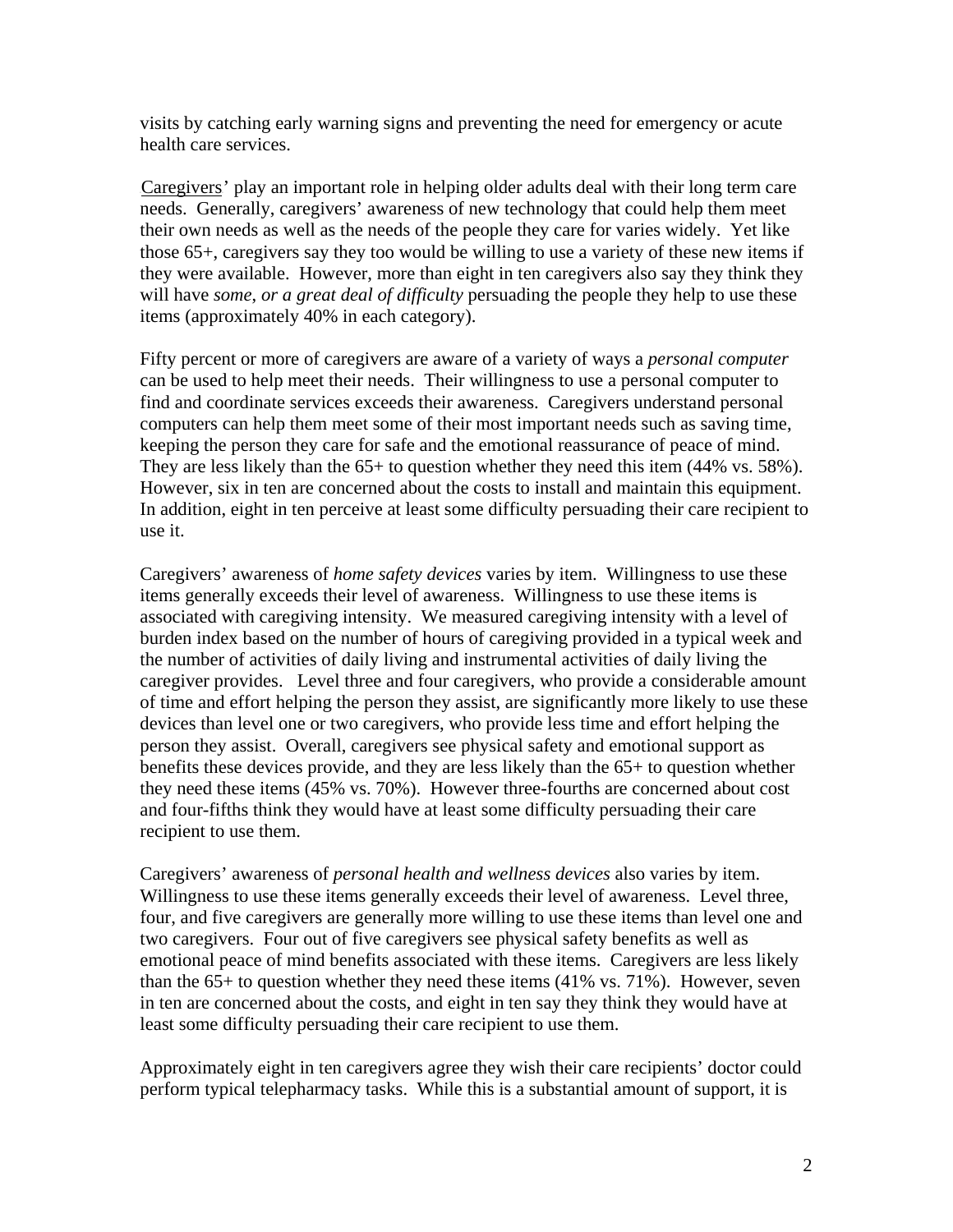approximately ten percentage points lower than the 65+. Similarly, two-thirds to threequarters of caregivers would be willing to have a cardiologist diagnose or monitor their care recipients' heart condition by receiving information that is transmitted electronically to them from their primary care doctor's office or their home. Again, this is a substantial level of support, and it is approximately ten percentage points lower than that reported by the 65+.

Recommendations include the following: Older adults and caregivers could benefit by knowing more about the range of technological devices that are available today (and those that are on the horizon) that could provide greater physical safety, more peace of mind and improved social connectedness. It appears that widespread adoption of such devices will depend on whether providers can convincingly address consumers' concerns about costs and whether older adults think they need these items.

Since people generally lose their ability to be independent gradually, requiring lifestyle adjustments overtime, new consumer guidelines could help older adults and caregivers identify key functional changes which might trigger the need to consider using such devices. For example, healthy older adults with strong social support systems and caregivers in the earliest stages of caregiving are less likely to benefit from these types of technology than older adults who have experienced some physical or cognitive limitations and caregivers in the middle stages of the caregiving experience. Our research also suggests that there comes a time when care recipients need more personal attention than technology currently can offer.

On a personal level, we need more research on why caregivers think they will have difficulty persuading their care recipient to use these devices. We also need to know how these issues can be addressed if the caregiver believes using these items would improve the caregiving situation. We also need to know more about care recipients age 65+ and how they may or may not differ from people age 65+ who do not currently need assistance.

We also need more evidence-based research demonstrating the efficacy of these devices to improve the quality of life of older adults and caregivers. We need to understand more about the cost and reimbursement implications of such technology. And, we need to know more about health providers' willingness or resistance to update medical and social service support systems using these technologies.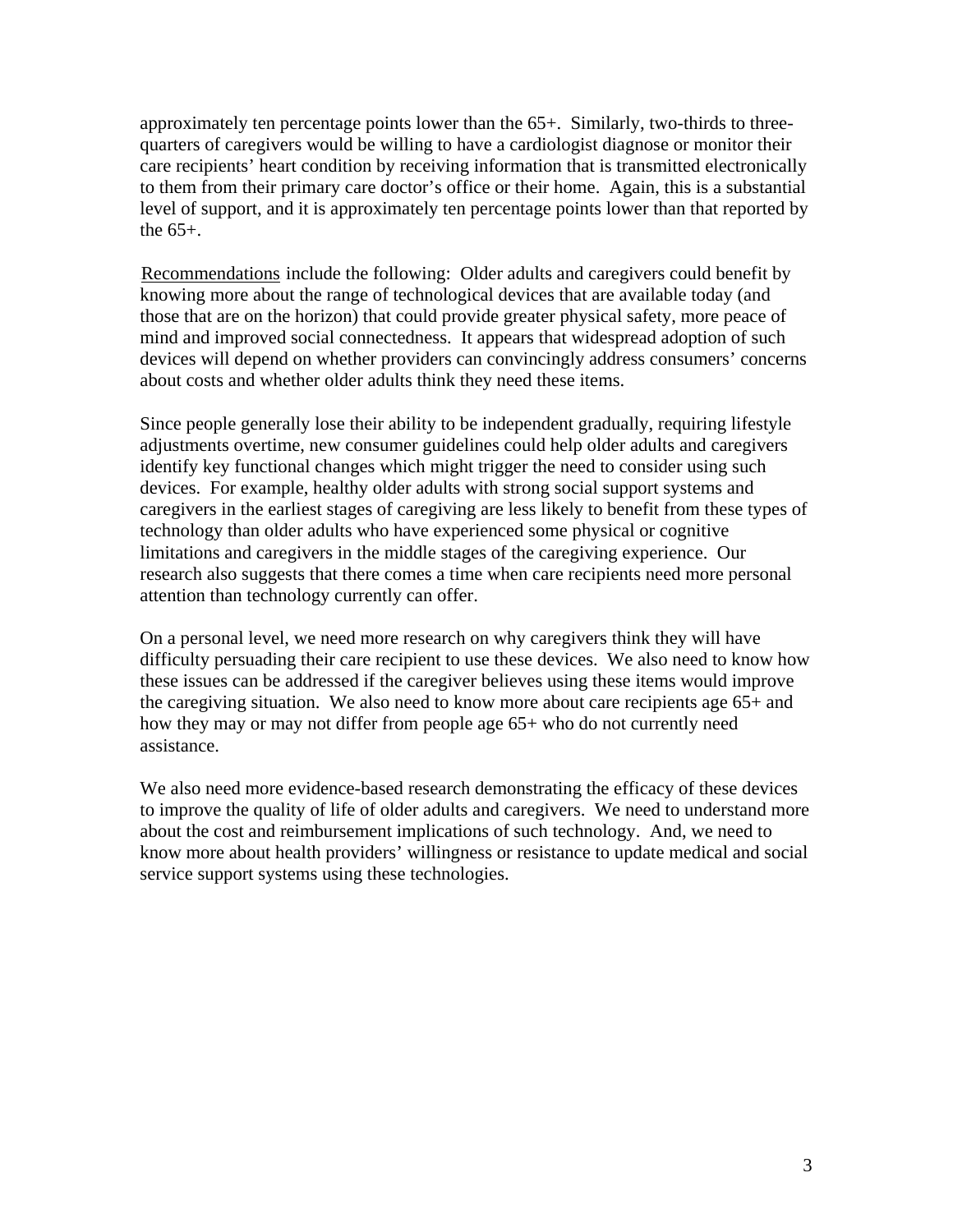# <span id="page-7-0"></span>**Detailed Findings**

#### **Introduction**

Older adults want to continue living in their home and remain independent for as long as possible – usually for their entire lifetime.  $^{4, 5, 6}_{1, 6}$ . Yet over a quarter (26%) of our population age 50 plus say they have a condition that substantially limits one or more basic physical activities such as walking, climbing stairs, reaching, lifting, or carrying.<sup>7</sup> We also know the majority of adults age 65 and older (52%) manage two chronic health conditions and the prevalence of chronic conditions increases with age.  $8,9$  This raises the question: How do we, as individuals, as families, and as a society find ways to support an older person's desire to live independently and safely in their homes and communities when they face health challenges which limit their independence?

Today many families rely on informal (unpaid) family caregiving, adult day care programs, and homecare to provide the necessary supports for older family members to remain in their community. Some of these services carry a financial cost, and others may carry a physical or emotional price for the caregivers.<sup>10</sup>, <sup>11</sup> In the future, new technologies may improve our ability to support the health and well-being of older people in the community while reducing the costs to individuals, families and society.

Before this can happen, we need to know more about several inter-related issues. For example, are older adults and caregivers who assist older family members aware of new technology that is available that might help them meet their independence goals? Would they be willing to use it if it were available? What do they see as the benefits of, or barriers to using such technology? Is technology perceived as something that will invade their privacy or something that will give them more time and greater peace of mind? Is it seen as being affordable or beyond their means? This study investigates these issues.

 $\overline{a}$ 

<sup>4</sup> Beyond 50.05 Survey, AARP, April 2005.

 $<sup>5</sup>$  These Four Walls . . . Americans 45+ Talk About Home and Community, AARP, May 2003.</sup>

<sup>&</sup>lt;sup>6</sup> Fixing to Stay, AARP, 2000.

<sup>&</sup>lt;sup>7</sup> Beyond 50.05 Survey, AARP, April 2005.

<sup>&</sup>lt;sup>8</sup> Conditions such as cerebrovascular disease, joint disorders, chronic obstructive pulmonary disease, diabetes, hypertension, depression, and asthma are considered chronic. 9

<sup>&</sup>lt;sup>9</sup> Multiple Chronic Conditions A Challenge for the  $21<sup>st</sup>$  Century. Center on Aging Society, Georgetown University. Number 12, November 2003.

http://ihcrp.georgetown.edu/agingsociety/pubhtml/multiple/multiple.html

 $10$  Valuing the Invaluable: The Economic Value of Family Caregiving, AARP, June 2006.

 $11$  Caregiving in the U.S., National Alliance on Caregiving and AARP, 2005.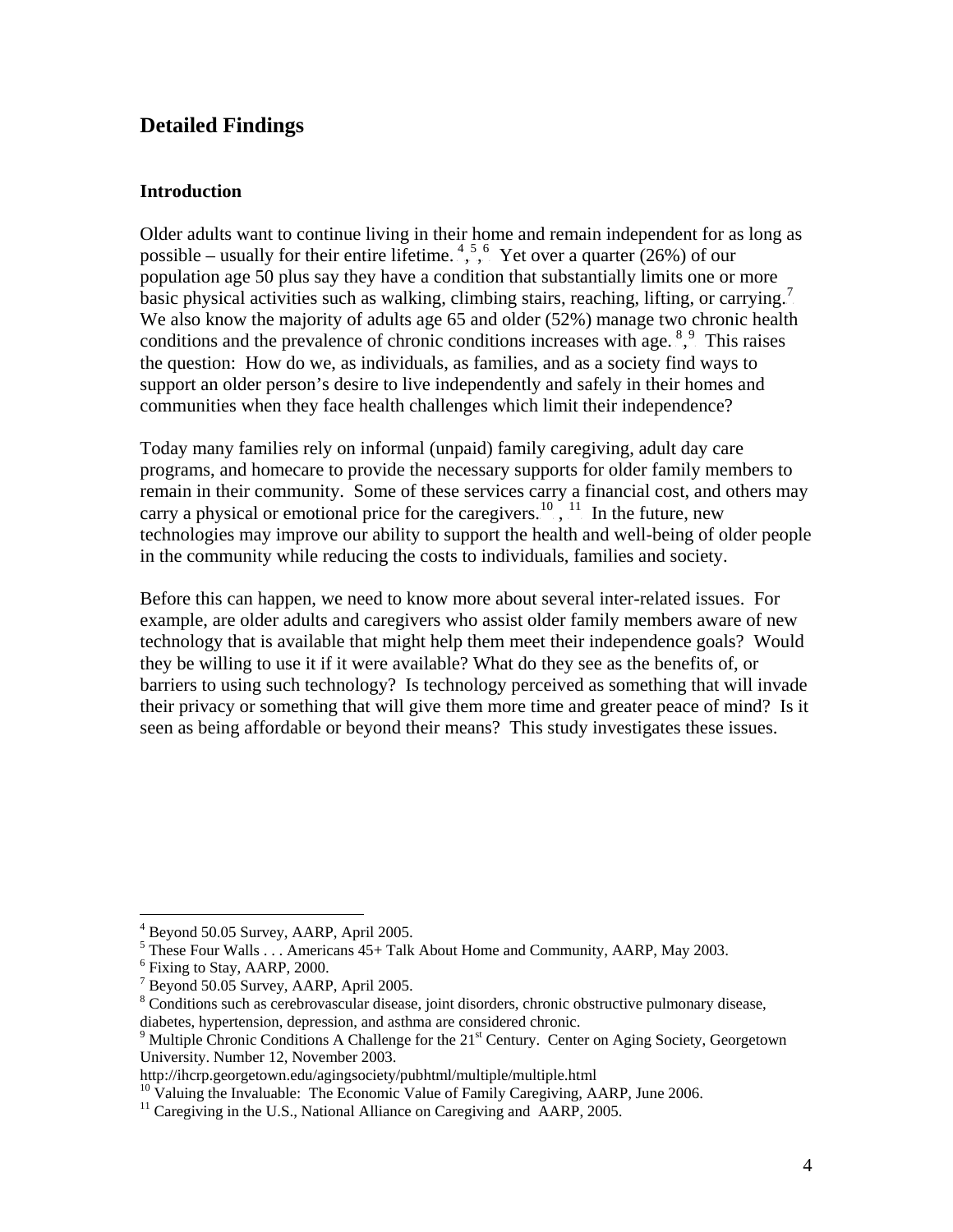### **Overview of the Literature**

Our first step was to analyze what has been reported on low technology (typically mechanical items such as home modifications and assistive devices) and high technology (typically electronic items such as computers and smart homes) through a comprehensive literature review of work published since  $1995$ .<sup>12</sup> We found that a considerable body of research exists regarding low technology, so we focused this work on high technology.

Older adults generally have a positive attitude toward using new high technology as long as it meets their practical standards for reliability, usefulness, ease of use and affordability. While older adults say they are interested in learning how to use new technologies such as computers, their actual usage is relatively low. Our review of the literature also found the following:

#### Older Adults

- A variety of telecommunication devices may provide important benefits by maintaining contact with family and friends. Such contact can reduce social isolation among users and reassure caregivers that older adult family members are safe regardless of whether the communication is through the telephone or a computer.
- Only one-third of older adults age 65+ have gone online but more than two-thirds of those 50-64 years of age have done so. Those 50-64 years of age are more likely to look for health information online and to trust online sources.
- Older adults appear to have a favorable attitude toward smart home technology. However, only people with significant impairments appear to be open to using technologies that relate to their own impairment. People who do not have significant impairments often say the technology is not for them.<sup>13</sup>
- Patients have positive perceptions of telemedicine technologies over half (57%) say they would like to be able to monitor their medical status at home and send the information via telephone or e-mail to their doctor's office. Few have technology to do this.
- Medication management is an area where technology can be useful to remind patients what they need to take and when they need to take it.
- Caregivers can play an important role in medication management.

 $\overline{a}$ <sup>12</sup>See the complete literature review: Barrett, Linda L., Older Adults' and Family Caregivers' Perceptions and Use of Technology to Maintain Independence: A Literature Review. AARP, April 2008.

<sup>&</sup>lt;sup>13</sup> We do not know how the perceptions of older adults regarding their "need" for supports such as technology compares with the perceptions of their caregivers or their health care providers.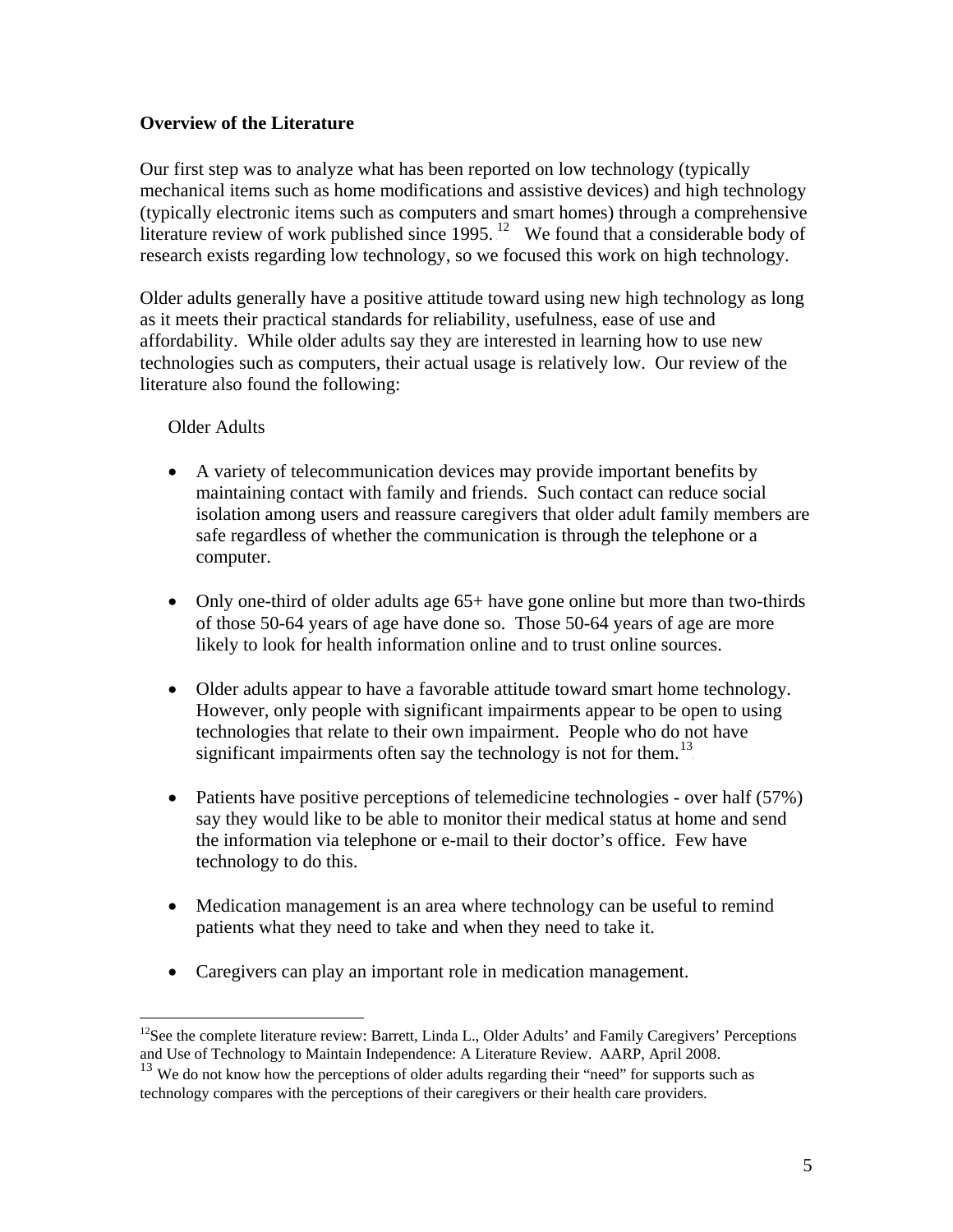- Adults generally support the use of technology to communicate information to their health care providers.
- Many people believe their doctors are using electronic health records when they probably are not. $^{14}$
- Although we assume the use of high technology provides benefits to older adults and family caregivers, we found the published (non-proprietary) research documenting these benefits is limited.<sup>15</sup>

# Caregivers

- Caregivers are receptive to the use of technology to reduce the burden of caregiving.
- Technology is a cost-effective way to deliver interventions to caregivers.

# **Gaps in Knowledge**

 $\overline{a}$ 

These findings are based on studies using research methods that often do not allow us to generalize the results to all older adults. The studies are either based on small samples, qualitative methods, pilot projects or samples that are limited for other reasons. The few large scale studies using representative samples have surveyed people age 18+. These studies do not provide much information on older adults or make the link between the use of technology and the potential for maintaining one's independence in one's own home. Consequently little work in this area focuses specifically on the older adults or caregivers.

We need nationally representative data on older adults' and caregivers' attitudes about the use of technology. We need to identify and understand different subgroups within the older population to better understand their needs and the solution(s) they are willing to adopt. We also need to know what caregivers think about the use of technology and how it may help the people they care for and themselves. Caregivers often provide direct assistance or support that enables older adults to remain independent. Caregivers may be gatekeepers to products and services older adults use to remain in their homes. For all these reasons, caregivers are an important part of the broader perspective.

 $14$  It is estimated that 75-90 percent of medical records are on paper.

<sup>&</sup>lt;sup>15</sup> Some information was found in the public domain. For example, Philips reports their Motiva remote patient monitoring system lowers mortality rates more than usual care. They also report 26% fewer hospital days per patient, 34% shorter hospital stays, and a 10% reduction in net costs. However, information on patient and caregivers' attitudes was not found.

See: http://www.medical.philips.com/us/products/telemonitoring/products/telemonitoring/index.asp.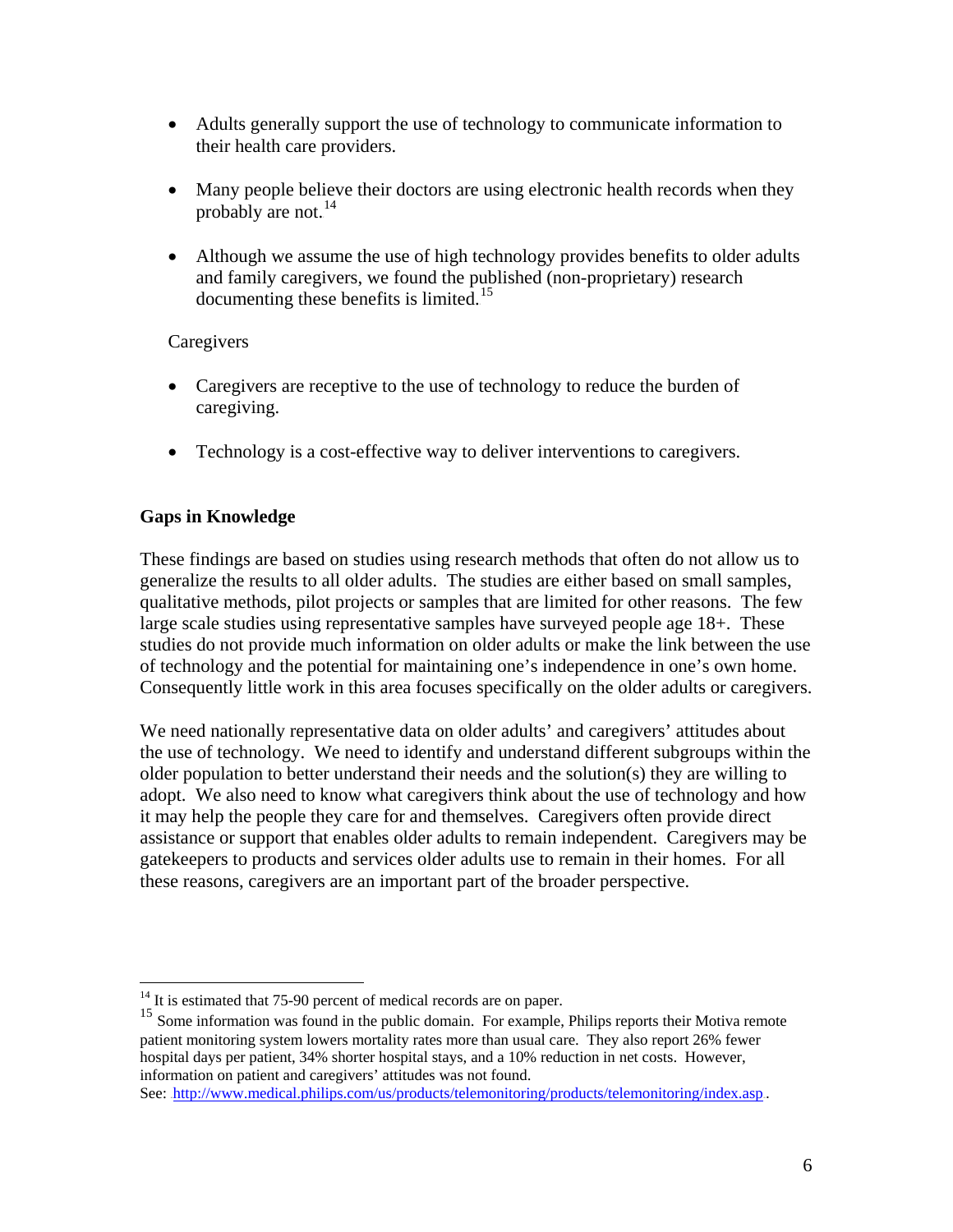# **Methods**

 $\overline{a}$ 

Two companion surveys were designed for this study, one survey was for adults age 65+ and the other was for caregivers who provided assistance (at least one activity of daily living or instrumental activity of daily living) to at least one older adult. Each survey asked respondents about their:

- awareness
- willingness to use (if it was available)
- perceived benefits or barriers

of three types of technology. These types of technology are:

- personal computer,
- home safety devices, and
- personal health and wellness items.

Since we assumed awareness of new high technology devices was likely to be low, we received permission from the Center for Aging Services Technology (CAST), a program of the American Association of Homes and Services for the Aging, to insert appropriate still photographs from their "Imagine the Future of Aging" DVD to illustrate the types of devices we were asking about.

The data were collected using Knowledge Network's *KnowledgePanel,* an online panel that is representative of the U.S. population.<sup>16</sup> Data were collected between December 7, 2007 and December 18, 2007 from 907 adults age 65+ and 1023 caregivers between the ages of 45-75 years. The completion rate for the 65+ was 77% with a margin of error of  $+/-$  3.3 percent. The completion rate for caregivers was 71% with a margin of error of 3.1  $+/-$  3.1 percent.

In addition we asked older adults to rate the importance of a set of factors that contribute to successful aging. We also asked them to tell us how satisfied they are with each of these values in their current life. This enables us to identify areas, from the perspective of older adults, where we have an opportunity to help improve their quality of life.

<sup>&</sup>lt;sup>16</sup> Knowledge Networks describes their panel as a "national household panel recruited by Random-Digit-Dialing methodology that includes non-Internet households that KN equips with a web-device and it totals approximately 40,000+ individual household members over the age of 12 years."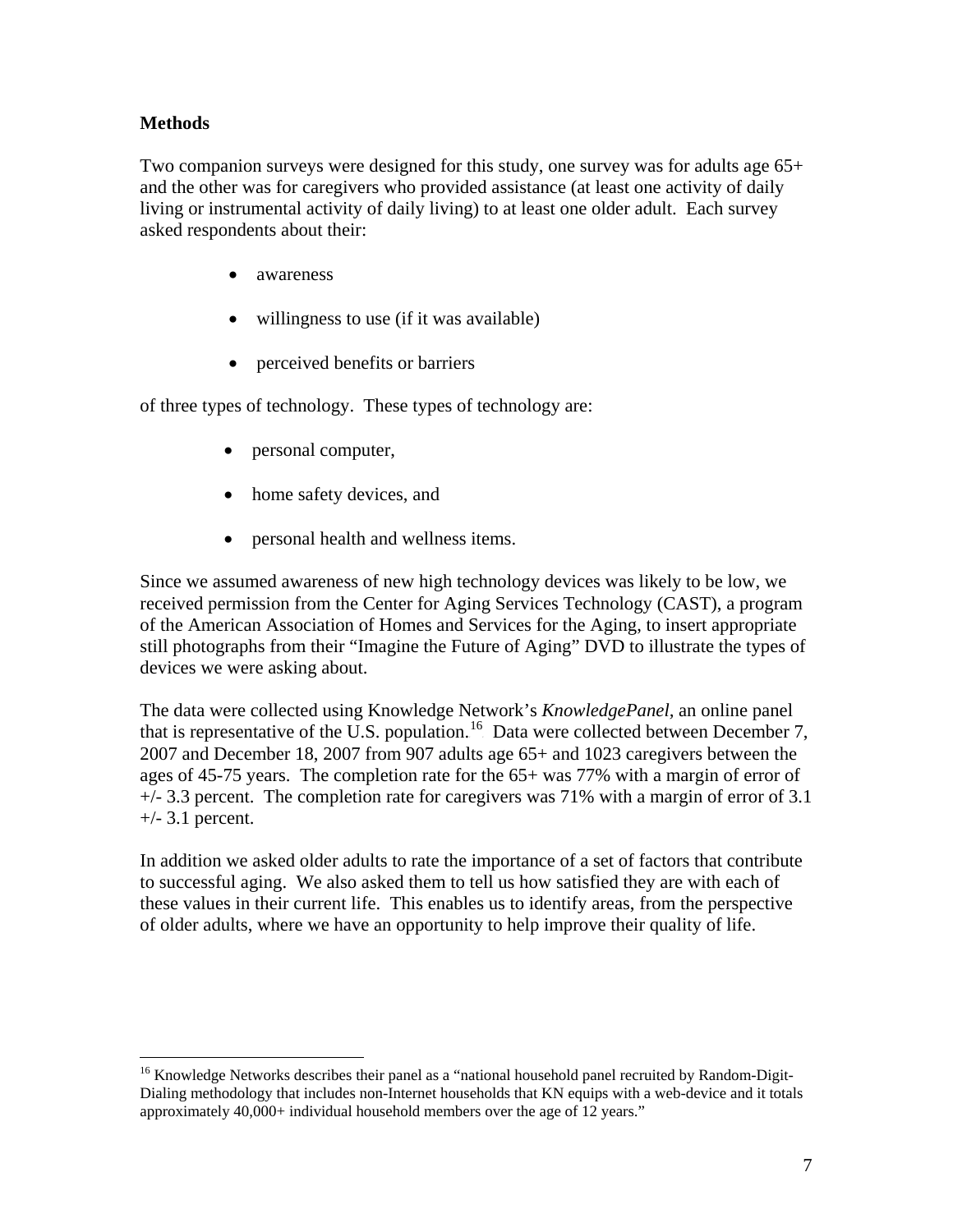# <span id="page-11-0"></span>**Profile of Older Adults**

The older adults in this study ranged in age from 65 years to 98 years old, the mean age was 74 years. Over half (57%) are women and most are white, non-Hispanic. Most rate their health as excellent or good (13% say *excellent* and 60% say *good*). Yet a substantial proportion report having a physical or cognitive health condition that may influence their independence or safety (see Table 1 on the next page):

- One-third (34%) report having limits on one or more basic physical activities such as walking, climbing stairs, reaching, lifting or carrying,
- Almost two in five (39%) report low vision or hearing impairments
- Fifteen percent report problems learning, remembering, or concentrating.

Despite these potential limitations, almost three-fourths (74%) live in a single-family detached home. Married respondents are significantly more likely to live in a singlefamily detached home than formerly married respondents (82% vs. 65% widowed and 50% divorced or separated) who are more likely to live in a multi-unit building (6% married vs. 19% widowed and 25% divorced or separated).

The vast majority (87%) say that if they needed help caring for themselves, they would prefer to *have help given to me at my current home*. This holds true regardless of income, gender, marital status or age. However, nine in ten (90%) of the 65+ who have a great deal of difficulty or cannot perform ADLs or IADLs would prefer to *have help given to me at my current home* compared to three-fourths (76%) of those who have the least difficulty performing these tasks. A small minority of respondents say that if they needed help caring for themselves, they would prefer to *move into a facility where care is provided* (8%) or *move to a relative's home* (5%).<sup>17</sup>

Furthermore, almost nine in ten (87%) *agree* that *if I need help to stay in my own home, I would be willing to give up some of my privacy to do that*. Those who say they have a condition that substantially limits one or more basic physical activities such as walking, climbing stairs, reaching, lifting or carrying are more likely to agree with this than those who do not have such a condition (92% vs. 85%).

Income also influences older adults' opinions about this issue.

1

• People who report an annual income of \$50,000 to \$60,000 are significantly more likely to say they *strongly agree* with this statement than those who report other levels of income. $^{18}$ 

<sup>&</sup>lt;sup>17</sup> Among those who say they would prefer to move into a facility if they needed help caring for themselves, a significantly higher proportion of this group have an annual income of \$75,000 compared to those with an income of less than  $$30,000$  (15% vs. <6%).

<sup>&</sup>lt;sup>18</sup> Those with an annual income of \$50,000 to \$60,000 are significantly more likely to say they strongly agree with this statement than those with an annual income lower than \$30,000 annually (56% vs. 28% of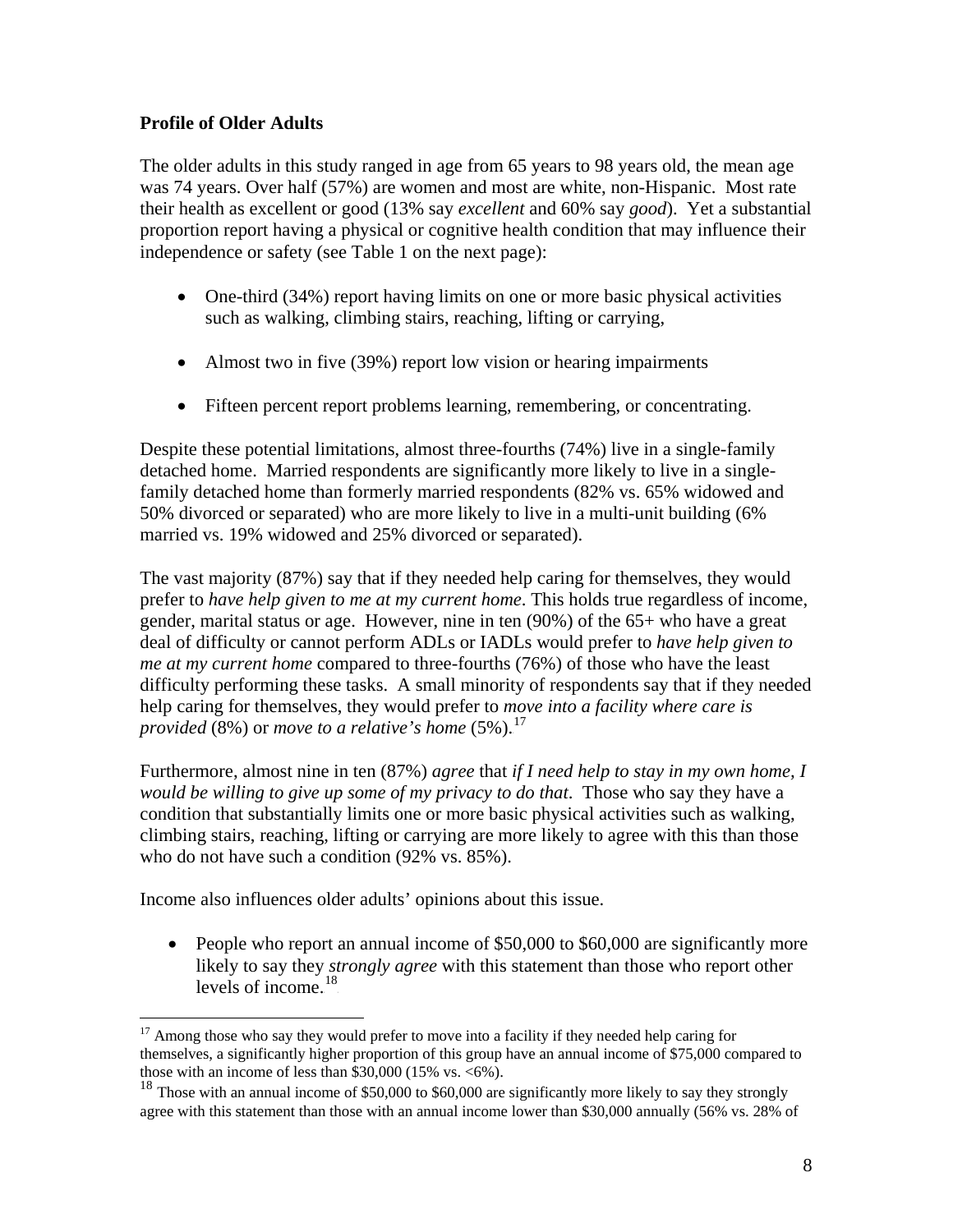| $110$ portion of $00 + 0j$<br>Item           | Delette Characteristics<br>Total | Age 65-75      | Age $75+$      |
|----------------------------------------------|----------------------------------|----------------|----------------|
|                                              |                                  | years          |                |
| Mean age                                     | 74                               | 69             | 80             |
| % by category                                | 100                              | 53             | 47             |
| Gender                                       |                                  |                |                |
| Female                                       | 57                               | 48             | 62             |
| Male                                         | 43                               | 52             | 38             |
| Race / ethnicity                             |                                  |                |                |
| White, non-Hispanic                          | 81                               | 81             | 82             |
| Ethnic (net)                                 |                                  |                |                |
|                                              | 19                               | 19             | 18             |
| Marital status                               |                                  |                |                |
| Married                                      | 63                               | 76             | 49             |
| Single                                       | 3                                | $\overline{3}$ | 3              |
| Divorced                                     | 9                                | 10             | $\overline{7}$ |
| Widowed                                      | 24                               | 9              | 41             |
| Separated                                    | $\mathbf{1}$                     | $\overline{2}$ | $\ast$         |
| Health status                                | 73                               | 77             | 70             |
| Excellent/good                               | 26                               | 23             | 30             |
| Fair/poor                                    |                                  |                |                |
| Low vision or hearing impairment             | 39                               | 32             | 47             |
| Limits on one or more basic physical         | 34                               | 28             | 41             |
| activities such as walking, climbing stairs, |                                  |                |                |
| reaching, lifting or carrying                |                                  |                |                |
| Problems learning, remembering or            | 15                               | 9              | 22             |
| concentrating                                |                                  |                |                |

Table l Proportion of 65+ by Selected Characteristics

Source: Healthy @ Home

 $N = 907$ 

\*<1%

 those reporting an annual income of \$20,000 to \$30,000 and 39% of those reporting an annual income of less than \$20,000) or between \$60,000 to \$75,000 (34%). People who report an annual income of \$30,000 to \$50,000 are significantly more likely to say they *strongly agree* with this statement than those who report an annual income \$20,000 to \$30,000 (41% vs. 28%).

More than nine in ten (93%) *agree* technology is a good thing (for example personal computers, the Internet, and personal emergency response systems). People with higher annual incomes (\$60,000+) are more likely to say this than those with lower incomes (<\$30,000). Those with at least a high school education are more likely to agree than those with less than a high school education.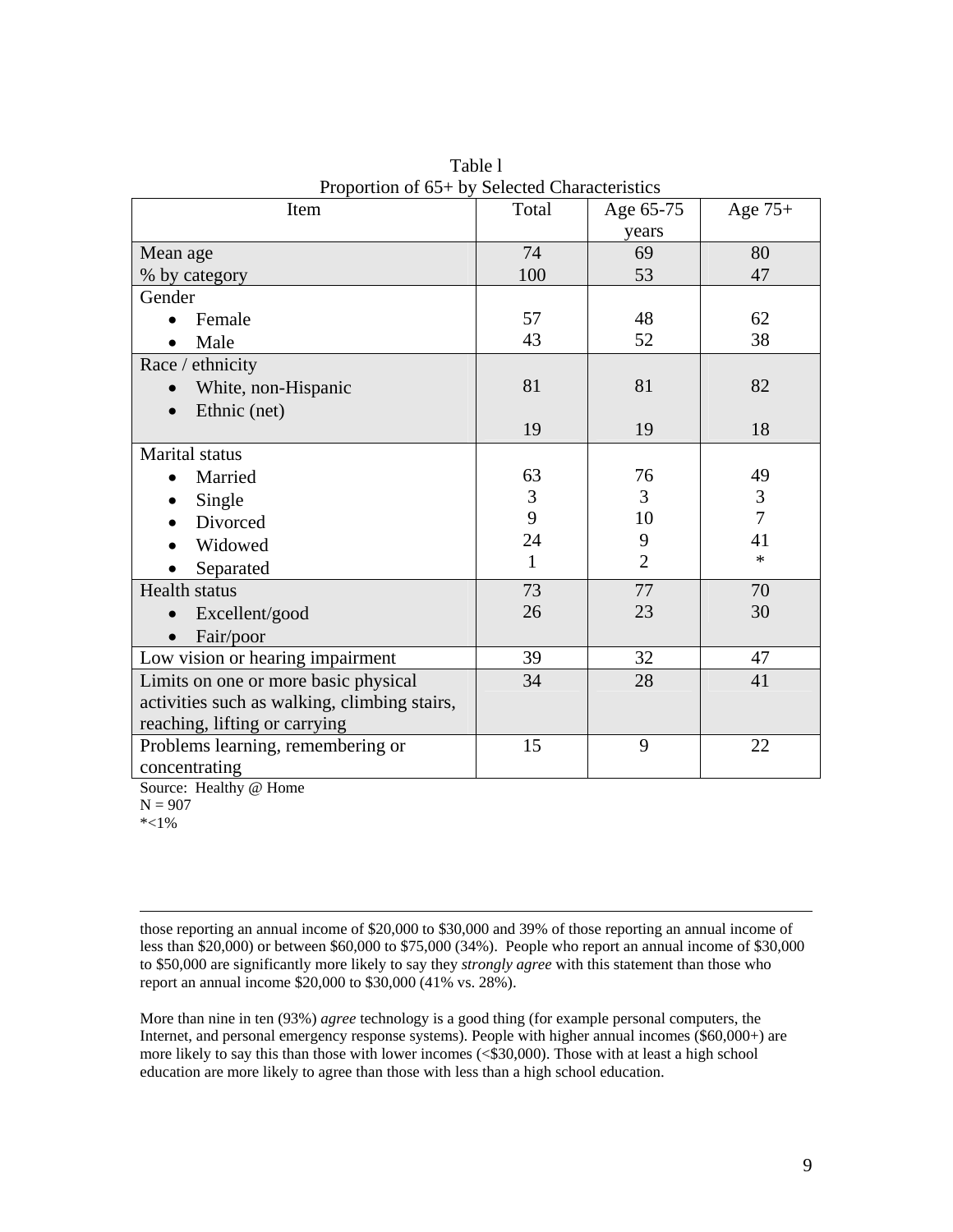#### **Successful Aging**

The literature on "successful aging" identifies many factors that are thought to contribute to aging successfully. We selected ten of the most generally agreed upon items and asked respondents to rate how important each item is to them. As Figure 1 shows, *being in good health* and *having the ability to do things for myself* are the two items that are most frequently rated *very important*.

We then asked respondents to indicate how satisfied they currently are with each of these areas of their life. In each case, respondents rated their satisfaction with each item lower than the level of importance they attached to it indicating they are less satisfied with these dimensions of their life than they could be.



Q Following is a list of things that may or may not be important to you. For each one, please tell us whether it is very important, not very important, or not at all important to you. Q Now, we are interested in how satisfied you currently are with each of these areas of your life. Please tell us whether you are completely satisfied, somewhat satisfied, somewhat dissatisfied, or completely dissatisfied

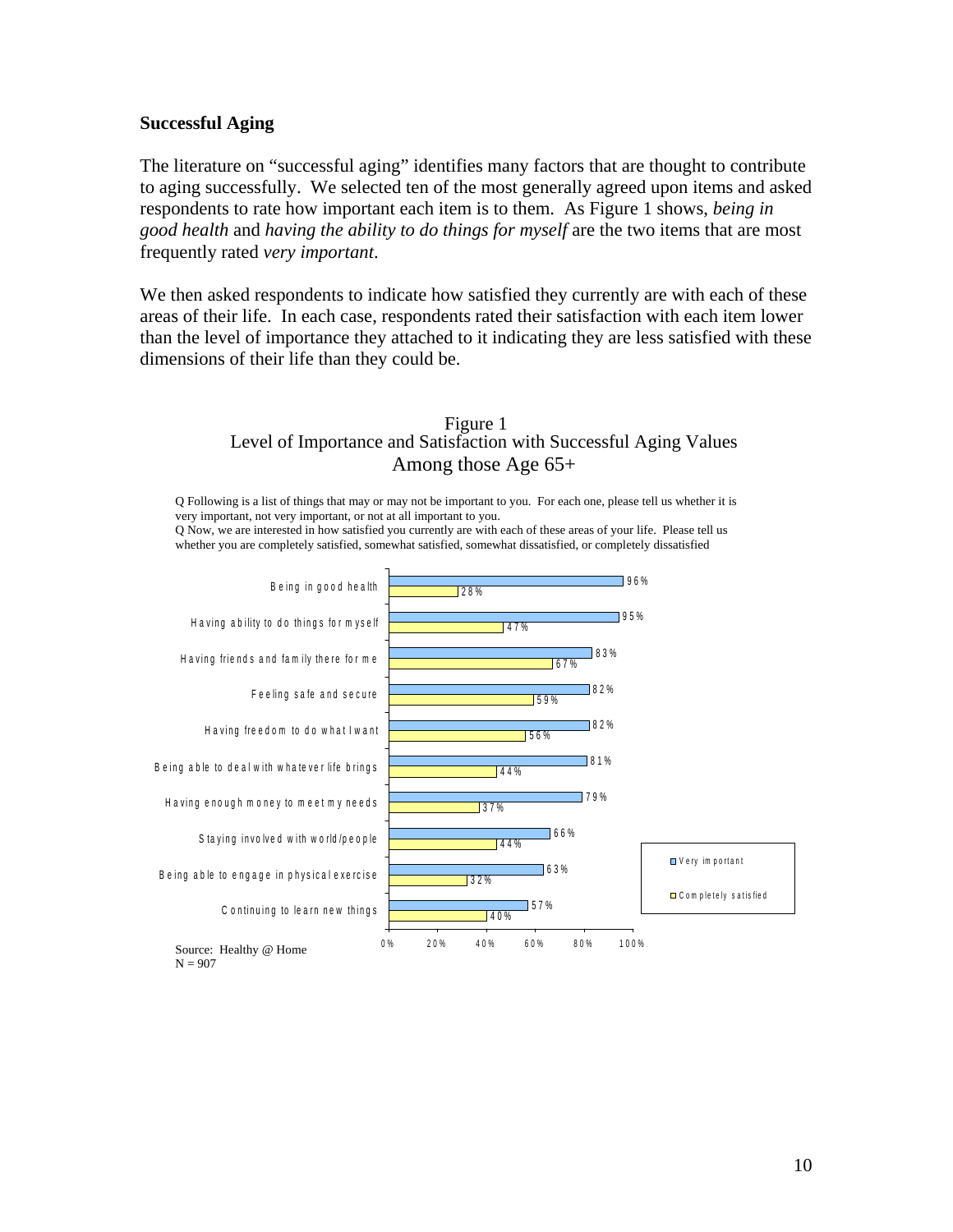Another way to look at these results is to conduct a "gap analysis" by subtracting the level of satisfaction from the level of importance for each item. Figure two shows we have the greatest opportunities to help older adults improve their quality of life in the areas of health, independence, and finances.

Figure 2 Opportunities to Improve Quality of Life Point Gap between Level of Importance and Satisfaction with Successful Aging Values Among Those 65+



People 65+ who do not have *a condition that substantially limits one or more basic physical activities such a walking, climbing stairs, reaching, lifting or carrying* are significantly more likely to be satisfied with each dimension of successful aging than those who do report having such a condition. Similarly, those who say they do not *have problems learning, remembering, or concentrating* are significantly more likely to be satisfied with each dimension of successful aging than those who do report having such a condition (Table 2).<sup>19</sup> This same pattern is reflected by self-reported health status due to the overlapping nature of these items.

 $\overline{a}$ 

<sup>&</sup>lt;sup>19</sup> The number of people who report having cognitive limitation is relatively. Due to the small base for this group, we need to interpret the findings about cognitive limitations cautiously.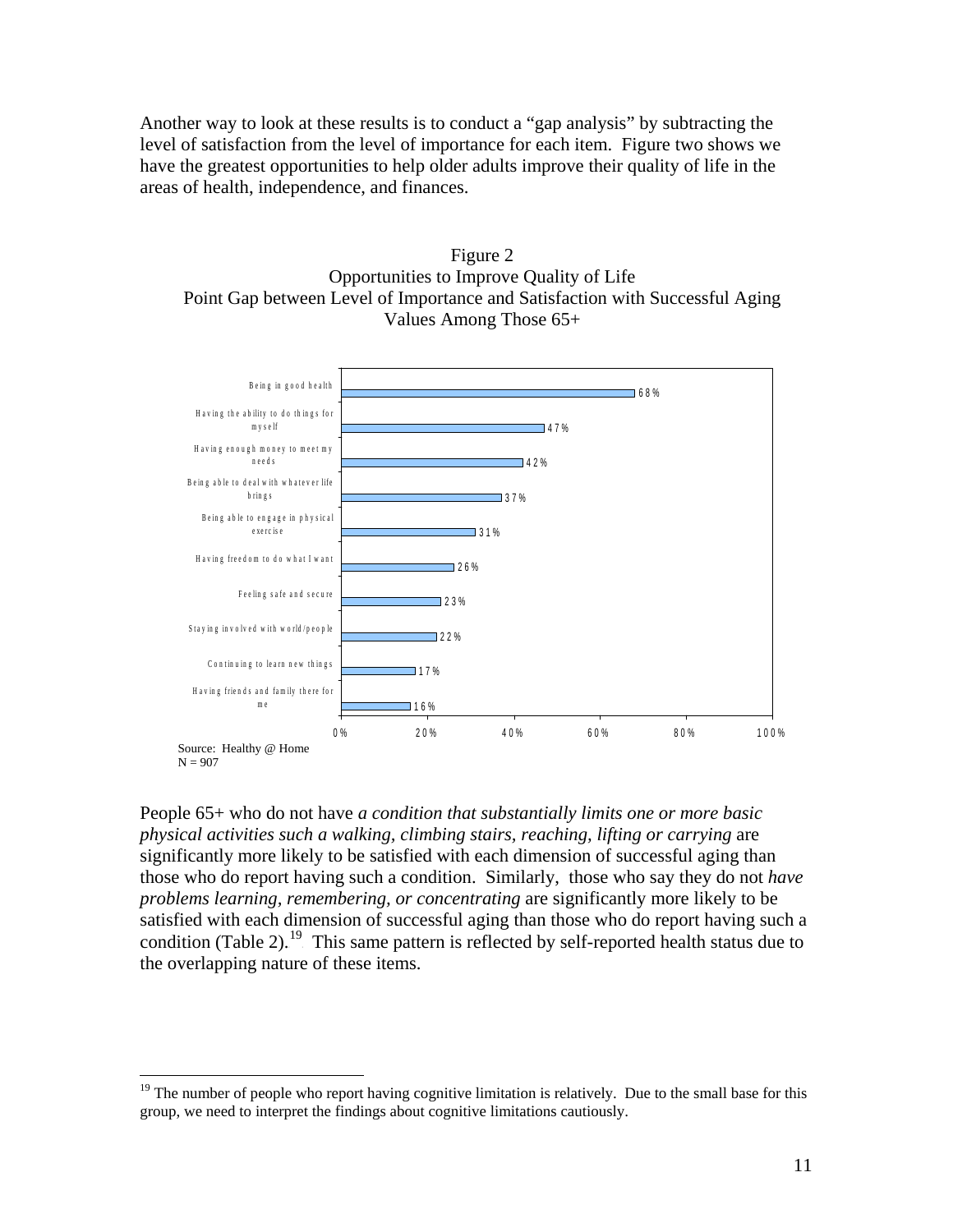Table 2 Proportion of 65+ who are Completely/Somewhat Satisfied with Successful Aging Items Among Those With / Without Physical and Cognitive Limitations

| Item                                       | Total |            | Physical       | Cognitive  |                |
|--------------------------------------------|-------|------------|----------------|------------|----------------|
|                                            |       | Limitation |                | Limitation |                |
|                                            |       | Yes        | N <sub>o</sub> | Yes        | N <sub>o</sub> |
|                                            |       | A          | B              | C          | D              |
|                                            |       | $n =$      | $n =$          | $n =$      | $n =$          |
|                                            |       | 309        | 593            | 135*       | 759            |
| Being in good health                       | 81    | 60         | 93A            | 64         | 86C            |
| Having the ability to do things for myself | 86    | 69         | 95A            | 73         | 89C            |
| Staying involved with the world and        | 91    | 84         | 96A            | 82         | 93C            |
| people around me                           |       |            |                |            |                |
| Being able to engage in regular physical   | 74    | 49         | 88A            | 57         | 78C            |
| exercise                                   |       |            |                |            |                |
| Being able to deal with whatever life      | 89    | 79         | 95A            | 75         | 92C            |
| brings                                     |       |            |                |            |                |
| Having enough money to meet my needs       | 83    | 71         | <b>90A</b>     | 73         | 85C            |
| Continuing to learn new things             | 91    | 84         | 95A            | 79         | 94C            |
| Having friends and family who are there    | 94    | 91         | 96A            | 93         | 95             |
| for me                                     |       |            |                |            |                |
| Feeling safe and secure                    | 93    | 89         | 95A            | 88         | 94C            |
| Having the freedom to do what I want       | 90    | 82         | 95A            | 80         | 92C            |

Source: Healthy @ Home

 $N = 907$ 

\*small base

People with physical limitations are more likely to report having a lower income, less than high school education, be widowed or divorced, and be female. People with physical or cognitive limitations are less likely to be 65-74 years old and more likely to be 75+.

Next we examine the level of awareness, willingness to use, and perceived benefits of, or barriers to using three different types of technology which hold potential for helping older adults achieve their goal of living independently in their own home and achieving a higher quality of life.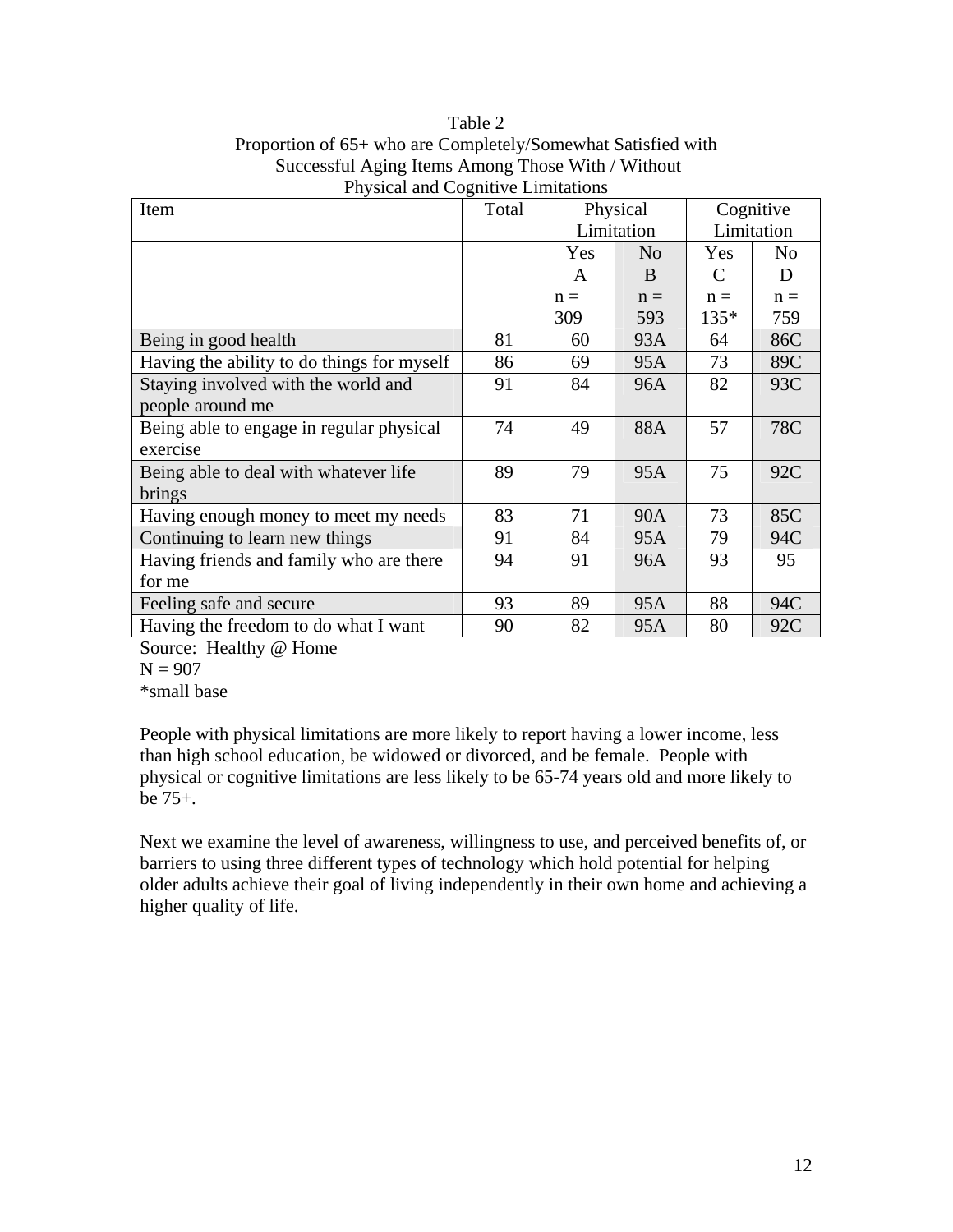#### **Awareness and Willingness to Use Personal Computers for Interaction/Information**

More than half of older adults have heard of using a computer to *search for information on the Internet*, *to play games with people living in different places*, and to *see and hear people living in different places* (Figure 3).

# Figure 3 Awareness and Potential Use of Personal Computer to Maintain Contact and Seek Information Among 65+



Source: Healthy @ Home  $N = 907$ 

Gender, age, education and income influence level of awareness of using a personal computer for interaction or information. For example:

- Men are more likely to be aware of using a computer to interact with people at a distance (62%) or to play games (72%) than women (44% and 65% respectively).
- College graduates are more likely to be aware of using a computer to interact with people at a distance (62%) or to search for health information on line (92%) than those who have not graduated from high school (40% and 82% respectively).
- Those who earn \$75,000+ annually are more likely to be aware of using a computer for all three activities than those with an annual income of less than \$20,000.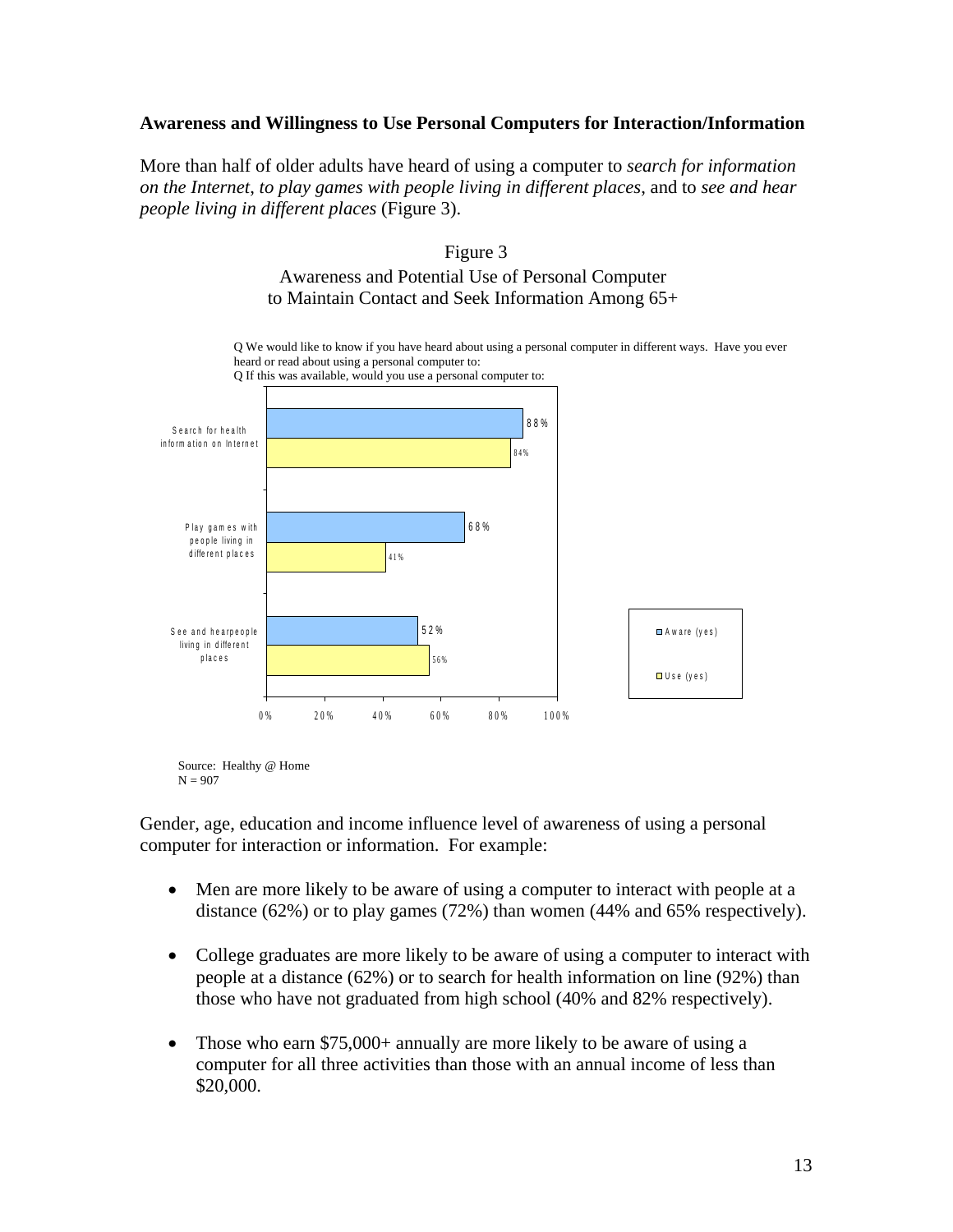The proportion of the 65+ who express a *willingness to use* a personal computer for two activities is lower than the level of *awareness* (search for health information on line 84% vs. 88% or play games 41% vs. 68%). However, a slightly greater proportion of the 65+ say they are *willing to use* a personal computer to see and hear people living in different places that exceeds their level of awareness (56% vs. 52%).

Age, income and education influence willingness to use a personal computer for these purposes.

- People age 65-74 are more likely to use a personal computer for all three tasks than those who are 75-84 (search for health information on line 89% vs. 80%, play games 46% vs. 35%, search for health information 61% vs. 50%).
- Those with some college or college graduates are more willing to use a computer to search for health information on the Internet (some college  $= 88\%$ , college graduates =  $91\%$ ) or interact with people at a distance (some college =  $56\%$ , college graduates  $= 67\%$ ) than those with less than a high school education (75%) and 44% respectively).
- People who earn less than \$20,000 annually are more likely to say they would use a computer to play games than those who earn between \$20,000 and \$30,000 annually (51% vs. 36%).

# **Perceived Benefits / Barriers to Using Personal Computers**

The 65+ *agree* that using a personal computer for social connectivity and information gathering provides many benefits including: *give me more peace of mind* (65%) as well as *peace of mind for family and friends* (73%), *save me time* (73%), *be something I can rely on* (67%), and something that *makes me more comfortable* (67%) and *makes me feel safer* (67%) (see Figure 4 on the next page).

Nonetheless, approximately six in ten say personal computers will *cost too much to install* (62%), *maintain* (59%), and may *not be something I nee*d (58%).

Relatively few are concerned about the potentially stigmatizing effects of making them *look like I need help* (35%), or *lose the ability to do things for self* (25%).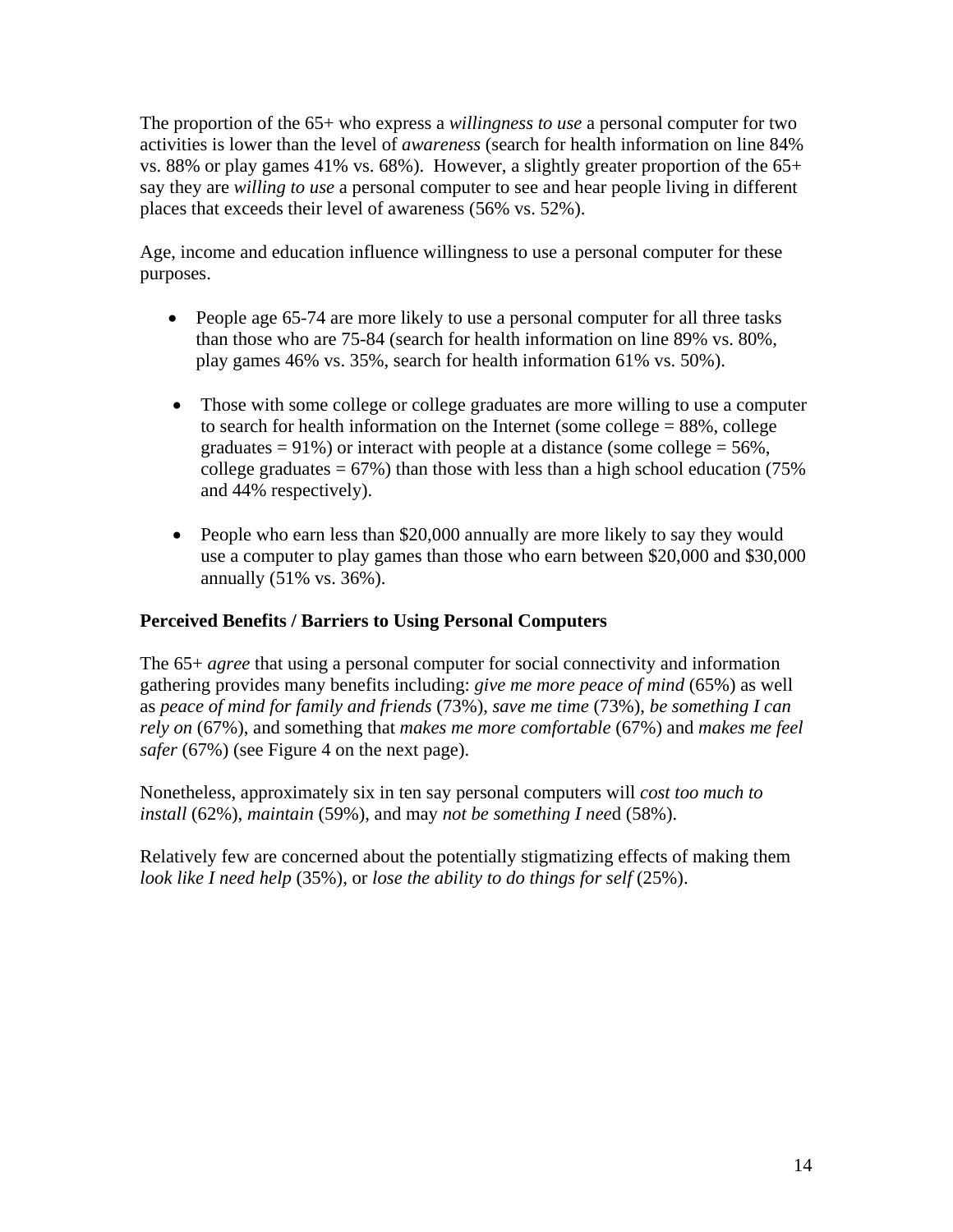#### Figure 4 Perceptions of the 65+ Regarding Personal Computers to Stay in Touch / Get Information



Q. In general, using a personal computer to stay in touch with others or get information would:

 Source: Healthy @ Home  $N = 907$ 

Approximately two-thirds (68%) of respondents also indicated they currently have a computer in their home – this is consistent with a finding reported by Forrester Research.<sup>20</sup> Slightly more than one-third (35%) say they have a broad-band internet service, and four in ten (42%) say they have a dial-up internet service.

Nearly seven in ten (69%) agree that if they used a personal computer to stay in touch with other people, it would be important to them to have a customer service representative available by telephone 24 hours a day, seven days a week, to provide assistance if they needed help. Women were more likely to say this than men (74% vs. 63%), and widows were more likely to say this than people who are married (77% vs. 66%).

Nine in ten respondents say they would be willing to pay less than \$50.00 per month to use a personal computer for these purposes.

<u>.</u>

<sup>&</sup>lt;sup>20</sup> WWW.forrester.com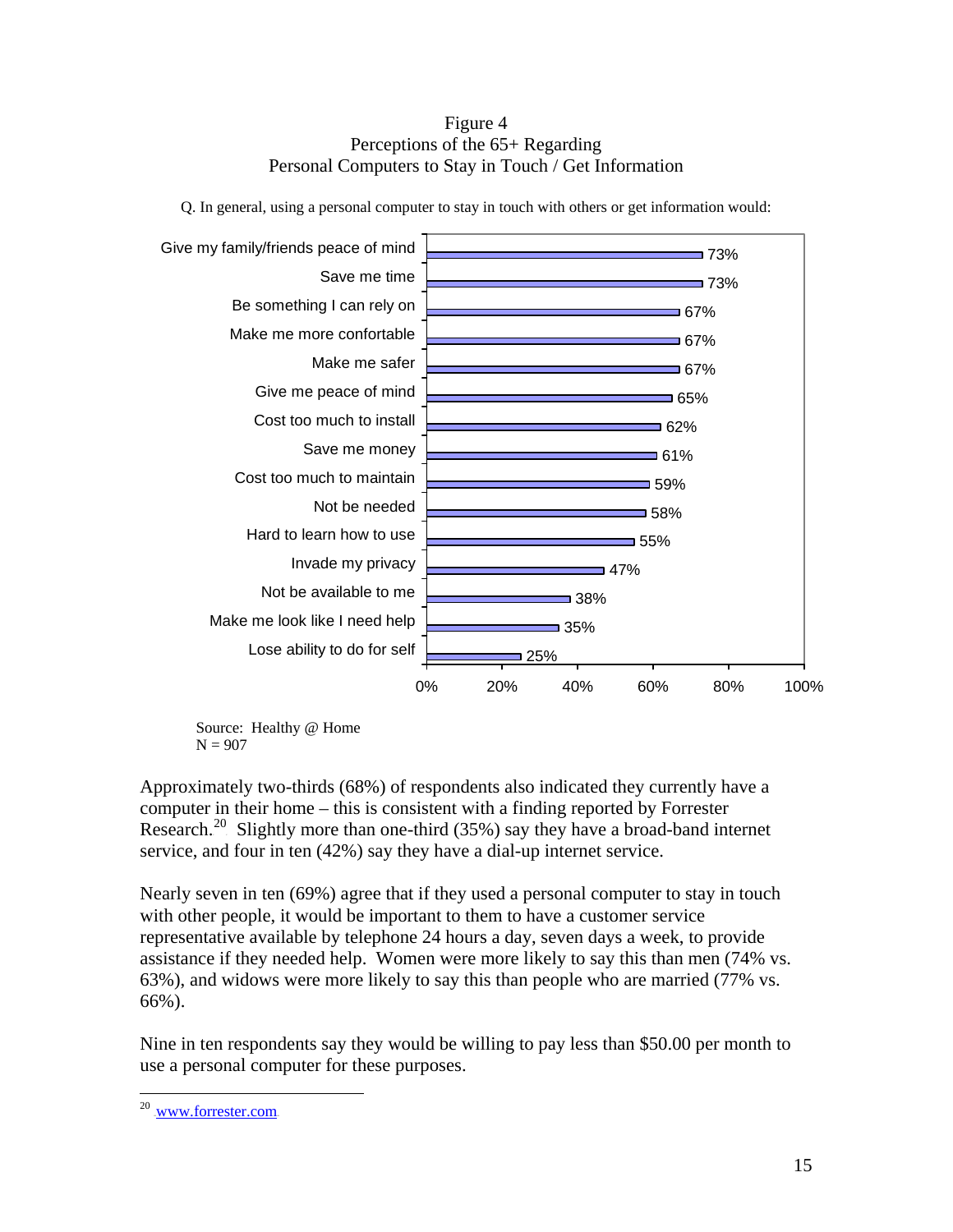#### **Awareness and Willingness to Use Home Safety Devices**

With one exception, less than half of the  $65+$  say they are aware of a variety of home safety devices (Figure 5). However, regardless of whether they had heard of these devices or not, willingness to use it (if it were available) exceeds awareness for each item.



Marital status, age, gender and income influence willingness to use home safety devices. Widowed people are significantly more likely to say they would use four of the five devices than married people:

- Widowed people are more likely to use the following than those who are married:
	- o Sensors in flooring (53% vs. 33%)
	- o Small electronic devices that regulate the environment (63% vs. 47%)
	- o Electronic devices that that let someone who lives outside your home know if you are okay, or if your daily routine changes (71% vs. 49%)
	- o Kitchen device that records cooking steps completed (27% vs. 15%)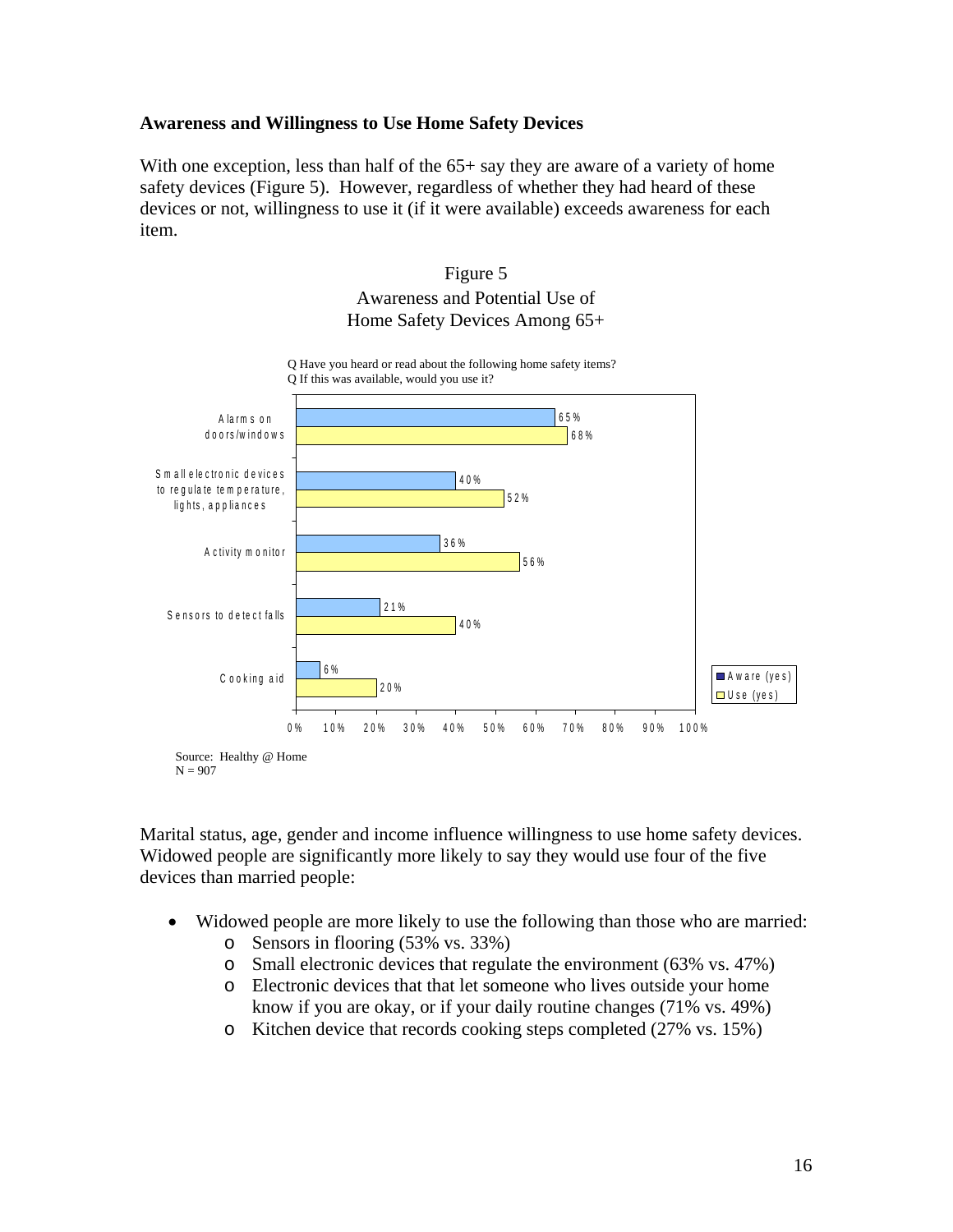- People age 65-74 (71%) are more likely to use a home alarm system than those 75-84 (60%). There is no age difference regarding use of other home safety items.
- Women are more likely to use then men
	- o Sensors in flooring (47% vs. 32%)
	- o Electronic devices that that let someone who lives outside your home know if you are okay, or if your daily routine changes (61% vs. 48%)
- People who have an annual income of \$75,000+ are more likely than those who earn \$60,000 to \$74,999 to use:
	- o Sensors in floors (43% vs. 25%)
	- o small electronic devices that regulate the environment (61% vs. 39%)
- Those who earn \$20,000 to \$30,000 are also more likely than those who earn \$60,000 to \$74,999 to use
	- o Electronic devices that let someone who lives outside your home know if you are okay, or if your daily routine changes (64% vs. 40%)

# **Perceived Benefits / Barriers to Using Home Safety Devices**

The 65+ agree that using home safety devices will make them feel safer (84%), give them more personal peace of mind (78%) as well as that of their family, friends (82%). They also agree that home safety items would make them more comfortable (76%) and be something they can rely on (72%) (see Figure 6 on the next page).

Nonetheless, approximately eight in ten are concerned about costs to install (81%) and maintain (79%) these items, and seven in ten say this is not something they need (70%). Almost six in ten agree using these devices may have a stigmatizing effect by making them look like they need help (59%). About half say they are concerned about their privacy (51%).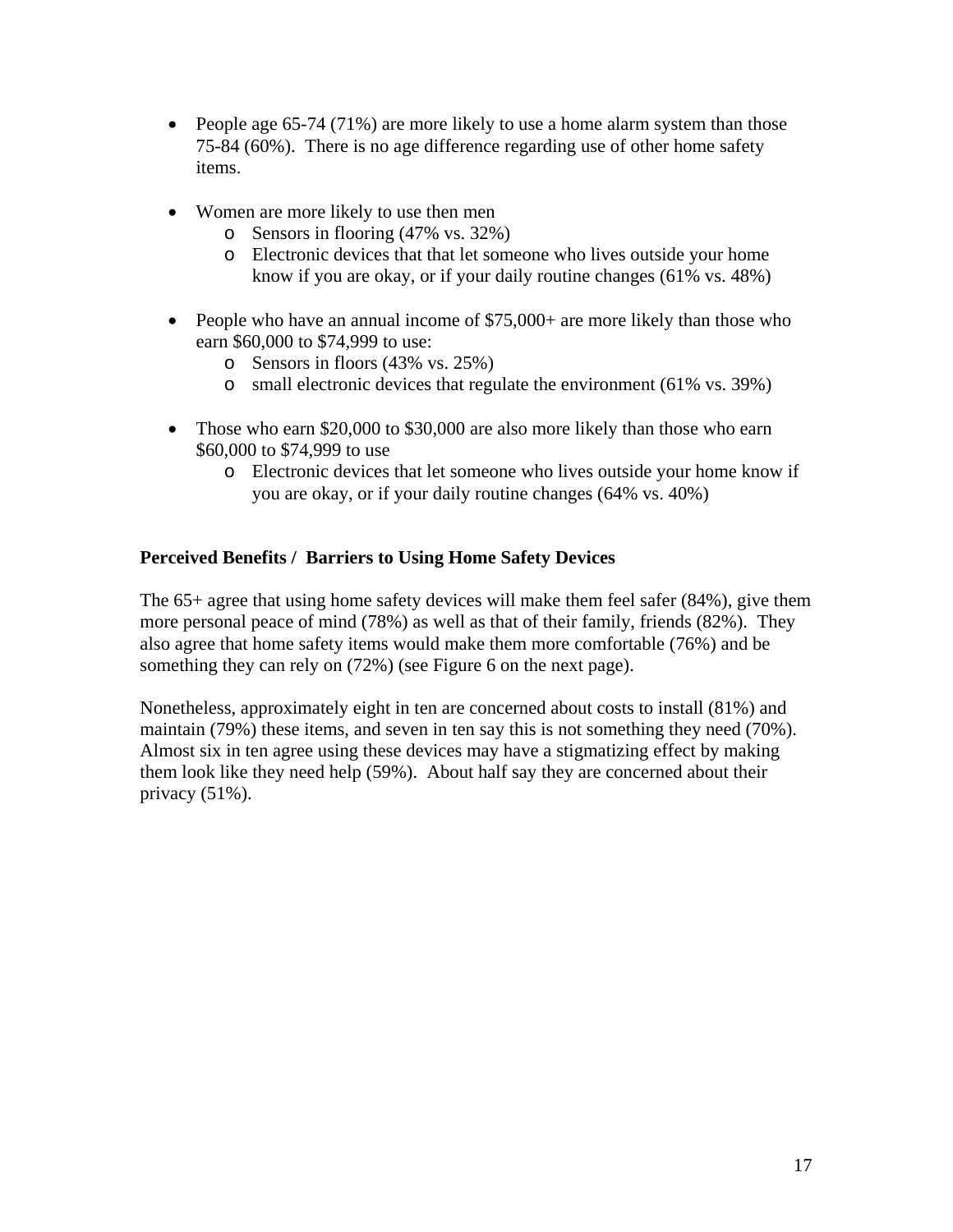### Figure 6 Perceptions Among 65+ Regarding Home Safety Devices



Q In general, home safety devices like those mentioned would:

 $N = 907$ 

More than three-fourths (78%) agree that if they used a home safety device, it would be important to them to have a customer service representative available by telephone 24 hours a day, seven days a week, to provide assistance if they needed help.

Four-fifths (84%) of respondents say they would be willing to pay less than \$50.00 per month to use home safety devices, and a minority (11%) say they would be willing to pay \$51 to \$100 per month for such items. Those who are willing to pay \$51 to \$100 monthly are significantly more likely to have an annual income over \$60,000 than under \$60,000.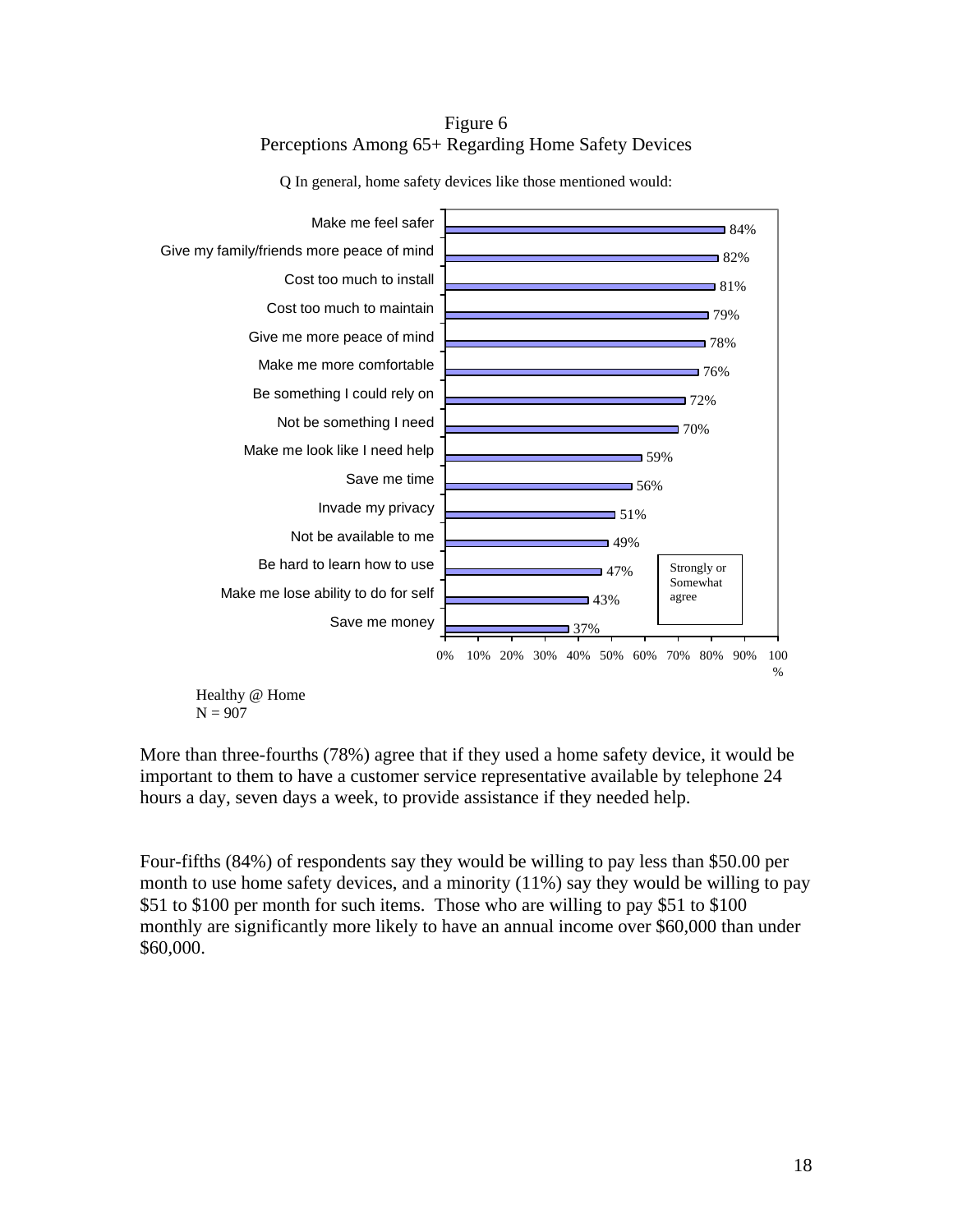#### **Awareness and Willingness to Use Personal Health and Wellness Devices**

We asked respondents about their awareness and willingness to use six different personal health and wellness devices. Awareness of personal health and wellness devices varies widely with most people (91%) being aware of personal emergency response systems (PERS) and few people (5%) reporting awareness of electronic pillboxes that allow health professionals to monitor medication compliance (see Figure 7).

With the exception of two devices (PERS and telephone-based health monitoring) the willingness to use these items exceeds current levels of awareness. However, substantial proportions of people say they would use PERS (60%) and telephone-based monitoring (47%) if they were available.







Age sometimes influences the use of these devices. For example, people age 75-84 (66%) are more likely to say they are willing to use a personal emergency response system than those 65-74 (54%). People 65-74 (44%) are more likely to say they are willing to use an electronic pillbox than those 75-84 (36%).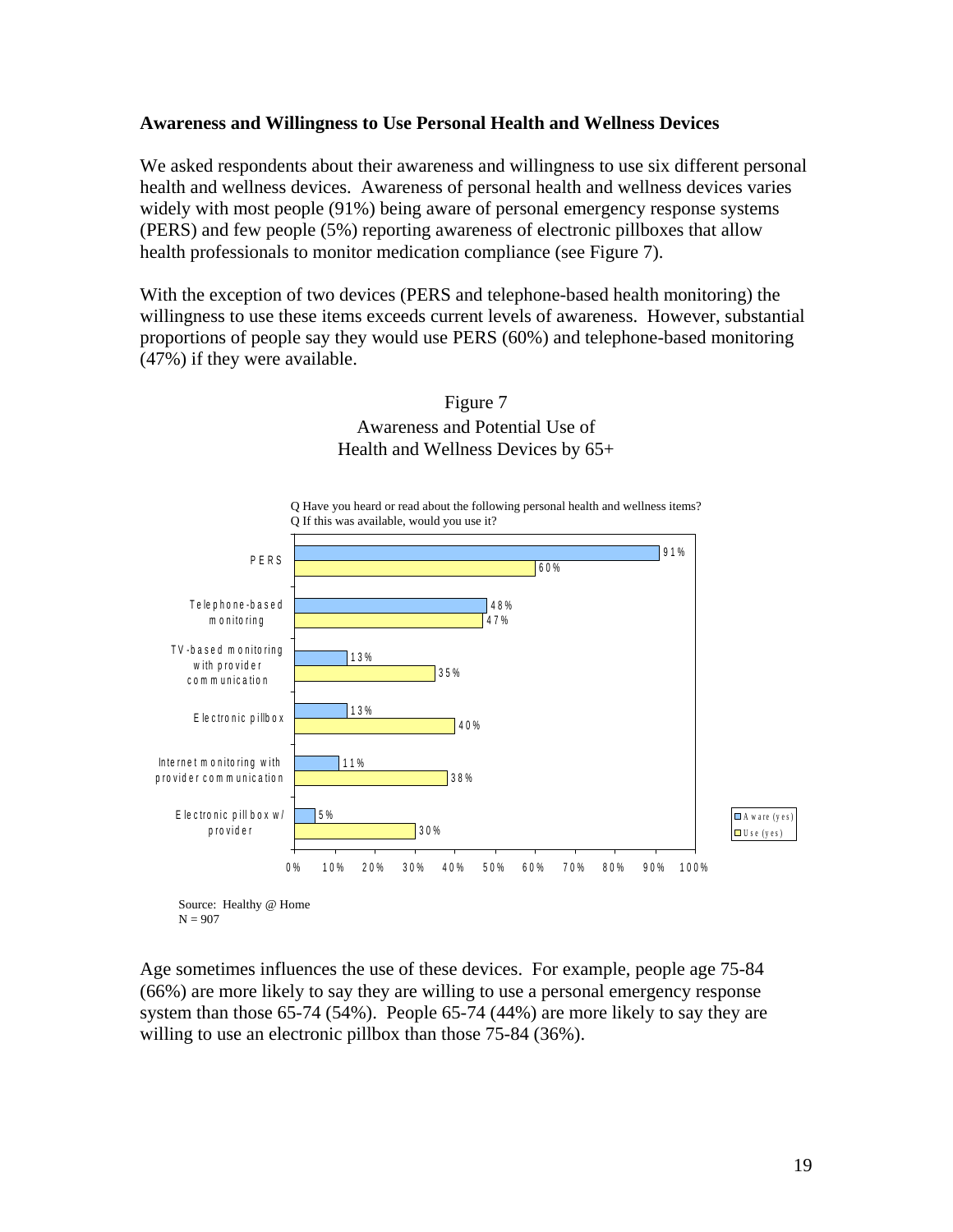#### **Perceived Benefits / Barriers to Using Personal Health and Wellness Devices**

The 65+ *agree* that the cost of installing and maintaining these devices is a potential barrier (Figure 8). About seven in ten agree they might be something they don't need.

Nonetheless, large majorities agree these devices would *make me feel safer*, *give me more peace of mind* as well as *peace of mind for family and friends*. About two- thirds agree they can rely on these items and that they would *make me more comfortable*.

The potentially stigmatizing effects are rated relatively low (*make me look like I need help, make me lose ability to do for self*) as were the privacy issues and difficulty learning how to use.



Figure 8 Perceptions of 65+ Regarding Personal Health and Wellness Devices

More than three-fourths (78%) agree that if they used a personal health and wellness device, it would be important to them to have a customer service representative available by telephone 24 hours a day, seven days a week, to provide assistance if they needed help.

More than four in five (84%) say they would be willing to pay less than \$50.00 per month to use personal health and wellness items, and a minority (11%) say they would be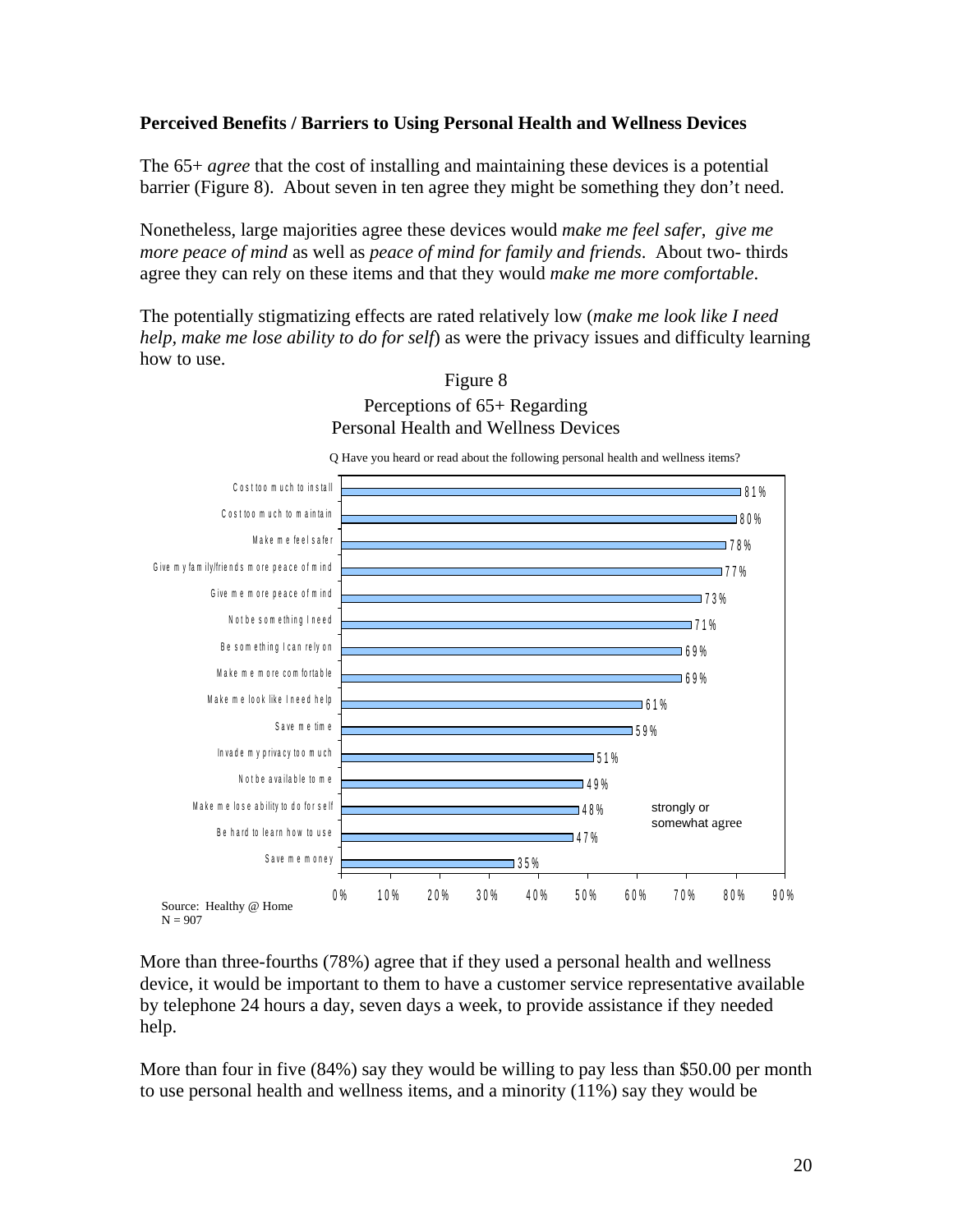willing to pay \$51 to \$100 per month for such items. Those who are willing to pay \$51 to \$100 monthly are significantly more likely to have an annual income over \$60,000 and to have at least some college education.

#### **Opinions about Telepharmacy and Telemedicine**

Almost all respondents (98%) *agree* that they like to know as much as they can about their health conditions regardless of their demographic characteristics. Furthermore, almost all (96%) *agree* they would like to help their doctor monitor their health. Those with at least a high school education are significantly more likely to *agree* with this than those with less education.

More than nine in ten respondents *agree* they wish their doctor had a device that allows him/her to perform a variety of standard telepharmacy tasks, and a majority of them *strongly agree* (Figure 9):







 $N = 907$ 

• More than three in five *strongly agree* with each of these statements (73% wish their doctor had a device that allows him/her to check their medication history, 61% wish their doctor had a device that allows him/her to check their prescription drug benefits (i.e., insurance), 67% wish their doctor had a device that allows him/her to check whether their insurance covers a specific medication before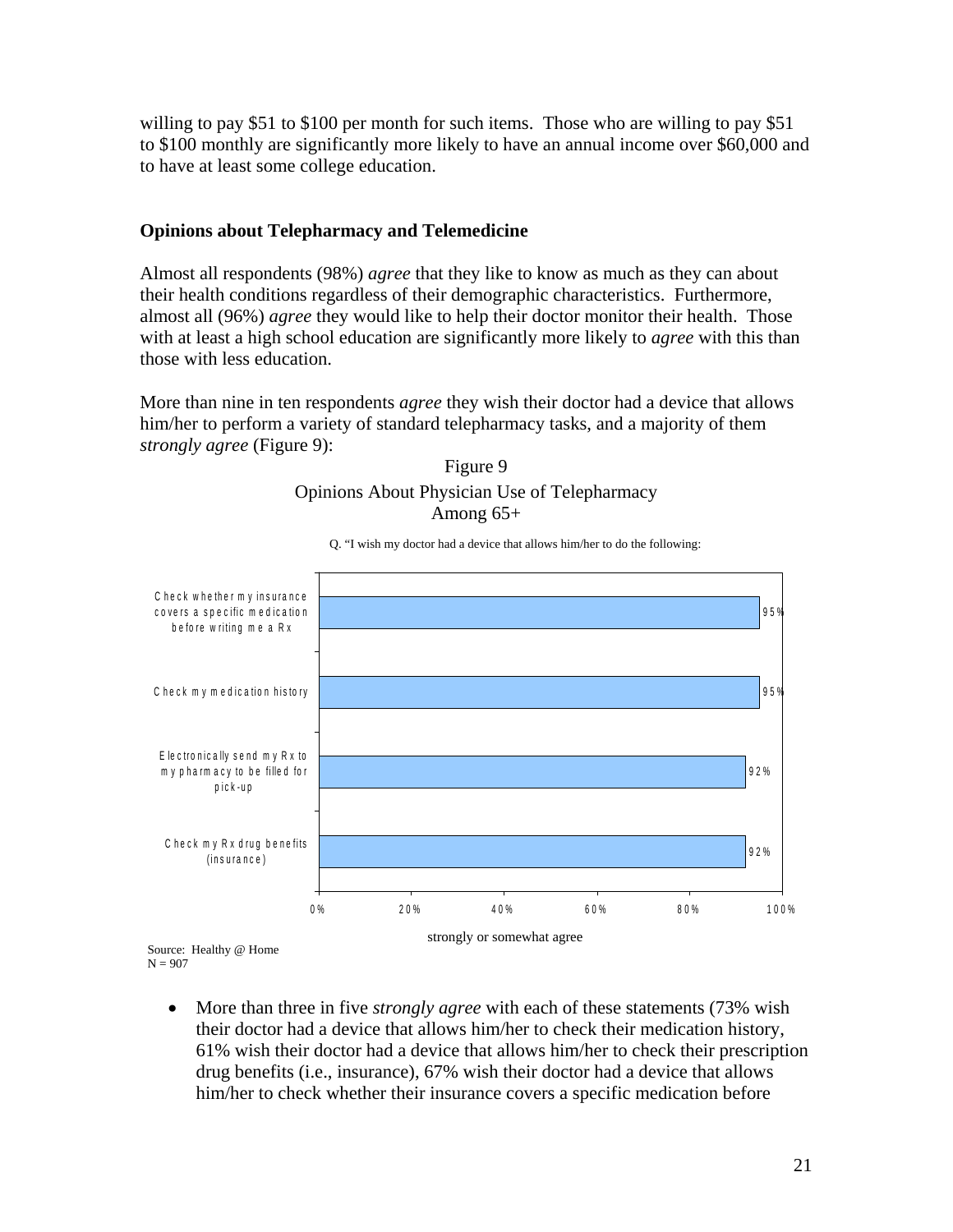writing them a prescription, and 67% wish their doctor had a device that allows him/her to electronically send their prescription to their pharmacy to be filled for pick-up.)

We asked respondents a series of four questions to gain a better understanding of their opinions about using telemedicine from two locations (primary care doctor's office and their own home) regarding two tasks (diagnosing or monitoring a cardiac condition). We chose a heart condition since it is a frequent concern among this population. The majority of respondents were *somewhat* or *very willing* to participate in either task from both locations (Figure 10).

### Figure 10 Proportion of 65+ Very or Somewhat Willing to Use Telemedicine by Location and Activity

Q How willing would you be to have a cardiologist (heart doctor) provide follow-up care by monitoring (watching) how your heart is working by receiving information that is transmitted electronically to them from your primary (family) doctor's office?

Q How willing would you be to have a cardiologist (heart doctor) diagnose how your heart is working by receiving information that is transmitted electronically to them from your primary care (family) doctor's office? Q How willing would you be to have a cardiologist (heart doctor) provide follow-up care by monitoring (watching) how your heart is working by receiving information that is transmitted electronically to them from your home?

Q How willing would you be to have a cardiologist (heart doctor) diagnose how your heart is working by receiving information that is transmitted electronically to them from your home?



Source: Healthy @ Home  $N = 907$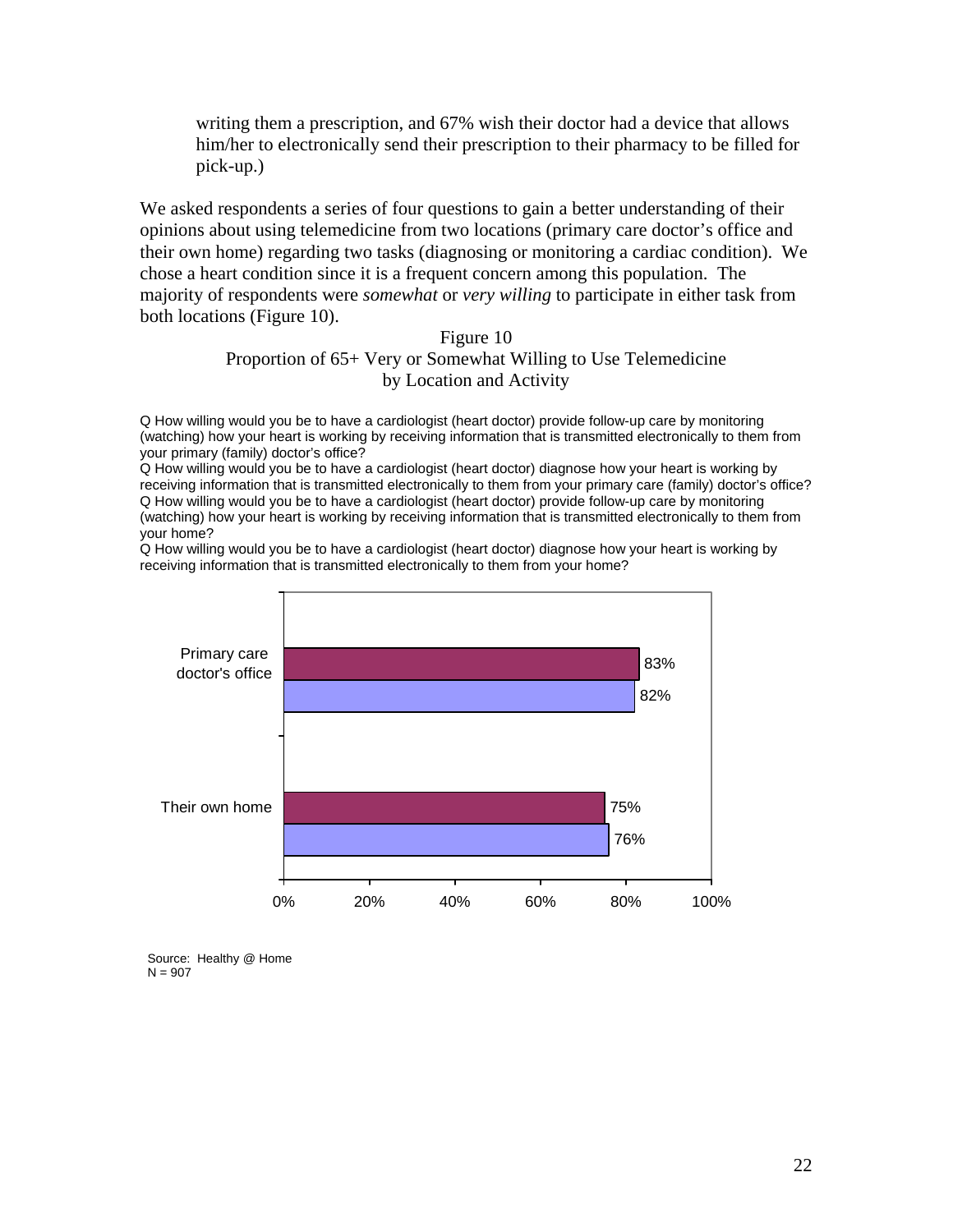People with more education and higher incomes are generally more likely to support these four options than those with less education or income.

# Diagnose cardiac condition via electronic transmission from primary care doctor's office

- People who earn over \$75,000 annually are more likely than those who earn less than \$50,000 annually to say they would be *willing* to have a cardiologist diagnose how their heart is working from their primary care doctor's office and they are more likely to be *very willing* to do this.<sup>21</sup>
- Almost nine in ten (86%) of those with at least some college education are *willing* vs. three-fourths (74%) of those with less than a high school diploma. Half (49%) of those with post-graduate degrees are *very willing* versus thirty-four percent of those with less than a high school diploma.

# Diagnose cardiac condition via electronic transmission from patient's home

- People who earn over \$75,000 annually are more likely than those who earn less than \$60,000 annually to say they would be *willing* to have a cardiologist diagnose how their heart is working from their home and they are more likely to be *very willing* to do this.<sup>22</sup>
- College graduates (82%) and high school graduates (78%) are more likely to be willing to do this than those with less than a high school education (65%).

# UMonitor cardiac condition via electronic transmission from primary care doctor's office

- People who earn over \$75,000 annually are more likely than those who earn less than \$60,000 annually to say they would be *willing* to have a cardiologist provide follow-up care by monitoring how their heart is working from their primary care doctor's and they are more likely to be *very willing* to do this.<sup>23</sup>
- No significant difference by education.

 $\overline{a}$ 

<sup>21</sup> Nine in ten (92%) of those earning \$75,000+ are *willing* vs. eight in ten (79%) of those earning <\$30,000. Six in ten (60%) of those earning \$75,000 are *very willing* vs. four in ten (42%) of those earning <\$20,000, one-third (33%) of those earning \$20,000 to \$30,000, and four in ten (40%) of those earning \$30,000 to \$50,000.

<sup>22</sup> Nine in ten (90%) of those who earn \$75,000 say they are *willing* vs. seven in ten (72%) of those who earn <\$20,000, Seven in ten (69%) of those who earn \$20,000 to \$30,000, three-quarters (76%) who earn \$30,000 to \$50,000 and three-quarters (74%) of those who earn \$50,000 to \$60,000. Half (50%) of those who earn \$75,000 say they are *very willing* vs. three in ten (31%) who earn less than \$30,000, a third (32%) of those who earn \$30,000 to \$50,000, and a quarter (27%) of those who earn \$50,000 to \$60,000.

<sup>23</sup> Nine in ten (93%) of those who earn \$75,000 are *willing* vs. eight in ten (81%-82%) of those who earn  $< $50,000$  and three-quarters (78%) of those who earn \$50,000 to \$60,000. Half (55%) of those who earn \$75,000 are *very willing* vs. four in ten (39-40%) of those who earn \$20,000 to \$50,000 and a third (35%) of those who earn \$50,000 to \$60,000.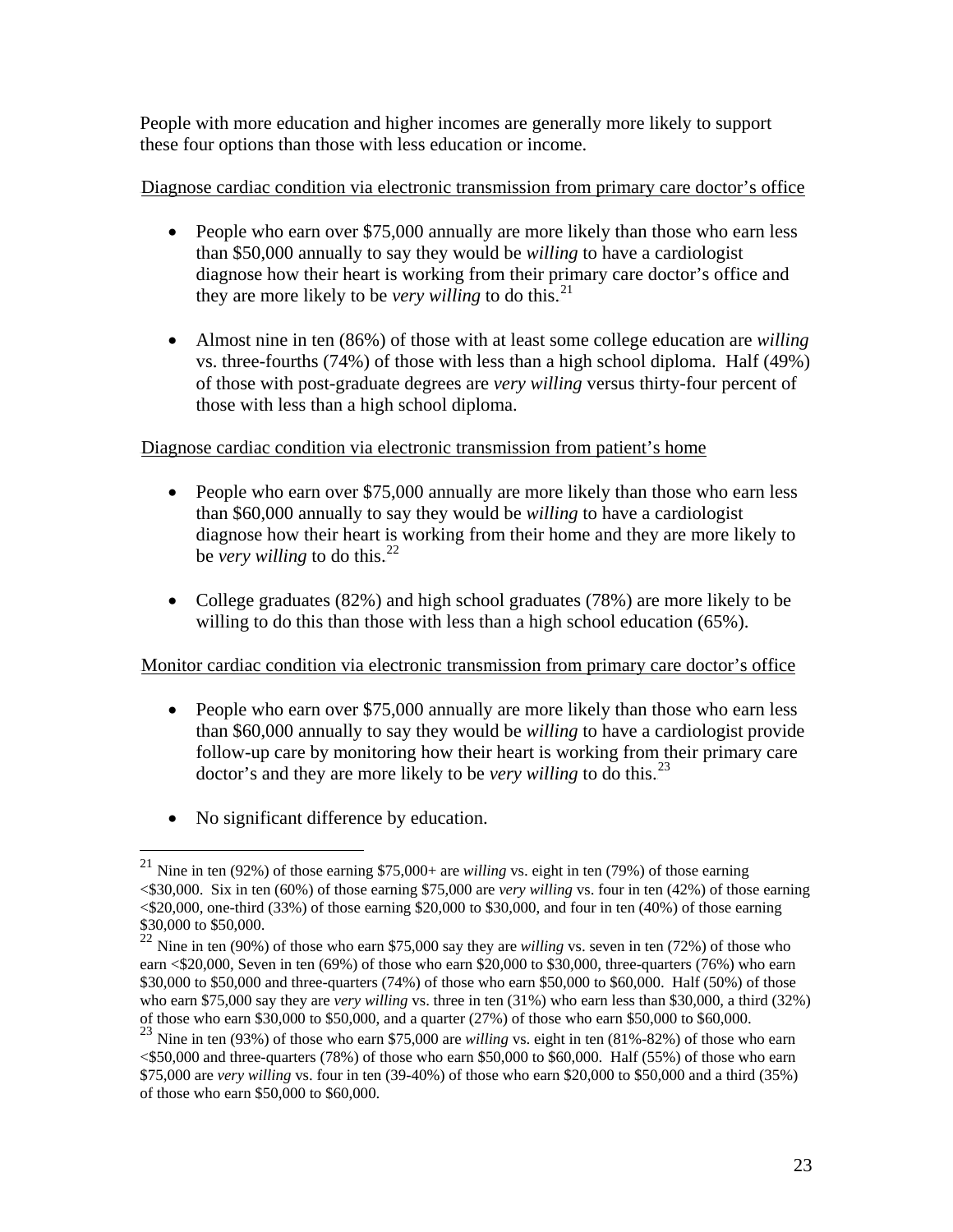<span id="page-27-0"></span>Monitor cardiac condition via electronic transmission from primary care patient's home

• People who earn over \$75,000 annually are more likely than those who earn less than \$60,000 annually to say they would be *willing* to have a cardiologist provide follow-up care by monitoring how their heart is working from their home and they are more likely to be *very willing* to do this.<sup>24</sup>

# **Profile of Caregivers**

 $\overline{a}$ 

With the exception of age, the characteristics of the caregivers in this study closely parallel the caregiver characteristics we profiled in *Caregiving in the U.S.* in 2004.<sup>25</sup> This enhances our confidence in this caregiver sample. These caregivers are 45 to 75 years of age. They either currently provide care (70%) or provided care during the past 12 months (30%) to a relative or friend age 50 or older.<sup>26</sup> More than half (59%) are women. Providing care was defined as assisting the person they help with at least one activity of daily living (ADL) or instrumental activity of daily living (IADL). The most frequently mentioned ADLs include medication management, bathing, and dressing. The most frequently mentioned IADLs include grocery shopping, housework, and transportation.

<sup>24</sup> More than eight in ten (85%) of those who earn \$75,000 are *willing* vs. seven in ten (71%) of those who earn \$20,000 to \$30,000, Three-quarters (75%) of those who earn \$30,000 to \$50,000, and two-thirds (68%) of whose who earn \$50,000 to \$60,000. Half (48%) of those who earn \$75,000 are *very willing* vs. one-third (33%) who earn less than \$20,000, and a third (32%) of those who earn \$30,000 to \$50,000.

<sup>&</sup>lt;sup>25</sup> NAC and AARP, Caregiving in the U.S., Washington, D.C., 2004. One exception, however, is age. The earlier study was based on a sample age  $18+$ , this sample is based on caregivers  $45-75$  years of age.

<sup>&</sup>lt;sup>26</sup> Two-thirds (67%) provide help to one person, a quarter (24%) provide help to two people, and less than one in ten (8%) provide help to three or more people. This is consistent with our earlier research reported in "Caregiving in the U.S." 2004.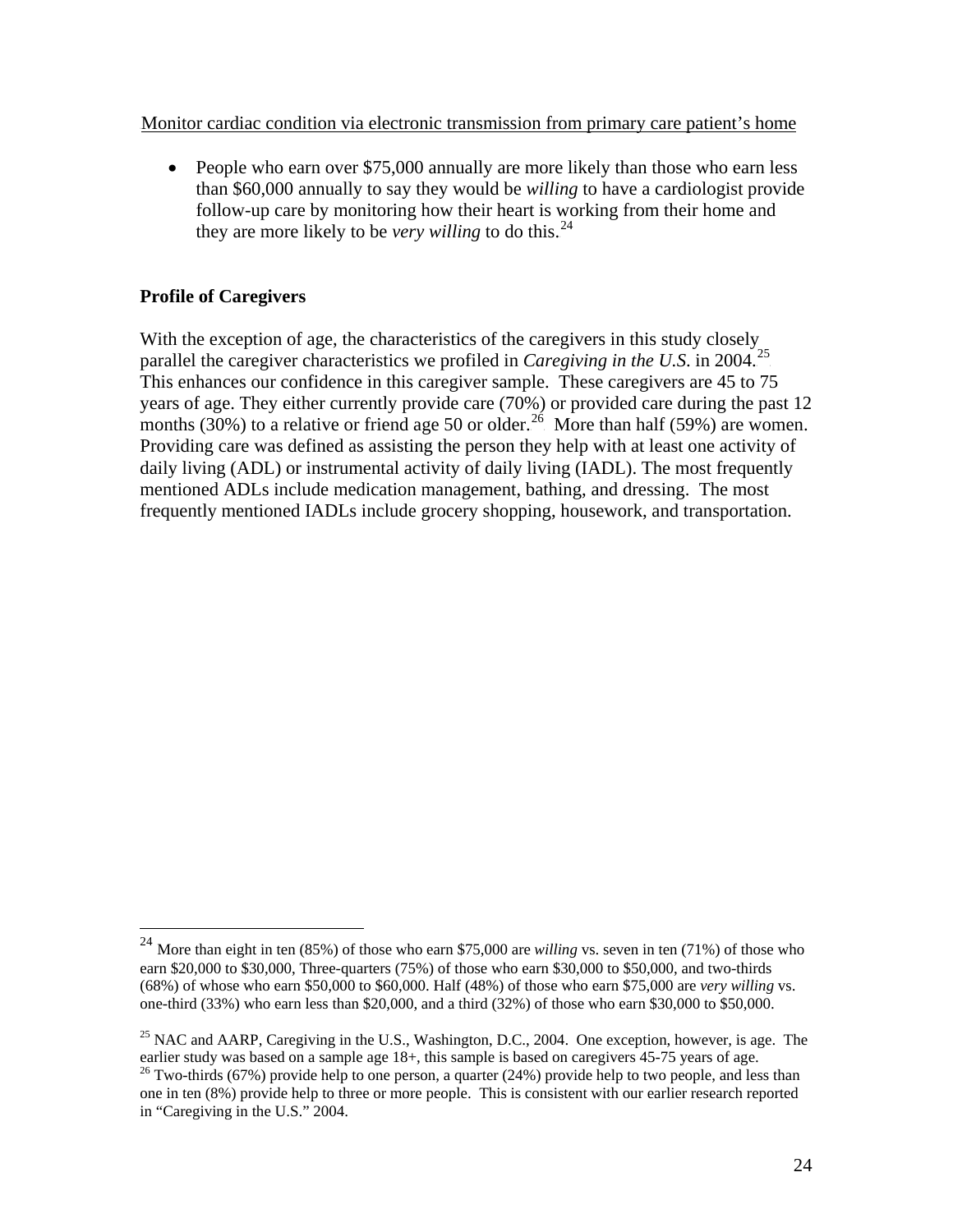| ADL / IADL                                  | Do not<br>provide help | Provide<br>some help | Provide a lot<br>of help |
|---------------------------------------------|------------------------|----------------------|--------------------------|
| Get in and out of bed                       | 68                     | 22                   |                          |
| Get dressed                                 | 64                     | 26                   | 8                        |
| Get to and from the toilet                  | 71                     | 19                   | 7                        |
| Get in or out of bathtub or shower          | 67                     | 20                   | 10                       |
| Deal with incontinence or diapers           | 75                     | 12                   | 9                        |
| By feeding him or her                       | 73                     | 19                   | 6                        |
| Giving medicines, pills, or injections      | 51                     | 30                   | 16                       |
| Manage finances, such as pay bills, or fill | 30                     | 33                   | 35                       |
| out insurance claims                        |                        |                      |                          |
| Grocery shopping                            | 19                     | 42                   | 37                       |
| Do housework, like dishes, laundry, or      | 27                     | 40                   | 32                       |
| straightening up                            |                        |                      |                          |
| Prepare meals                               | 35                     | 35                   | 28                       |
| Provide transportation by driving or        | 17                     | 38                   | 43                       |
| helping get the person you help get         |                        |                      |                          |
| transportation                              |                        |                      |                          |
| Arrange or supervise services from an       | 57                     | 20                   | 20                       |
| agency, such as nurses or aids              |                        |                      |                          |

# Table 3 Proportion of Caregivers who Provide Care Recipient Help With ADLs and IADLs

Source: Healthy @ Home

 $N = 1023$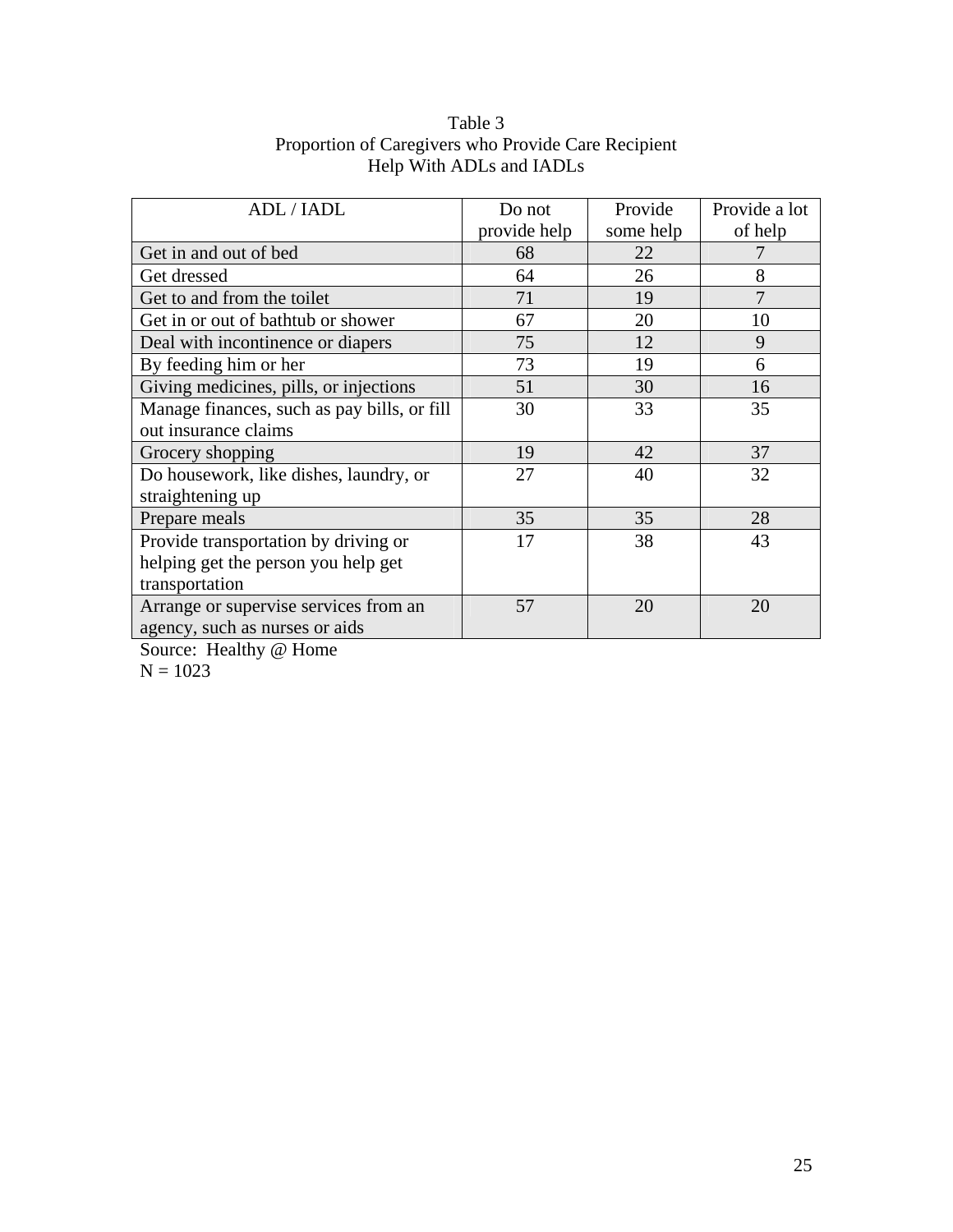More caregivers say they provide help to their mother (36%) than to any other relative (12% mother-in-law or father-in-law, 11% father, 10% spouse or partner, 4% aunt or uncle, 2% grandparent, 1% son or daughter, and 1% brother-in-law or sister-in-law). The second most frequently identified type of care recipient was a friend or neighbor (26%).

Most caregivers (45%) say they provided between *one to eight hours of care* in an average week, but one-quarter (24%) say they provide *nine to twenty hours of care* in an average week. Fewer say they provide *less than one hour of care* (9%), 21-39 hours (8%), or 40+ hours (15%).

The greatest proportion of caregivers *lives within 20 minutes* of the person they provide care (38%). Over a quarter of the caregivers in this study (29%) *live in the same household* with the person they provide care. Less than one in five live *20 minutes to one hour away* (18%).<sup>27</sup> Few live farther away (5% 1-2 hours, 9% 2+ hours).

Most care recipients (72%) live in their own home.<sup>28</sup>

In order to understand the different types of experience that caregivers have, we used a level of burden index to measure intensity of their role. We based the index on the amount of time a caregiver spent providing assistance to a care recipient in typical week, and the number/types of caregiving activities they performed. Using this index we divided our caregivers into five levels of burden. Level one represents the lowest number of hours spent caregiving and the lightest tasks and level five represents the highest number of hours spent caregiving and the heaviest tasks. $29$ 

Like our previous work, the majority of caregivers in this study (59%) say they feel they had a choice about whether they took on these caregiving responsibilities. However, feeling like one has a choice about taking on this role is related to caregiver level of burden. Two-thirds (69%) of level one caregivers say they feel they had a choice in taking on this responsibility. However, fewer caregivers with a higher level of burden say they had a choice (52% among levels two caregivers, 43% among level three caregivers and 46% among level four caregivers). This suggests that when a care recipient needs increasing levels of assistance, caregivers feel compelled to help them.

We will be looking at the impact of caregiver's self-reported level of burden on their awareness and willingness to use various technologies.

#### **Awareness and Willingness to Use Personal Computers for Interaction/Information**

Awareness of using personal computers to search for information about health or to coordinate services on-line varies from a low of 55 percent to a high of 91 percent.

 $\overline{a}$ 

<sup>&</sup>lt;sup>27</sup> The majority (72%) of care recipients lived in their own home.

<sup>&</sup>lt;sup>28</sup> Few live in another's home (5%), an independent living retirement community (7%), an assisted living facility (7%), or a nursing home (7%).

<sup>&</sup>lt;sup>29</sup> The level of burden index was adopted from the NAC and AARP report Caregiving in the U.S., Washington, DC, 2004.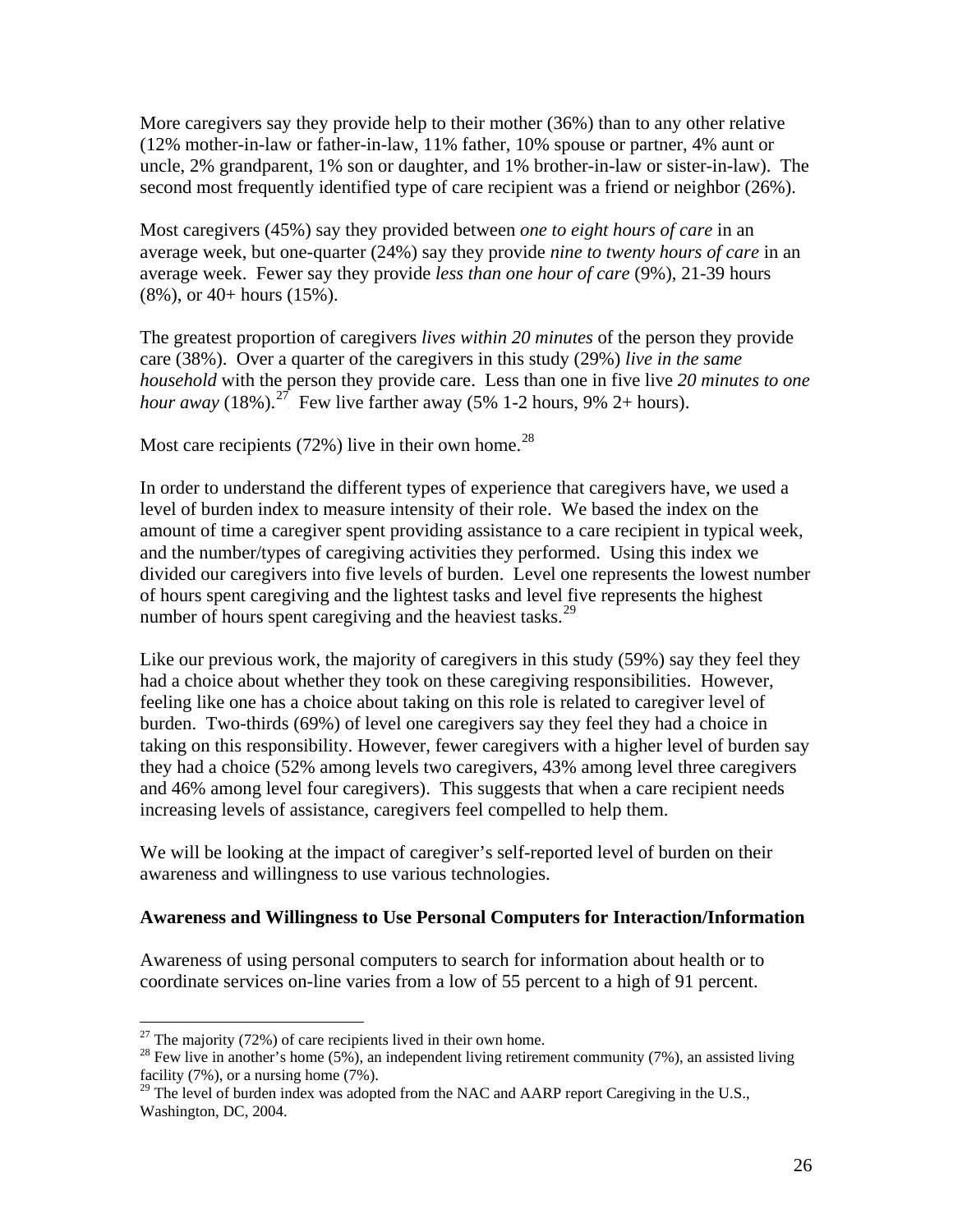Willingness to use a personal computer to coordinate services (if it was available) exceeds awareness. There is no difference in the level of awareness and willingness to use a personal computer to maintain social contacts (Figure 11).





# **Perceived Benefits / Barriers to Using Personal Computers**

Caregivers agree that using personal computers to meet social and information needs can provide many benefits for themselves and the people they help. Time is a major factor for caregivers. It is one of their most frequently reported needs.<sup>30</sup> Consequently using a computer to *save me time* is a major benefit for them along with giving them more quality time (*peace of mind*), being *something I can rely on* and giving them *more freedom*. They also see several benefits for the person they help such as giving them *more peace of mind* and *save them money* (Figure 13).

They do not perceive the use of a personal computer as stigmatizing the care recipient by making them look *like they need assistance* or making them *lose the ability to do things*. Relatively few are concerned about the potential for invading the privacy of the person they help. Relatively few see personal computers as something the person they help doesn't need.

<sup>&</sup>lt;u>.</u> <sup>30</sup> NAC and AARP, Caregiving in the U.S., Washington, DC, 2004.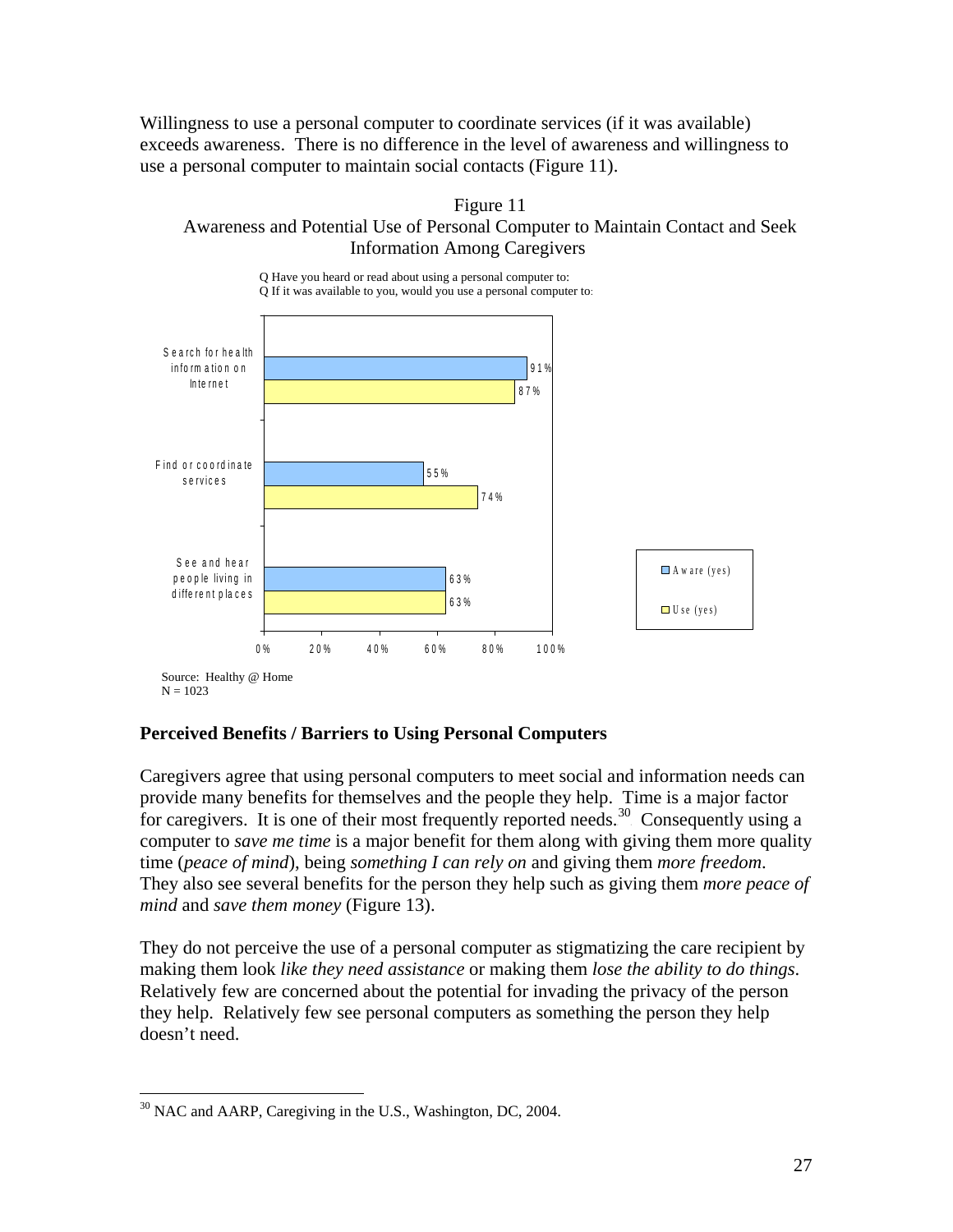On the other hand, about six in ten caregivers are concerned it might *cost too much to install* a personal computer and slightly fewer are concerned they might *cost too much to maintain* the system.

Figure 13



Source: Healthy @ Home  $N = 1023$ 

Despite the potential benefits of using a personal computer, nine in ten say they think they would have *some difficulty* (26%) or *a great deal of difficulty* (54%) persuading the person they help to use a personal computer to stay in touch. Less than one in ten (7%) *currently use* a computer to stay in touch and about one in ten (11%) perceive *no difficulty* persuading the person they help to use a personal computer to maintain contact.

Caregivers who say they would have *a great deal of difficulty* are more likely to be level five caregivers (70% vs. 53% level one, 51% level two, and 47% level three), those who say they had no choice to become a caregiver, caregivers with a lower income (\$20,000- \$30,000 annually), and those whose care recipient takes 4+ medications daily.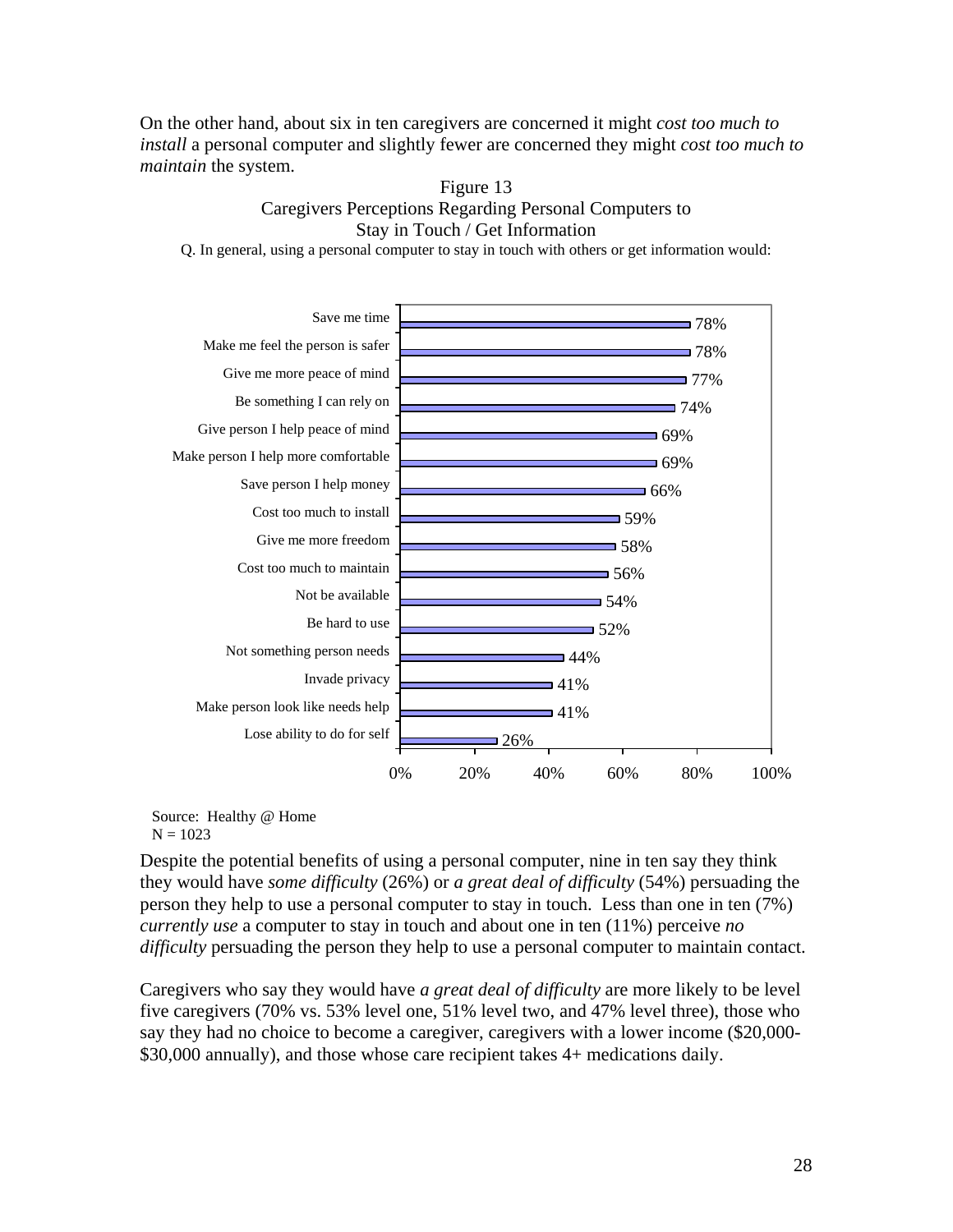Three-quarters (75%) say that if they used a personal computer to stay in touch with the person they help, it would be important to them to have a customer service representative available by telephone 24 hours a day, 7 days a week to provide assistance if they needed help. Female caregivers are more likely to want this service than male caregivers (77%)  $\sqrt{8}$ . 70%).<sup>31</sup>

The greatest proportion overall (85%) say they would be willing to pay less than \$50 per month to use a personal computer to stay in touch with the person they help. Level four caregivers are more likely to say they would pay \$51 - \$100 per month (16% compared to 4% of level one caregiver's and 7% of level 3 caregivers).

Caregivers who live between twenty-minutes and an hour (91%) and twenty minutes (89%) away from their care recipient are more likely to want to pay less than \$50 than those who live in the same household (79%) with the care recipient or those who live 1- 2+ hours away (78%).

1

 $31$  This is especially true for level three caregivers (compared to level one caregivers 81% vs. 71% respectively) and those with the highest and lowest income levels compared to those in the middle income levels (78% of those earning < \$20,000, 82% of those earning between \$20,000 - \$30,000, 80% of those earning \$75,000+ compared to those earning between \$50,000-\$75,000, 63-64%).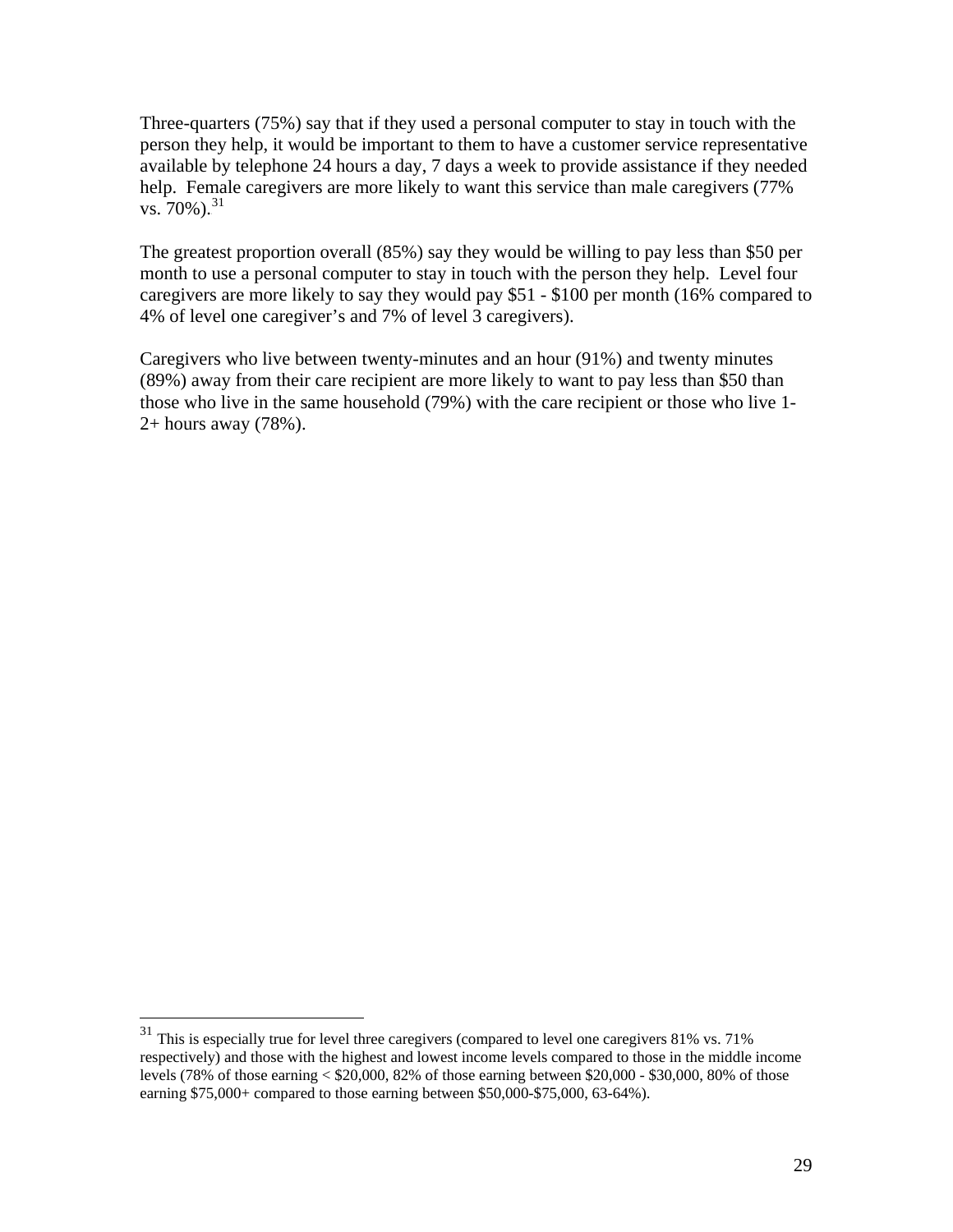#### **Awareness and Willingness to Use Home Safety Devices**

We asked caregivers if they were aware of five different home safety devices. Twothirds (66%) say they are aware of home alarms that alert residents if a door or window is unexpectedly opened. Six in ten would be willing to use such an alarm if it was available (Figure 13).

With the exception of home alarms, relatively few (approximately one-third or less) say they have heard or read about the different home safety devices. Yet, in each case, caregivers' willingness to use these devices (if they were available) exceeded their awareness of the devices. Devices that regulate the home environment, sensors that can detect falls, and activity monitors that can alert the caregiver if there is a change in the care recipients normal activities appear to be of interest to about six in ten caregivers (Figure 13). This suggests caregivers want to be informed of the care recipient's status so they can respond when help is needed and be reassured when the care recipient is safe.



Level three and four caregivers are more willing to use home safety devices than level one, two, or five caregivers (Table 4). This suggests that there is a time early in a caregiver's career when these devices are not needed, a time mid-career when these devices are perceived as useful, and a time when the caregiver thinks the care recipient needs more assistance than these devices can provide.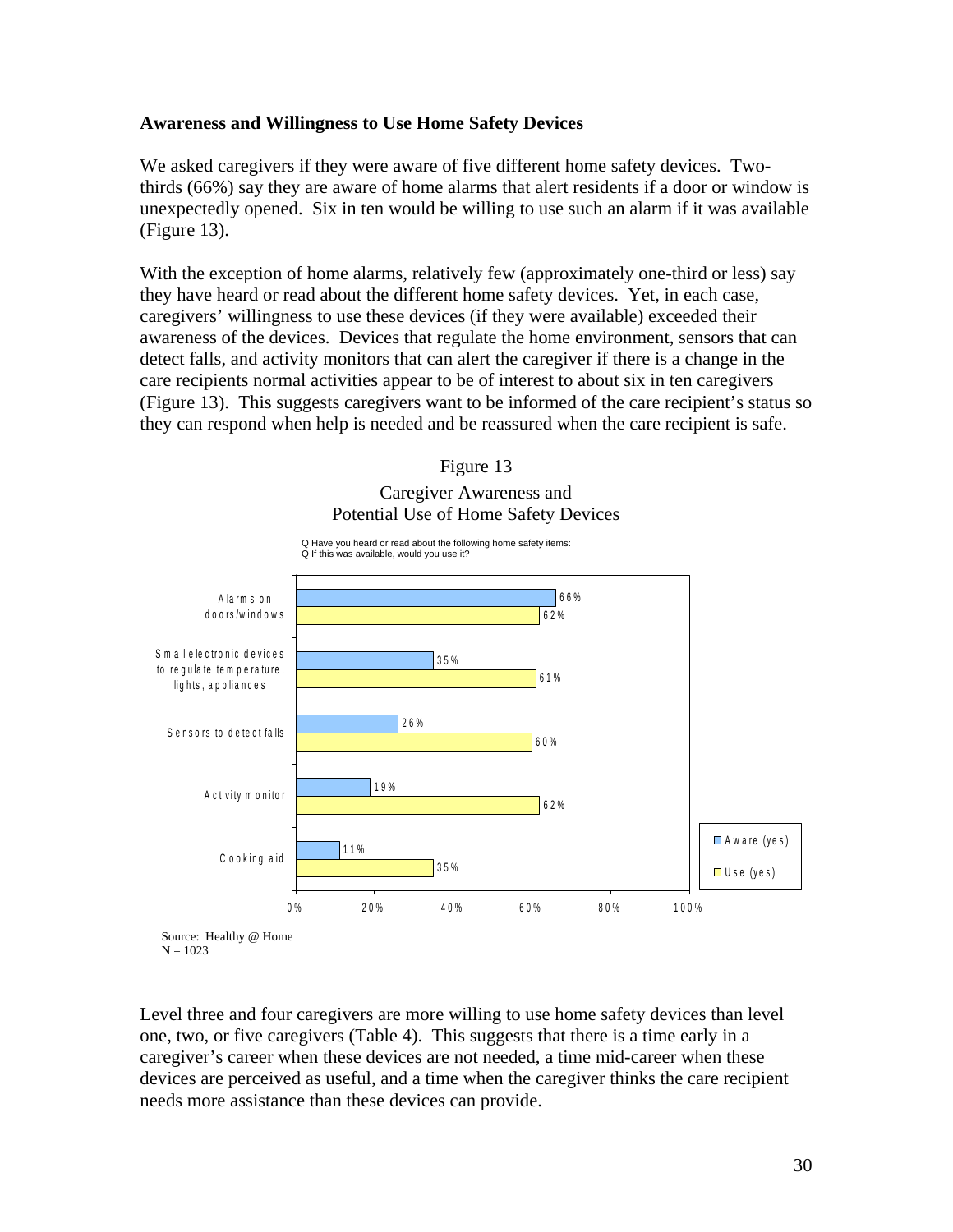Table 4 Proportion of Caregivers' Willing to Use Home Safety Devices By Level of Burden

| Item                       | Total | Level 1 | Level 2 | Level 3 | Level 4          | Level $5*$ |
|----------------------------|-------|---------|---------|---------|------------------|------------|
|                            | (A)   | (B)     | (C)     | (D)     | (E)              | (F)        |
| Sensors in floor to detect | 60    | 49      | 55      | 69BC    | 70 <sub>BC</sub> | 60         |
| falls                      |       |         |         |         |                  |            |
| Small devices to           | 61    | 54      | 55      | 68B     | 72BCF            | 55         |
| regulate environment       |       |         |         |         |                  |            |
| Device than lets           | 62    | 57      | 51      | 67C     | 72BC             | 58         |
| caregiver know if          |       |         |         |         |                  |            |
| recipient's routine        |       |         |         |         |                  |            |
| changes                    |       |         |         |         |                  |            |
| Alarm that tells if        | 62    | 51      | 51      | 65BC    | <b>78BC</b>      | 68         |
| door/window has            |       |         |         |         |                  |            |
| opened/closed              |       |         |         |         |                  |            |
| unexpectedly               |       |         |         |         |                  |            |
| Kitchen device that        | 35    | 26      | 26      | 41BC    | 46BC             | 35         |
| records and reports steps  |       |         |         |         |                  |            |
| taken while cooking as a   |       |         |         |         |                  |            |
| reminder to cook           |       |         |         |         |                  |            |

Source: Healthy @ Home

 $N = 1023$ 

\*small base

Capital letters in a table cell indicate that cell is statistically different from the cell the letter is in.

It is interesting to note that even though the general pattern of awareness and willingness to use is similar between the 65+ and caregivers, caregivers indicate a greater willingness to use devices that 1) regulate the environment and that 2) detect falls than the 65+ sample.

# **Perceived Benefits / Barriers to Using Home Safety Devices**

A substantial majority of caregivers say that, in general, home safety devices would *make them feel the person they help is safer* (86%) and *give them more peace of mind* (82%) see Figure 15. Both caregivers and the 65+ agree on these first two items. Furthermore, about seven in ten caregivers say these devices would *be something they could rely on* (74%), *give the person they help greater peace of mind* (73%), and *make the person I help more comfortable* (70%). Nonetheless, approximately three-fourths think the devices *cost too much to install* (75%), or *cost too much to maintain* (72%).

In other studies caregivers indicate they want more time for themselves, and it appears they think these devices would provide them more time (65%) and more freedom  $(56\%)$ <sup>32</sup>

 $\overline{a}$  $32$  NAC and AARP, Caregiving in the U.S., Washington, D.C., 2004.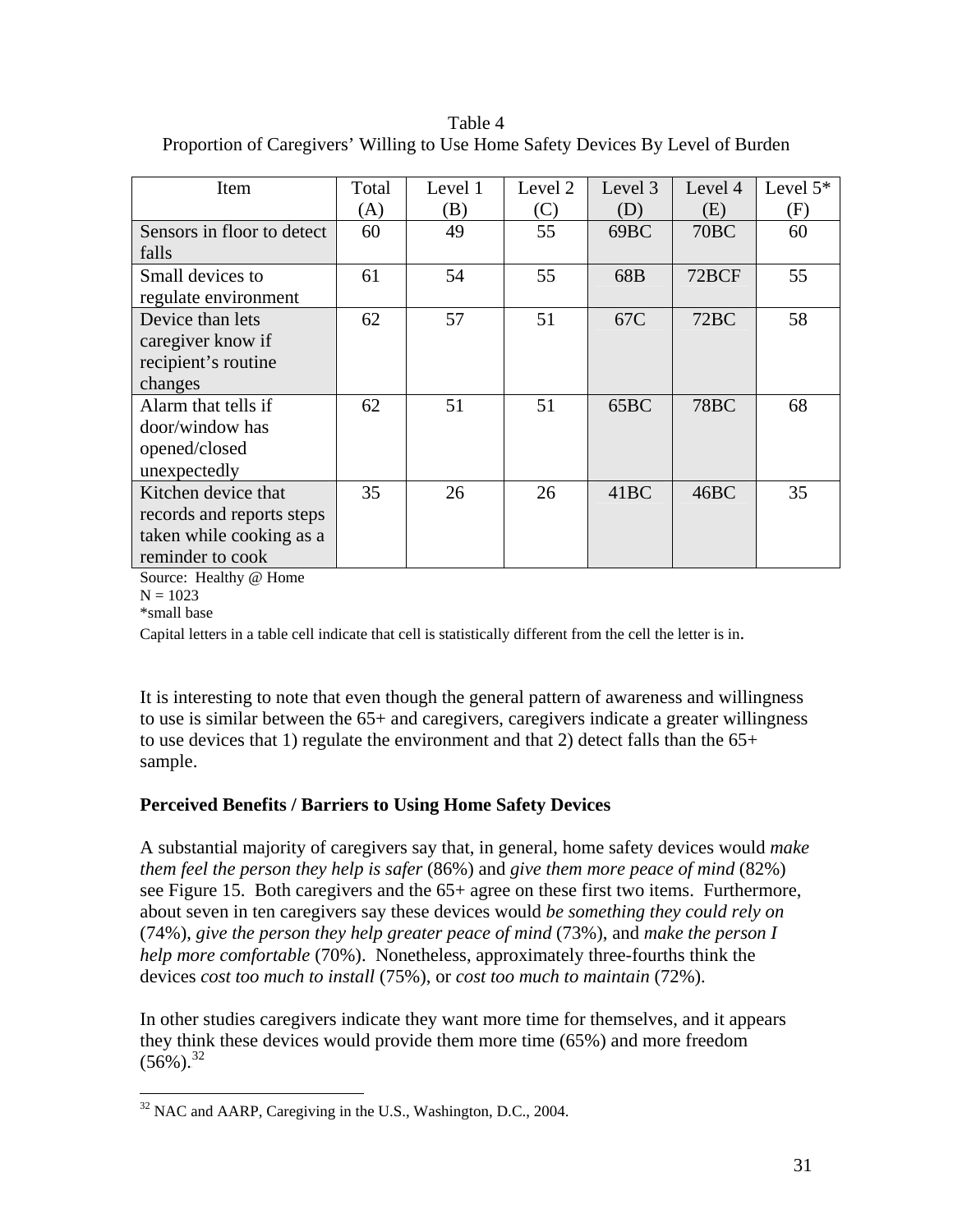Relatively few caregivers think these devices would lead to potentially negative or stigmatizing outcomes such as make the person they help *lose the ability to do things* themselves, *invade the privacy of the person I help*, or be something they don't need.



Figure 15 Caregivers Perceptions Regarding Home Safety Devices

Female caregivers are significantly more concerned about cost (to install 78% vs. 70%, to maintain 77% vs. 64%) than male caregivers. Female caregivers are also more concerned about availability (56% vs. 44%).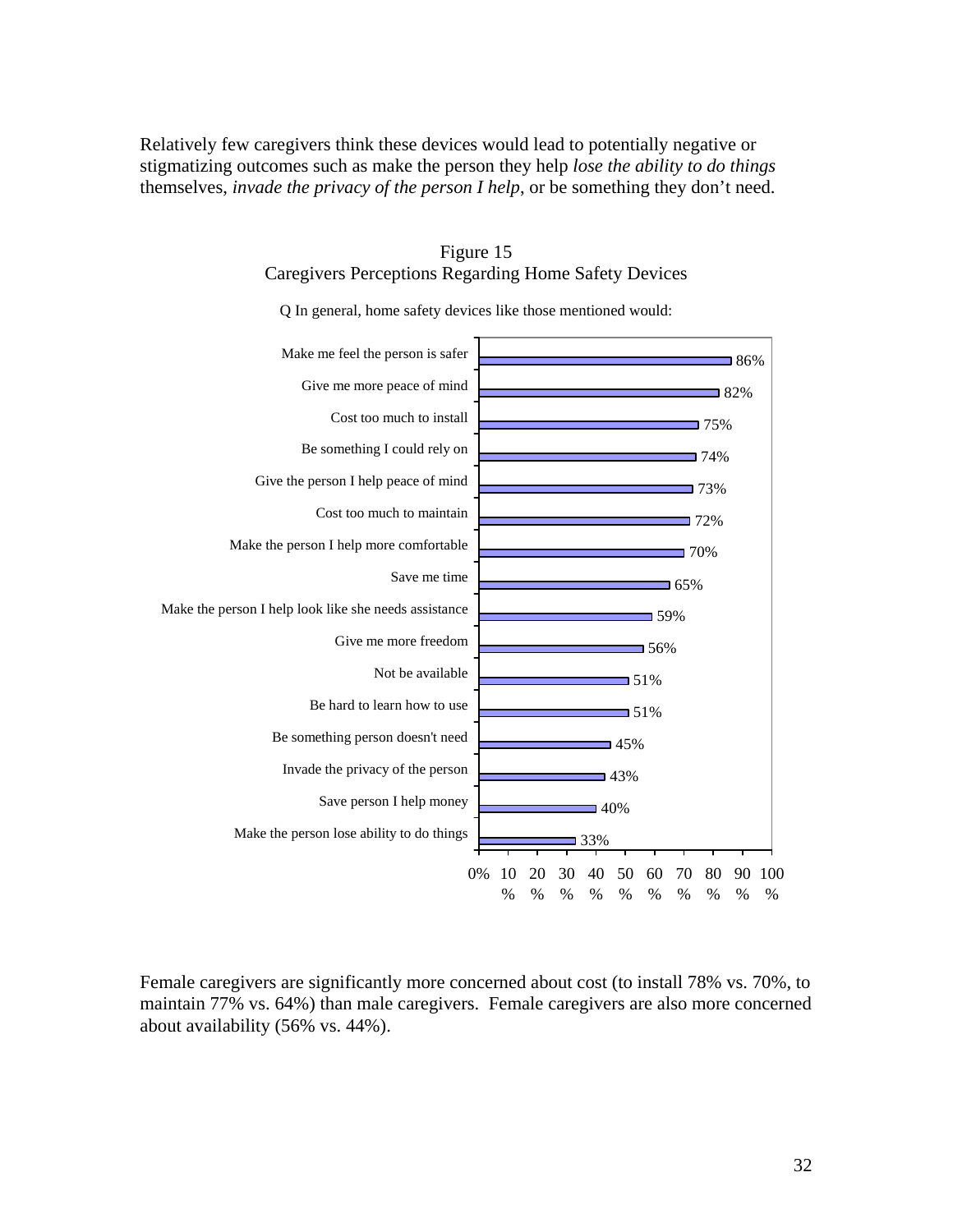Level of caregiver burden is significantly related to eight items (Table 5).

| Item                               | Total | Level           | Level           | Level | Level            | Level        |
|------------------------------------|-------|-----------------|-----------------|-------|------------------|--------------|
|                                    |       |                 | 2               | 3     | 4                | $5*$         |
|                                    | A     | B               | $\overline{C}$  | D     | E                | $\mathbf{F}$ |
|                                    |       |                 |                 |       |                  |              |
| Make me feel person is safer       | 86    | 84              | 80              | 90C   | 91BCF            | 80           |
| Save me time                       | 65    | 59              | 60              | 66    | 74BC             | 71           |
| Safe the person I help money       | 40    | 36              | 35              | 45    | 45               | 39           |
| Make the person I help more        | 70    | 65              | 61              | 73    | 80 <sub>BC</sub> | 72           |
| comfortable                        |       |                 |                 |       |                  |              |
| Give me more peace of mind         | 82    | 79              | 76              | 87C   | 86C              | 81           |
| Give the person I help more peace  | 73    | 72              | 66              | 73    | 79C              | 73           |
| of mind                            |       |                 |                 |       |                  |              |
| Be something I can rely on         | 74    | 65              | 70              | 82BC  | 79 <sub>B</sub>  | 77           |
| Not be available to the person I   | 51    | 49              | 48              | 56    | 48               | 57           |
| help                               |       |                 |                 |       |                  |              |
| Cost too much to install           | 75    | 76              | 76              | 71    | 76               | 77           |
| Cost too much to maintain          | 72    | 75              | 73              | 69    | 72               | 68           |
| Be hard to learn how to use        | 51    | 53              | 57 <sub>D</sub> | 43    | 54               | 48           |
| Invade the privacy of the person I | 43    | 45              | 41              | 45    | 41               | 38           |
| help                               |       |                 |                 |       |                  |              |
| Make the person I help look like   | 59    | 64              | 58              | 61    | 55               | 58           |
| he/she needs assistance            |       |                 |                 |       |                  |              |
| Make the person I help lose the    | 33    | 36              | 32              | 35    | 31               | 28           |
| ability to do things               |       |                 |                 |       |                  |              |
| Be something the person doesn't    | 45    | 51 <sub>E</sub> | 44              | 43    | 39               | 45           |
| need                               |       |                 |                 |       |                  |              |
| Give me more freedom               | 56    | 45              | 48              | 60B   | 69BC             | 60B          |

Table 5 Proportion of Caregivers Who Agree or Strongly Agree with Benefits / Barriers By Level of Burden

Source: Healthy @ Home

 $N = 1023$ 

\*small base

Capital letters indicate number in cell is significantly different from number in lettered cell.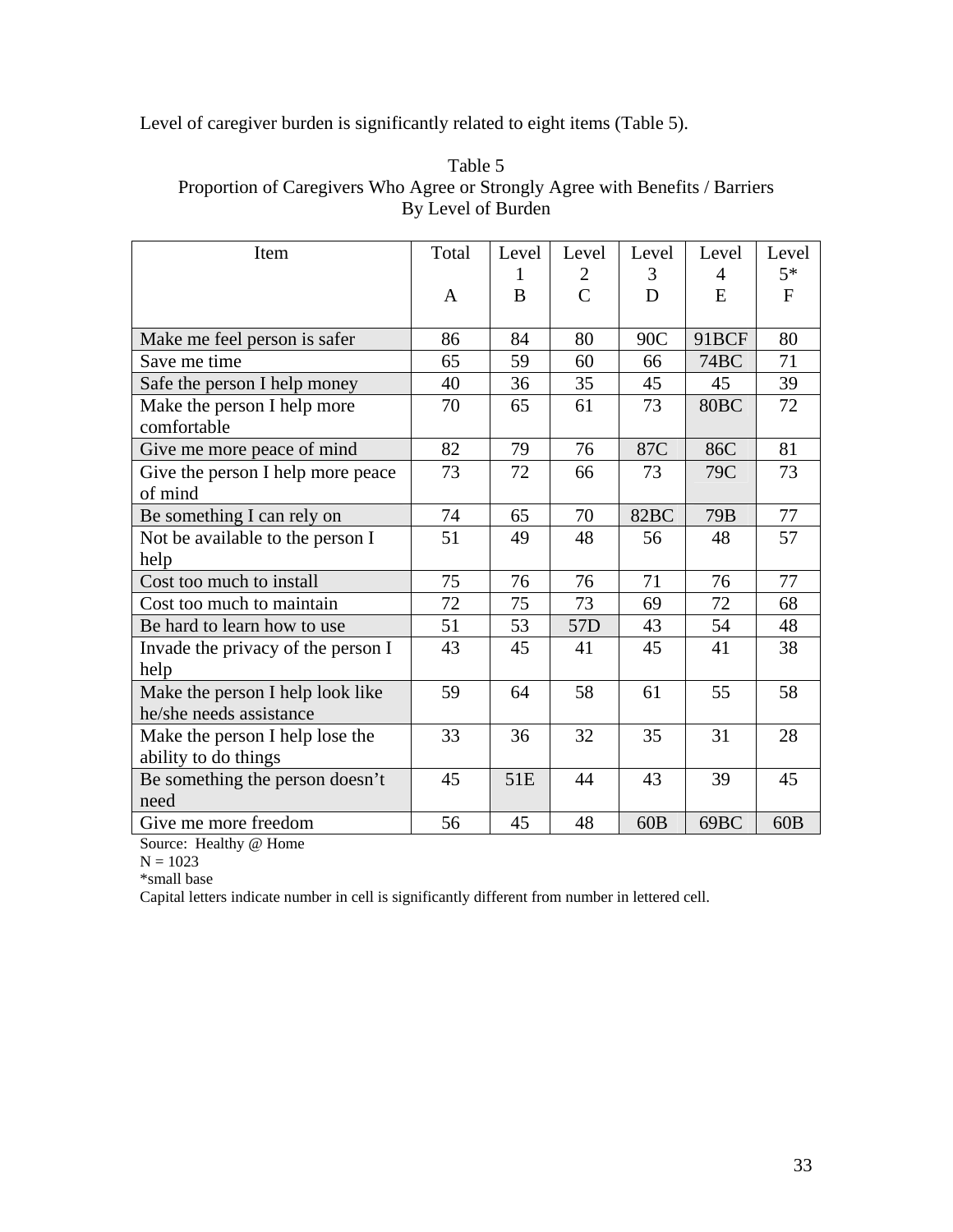Specific caregiver tasks, like medication management, are linked with specific benefits:

- Caregivers who say the person they help takes six or more prescription medications are more likely to say they can rely on these devices than those who say the person they provide care takes no, or few medications (79% vs. 63-74%).
- Caregivers who say the person they help takes six or more prescription medications are more likely than those who take fewer medications to say the home safety devices may not be available to the person they help. This may be related to income since lower income caregivers indicate the same concern.

More than eight in ten caregivers say they would have *some difficulty* (40%) or *a great deal of difficulty* (42%) persuading their care recipient to use these devices. Only a minority of caregivers say they perceive *no difficulty* (16%) persuading the person they help to use such devices. Caregivers who say they did not have a choice in taking on this role (47%) are more likely to say they would have *a lot of difficulty persuading* the person they help to use home safety devices than those who feel they had a choice in taking on this role (38%).

Most (82%) caregivers agree that if the person they help used a home safety device like those mentioned, it would be important to them to have a customer service representative available by telephone 24 hours a day, seven days a week to provide assistance if they needed help. Caregivers with annual incomes under \$20,000 are more likely to say this than those who earn \$50,000-\$60,000 per year (86% vs. 74%).

Three-quarters (76%) of caregivers say they are willing to pay less than \$50 per month to have these types of devices available to the person they help – a greater proportion of those who live near the person they help agree (78-80%). Caregivers who live further away from the person they help are more likely to pay more per month (\$51-\$100 – 38% of those living 1-2 hours away would pay, and 30% of those living 2+ hours away).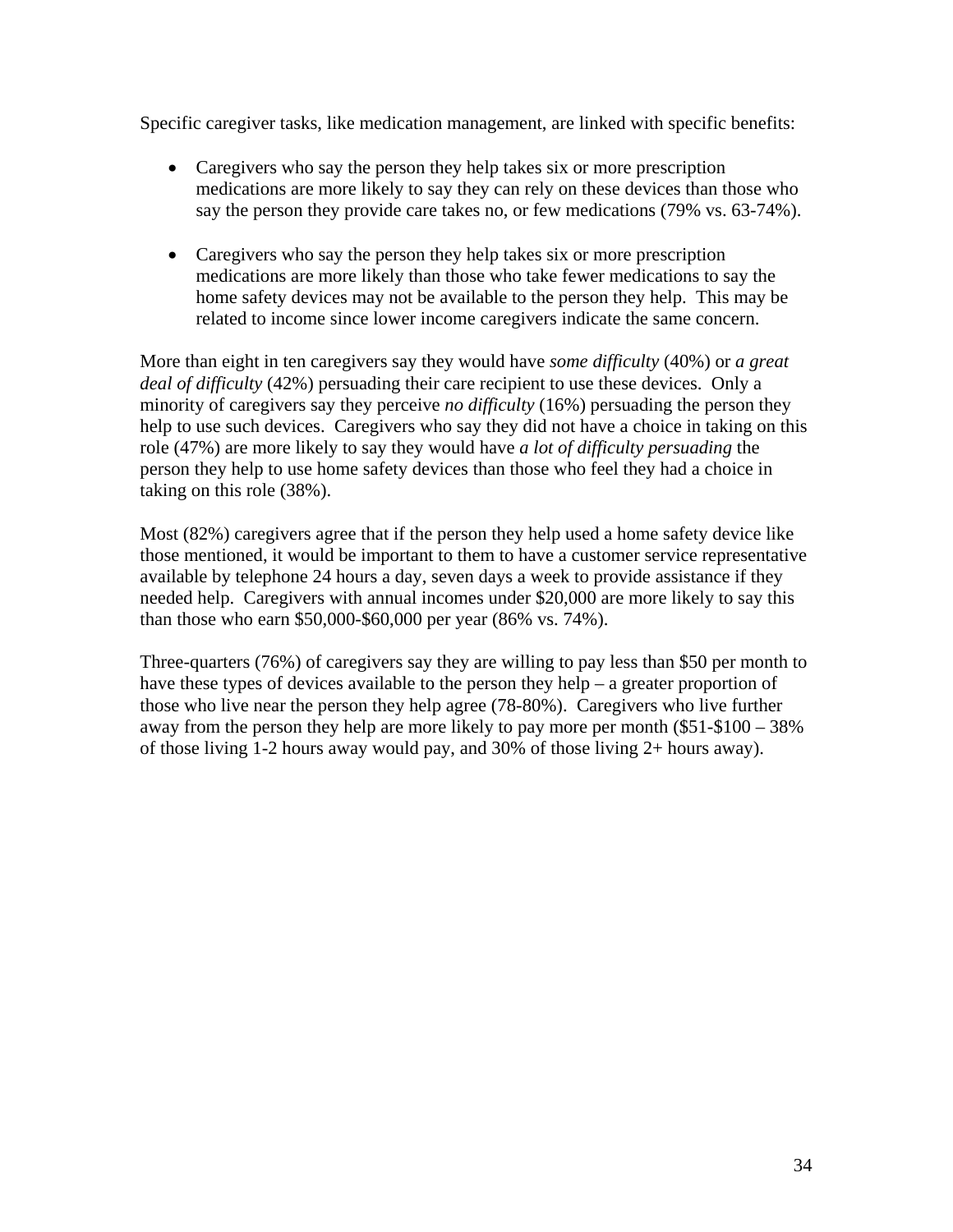#### **Awareness and Willingness to Use Personal Health and Wellness Devices**

We asked caregivers how aware they were of six different personal health and wellness devices. Awareness of these devices varies, with the highest level being awareness of personal emergency response systems (PERS). The level of awareness of PERS exceeds willingness to use the device if it were available (Figure 15).

For each of the remaining five devices, willingness to use the device if it were available exceeds the level of awareness, suggesting that caregivers may benefit by having more information about these items.



Figure 15 Caregivers' Awareness/Use of Personal Health and Wellness Items

Source: Healthy @ Home  $N = 1023$ 

Caregivers' proximity to their care recipient also influences willingness to use personal emergency response systems. Caregivers who live within 20 minutes (83%) or 1-2 hours (87%) of their care recipient are more likely to say they are willing to use personal emergency response systems than those who live with the care recipient (73%) or are 2+ hours away (68%).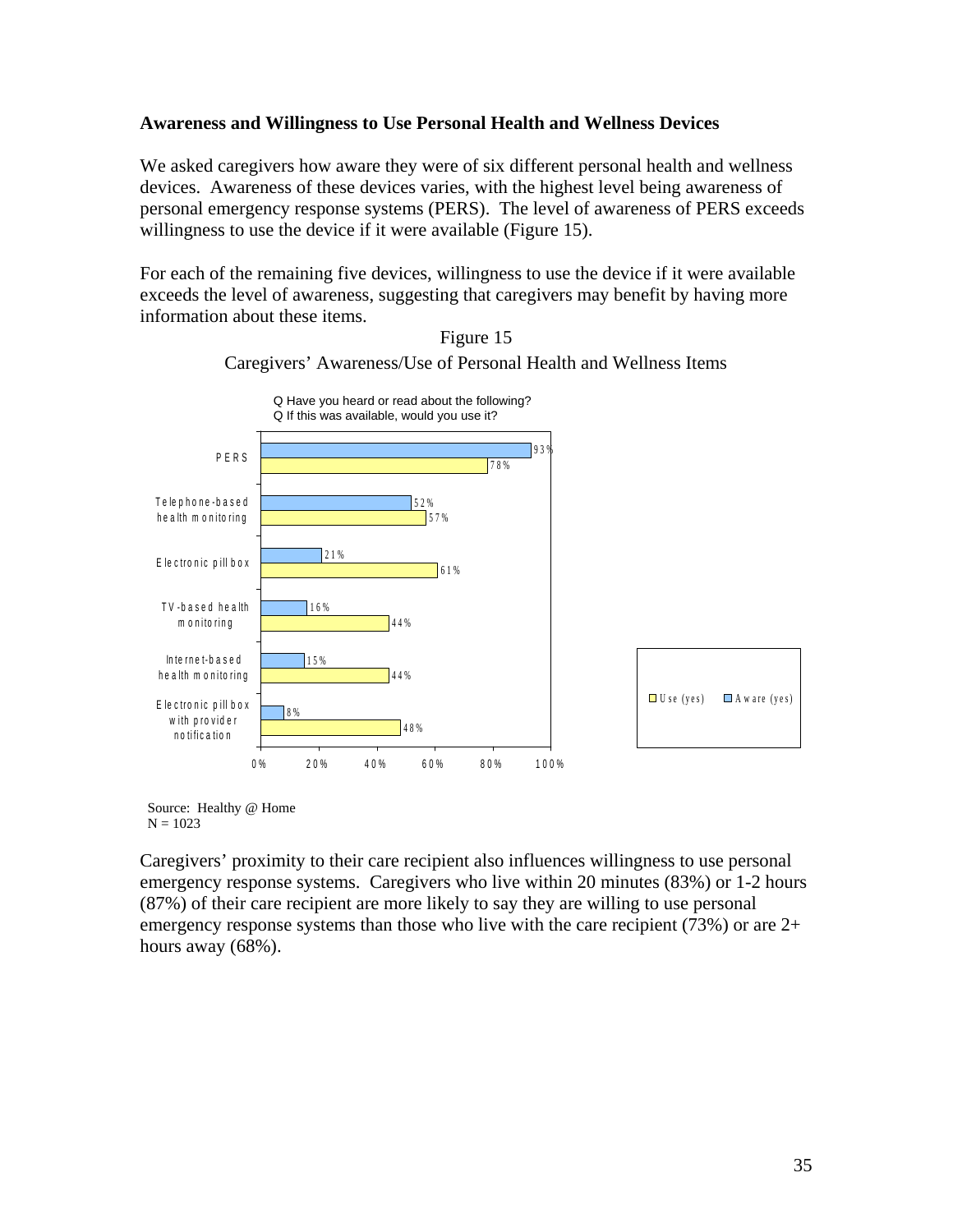Caregivers who have heavier levels of burden report a greater willingness to use personal health and safety devices (Table 6).

| Item                              | Dy LUVUI VI DUIUUI<br>Total | Level | Level | Level           | Level | Level            |
|-----------------------------------|-----------------------------|-------|-------|-----------------|-------|------------------|
|                                   | (A)                         |       | 2     | 3               | 4     | $5*$             |
|                                   |                             | (B)   | (C)   | (D)             | (E)   | (F)              |
| Personal emergency response       | 78                          | 75    | 75    | 79              | 83B   | 80               |
| system                            |                             |       |       |                 |       |                  |
| Electronic pill box that reminds  | 61                          | 53    | 56    | 67 <sub>B</sub> | 65B   | 69 <sub>B</sub>  |
| the person you care for when to   |                             |       |       |                 |       |                  |
| take medicine and which           |                             |       |       |                 |       |                  |
| medicine to take                  |                             |       |       |                 |       |                  |
| Electronic pill box that does the | 49                          | 39    | 44    | 51B             | 53B   | 58 <sub>B</sub>  |
| same as the one above, and also   |                             |       |       |                 |       |                  |
| has a health care provider        |                             |       |       |                 |       |                  |
| monitor patient taking the        |                             |       |       |                 |       |                  |
| medication for compliance         |                             |       |       |                 |       |                  |
| Personal health monitoring        | 57                          | 51    | 49    | 59              | 64B   | 68BC             |
| system that lets people send      |                             |       |       |                 |       |                  |
| medical information about         |                             |       |       |                 |       |                  |
| themselves over their telephone   |                             |       |       |                 |       |                  |
| lines to a health provider        |                             |       |       |                 |       |                  |
| Personal health monitoring        | 44                          | 36    | 33    | 43              | 53BC  | 59 <sub>BC</sub> |
| system like that above that uses  |                             |       |       |                 |       | D                |
| TV-based equipment to send        |                             |       |       |                 |       |                  |
| info to health provider           |                             |       |       |                 |       |                  |
| Personal health monitoring        | 44                          | 35    | 38    | 49B             | 58BC  | 45               |
| system like that above that uses  |                             |       |       |                 |       |                  |
| Internet-based equipment to       |                             |       |       |                 |       |                  |
| send info to health provider      |                             |       |       |                 |       |                  |

Table 6 Proportion of Caregivers Willing to Use Personal Health and Safety Devices By Level of Burden

Source: Healthy @ Home

 $N = 1023$ 

Small base

Capital letters in a table cell indicate that cell is statistically different from the cell the letter is in.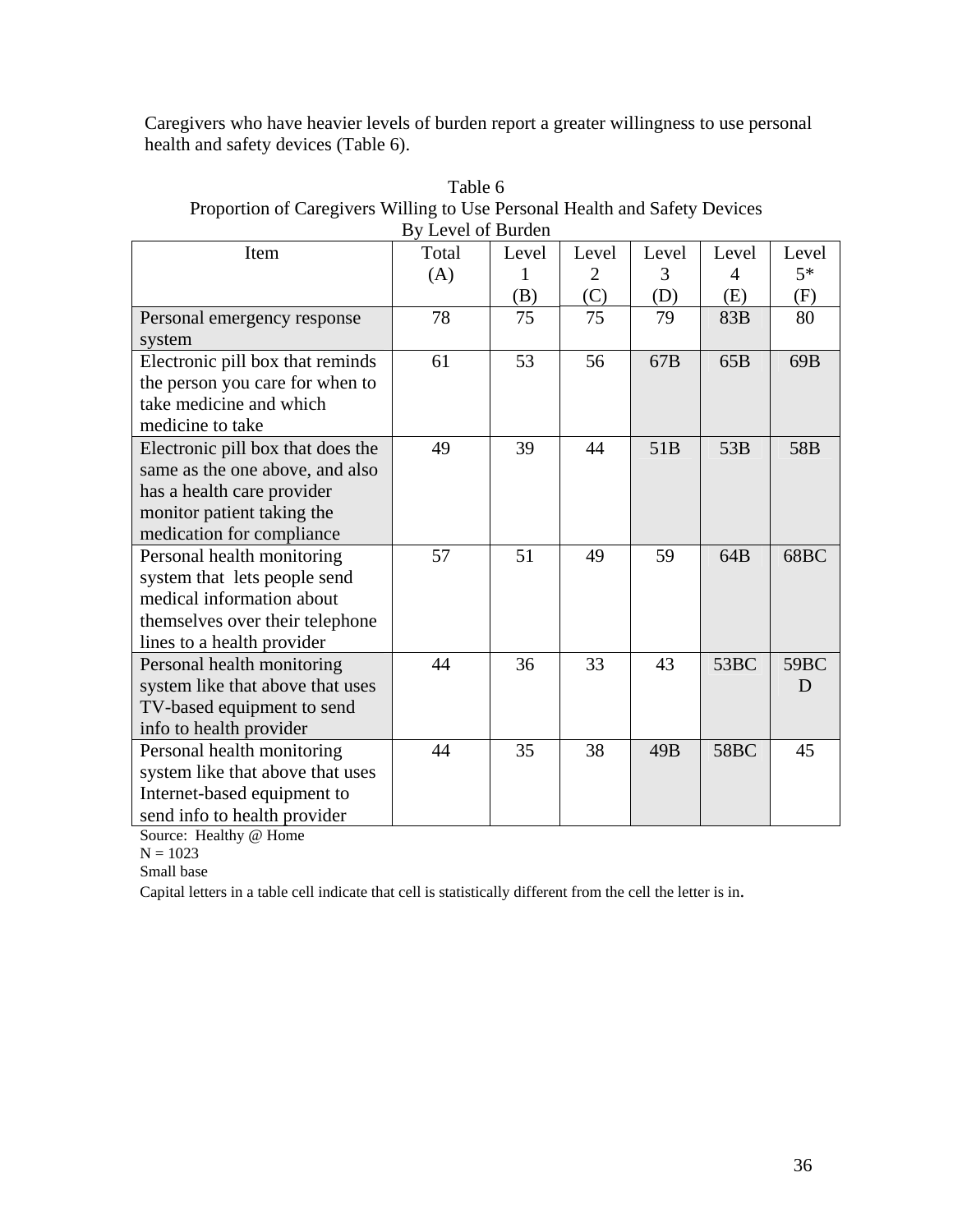#### **Perceived Benefits / Barriers to Using Personal Health and Wellness Devices**

The top three most frequently mentioned perceptions about personal health and wellness devices reflect positive benefits including making the caregiver *feel the person I help is safer,* giving the caregiver *greater peace of mind,* and *being something the can rely on.*  Other positive perceptions include giving the care recipient greater peace of mind and making the care recipient more comfortable.

Caregivers also think these items could help them meet their own needs, such as *save me time*, and *give me more freedom*.

The barriers caregivers see include costs (to install and maintain), some potential stigma (make the person I help look like she needs assistance, make the person I help lose ability to do for self). About half think these items may be hard to learn how to use, or not be available to the person they assist. However, only four in ten say these are something the person they help does not need.





Caregivers' Perceptions Regarding Personal Health and Wellness Devices Q In general, these personal health and wellness devices like those mentioned would:

Source: Healthy @ Home  $N = 1023$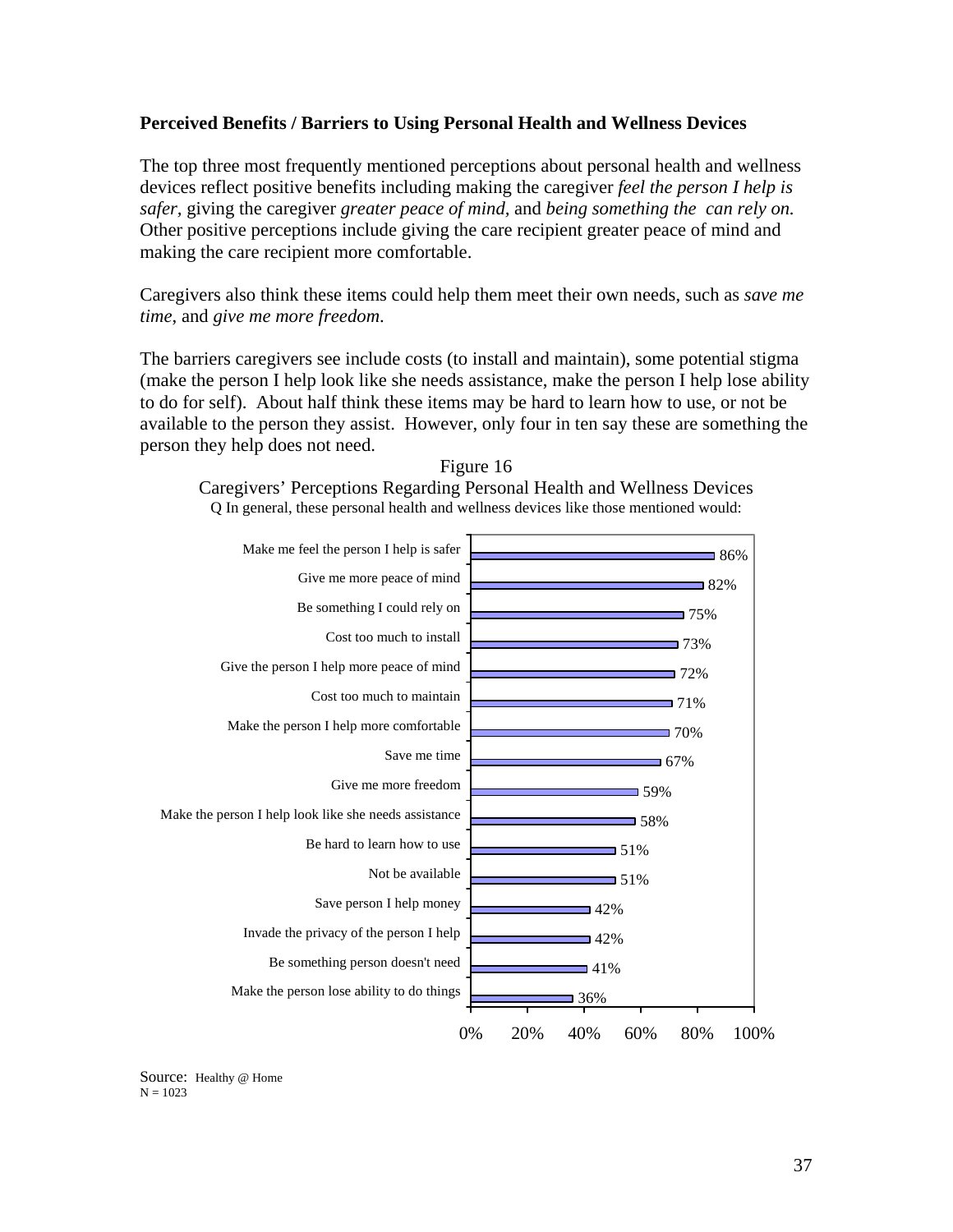Level of burden influences caregivers' perceptions of personal health and wellness devices. Once again, level four caregivers report perceptions that are significantly different from lower level caregivers. The same is true for some items for level three caregivers (Table 7). This suggests that these caregivers could benefit most from using these items to help them fulfill their caregiving responsibilities.

| Table 7                                                                       |
|-------------------------------------------------------------------------------|
| Proportion of Caregivers Who Agree or Strongly Agree with Benefits / Barriers |
| By Level of Burden                                                            |

| Item                                | Total | Level | Level          | Level | Level            | Level     |
|-------------------------------------|-------|-------|----------------|-------|------------------|-----------|
|                                     | A     | 1     | 2              | 3     | 4                | $5*$      |
|                                     |       | B     | $\overline{C}$ | D     | E                | $F_{\rm}$ |
|                                     |       |       |                |       |                  |           |
| Make me feel the person I help is   | 86    | 82    | 82             | 88    | 91 <sub>BC</sub> | 85        |
| safer                               |       |       |                |       |                  |           |
| Give me more peace of mind          | 82    | 78    | 76             | 87C   | 86               | 84        |
| Be something I could rely on        | 75    | 72    | 72             | 77    | 77               | 78        |
| Cost too much to install            | 73    | 70    | 71             | 72    | 78               | 72        |
| Give the person I help more peace   | 72    | 70    | 66             | 73    | 78C              | 69        |
| of mind                             |       |       |                |       |                  |           |
| Cost too much to maintain           | 71    | 70    | 67             | 66    | 78D              | 72        |
| Make the person I help more         | 70    | 65    | 66             | 70    | <b>78BC</b>      | 69        |
| comfortable                         |       |       |                |       |                  |           |
| Save me time                        | 67    | 60    | 62             | 70    | 72B              | 72        |
| Give me more freedom                | 59    | 48    | 57             | 68B   | 67B              | 63B       |
| Make the person I help look like    | 58    | 62    | 57             | 60    | 56               | 53        |
| she needs assistance                |       |       |                |       |                  |           |
| Be hard to learn how to use         | 51    | 52    | 59DF           | 44    | 55F              | 41        |
| Not be available to the person I    | 51    | 48    | 55             | 47    | 52               | 58        |
| help                                |       |       |                |       |                  |           |
| Save the person I help money        | 42    | 37    | 42             | 40    | 50 <sub>B</sub>  | 44        |
| Invade the privacy of the person I  | 42    | 44    | 37             | 49E   | 35               | 42        |
| help                                |       |       |                |       |                  |           |
| Be something person I help doesn't  | 41    | 46    | 36             | 44    | 38               | 37        |
| need                                |       |       |                |       |                  |           |
| Make the person I help lose ability | 36    | 38    | 34             | 41    | 33               | 30        |
| to do for self                      |       |       |                |       |                  |           |

Source: Healthy @ Home

 $N = 1023$ 

Small base

Capital letters indicate number in cell is significantly different from number in lettered cell.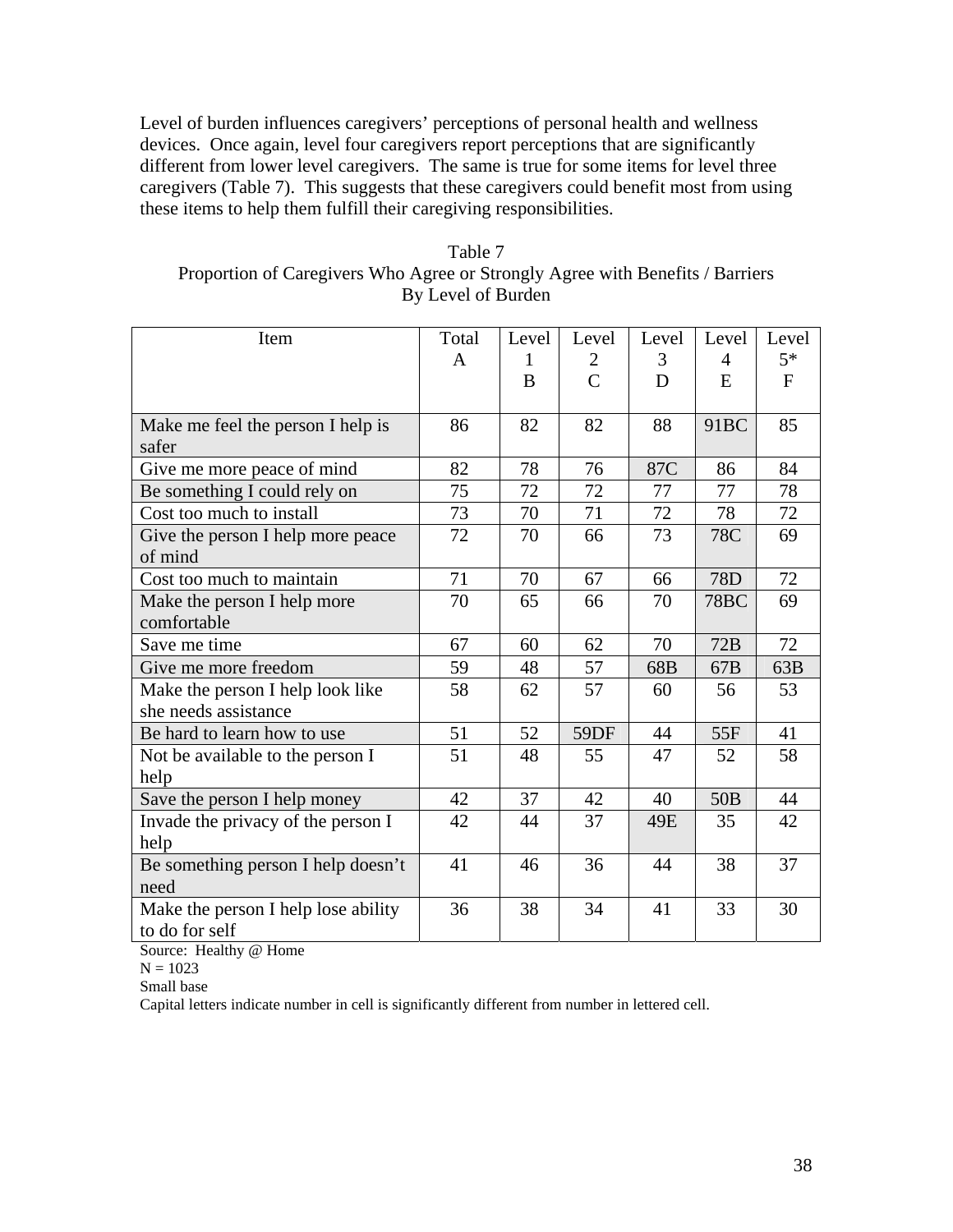Eight in ten caregivers say they think they would have *some* (42%) or *a great deal of difficulty* (38%) persuading the person they help to use these devices (Table 8). Less than one in five caregivers (16%) say they do not perceive any difficulty persuading the person they help to use such devices.

Caregivers who say they would have *a great deal of difficulty* persuading the person they help to use these devices are more likely to be level two (44%) and level five (47%) caregivers than level four caregivers (31%). Level three caregivers (22%) are more likely to anticipate *no difficulty* persuading their care recipient to use these devices than level one (13%) or level two (12%).

Eight in ten (81%) agree that if the person they help used a personal health and wellness device like those mentioned it would be important to them to have a customer service representative available 24 hours a day 7 days a week to provide assistance if it were  $\degree$ needed. $^{33}$ 

Three-quarters (76%) would be willing to pay less than \$50 per month to have these types of personal health and wellness devices available to the person they help.<sup>34</sup>

 $\overline{a}$ 

<sup>&</sup>lt;sup>33</sup> Level three caregivers (57%) were more likely to *strongly agree* with this than level one (42%) and level four caregivers (44%). Caregivers who earn less than \$20,000 per year are more likely (56%) to *strongly agree* than those who earn over \$60,000( 41% of those who earn \$50-60,000 and 42% of those who earn \$75,000).

 $34$  Level three 19%) and four (24%) were more likely to pay more (\$51-100 per month) than Level two caregivers (17%). Caregivers who live between one and two hours away from the person they help are also significantly more likely (30%) to be willing to pay more per month (\$51-100) than those who live in the same household (15%) or within 20 minutes of the care recipient (17%).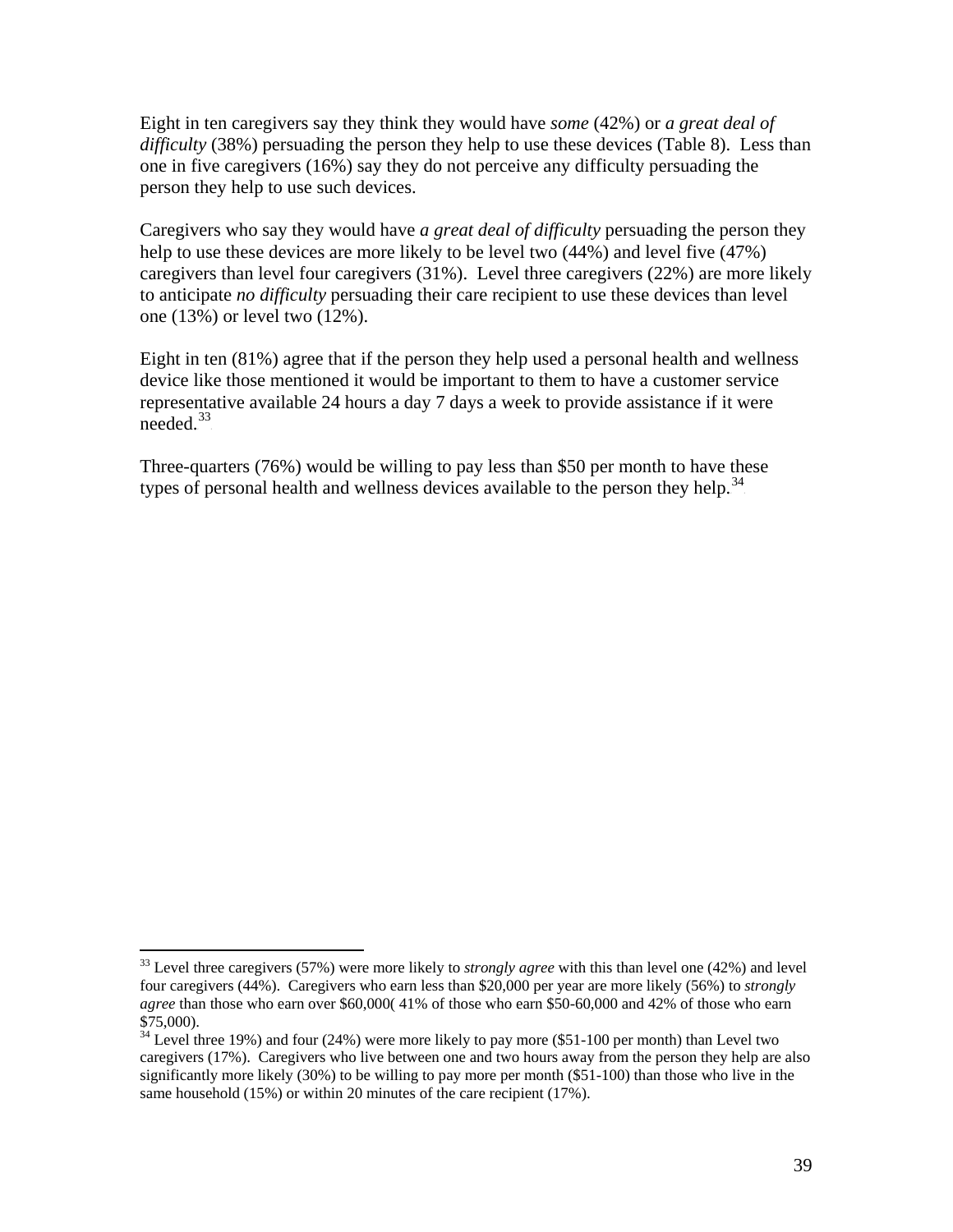#### **Opinions about Telepharmacy and Telemedicine**

Approximately eight in ten caregivers say they would like the person they provide care to have a primary care physician who could provide common telepharmacy services (Figure 21). While this represents strong caregiver support for these services, in each case, caregivers responses are approximately ten percent lower that the responses of the 65+.

Figure 17

#### Caregivers Opinions About Physician Use of Telepharmacy



Q. I would like it if the person I help had a doctor that could do the following:

• Level of Burden: Caregivers at level 3 (89%) and 4 (86%) are significantly more likely to want a physician to be able to check the medication history of the person they help than those at level 5 (74%).

We asked caregivers a series of four questions to gain a better understanding of their opinions about using telemedicine to diagnose or monitor how the heart of the person they help is working by receiving information that is transmitted electronically to a cardiologist from two locations (primary care doctor's office or the home of the person they help). While caregivers were willing to have both tasks done from both locations, the results for caregivers were about ten percentage points lower for diagnosing a heart condition from the care recipients' home.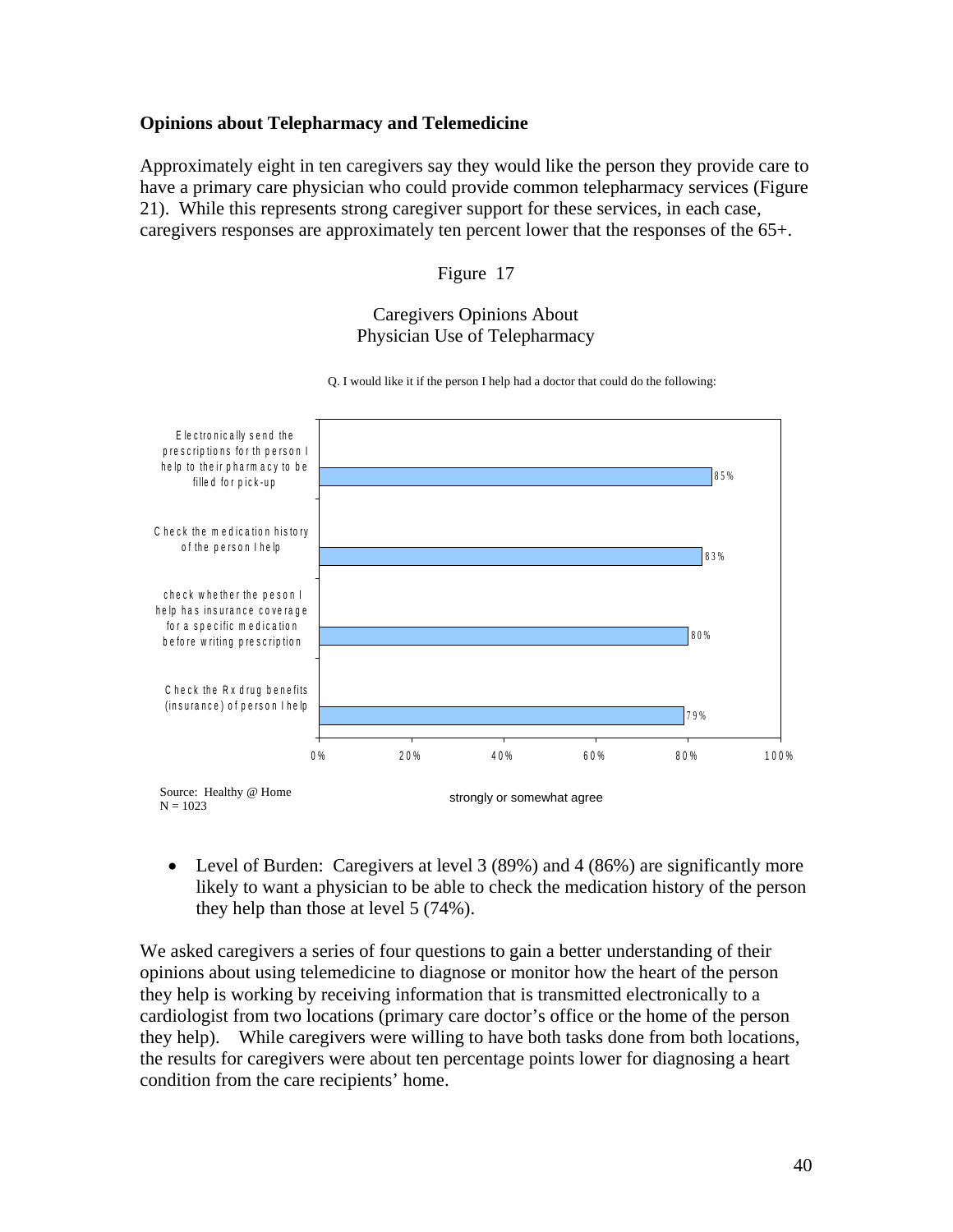## Figure 18 Caregiver Opinions about Telemedicine by Location and Activity

Q How wiling would you be to have a cardiologist (heart doctor) diagnose how the heart of the person you help is working by receiving information that is transmitted electronically to them from the primary (family) doctor's office?

Q How willing would you be to have a cardiologist (heart doctor) provide follow-up care by monitoring (watching) how the heart of the person you help is working by receiving information that is transmitted electronically to them from the primary (family) doctor's office?

Q How willing would you be to have a cardiologist (heart doctor) diagnose how the heart of the person you help is working by receiving information that is transmitted electronically to them from their home?

Q How willing would you be to have a cardiologist (heart doctor) provide follow-up care by monitoring (watching) how the heart of the person you help is working by receiving information that is transmitted electronically to them from their home?



# Diagnose cardiac condition via electronic transmission from primary care doctor's office

More level five caregivers (43%) say they are *very willing* to use this option than level one or (28%) level two caregivers (27%). Caregivers who live in the same household with their care recipient are more likely to say they are *very willing* (42%) than those that live further away (28% within 20 minutes, 23% 20 minutes to one hour away, 25% 2+ hours away).

#### Diagnose cardiac condition via electronic transmission from patient's home

More level four caregivers (73%) say they are *somewhat* or *very willing* to use this option than caregivers at level one (23%). However, more level five caregivers (40%) say they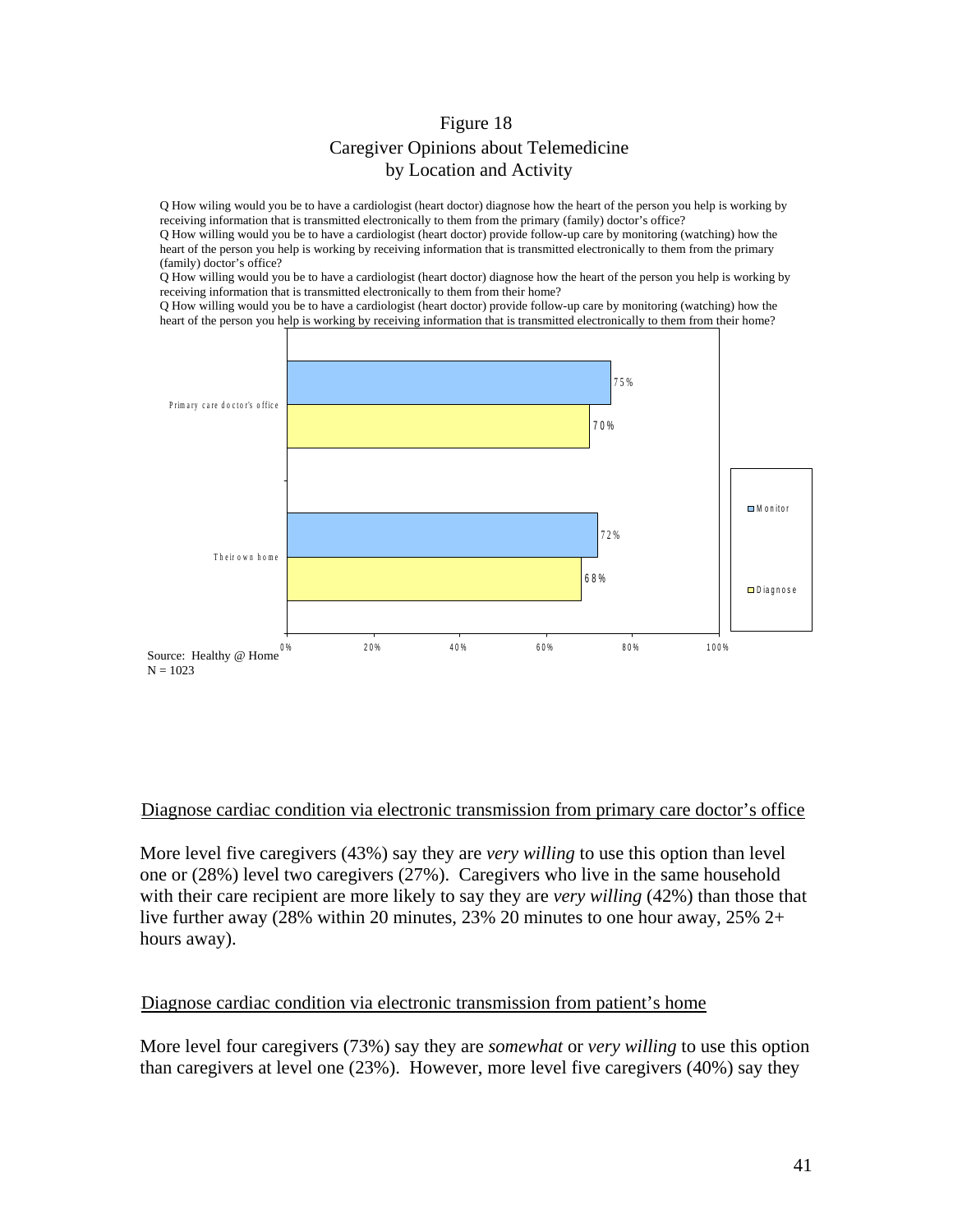are *very willing* to use this option than caregivers at lower levels (23% level one, 28% level two, 26% level three).

Caregivers who have an annual income of  $$75,000+ (73%)$  are more willing to use this option than those who earn less (64% of those who earn \$30,000-\$50,000 and 60% of those who earn \$50,000-\$60,000.

#### UMonitor cardiac condition via electronic transmission from primary care doctor's office

More level four (82%) and level five (84%) caregivers are *somewhat* or *very willing* to use this option than level one (72%) or level two caregivers (65%). More level five caregivers (45%) are *very willing* to use this option than level one (31%) or level three (29%).

Caregivers who earn \$75,000+ (80%) are more likely to use this option than those who earn less (70% of those who earn \$30,000 – \$50,000 and 66% of those who earn \$50,000  $-$  \$60,000).

Caregivers who live with their care recipients (42%) are more likely to be *very willing* to use this option than those who live at a distance (32% of those who live 20 minutes away, 22% of those who live 20 minutes to one hour away).

#### Monitor cardiac condition via electronic transmission from patient's home

Caregivers at level four (81%) are significantly more likely to use this option than level one (66%) or level two (64%) caregivers. A greater proportion of those who live with their care recipient (36%) would be *very willing* to use this option compared to those live 20 minutes to an hour away (21%).

Caregivers at the highest and lowest income levels are equally likely to use this option, and significantly more likely to use this option than those in middle income levels (79% of those who earn less than \$20,000 and 79% of those who earn \$75,000+ compared to 65% of those that earn \$30,000-\$50,000 and 64% of those who earn \$50,000-\$60,000).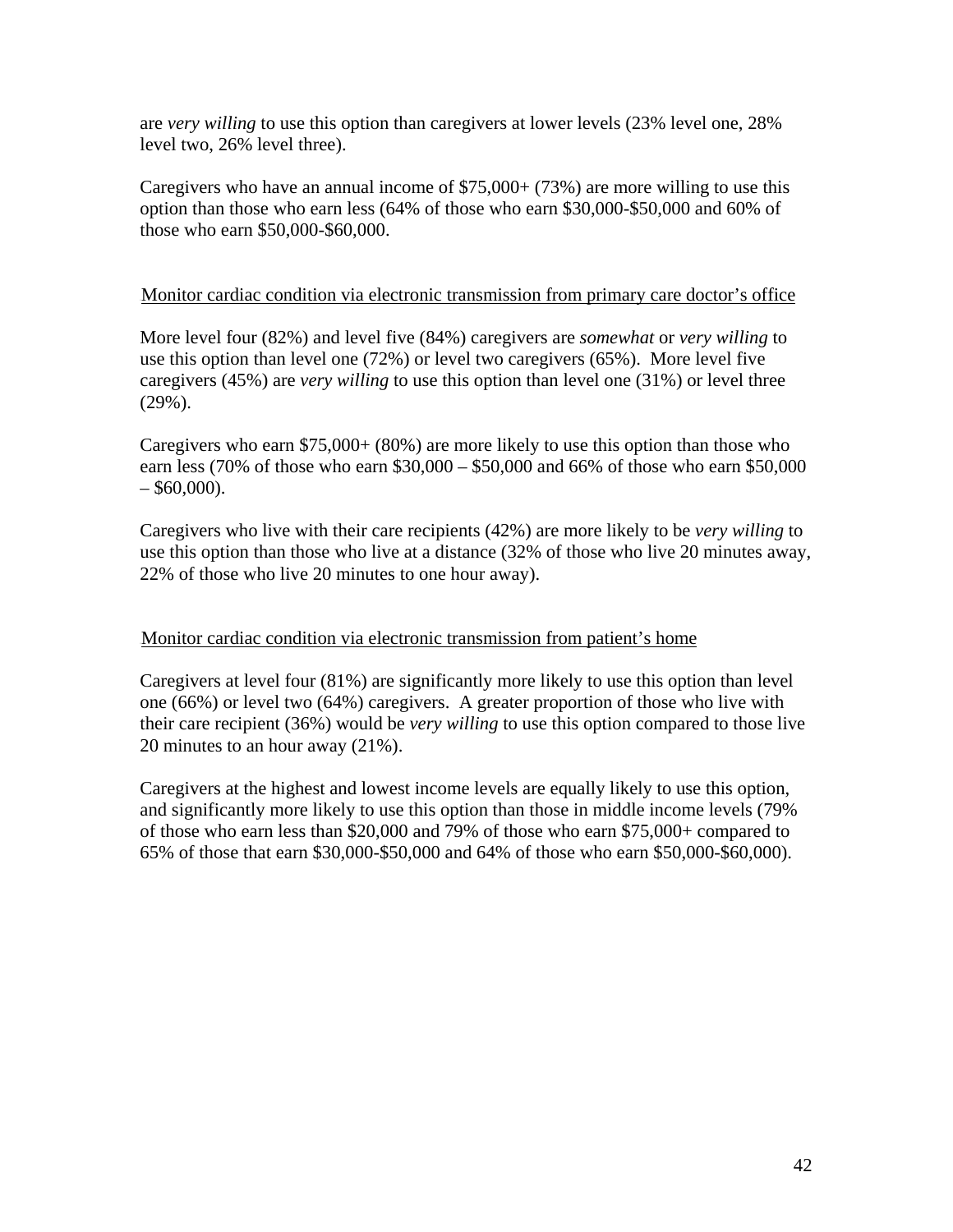#### **Recommendations**

Older adults and caregivers could benefit by knowing more about the range of technological devices that are available today, and those that are on the horizon, that could provide greater physical safety, more peace of mind and improved social connectedness. It appears that widespread adoption of such devices will depend on whether providers can convincingly address consumers' concerns about costs and whether older adults think they need these items.

Since people generally lose their ability to be independent gradually, requiring lifestyle adjustments overtime, new consumer guidelines could help older adults and caregivers identify key functional changes which might trigger the need to consider using such devices. For example, healthy older adults with strong social support systems and caregivers in the earliest stages of caregiving are less likely to benefit from these types of technology than older adults who have experienced some physical or cognitive limitations and caregivers in the middle stages of the caregiving experience. Our research also suggests that there comes a time when care recipients need more personal attention than technology currently can offer.

On a personal level, we need more research on why caregivers think they will have difficulty persuading their care recipient to use these devices. We also need to know how these issues can be addressed if the caregiver believes using these items would improve the caregiving situation. We also need to know more about care recipients age 65+ and how they may or may not differ from people age 65+ who do not currently need assistance.

We also need more evidence-based research demonstrating the efficacy of these devices to improve the quality of life of older adults and caregivers. We need to understand more about the cost and reimbursement implications of such technology. And, we need to know more about health providers' willingness or resistance to update medical and social service support systems using these technologies.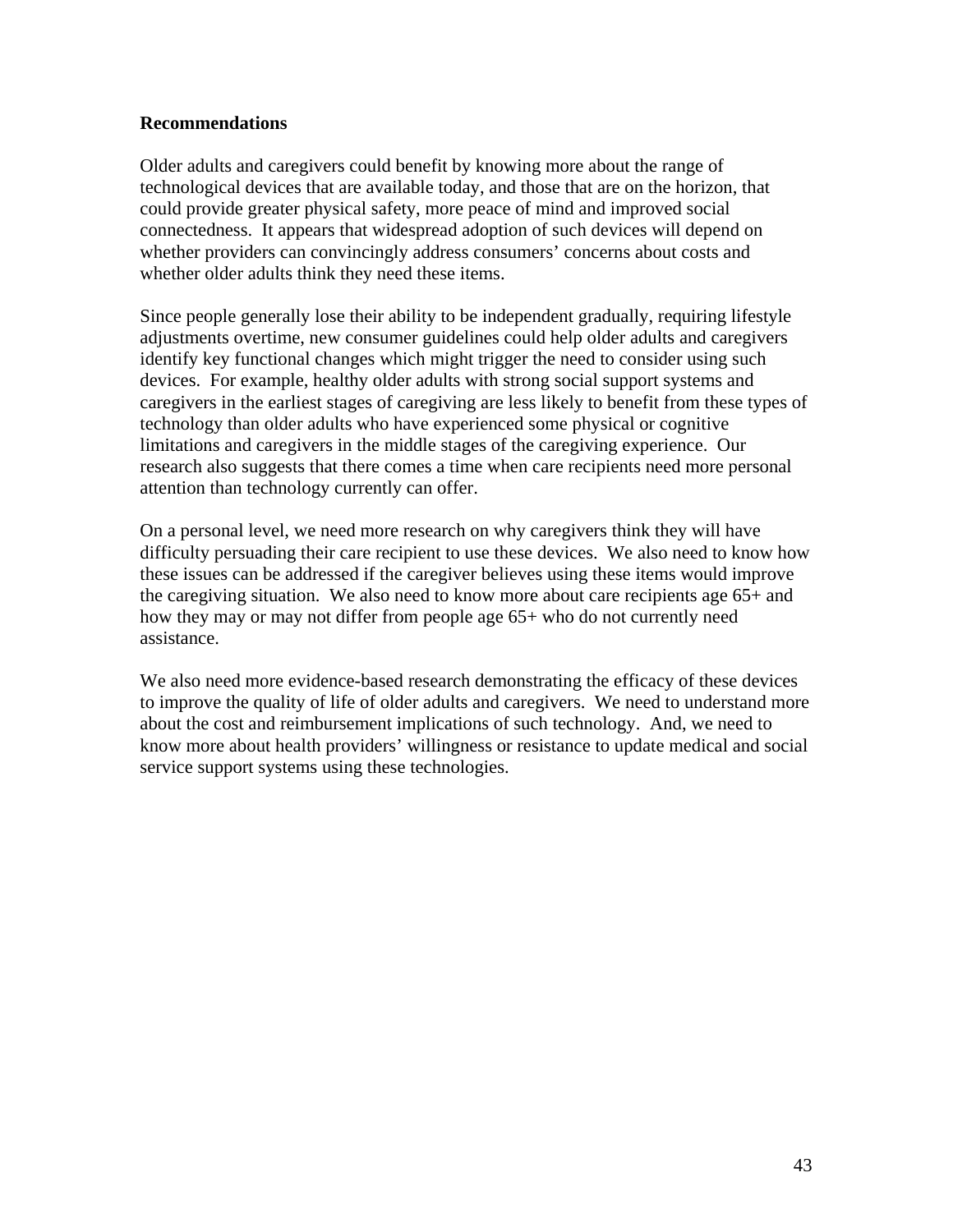#### Appendix A Proportion With Each Item In Home

| Item                        | Older adults | Caregivers |
|-----------------------------|--------------|------------|
| Cable television            | $75*$        |            |
| DVD or VCR                  |              | 94         |
| A cell phone                | $72*$        | 81         |
| A computer                  | $68*$        | 78         |
| Broad-band Internet service | 35           | 51         |
| Dial-up Internet service    |              | 38         |

\*Indicates proportion is similar to that reported by Forrester Research for 65+ population. However, Forrester Research reports substantially higher use of broad-band Internet service (51% of the 62+ population) than we found among the 65+ in this study.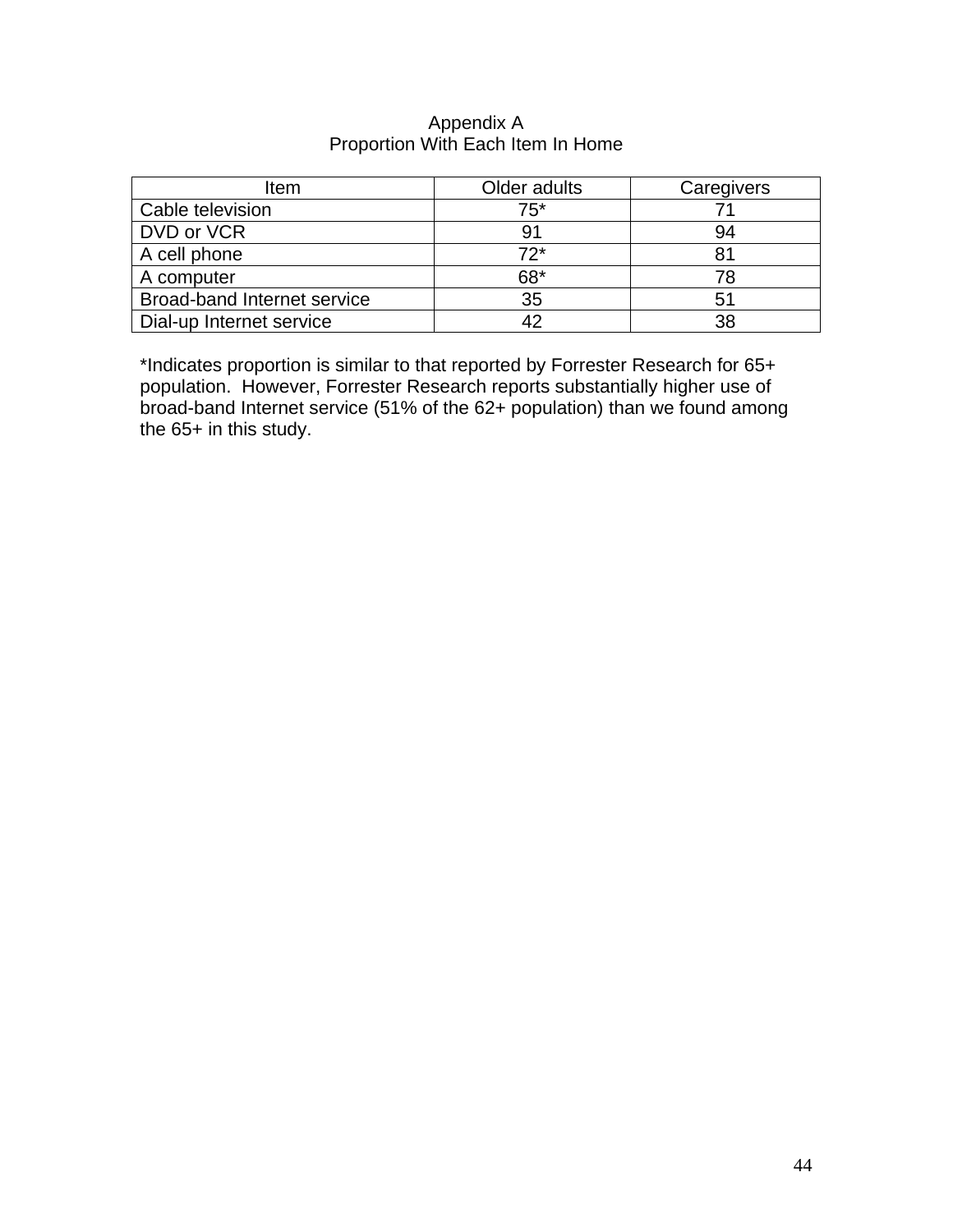#### Appendix B Detailed Methodology

65+ Survey Details

Field period: 12/07/2007 – 12/18/2007 N assigned interviews: 1180 N completes: 907 N qualified respondents: 907 Completion rate: 77% Margin of error (50% statistic with 95% confidence): 3.3

45-75 Caregivers Survey Details

Field period: 12/07/2007 – 12/17/2007 N assigned interviews: 6306 N completes: 4446 N qualified respondents: 1023 Completion rate: 71% Qualification rate: 23% Margin of error qualified (50% statistic with 95% confidence): 3.1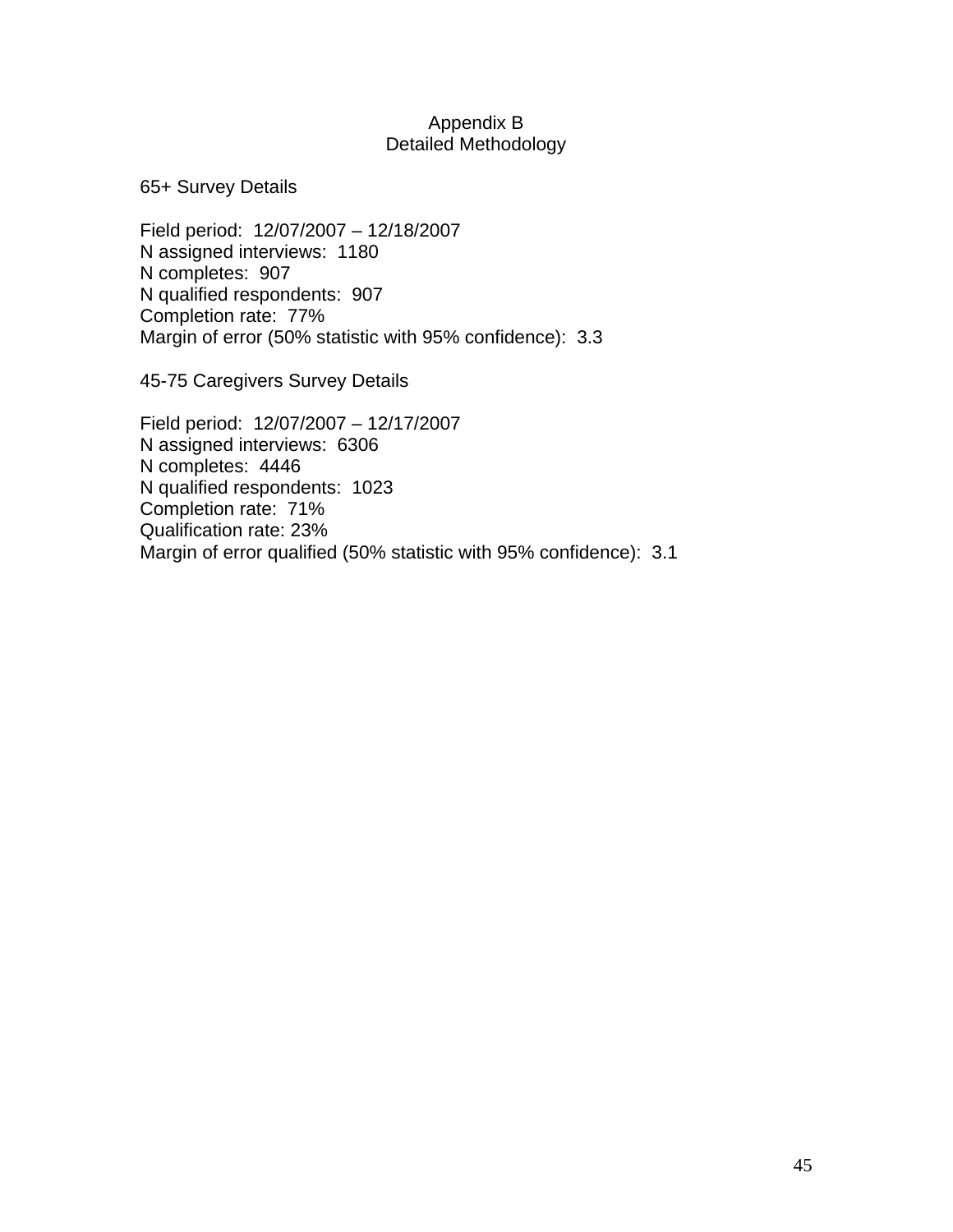

# **AARP Caregivers Survey (45+)– December 2007 Annotated Questionnaire**

#### **Government & Academic Research**

**To:** AARP **From**: Mike Dennis, Stefan Subias, Project Director **Date:** 12/26/2007 **Re:** AARP – Caregivers Survey (45+) – 12/2007

Field period: 12/07/2007 – 12/17/2007 N assigned interviews: 6306 N completes: 4446 N qualified respondents: 1023

All results include qualified respondents and are weighted. "Refused" responses are not counted towards the bases.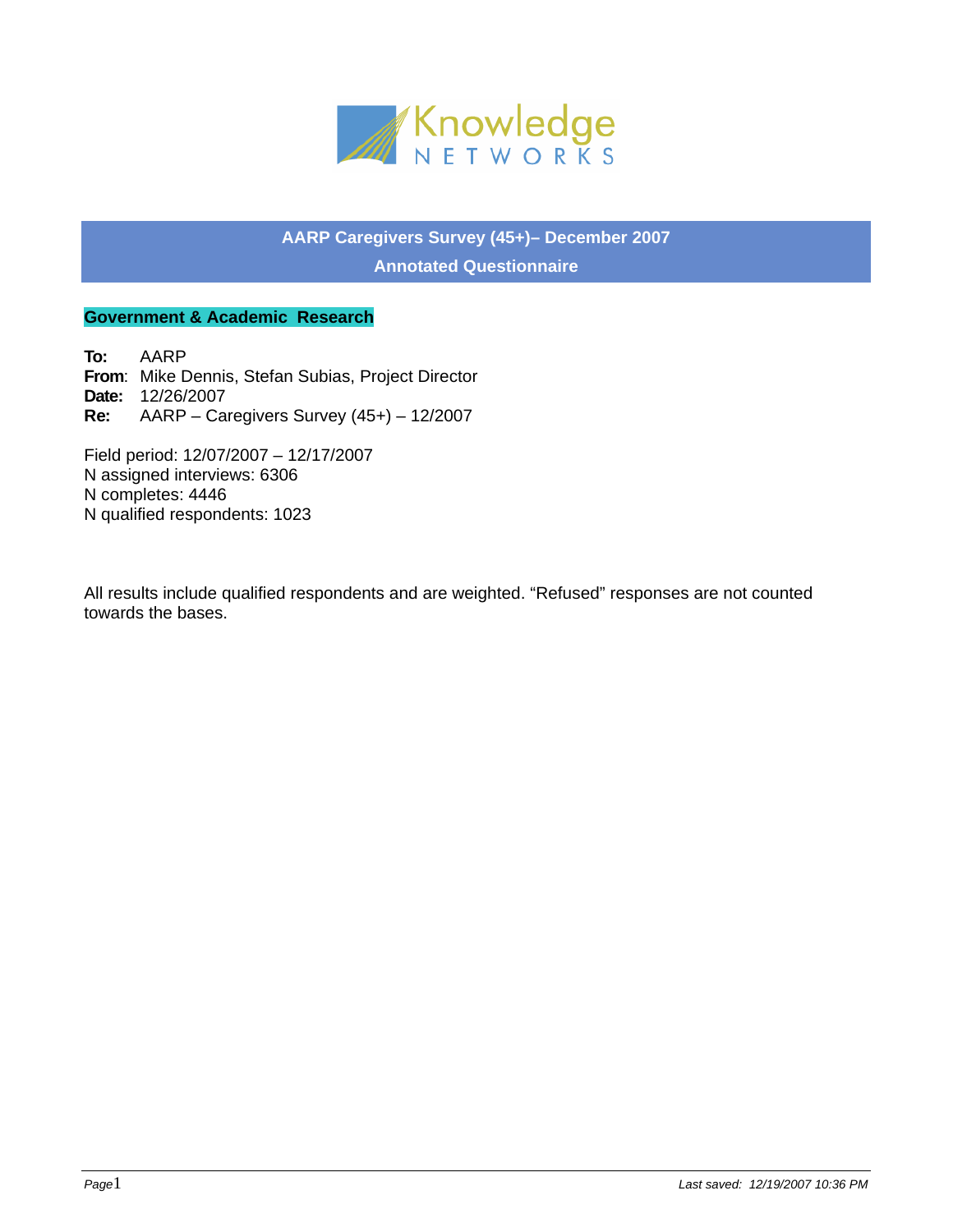

**AARP – Caregivers Survey (45+) - Dec 2007 -** 

**Q1. Are you currently providing unpaid help to a relative or friend 50 years of age or older?** 

| Yes, currently providing                      | 69.9%   |
|-----------------------------------------------|---------|
| No, but provided in the past 12 months        | 30.1%   |
| No, and did not provide in the past 12 months | $0.0\%$ |

# **Q2. How many adults [do/did] you provide this help in the past 12 months?**

|    | 67.3% |
|----|-------|
|    | 24.3% |
| 3+ | 8.4%  |

For the rest of these questions, please think about the adult for whom you [provide/provided] help. If you [provide/provided] help to *more than one person*, please focus on the adult for whom you [provide/provided] the most assistance:

The following list contains types of activities which might be provided to a person, if the person cannot do this by him or herself.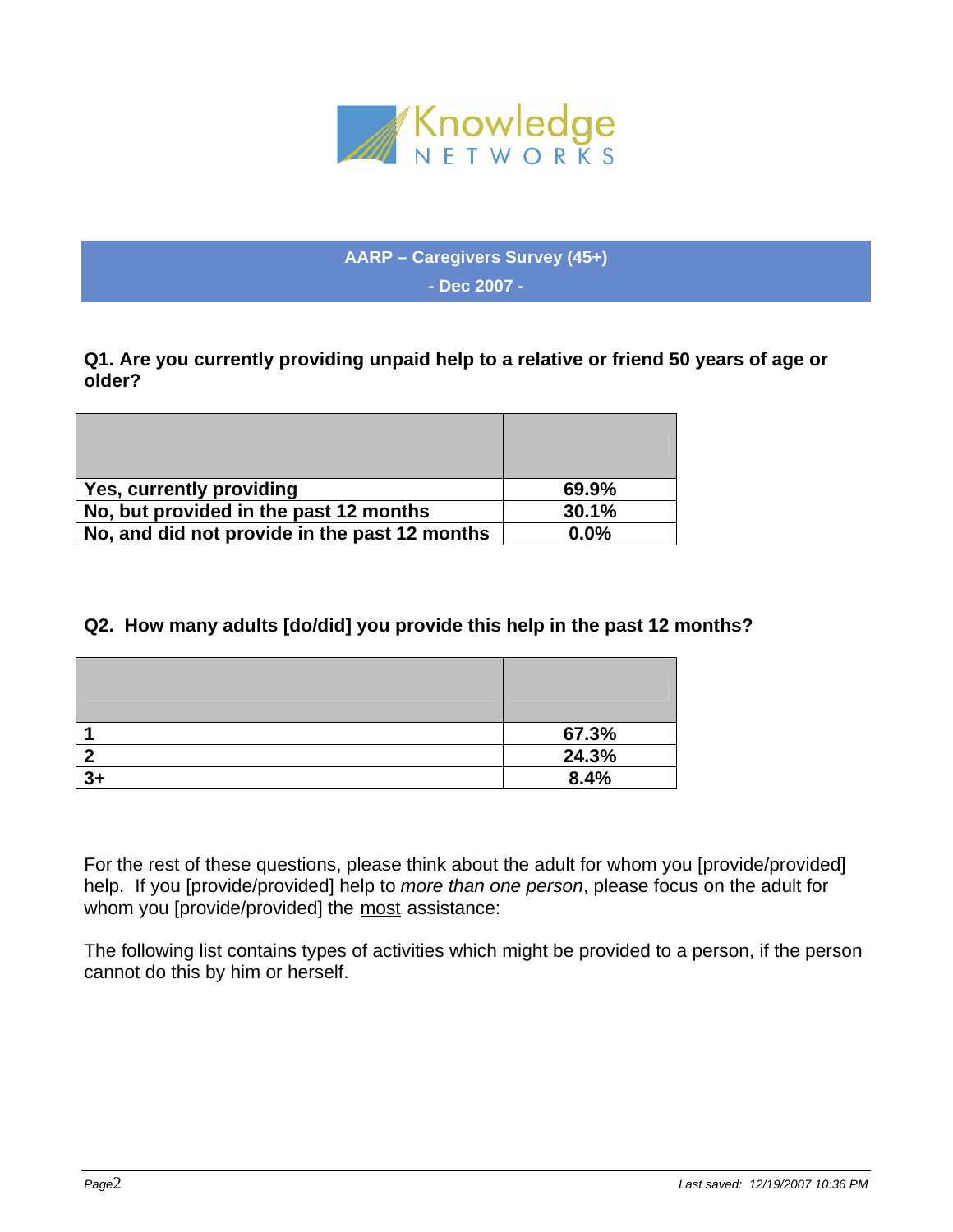**For each, just tell us if you [provide/provided] this kind of help to the person you [provide/provided] the most help.** 

## **Q3a. Get in and out of bed**

| [Do/Did not] provide help        | 70.4% |
|----------------------------------|-------|
| [Provide/Provided] some help     | 22.5% |
| [Provide/Provided] a lot of help | 7.1%  |

**For each, just tell us if you [provide/provided] this kind of help to the person you [provide/provided] the most help.** 

**Q3b. Get dressed** 

| [Do/Did not] provide help        | 65.8% |
|----------------------------------|-------|
| [Provide/Provided] some help     | 26.4% |
| [Provide/Provided] a lot of help | 7.8%  |

**For each, just tell us if you [provide/provided] this kind of help to the person you [provide/provided] the most help.** 

## **Q3c. Get to and from the toilet**

| [Do/Did not] provide help        | 73.9% |
|----------------------------------|-------|
| [Provide/Provided] some help     | 19.2% |
| [Provide/Provided] a lot of help | 6.9%  |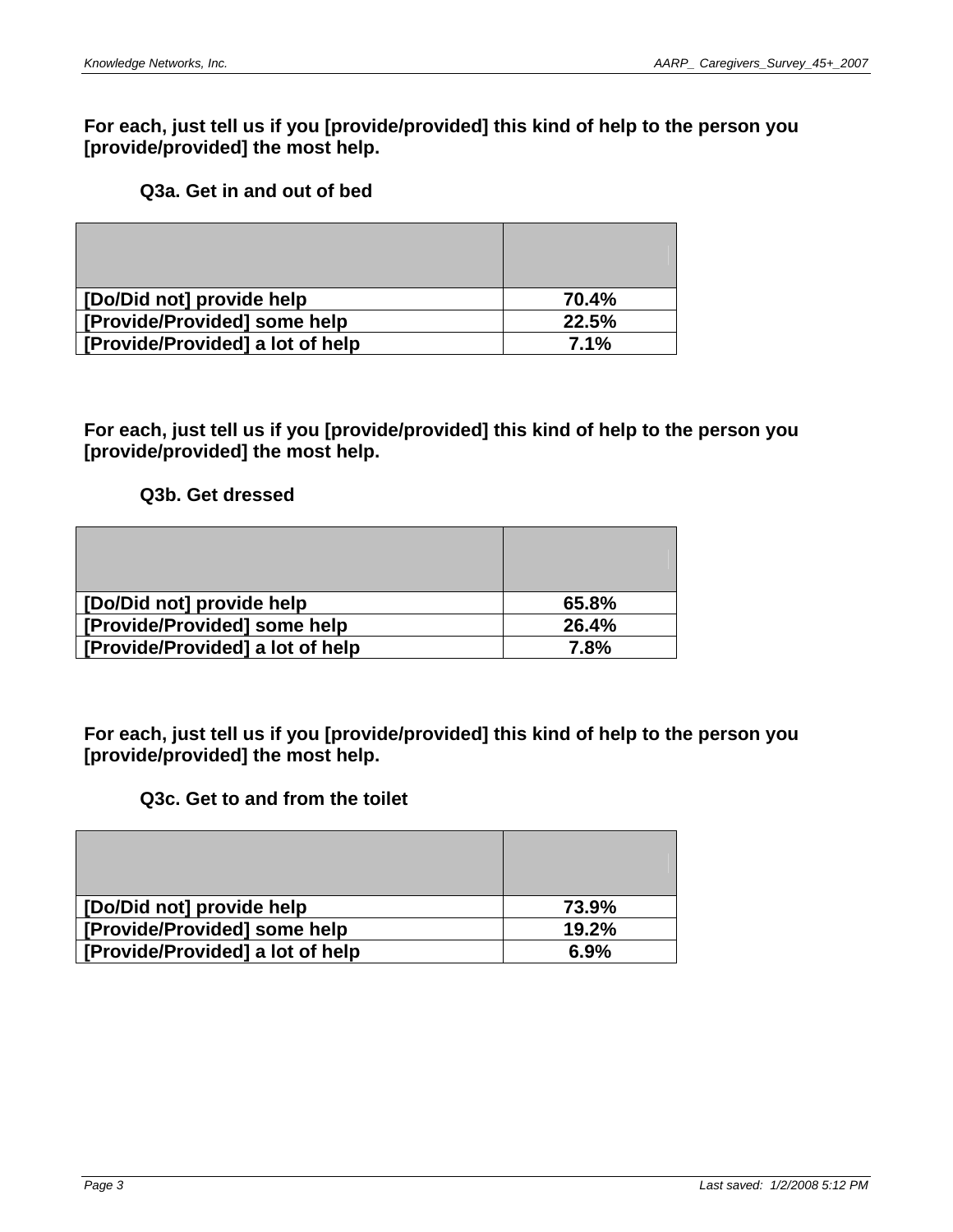**For each, just tell us if you [provide/provided] this kind of help to the person you [provide/provided] the most help.** 

## **Q3d. Get in or out of bathtub or shower**

| [Do/Did not] provide help        | 68.8% |
|----------------------------------|-------|
| [Provide/Provided] some help     | 20.5% |
| [Provide/Provided] a lot of help | 10.7% |

**For each, just tell us if you [provide/provided] this kind of help to the person you [provide/provided] the most help.** 

## **Q3e. Deal with incontinence or diapers**

| [Do/Did not] provide help        | 78.2% |
|----------------------------------|-------|
| [Provide/Provided] some help     | 12.9% |
| [Provide/Provided] a lot of help | 8.9%  |

**For each, just tell us if you [provide/provided] this kind of help to the person you [provide/provided] the most help.** 

#### **Q3f. By feeding him or her**

| [Do/Did not] provide help        | 75.0% |
|----------------------------------|-------|
| [Provide/Provided] some help     | 19.2% |
| [Provide/Provided] a lot of help | 5.8%  |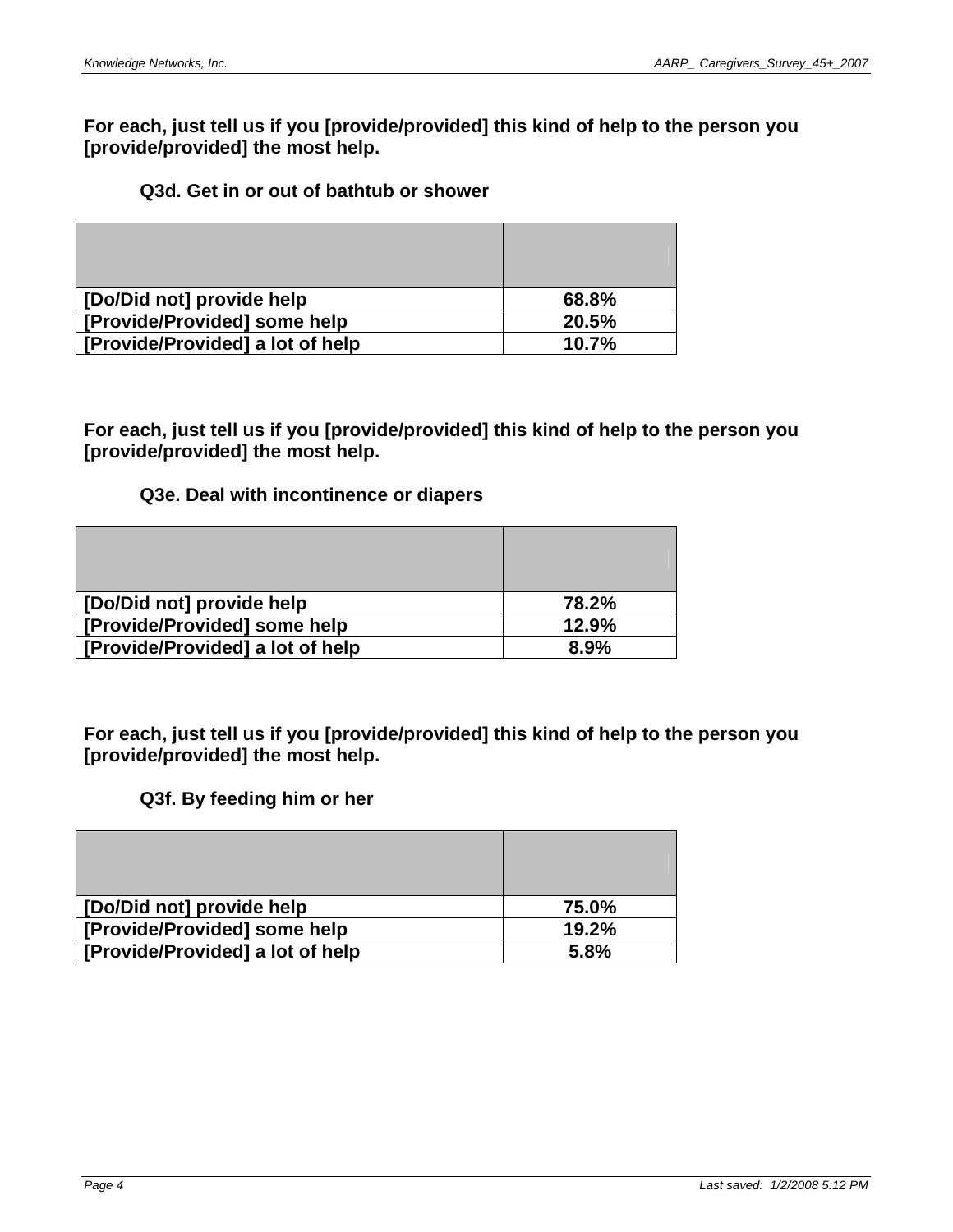**For each, just tell us if you [provide/provided] this kind of help to the person you [provide/provided] the most help.** 

## **Q3g. Giving medicines, pills, or injections**

| [Do/Did not] provide help        | 52.4% |
|----------------------------------|-------|
| [Provide/Provided] some help     | 31.3% |
| [Provide/Provided] a lot of help | 16.3% |

## **[Do/Did] you provide the following types of help to the person you help?**

#### **Q4a. Manage finances, such as pay bills, or fill out insurance claims**

| [Do/Did not] provide help        | 30.7% |
|----------------------------------|-------|
| [Provide/Provided] some help     | 33.5% |
| [Provide/Provided] a lot of help | 35.8% |

# **[Do/Did] you provide the following types of help to the person you help?**

# **Q4b. Grocery shopping**

| [Do/Did not] provide help        | 19.4% |
|----------------------------------|-------|
| [Provide/Provided] some help     | 42.9% |
| [Provide/Provided] a lot of help | 37.6% |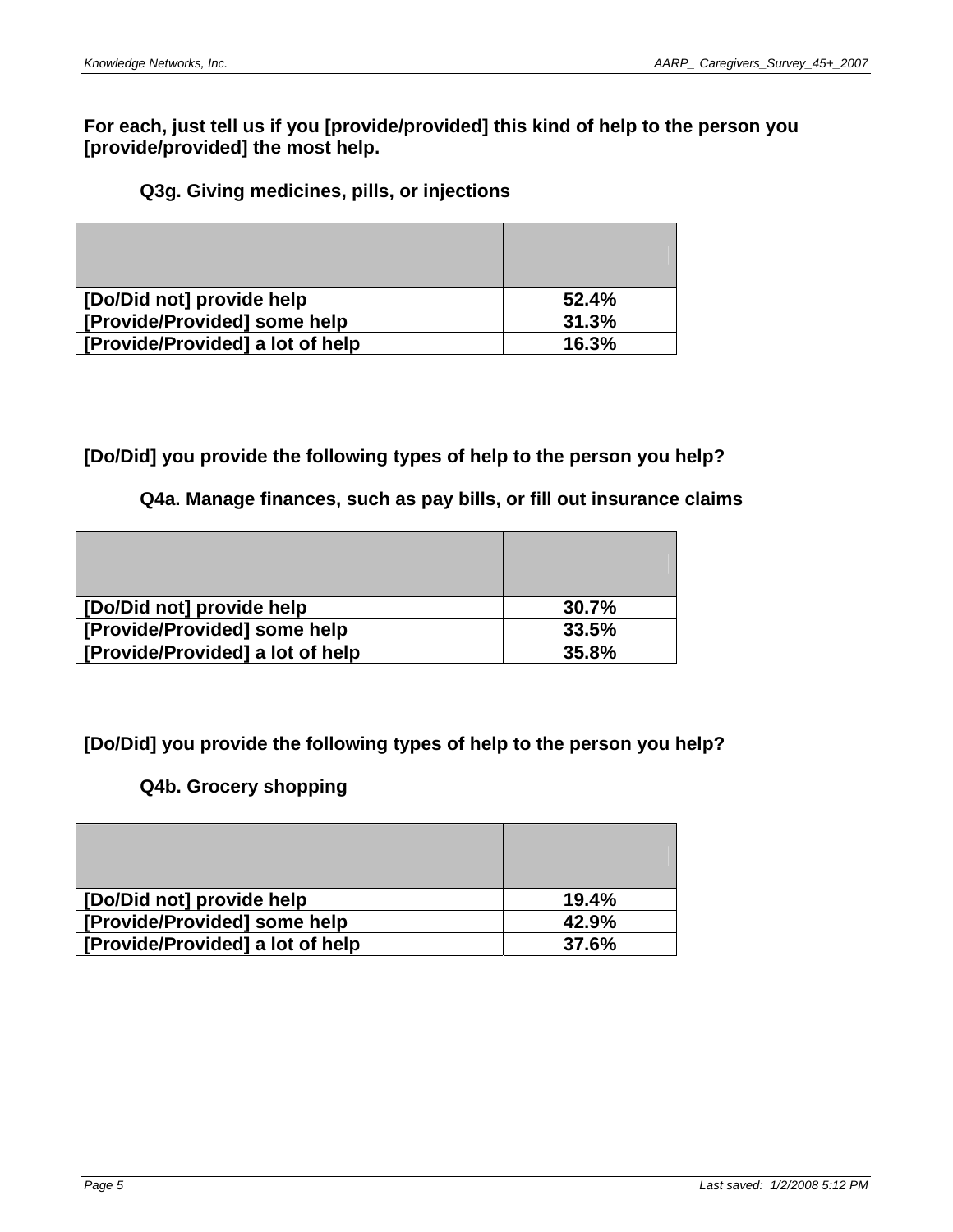# **[Do/Did] you provide the following types of help to the person you help?**

# **Q4c. Do housework, like dishes, laundry, or straightening up**

| [Do/Did not] provide help        | 27.2% |
|----------------------------------|-------|
| Frovide/Provided] some help      | 40.5% |
| [Provide/Provided] a lot of help | 32.3% |

# **[Do/Did] you provide the following types of help to the person you help?**

## **Q4d. Prepare meals**

| [Do/Did not] provide help        | 36.1% |
|----------------------------------|-------|
| [Provide/Provided] some help     | 35.6% |
| [Provide/Provided] a lot of help | 28.3% |

**[Do/Did] you provide the following types of help to the person you help?** 

**Q4e. Provide transportation by driving or helping get the person you help get transportation** 

| [Do/Did not] provide help        | 17.5% |
|----------------------------------|-------|
| [Provide/Provided] some help     | 38.9% |
| [Frovide/Provided] a lot of help | 43.5% |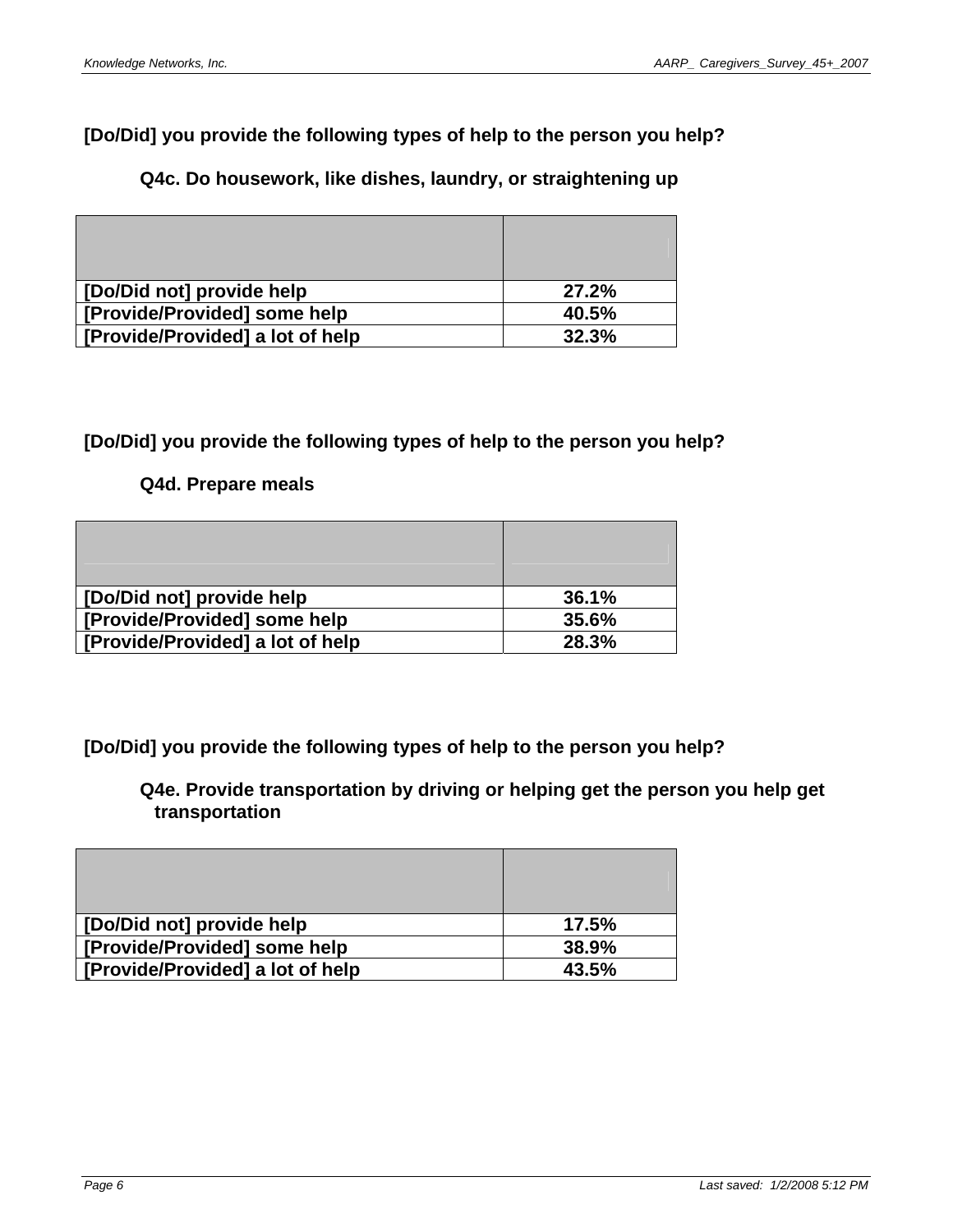# **[Do/Did] you provide the following types of help to the person you help?**

## **Q4f. Arrange or supervise services from an agency, such as nurses or aids**

| [Do/Did not] provide help        | 58.7% |
|----------------------------------|-------|
| [Provide/Provided] some help     | 21.1% |
| [Provide/Provided] a lot of help | 20.3% |

## **Q5. Now, we'd like to ask you some questions about the adult you [provide/provided] help. What [is/was] this person's relationship to you?**

| <b>Spouse or partner</b>        | 9.9%  |
|---------------------------------|-------|
| <b>Mother</b>                   | 36.2% |
| <b>Father</b>                   | 10.7% |
| Mother-in-law or father-in-law  | 11.6% |
| Son or daughter                 | 1.0%  |
| Brother-in-law or sister-in-law | 1.2%  |
| <b>Grandparent</b>              | 1.8%  |
| <b>Grandparent-in-law</b>       | 0.4%  |
| <b>Aunt or uncle</b>            | 4.2%  |
| <b>Other relative</b>           | 6.9%  |
| <b>Friend or neighbor</b>       | 16.1% |

## **Q6. Thinking about all the kinds of help you [provide/provided] this person, about how many hours [do/did] you spend in an average week doing these things?**

| Less than 1 hour | 8.5%  |
|------------------|-------|
| 1 to 8 hours     | 45.2% |
| 9 to 20 hours    | 24.3% |
| 21 to 39 hours   | 7.5%  |
| 40 hours or more | 14.6% |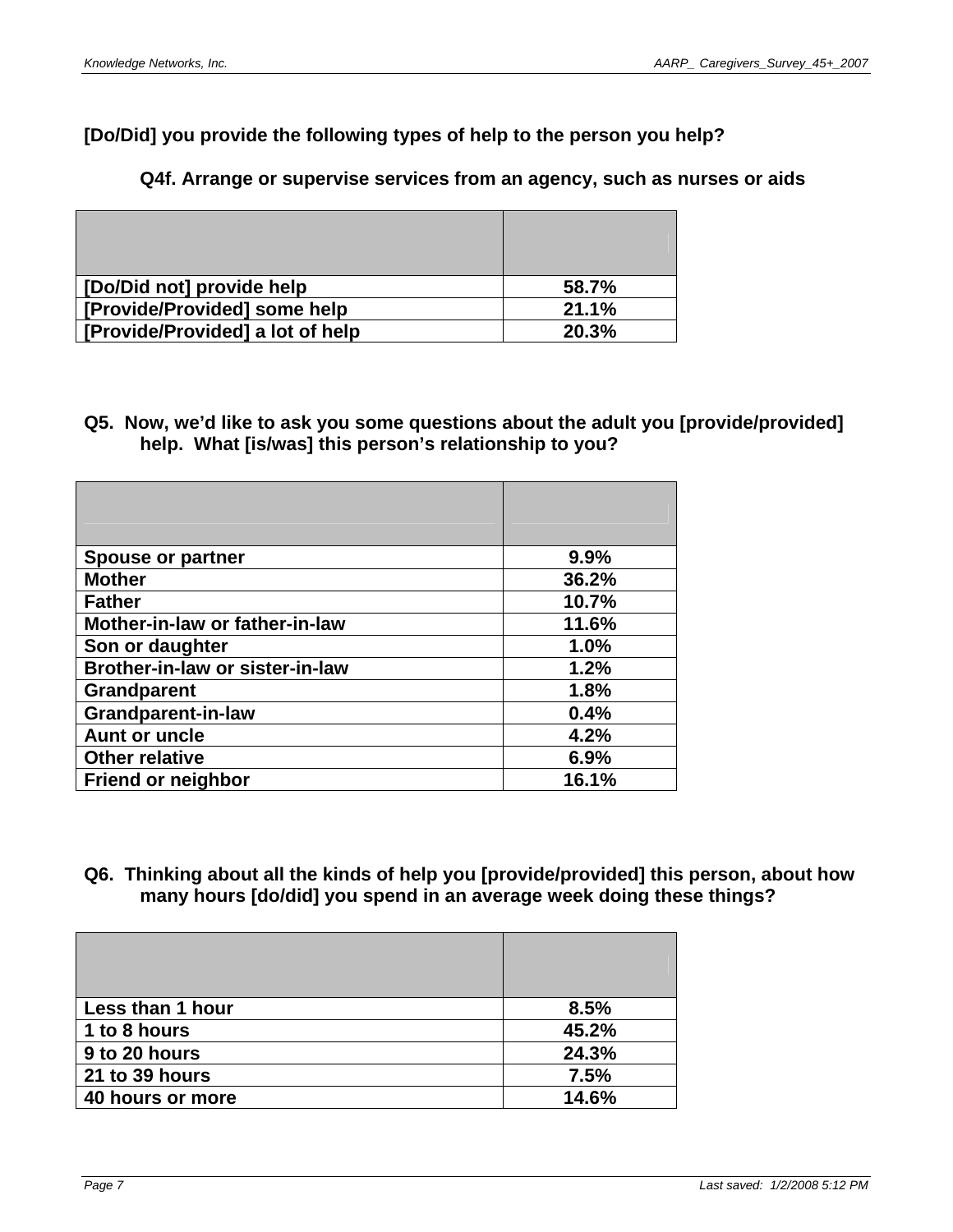# **Q7. Where [does/did] the person you [provide/provided] the most help live?**

| In same household with me | 29.3% |
|---------------------------|-------|
| Less than 20 minutes away | 38.4% |
| 20 minutes to 1 hour away | 18.3% |
| 1 to 2 hours away         | 4.8%  |
| More than 2 hours away    | 9.3%  |

# **Q7a. Where [does/did] the person you [provide/provided] the most help live?**

| In her/his own home                        | 71.6% |
|--------------------------------------------|-------|
| In other's home                            | 5.4%  |
| An Independent living/retirement community | 7.3%  |
| An assisted living facility                | 6.6%  |
| A nursing home                             | 6.6%  |
| <b>Other</b>                               | 2.5%  |

**Q8. We have been asking about the help you [provide/provided] to the person you assist the most.** 

**Do you feel you had a choice in taking on this responsibility?** 

| <b>Yes</b> | 58.6% |
|------------|-------|
| <b>No</b>  | 41.4% |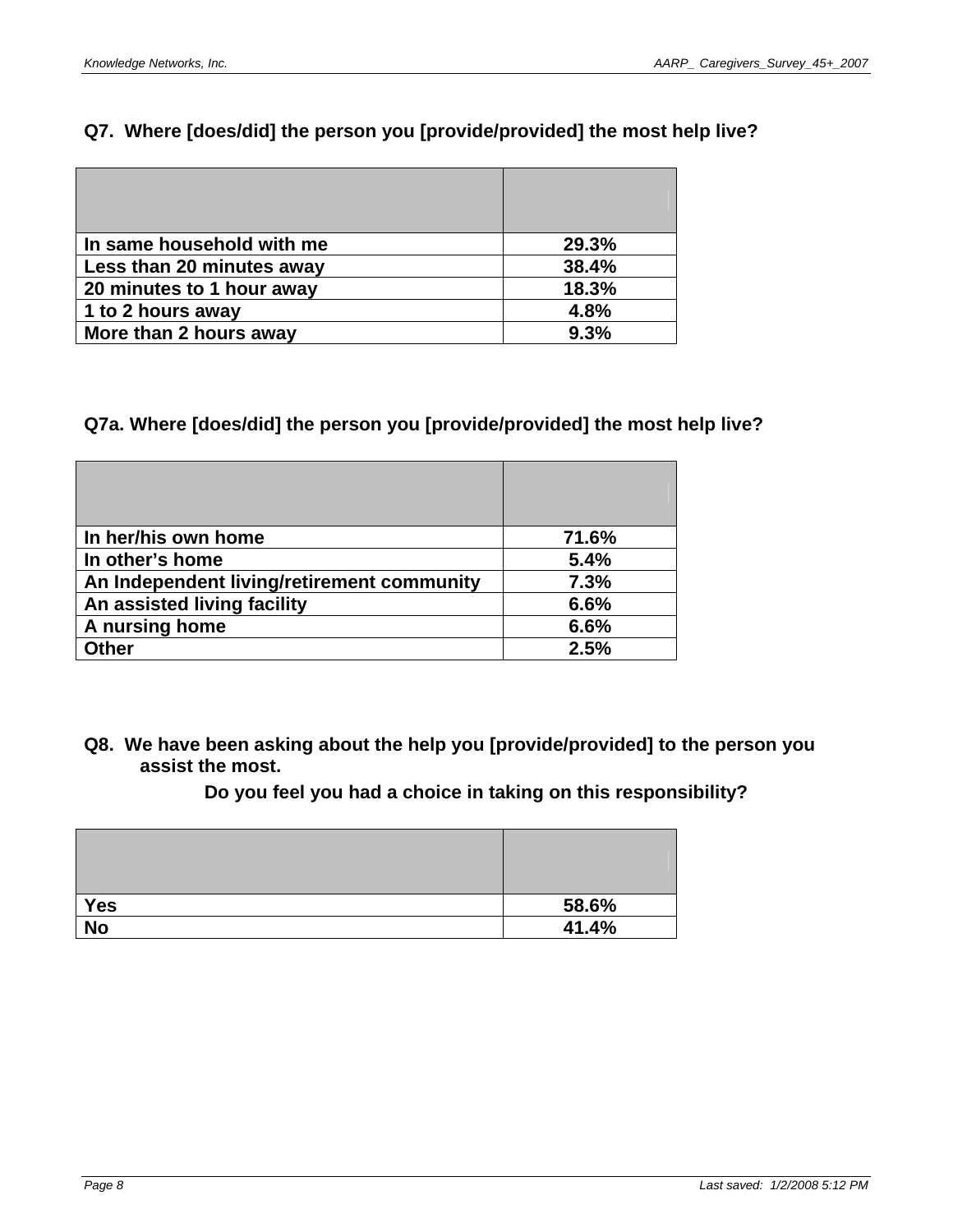## **Q9. How many prescription medications [does/did] the person you [help/helped] take daily?**

| <b>None</b> | 4.9%  |
|-------------|-------|
| $1 - 3$     | 33.1% |
| – ი         | 26.4% |
| 6 or more   | 35.5% |

Please tell us how much you agree or disagree with the following statements:

# **I would like it if the person I [help/helped] had a doctor that could do the following:**

## **Q10a. Check the medication history of the person I help**

| <b>Strongly Agree</b>    | 57.5% |
|--------------------------|-------|
| <b>Somewhat Agree</b>    | 28.1% |
| <b>Somewhat Disagree</b> | 9.0%  |
| <b>Strongly Disagree</b> | 5.4%  |

**I would like it if the person I [help/helped] had a doctor that could do the following:** 

**Q10b. Check the prescription drug benefits (insurance) of the person I help** 

| <b>Strongly Agree</b>    | 49.3% |
|--------------------------|-------|
| <b>Somewhat Agree</b>    | 31.8% |
| <b>Somewhat Disagree</b> | 12.6% |
| <b>Strongly Disagree</b> | 6.3%  |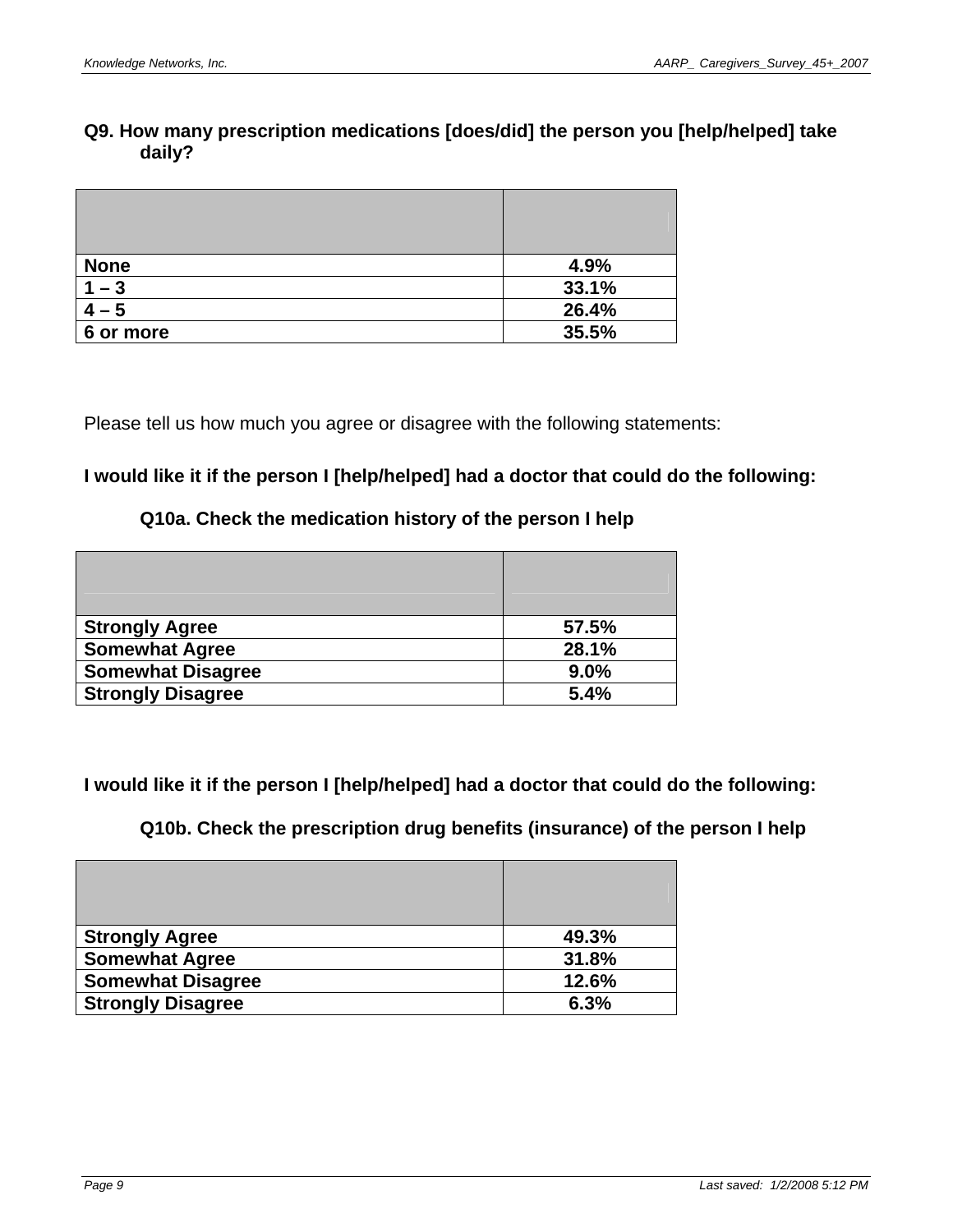**I would like it if the person I [help/helped] had a doctor that could do the following:** 

**Q10c. Check whether the person I provide help [has/had] insurance coverage for a specific medication before writing a prescription for them** 

| <b>Strongly Agree</b>    | 53.9% |
|--------------------------|-------|
| <b>Somewhat Agree</b>    | 28.1% |
| <b>Somewhat Disagree</b> | 12.0% |
| <b>Strongly Disagree</b> | 6.0%  |

**I would like it if the person I [help/helped] had a doctor that could do the following:** 

**Q10d. Electronically send the prescriptions for the person I help to their pharmacy to be filled for pick-up** 

| <b>Strongly Agree</b>    | 62.2% |
|--------------------------|-------|
| <b>Somewhat Agree</b>    | 25.8% |
| <b>Somewhat Disagree</b> | 6.8%  |
| <b>Strongly Disagree</b> | 5.2%  |

We would like to know if you have heard about using a *personal computer* in a variety of ways.

#### **Have you heard or read about using a personal computer to:**

#### **Q11a. see and hear people living in different places and to carry on a conversation with them**

| <b>Yes</b> | 64.6% |
|------------|-------|
| <b>No</b>  | 35.4% |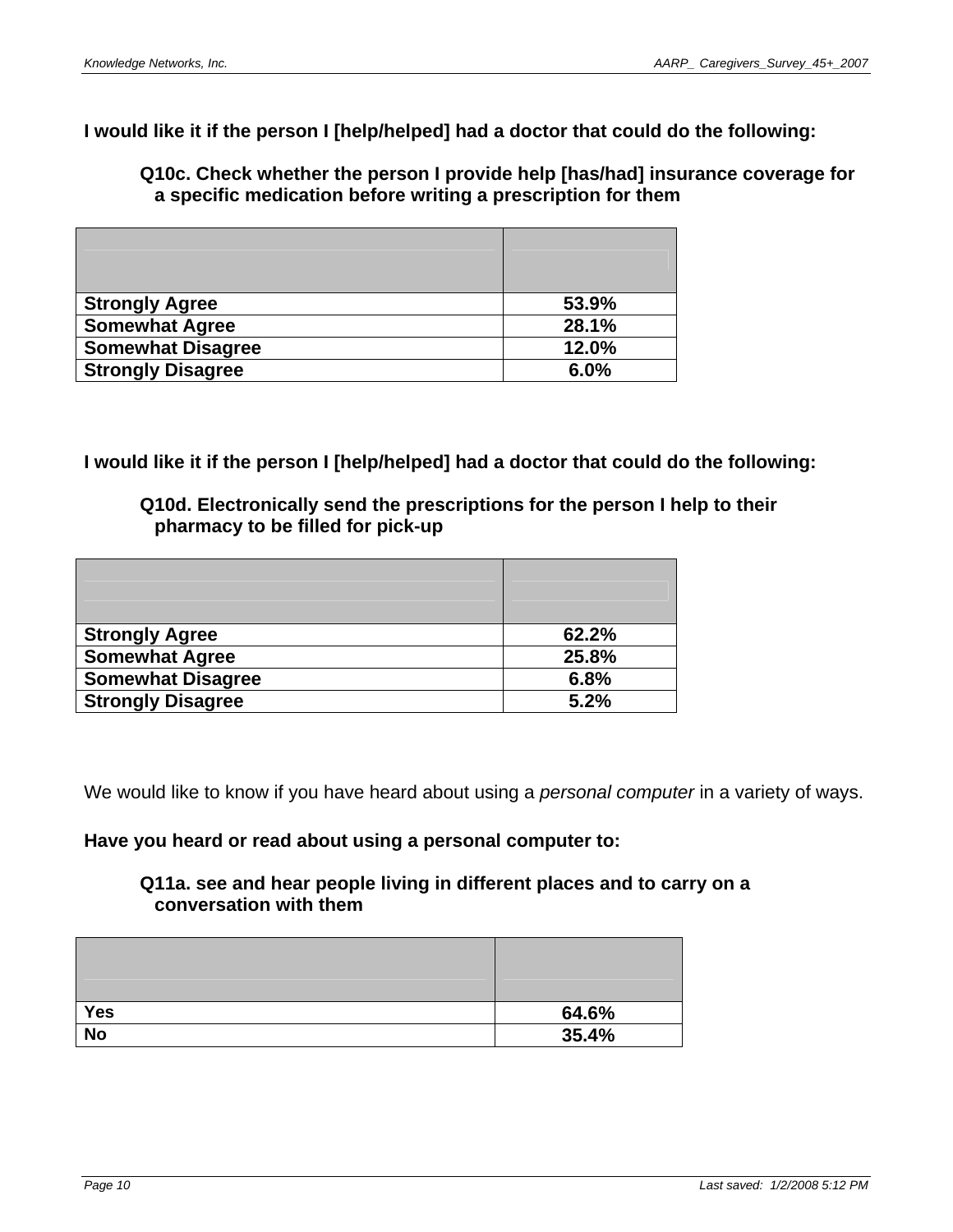## **Have you heard or read about using a personal computer to:**

# **Yes 91.6% No 8.4%**

## **Q11b. search for health information on the Internet**

# **Have you heard or read about using a personal computer to:**

## **Q11c. help find or coordinate services for the person you provide care**

| <b>Yes</b> | 55.2% |
|------------|-------|
| <b>No</b>  | 44.8% |

**If this was available to you, would you [use/have used] a personal computer to:** 

## **Q11\_1a. see and hear people living in different places and to carry on a conversation with them**

| <b>Yes</b>     | 64.1% |
|----------------|-------|
| N <sub>o</sub> | 35.9% |

**If this was available to you, would you [use/have used] a personal computer to:** 

# **Q11\_1b. search for health information on the Internet**

| <b>Yes</b> | 88.1% |
|------------|-------|
| <b>No</b>  | 11.9% |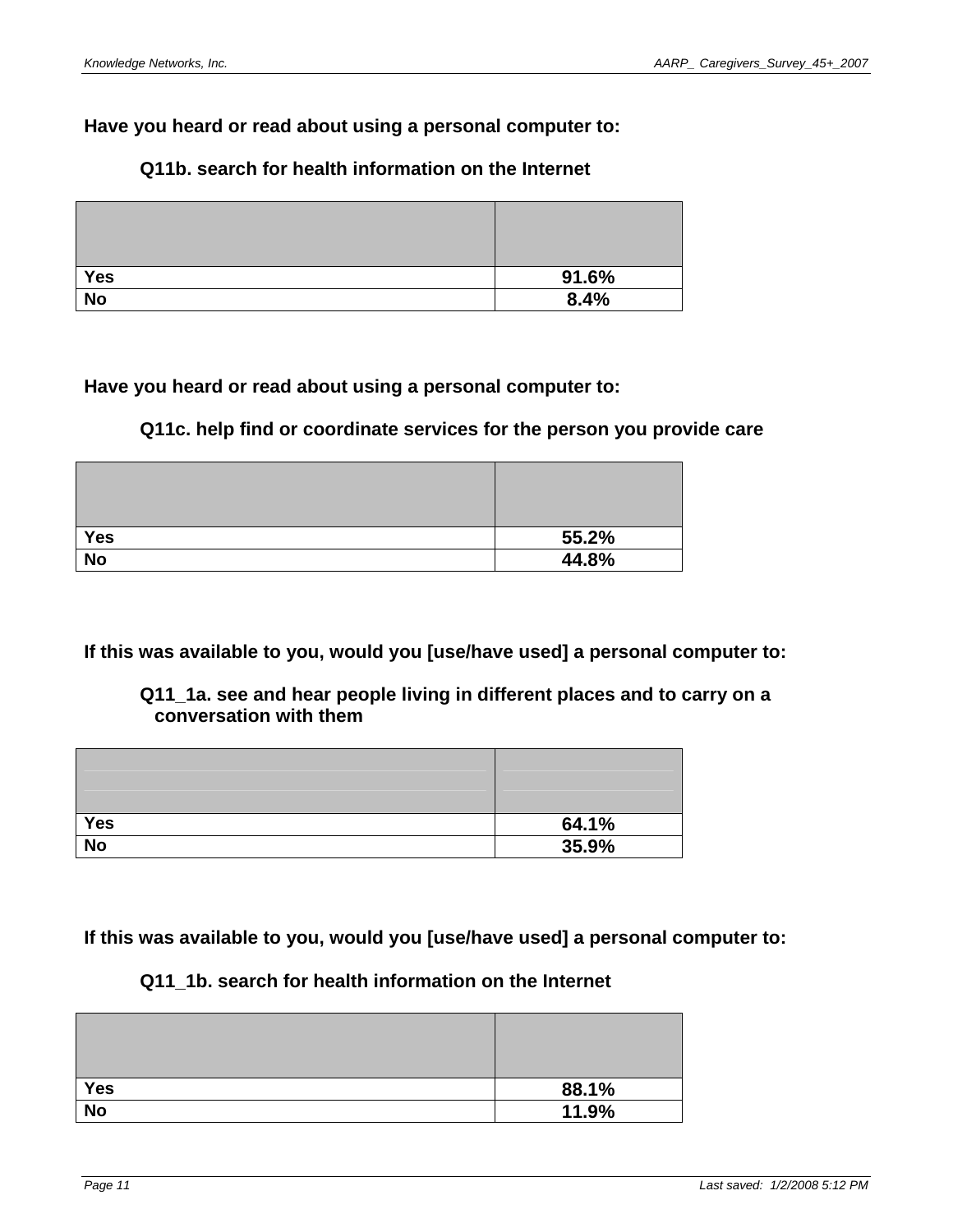# **If this was available to you, would you [use/have used] a personal computer to:**

# **Q11\_1c. help find or coordinate services for the person you provide care**

| <b>Yes</b> | 75.4% |
|------------|-------|
| <b>No</b>  | 24.6% |

Previously we asked about using a *personal computer* to stay in touch with others or get information. Please think about these tasks in general and tell us how much you agree or disagree with the following statements.

## **In general, using a personal computer to stay in touch with others or get information would:**

## **Q12a. make me feel the person I [help/helped] is safer**

| <b>Strongly Agree</b>    | 33.3% |
|--------------------------|-------|
| <b>Somewhat Agree</b>    | 46.2% |
| <b>Somewhat Disagree</b> | 16.3% |
| <b>Strongly Disagree</b> | 4.2%  |

#### **In general, using a personal computer to stay in touch with others or get information would:**

#### **Q12b. save me time**

| <b>Strongly Agree</b>    | 39.0% |
|--------------------------|-------|
| <b>Somewhat Agree</b>    | 40.1% |
| <b>Somewhat Disagree</b> | 17.3% |
| <b>Strongly Disagree</b> | 3.5%  |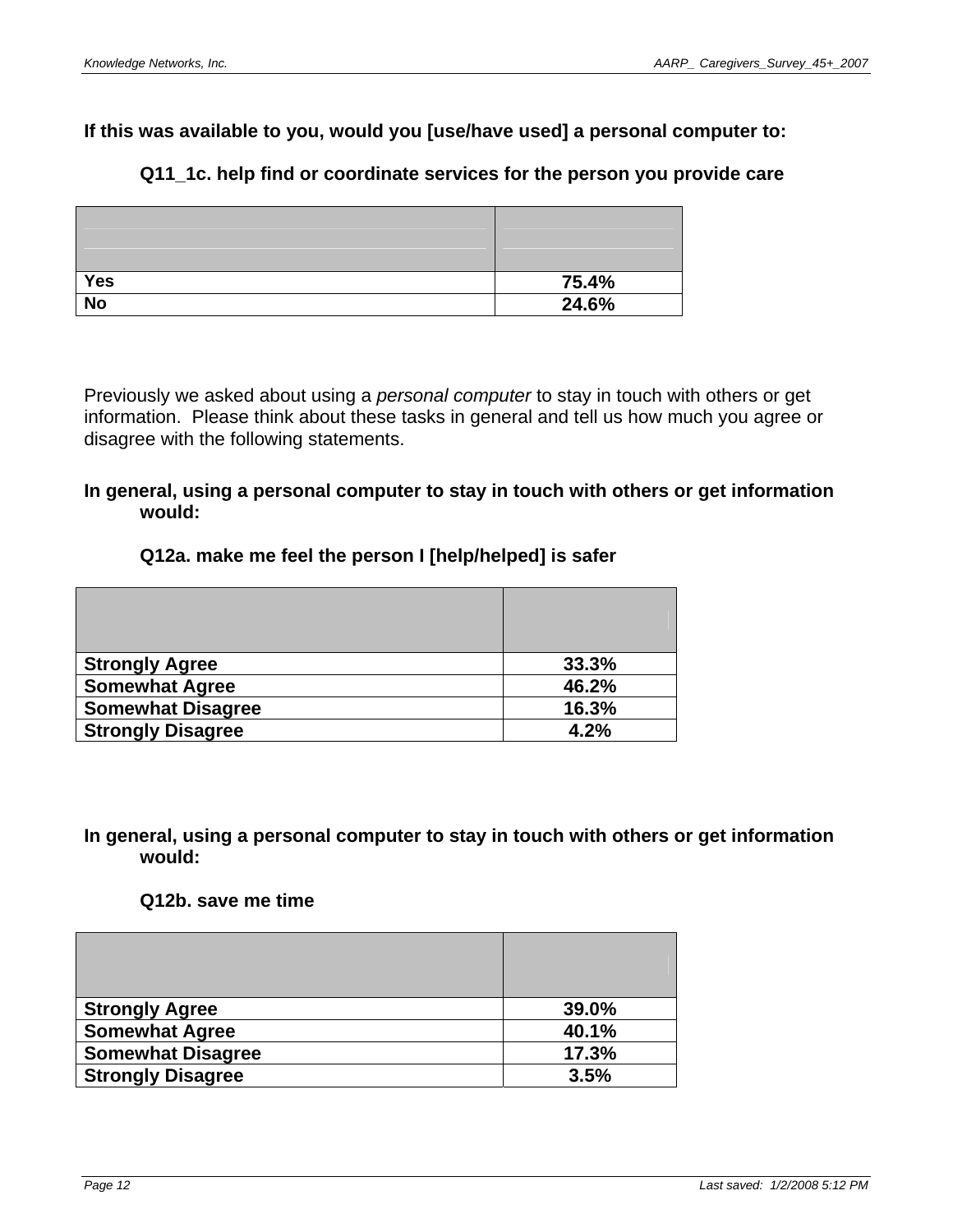#### **Q12c. save the person I [help/helped] money**

| <b>Strongly Agree</b>    | 29.7% |
|--------------------------|-------|
| <b>Somewhat Agree</b>    | 37.4% |
| <b>Somewhat Disagree</b> | 25.6% |
| <b>Strongly Disagree</b> | 7.4%  |

## **In general, using a personal computer to stay in touch with others or get information would:**

#### **Q12d. make the person I [help/helped] more comfortable**

| <b>Strongly Agree</b>    | 30.7% |
|--------------------------|-------|
| <b>Somewhat Agree</b>    | 39.2% |
| <b>Somewhat Disagree</b> | 22.3% |
| <b>Strongly Disagree</b> | 7.8%  |

#### **In general, using a personal computer to stay in touch with others or get information would:**

#### **Q12e. give me more peace of mind**

| <b>Strongly Agree</b>    | 35.3% |
|--------------------------|-------|
| <b>Somewhat Agree</b>    | 43.2% |
| <b>Somewhat Disagree</b> | 16.3% |
| <b>Strongly Disagree</b> | 5.1%  |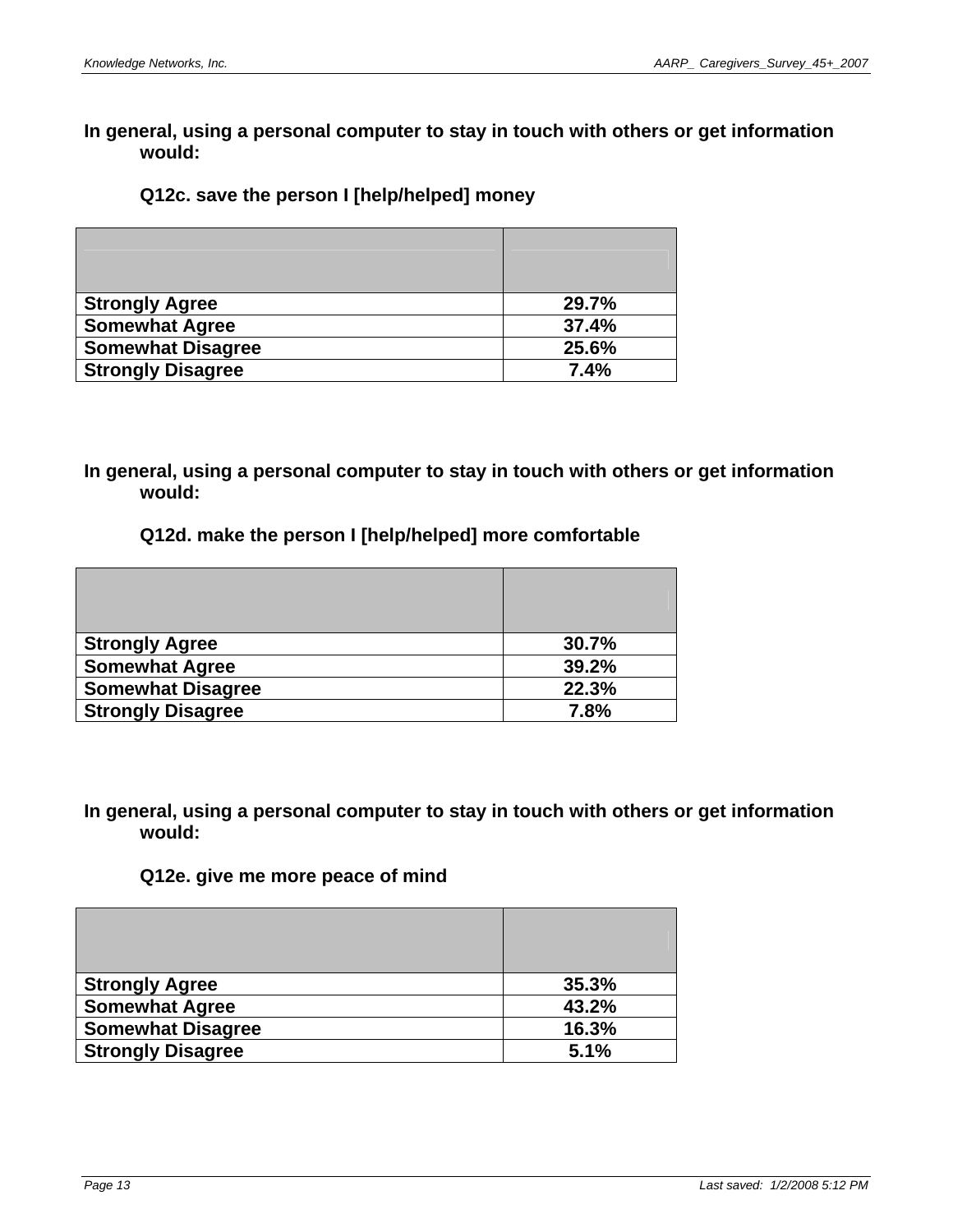## **Q12f. give the person I [help/helped] more peace of mind**

| <b>Strongly Agree</b>    | 30.4% |
|--------------------------|-------|
| <b>Somewhat Agree</b>    | 39.9% |
| <b>Somewhat Disagree</b> | 22.3% |
| <b>Strongly Disagree</b> | 7.4%  |

## **In general, using a personal computer to stay in touch with others or get information would:**

#### **Q12g. be something I could rely on**

| <b>Strongly Agree</b>    | 27.0% |
|--------------------------|-------|
| <b>Somewhat Agree</b>    | 48.3% |
| <b>Somewhat Disagree</b> | 20.3% |
| <b>Strongly Disagree</b> | 4.4%  |

**In general, using a personal computer to stay in touch with others or get information would:** 

# **Q12h. not be available to the person I [help/helped]**

| <b>Strongly Agree</b>    | 22.1% |
|--------------------------|-------|
| <b>Somewhat Agree</b>    | 33.2% |
| <b>Somewhat Disagree</b> | 33.1% |
| <b>Strongly Disagree</b> | 11.5% |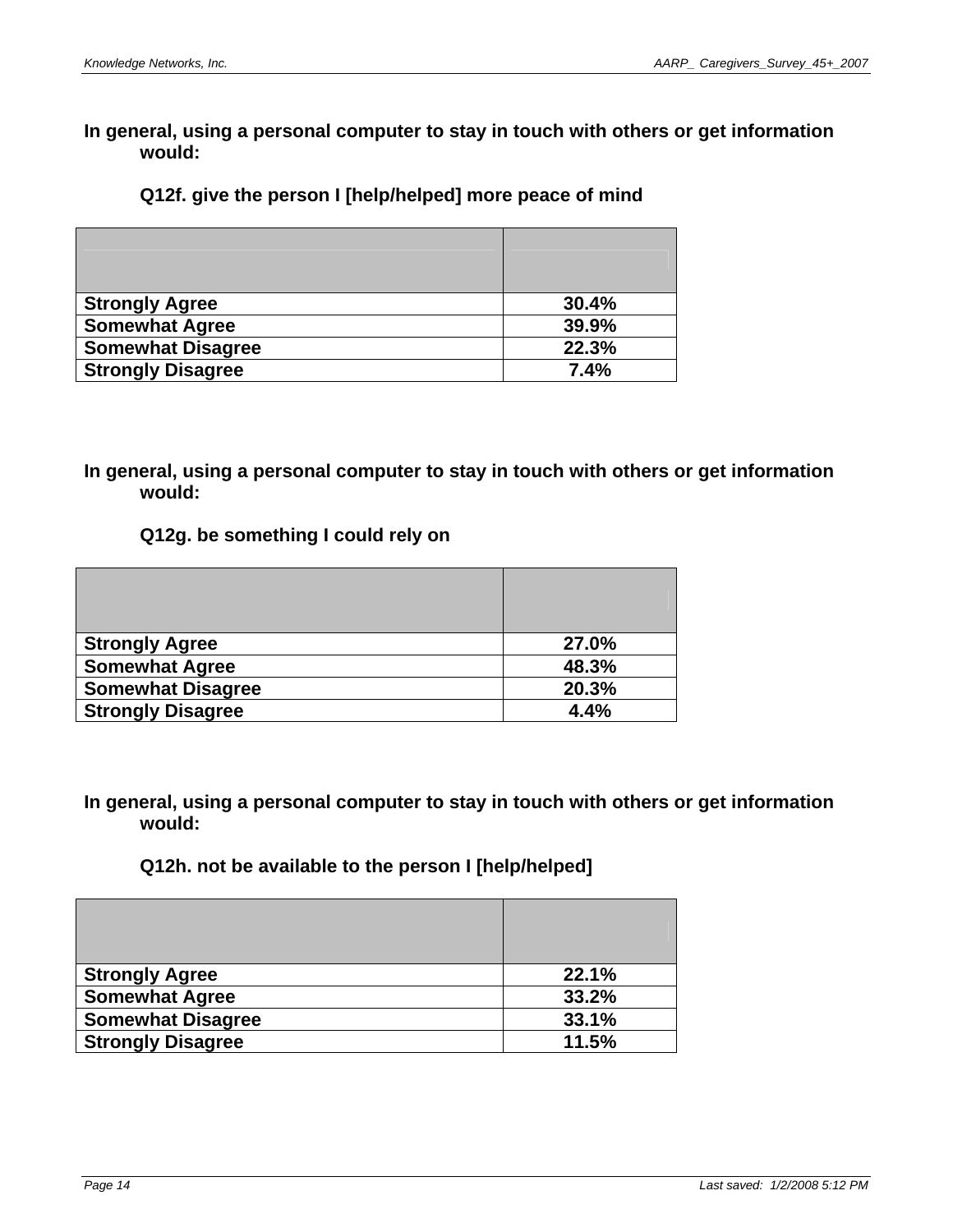#### **Q12i. cost too much to install**

| <b>Strongly Agree</b>    | 20.9% |
|--------------------------|-------|
| <b>Somewhat Agree</b>    | 39.4% |
| <b>Somewhat Disagree</b> | 28.6% |
| <b>Strongly Disagree</b> | 11.1% |

## **In general, using a personal computer to stay in touch with others or get information would:**

#### **Q12j. cost too much to maintain**

| <b>Strongly Agree</b>    | 18.5% |
|--------------------------|-------|
| <b>Somewhat Agree</b>    | 39.2% |
| <b>Somewhat Disagree</b> | 31.2% |
| <b>Strongly Disagree</b> | 11.1% |

#### **In general, using a personal computer to stay in touch with others or get information would:**

## **Q12k. be hard to learn how to use**

| <b>Strongly Agree</b>    | 19.7% |
|--------------------------|-------|
| <b>Somewhat Agree</b>    | 34.0% |
| <b>Somewhat Disagree</b> | 30.9% |
| <b>Strongly Disagree</b> | 15.4% |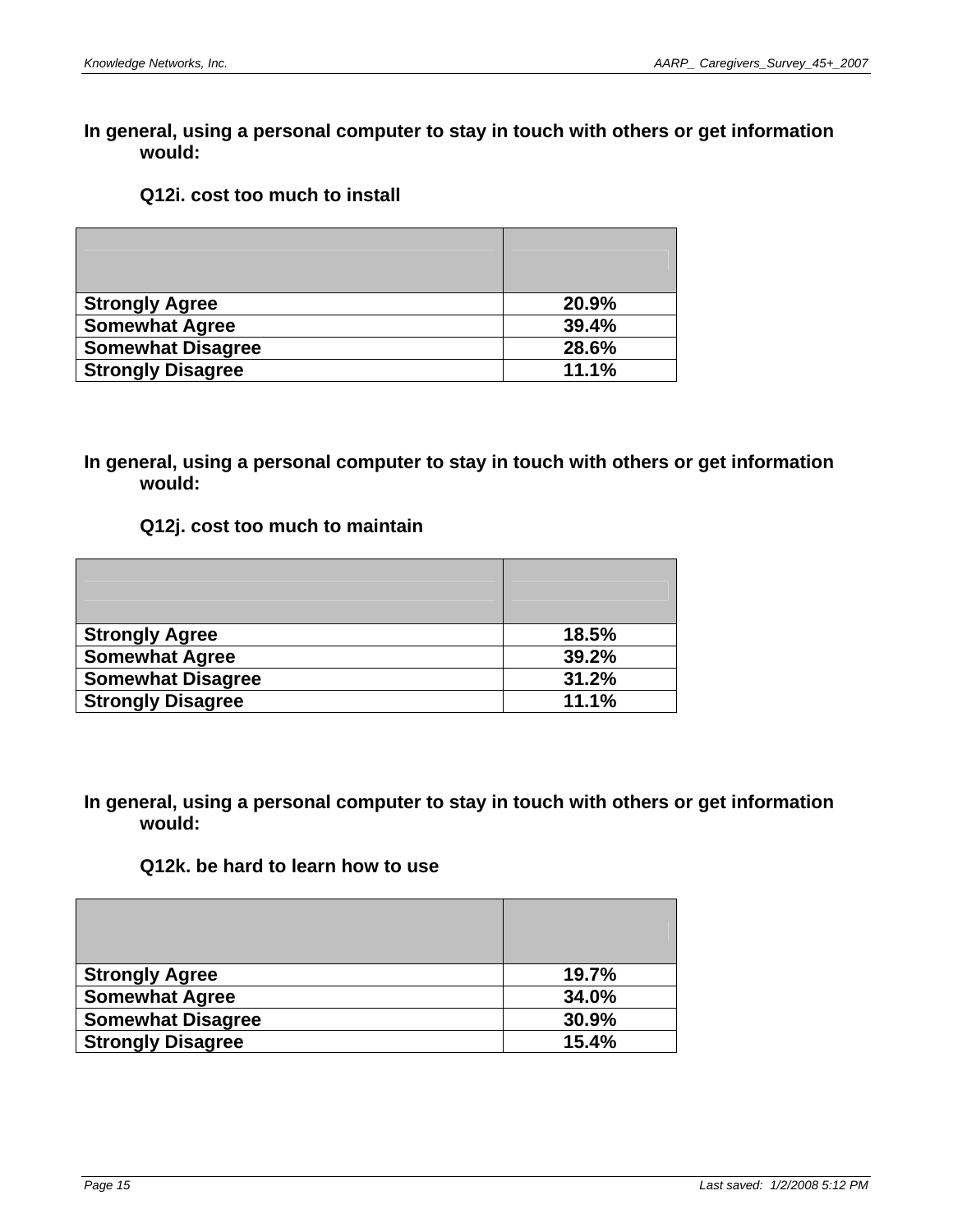#### **Q12l. invade the privacy of the person I [help/helped]**

| <b>Strongly Agree</b>    | 10.5% |
|--------------------------|-------|
| <b>Somewhat Agree</b>    | 31.5% |
| <b>Somewhat Disagree</b> | 39.4% |
| <b>Strongly Disagree</b> | 18.6% |

**In general, using a personal computer to stay in touch with others or get information would:** 

#### **Q12m. make the person I [help/helped] look like he/she needs assistance**

| <b>Strongly Agree</b>    | 9.7%  |
|--------------------------|-------|
| <b>Somewhat Agree</b>    | 32.6% |
| <b>Somewhat Disagree</b> | 44.3% |
| <b>Strongly Disagree</b> | 13.5% |

**In general, using a personal computer to stay in touch with others or get information would:** 

**Q12n. make the person I [help/helped] lose the ability to do things for her or himself** 

| <b>Strongly Agree</b>    | 5.7%  |
|--------------------------|-------|
| <b>Somewhat Agree</b>    | 20.7% |
| <b>Somewhat Disagree</b> | 50.1% |
| <b>Strongly Disagree</b> | 23.5% |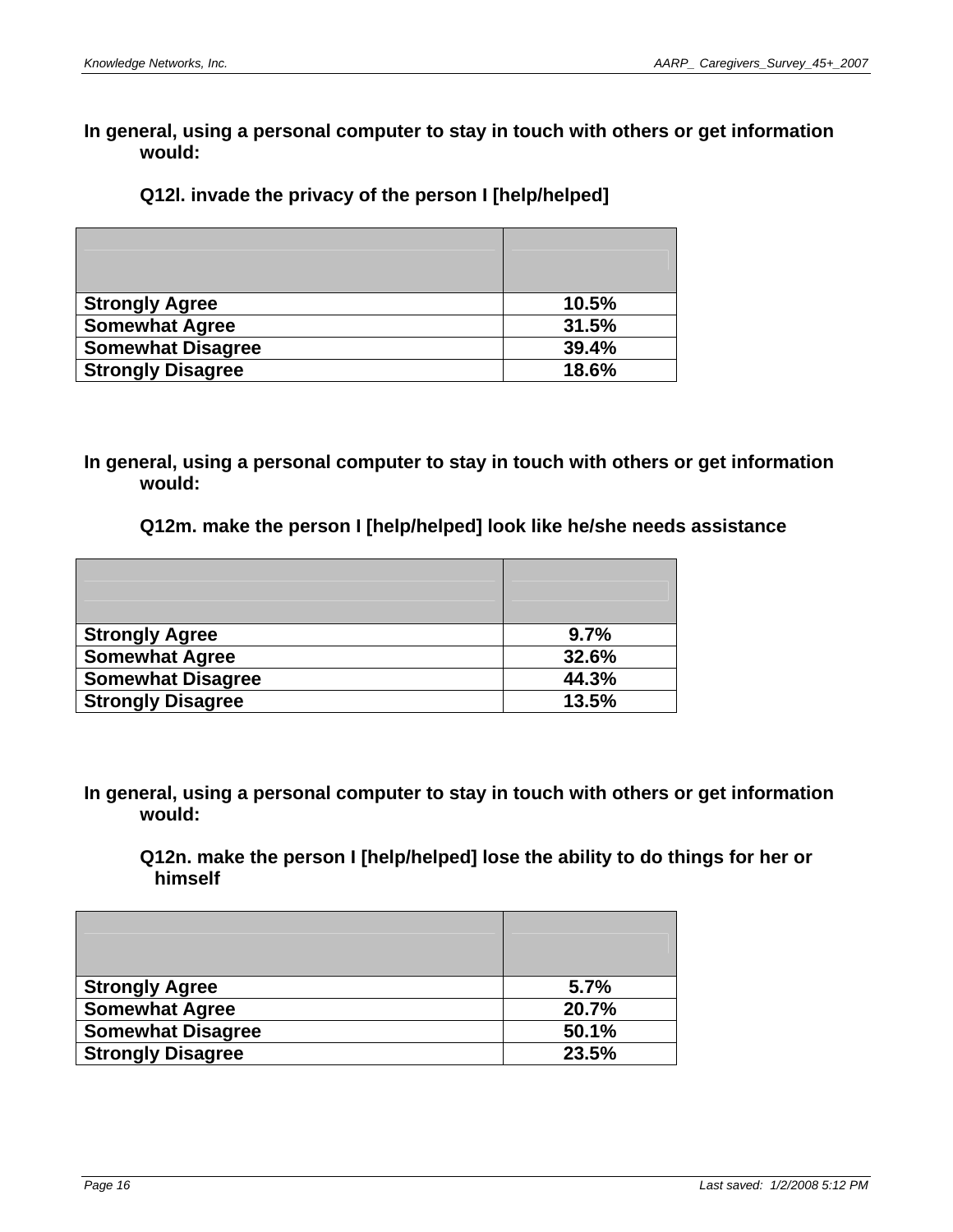## **Q12o. be something the person I [help/helped] doesn't need**

| <b>Strongly Agree</b>    | 12.6% |
|--------------------------|-------|
| <b>Somewhat Agree</b>    | 32.8% |
| <b>Somewhat Disagree</b> | 39.9% |
| <b>Strongly Disagree</b> | 14.7% |

## **In general, using a personal computer to stay in touch with others or get information would:**

## **Q12p. give me more freedom**

| <b>Strongly Agree</b>    | 17.0% |
|--------------------------|-------|
| <b>Somewhat Agree</b>    | 42.7% |
| <b>Somewhat Disagree</b> | 31.3% |
| <b>Strongly Disagree</b> | 9.1%  |

## **In general, using a personal computer to stay in touch with others or get information would:**

#### **Q12q. other: please specify**

| <b>Strongly Agree</b>    | 27.0% |
|--------------------------|-------|
| <b>Somewhat Agree</b>    | 29.1% |
| <b>Somewhat Disagree</b> | 21.9% |
| <b>Strongly Disagree</b> | 22.0% |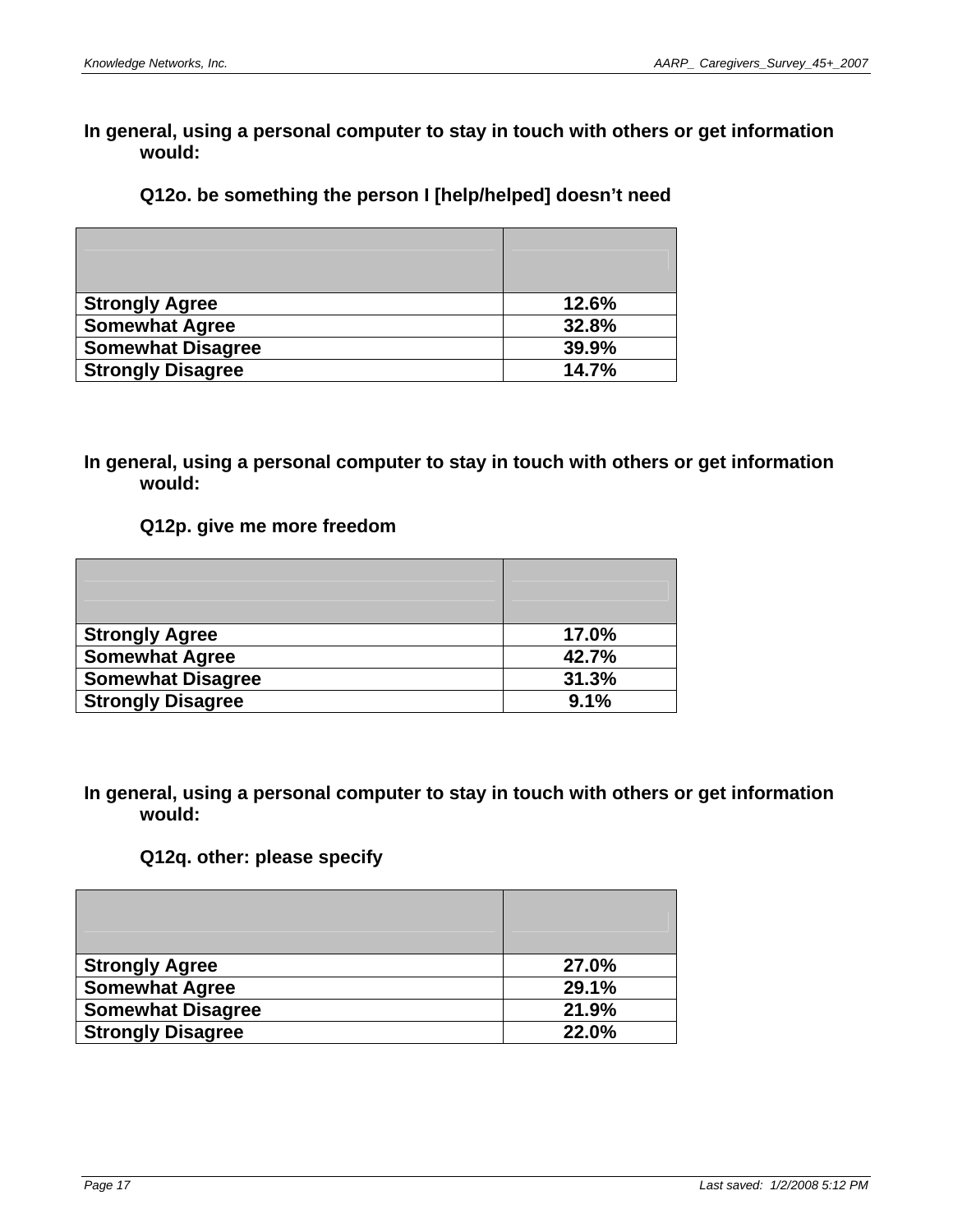**Q13. Please tell us how much you agree or disagree with the following statement: If I used a** *personal computer* **to stay in touch with the person I [help/helped] (as described previously), it would be important to me to have a customer service representative available by telephone 24 hours a day 7 days a week to provide assistance if we needed help.** 

| <b>Strongly Agree</b>    | 41.4% |
|--------------------------|-------|
| <b>Somewhat Agree</b>    | 34.2% |
| <b>Somewhat Disagree</b> | 13.4% |
| <b>Strongly Disagree</b> | 11.0% |

**Q14. How much would you be willing to pay per month to use a** *personal computer* **to stay in touch with the person you [help/helped]?** 

| Less than \$50  | 88.0% |
|-----------------|-------|
| $$51 - $100$    | 9.5%  |
| More than \$100 | 2.5%  |

**Q15. How much difficulty do you think you would have persuading the person you [help/helped] to use a** *personal computer* **to stay in touch with you?** 

| Already use computer to stay in touch | 7.5%  |
|---------------------------------------|-------|
| No difficulty                         | 11.1% |
| <b>Some difficulty</b>                | 26.4% |
| A great deal of difficulty            | 55.1% |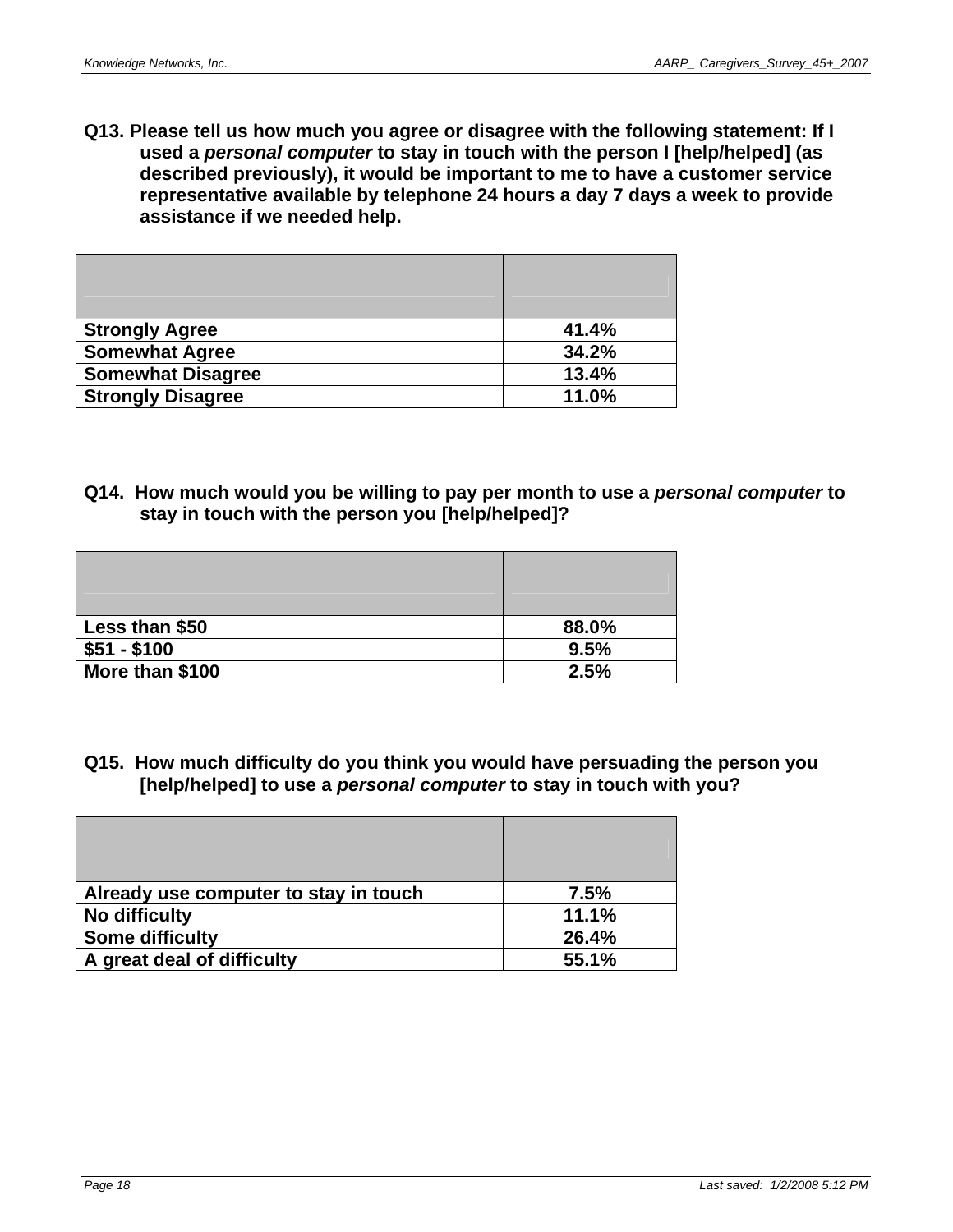We would like to know if you have heard about some *home safety devices* that may or may not be useful to you or the person you [help/helped].

**Have you heard or read about the following home safety items:** 

**Q16a. sensors that can be placed on existing home flooring that can tell when someone falls and call for help** 

| <b>Yes</b> | 26.7% |
|------------|-------|
| <b>No</b>  | 73.3% |

**Have you heard or read about the following home safety items:** 

**Q16b. small electronic devices that can turn off appliances (such as stove) when not in use, turn lights on and off as needed, regulate the temperature** 

| <b>Yes</b> | 36.0% |
|------------|-------|
| <b>No</b>  | 64.0% |

**Have you heard or read about the following home safety items:** 

**Q16c. an electronic device that lets you know if the person you provide care is okay, or if her/his daily routine changed suggesting she/he might need help (such as not getting out of bed as usual)** 

| <b>Yes</b> | 19.1% |
|------------|-------|
| <b>No</b>  | 80.9% |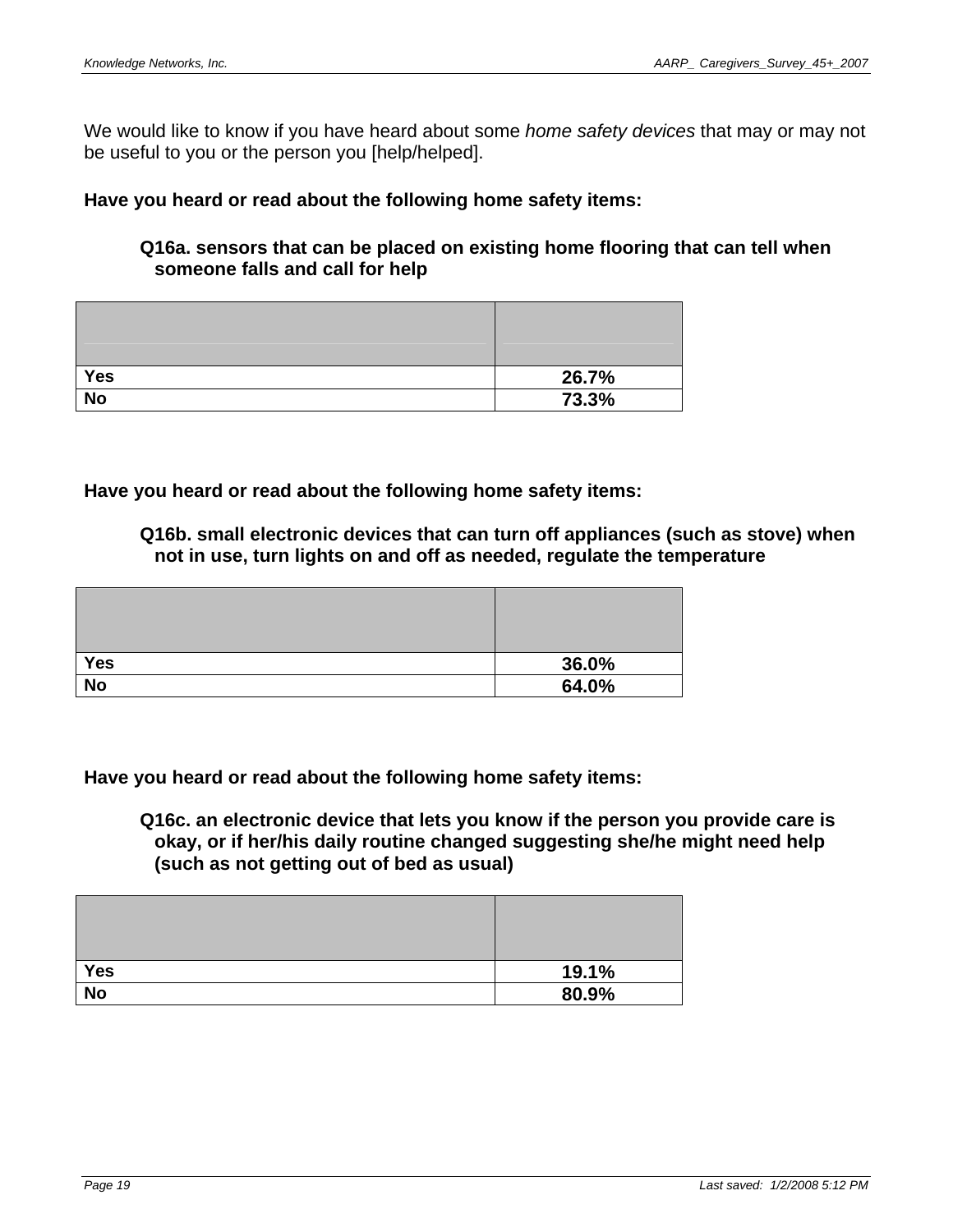**Have you heard or read about the following home safety items:** 

**Q16d. an alarm that could tell you when a door or window has been opened or closed when not expected** 

| <b>Yes</b>     | 67.8% |
|----------------|-------|
| N <sub>o</sub> | 32.2% |

**Have you heard or read about the following home safety items:** 

**Q16e. a device in the kitchen that records the steps taken while preparing food so that if the person you provide care is interrupted it can remind her/him of the steps she/he completed** 

| <b>Yes</b> | 11.0% |
|------------|-------|
| <b>No</b>  | 89.0% |

#### **If this was available, would you [use/have used] it?**

**Q16\_1a. sensors that can be placed on existing home flooring that can tell when someone falls and call for help** 

| Yes       | 61.5% |
|-----------|-------|
| <b>No</b> | 38.5% |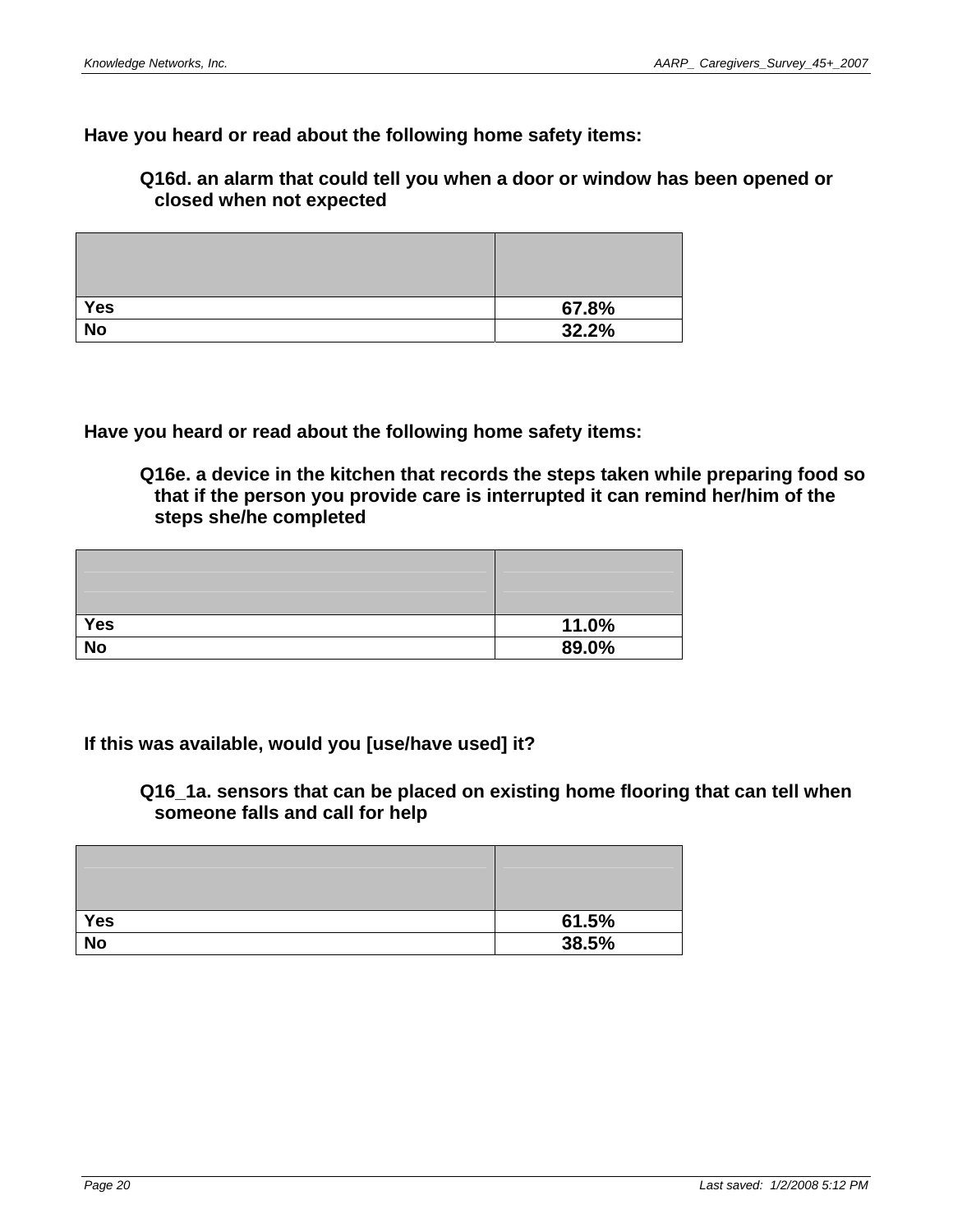## **If this was available, would you [use/have used] it?**

**Q16\_1b. small electronic devices that can turn off appliances (such as stove) when not in use, turn lights on and off as needed, regulate the temperature** 

| Yes       | 62.9% |
|-----------|-------|
| <b>No</b> | 37.1% |

**If this was available, would you [use/have used] it?** 

**Q16\_1c. an electronic device that lets you know if the person you provide care is okay, or if her/his daily routine changed suggesting she/he might need help (such as not getting out of bed as usual)** 

| <b>Yes</b> | 63.0% |
|------------|-------|
| <b>No</b>  | 37.0% |

# **If this was available, would you [use/have used] it?**

**Q16\_1d. an alarm that could tell you when a door or window has been opened or closed when not expected** 

| <b>Yes</b> | 63.3% |
|------------|-------|
| <b>No</b>  | 36.7% |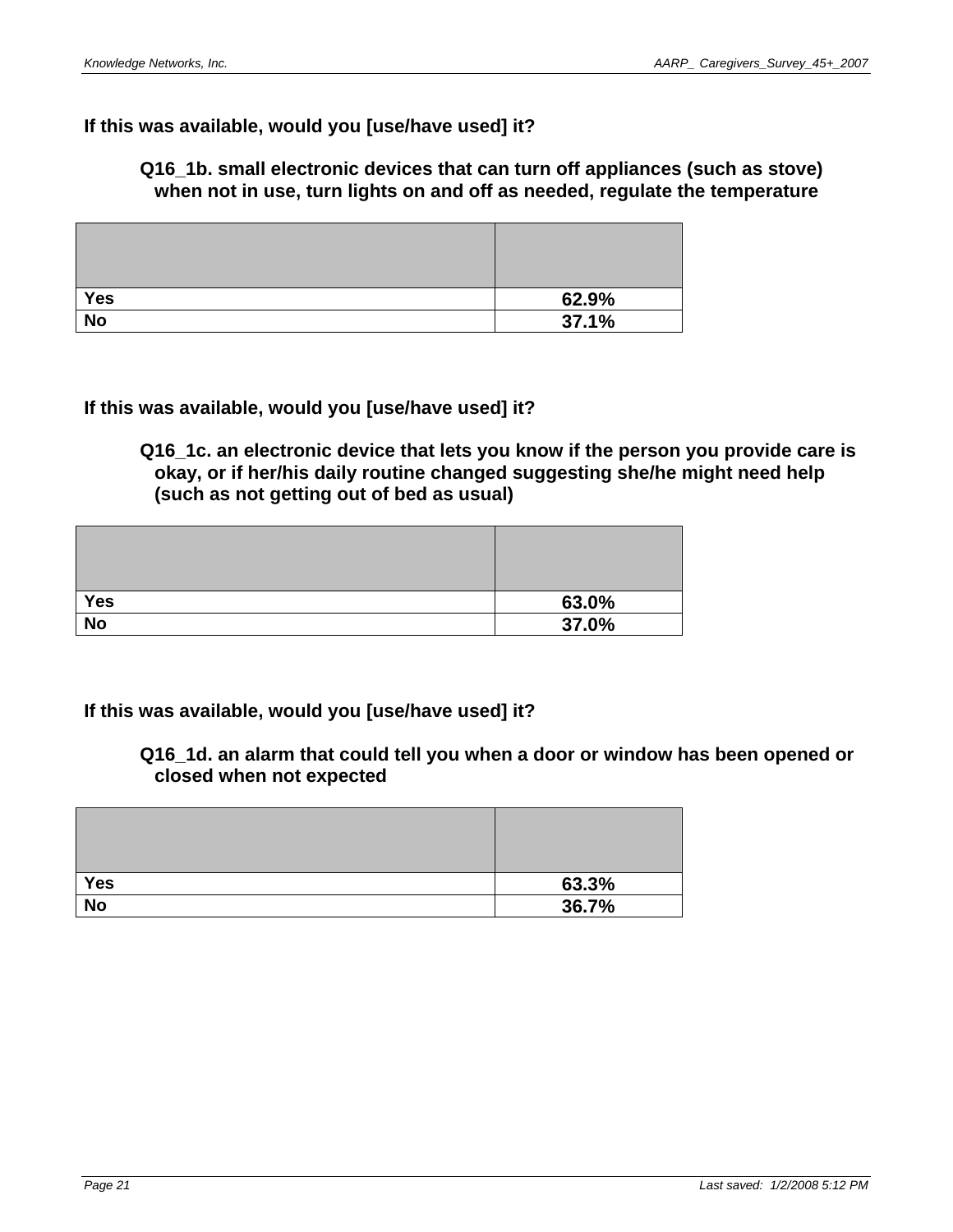#### **If this was available, would you [use/have used] it?**

#### **Q16\_1e. a device in the kitchen that records the steps taken while preparing food so that if the person you provide care is interrupted it can remind her/him of the steps she/he completed**

| <b>Yes</b> | 35.9% |
|------------|-------|
| <b>No</b>  | 64.1% |

In the previous question we asked about a variety of *home safety devices*. Please think about these devices in general and tell us how much you agree or disagree with the following statements.

#### **In general,** *home safety devices* **like those mentioned would:**

#### **Q17a. make me feel the person I [help/helped] is safer**

| <b>Strongly Agree</b>    | 42.4% |
|--------------------------|-------|
| <b>Somewhat Agree</b>    | 45.2% |
| <b>Somewhat Disagree</b> | 10.0% |
| <b>Strongly Disagree</b> | 2.3%  |

#### **In general,** *home safety devices* **like those mentioned would:**

#### **Q17b. save me time**

| <b>Strongly Agree</b>    | 27.7% |
|--------------------------|-------|
| <b>Somewhat Agree</b>    | 39.0% |
| <b>Somewhat Disagree</b> | 28.2% |
| <b>Strongly Disagree</b> | 5.0%  |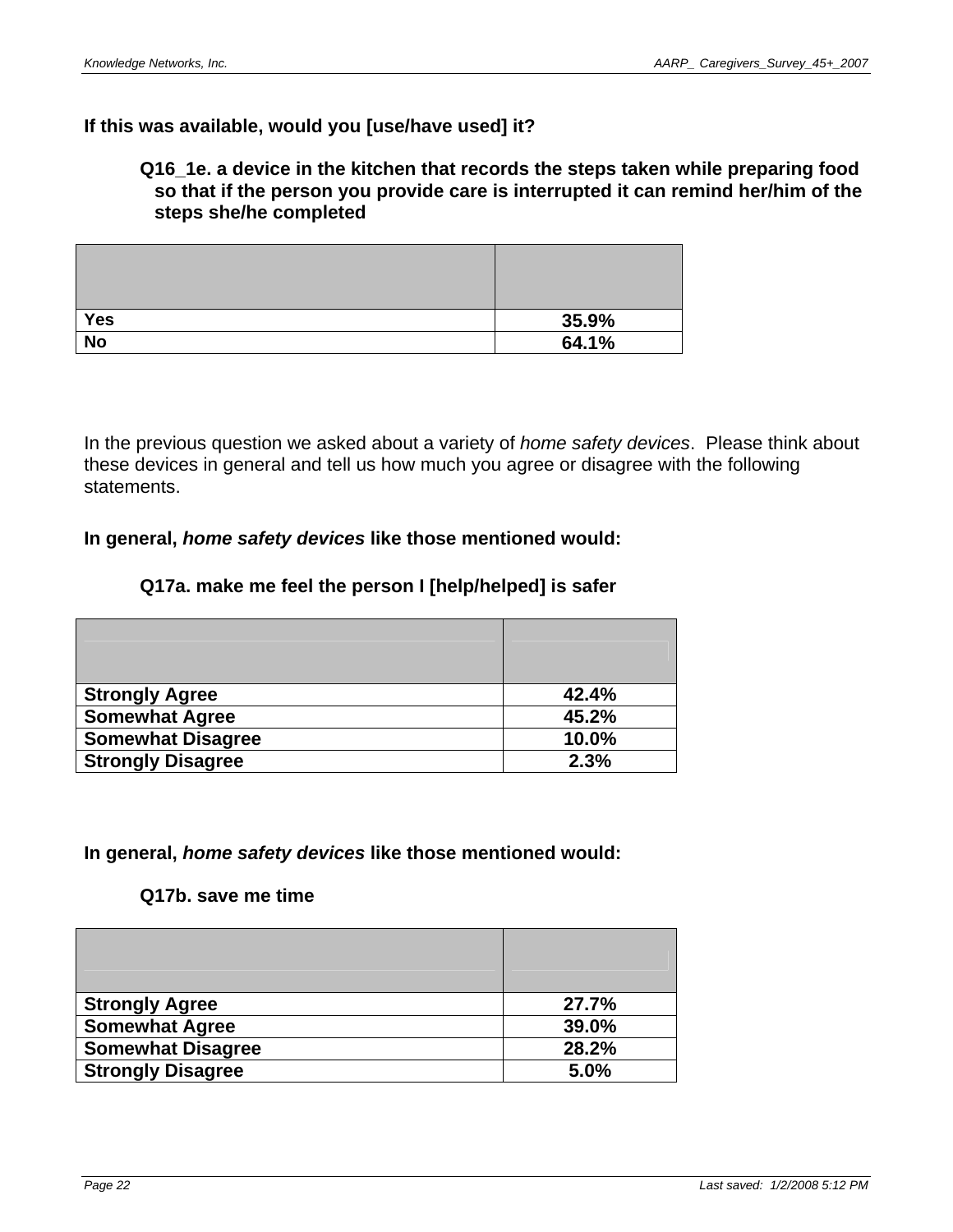# **In general,** *home safety devices* **like those mentioned would:**

## **Q17c. save the person I [help/helped] money**

| <b>Strongly Agree</b>    | 16.5% |
|--------------------------|-------|
| <b>Somewhat Agree</b>    | 24.6% |
| <b>Somewhat Disagree</b> | 43.0% |
| <b>Strongly Disagree</b> | 15.8% |

#### **In general,** *home safety devices* **like those mentioned would:**

# **Q17d. make the person I [help/helped] more comfortable**

| <b>Strongly Agree</b>    | 28.7% |
|--------------------------|-------|
| <b>Somewhat Agree</b>    | 43.3% |
| <b>Somewhat Disagree</b> | 21.8% |
| <b>Strongly Disagree</b> | 6.2%  |

**In general,** *home safety devices* **like those mentioned would:** 

## **Q17e. give me more peace of mind**

| <b>Strongly Agree</b>    | 41.2% |
|--------------------------|-------|
| <b>Somewhat Agree</b>    | 42.4% |
| <b>Somewhat Disagree</b> | 13.0% |
| <b>Strongly Disagree</b> | 3.4%  |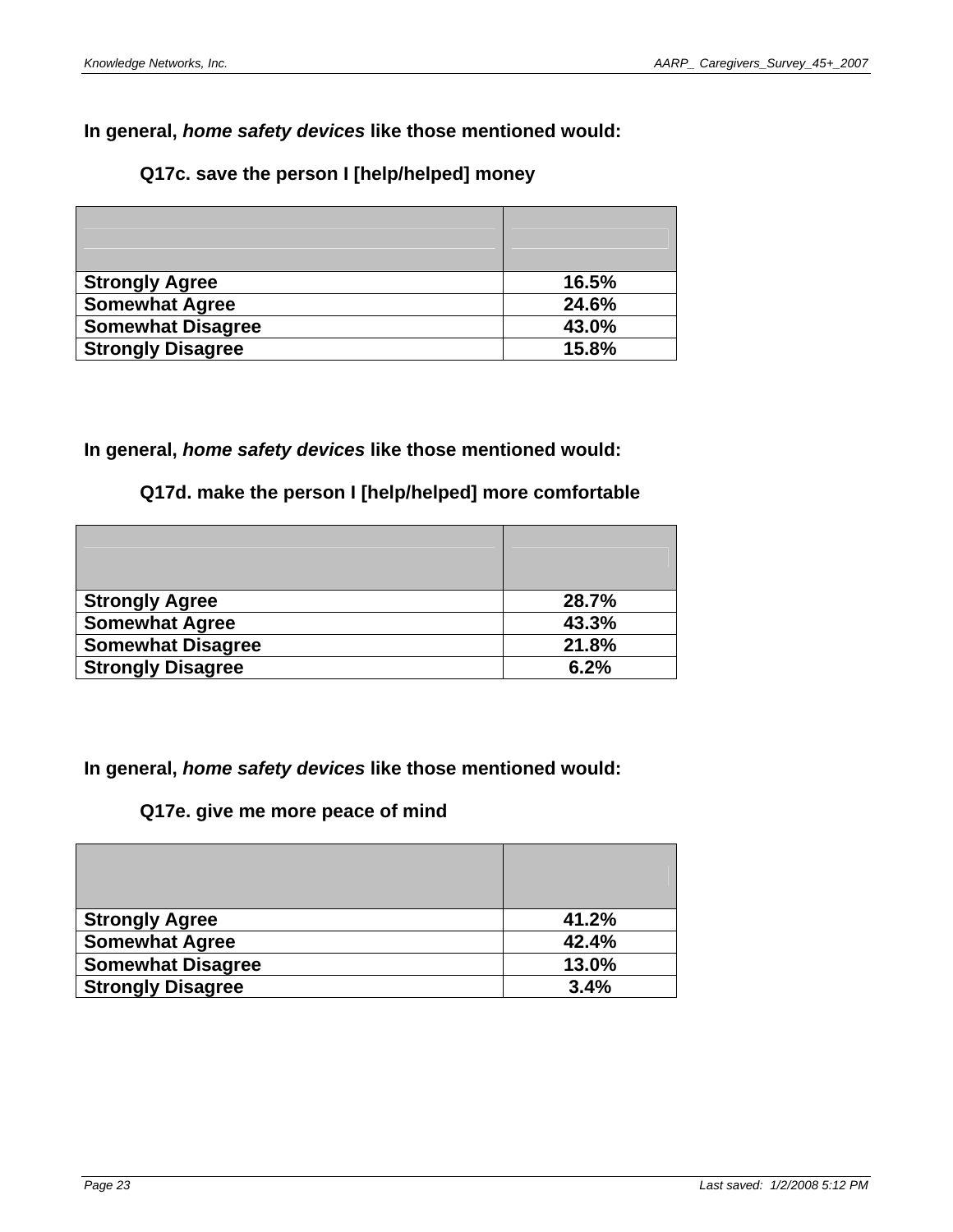# **Q17f. give the person I [help/helped] more peace of mind**

| <b>Strongly Agree</b>    | 31.3% |
|--------------------------|-------|
| <b>Somewhat Agree</b>    | 43.8% |
| <b>Somewhat Disagree</b> | 18.9% |
| <b>Strongly Disagree</b> | 6.1%  |

#### **In general,** *home safety devices* **like those mentioned would:**

# **Q17g. be something I could rely on**

| <b>Strongly Agree</b>    | 22.9% |
|--------------------------|-------|
| <b>Somewhat Agree</b>    | 53.3% |
| <b>Somewhat Disagree</b> | 20.4% |
| <b>Strongly Disagree</b> | 3.4%  |

**In general,** *home safety devices* **like those mentioned would:** 

# **Q17h. not be available to the person I [help/helped]**

| <b>Strongly Agree</b>    | 13.0% |
|--------------------------|-------|
| <b>Somewhat Agree</b>    | 39.5% |
| <b>Somewhat Disagree</b> | 38.1% |
| <b>Strongly Disagree</b> | 9.4%  |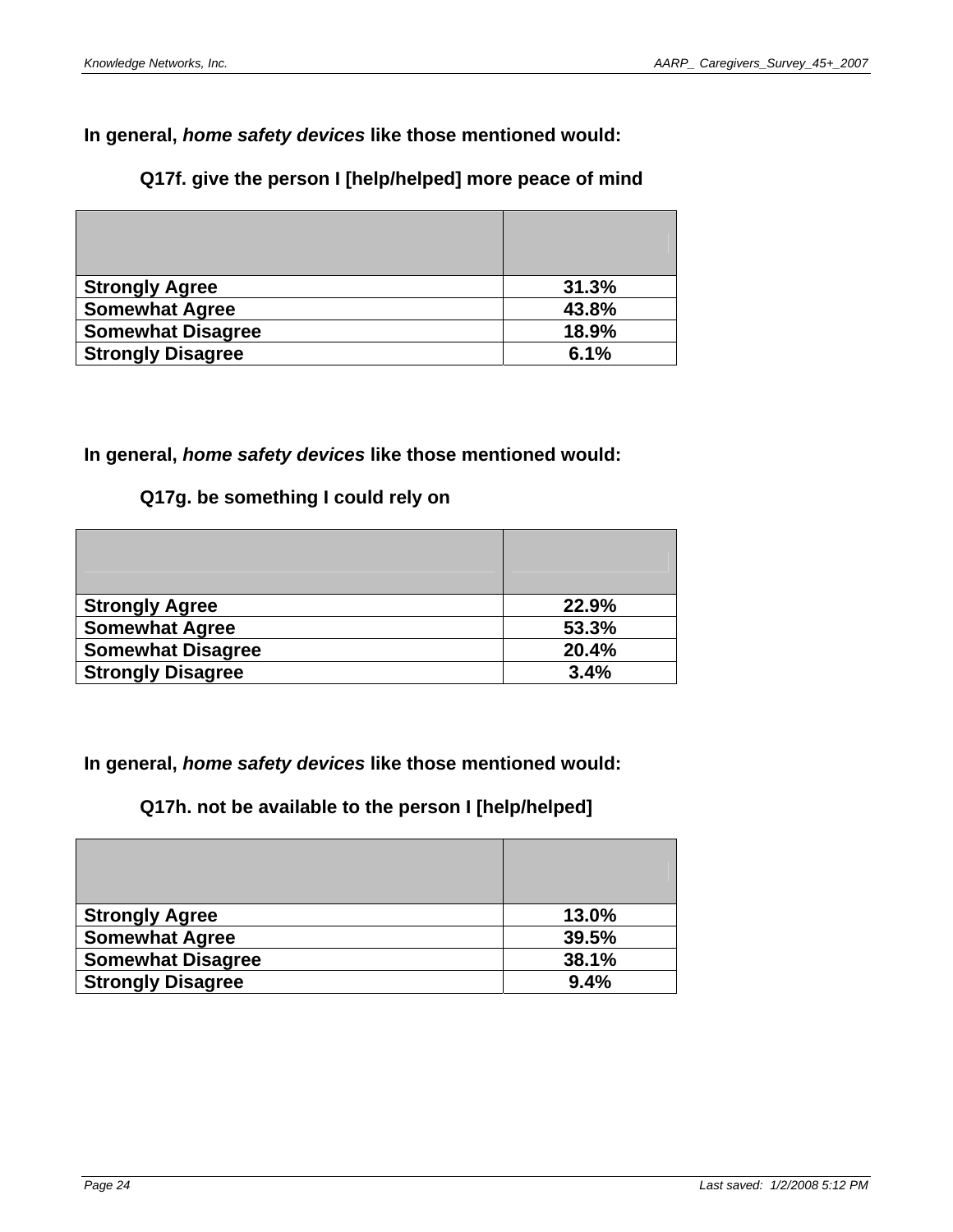# **Q17i. cost too much to install**

| <b>Strongly Agree</b>    | 29.5% |
|--------------------------|-------|
| <b>Somewhat Agree</b>    | 48.4% |
| <b>Somewhat Disagree</b> | 18.0% |
| <b>Strongly Disagree</b> | 4.2%  |

# **In general,** *home safety devices* **like those mentioned would:**

# **Q17j. cost too much to maintain**

| <b>Strongly Agree</b>    | 25.6% |
|--------------------------|-------|
| <b>Somewhat Agree</b>    | 48.4% |
| <b>Somewhat Disagree</b> | 21.5% |
| <b>Strongly Disagree</b> | 4.6%  |

**In general,** *home safety devices* **like those mentioned would:** 

# **Q17k. be hard to learn how to use**

| <b>Strongly Agree</b>    | 14.7% |
|--------------------------|-------|
| <b>Somewhat Agree</b>    | 38.1% |
| <b>Somewhat Disagree</b> | 37.9% |
| <b>Strongly Disagree</b> | 9.4%  |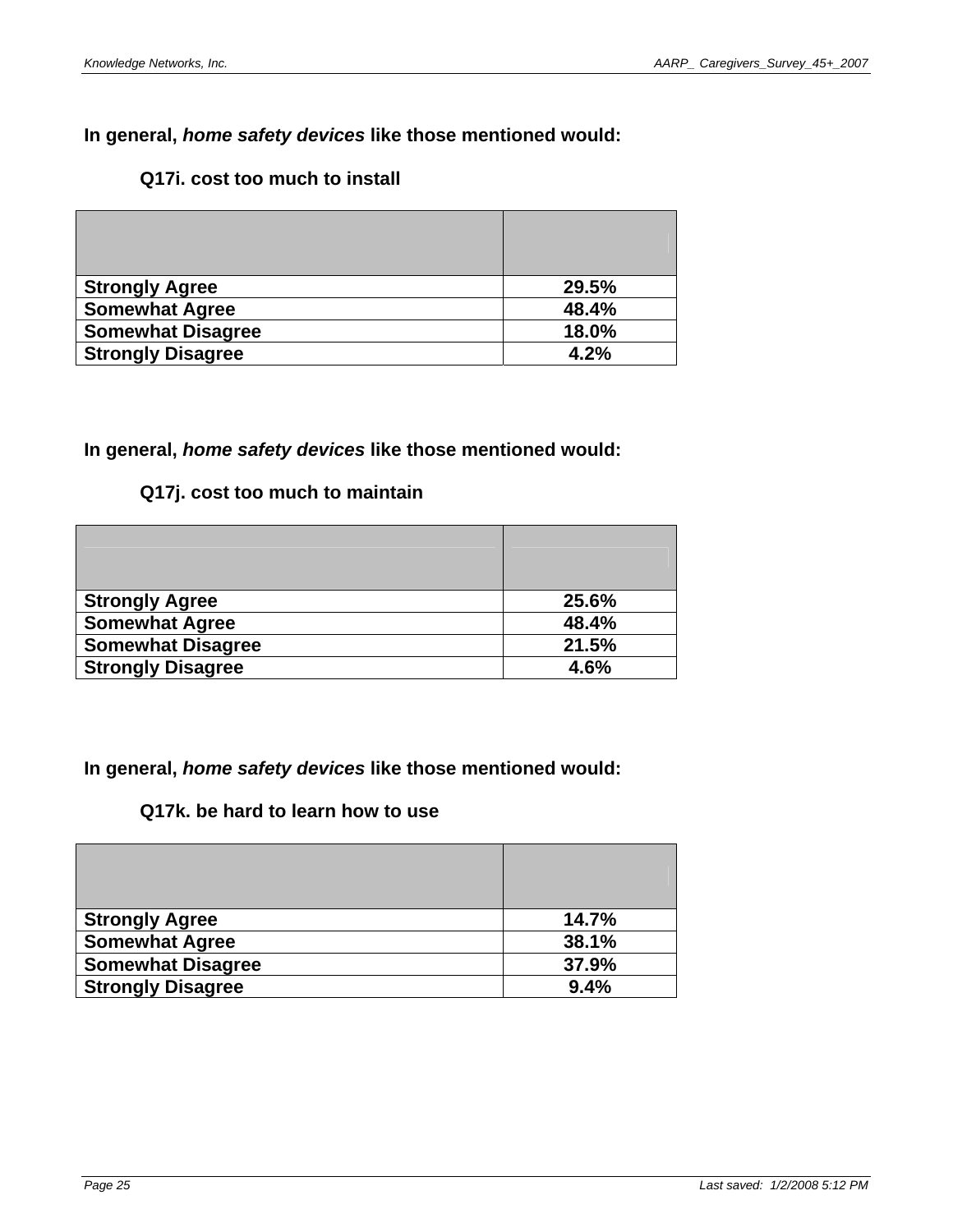# **Q17l. invade the privacy of the person I [help/helped]**

| <b>Strongly Agree</b>    | 11.4% |
|--------------------------|-------|
| <b>Somewhat Agree</b>    | 32.3% |
| <b>Somewhat Disagree</b> | 41.5% |
| <b>Strongly Disagree</b> | 14.7% |

#### **In general,** *home safety devices* **like those mentioned would:**

#### **Q17m. make the person I [help/helped] look like she/he needs assistance**

| <b>Strongly Agree</b>    | 14.3% |
|--------------------------|-------|
| <b>Somewhat Agree</b>    | 46.5% |
| <b>Somewhat Disagree</b> | 30.3% |
| <b>Strongly Disagree</b> | 8.9%  |

**In general,** *home safety devices* **like those mentioned would:** 

**Q17n. make the person I [help/helped] lose the ability to do things for her or himself** 

| <b>Strongly Agree</b>    | 7.9%  |
|--------------------------|-------|
| <b>Somewhat Agree</b>    | 26.1% |
| <b>Somewhat Disagree</b> | 49.4% |
| <b>Strongly Disagree</b> | 16.6% |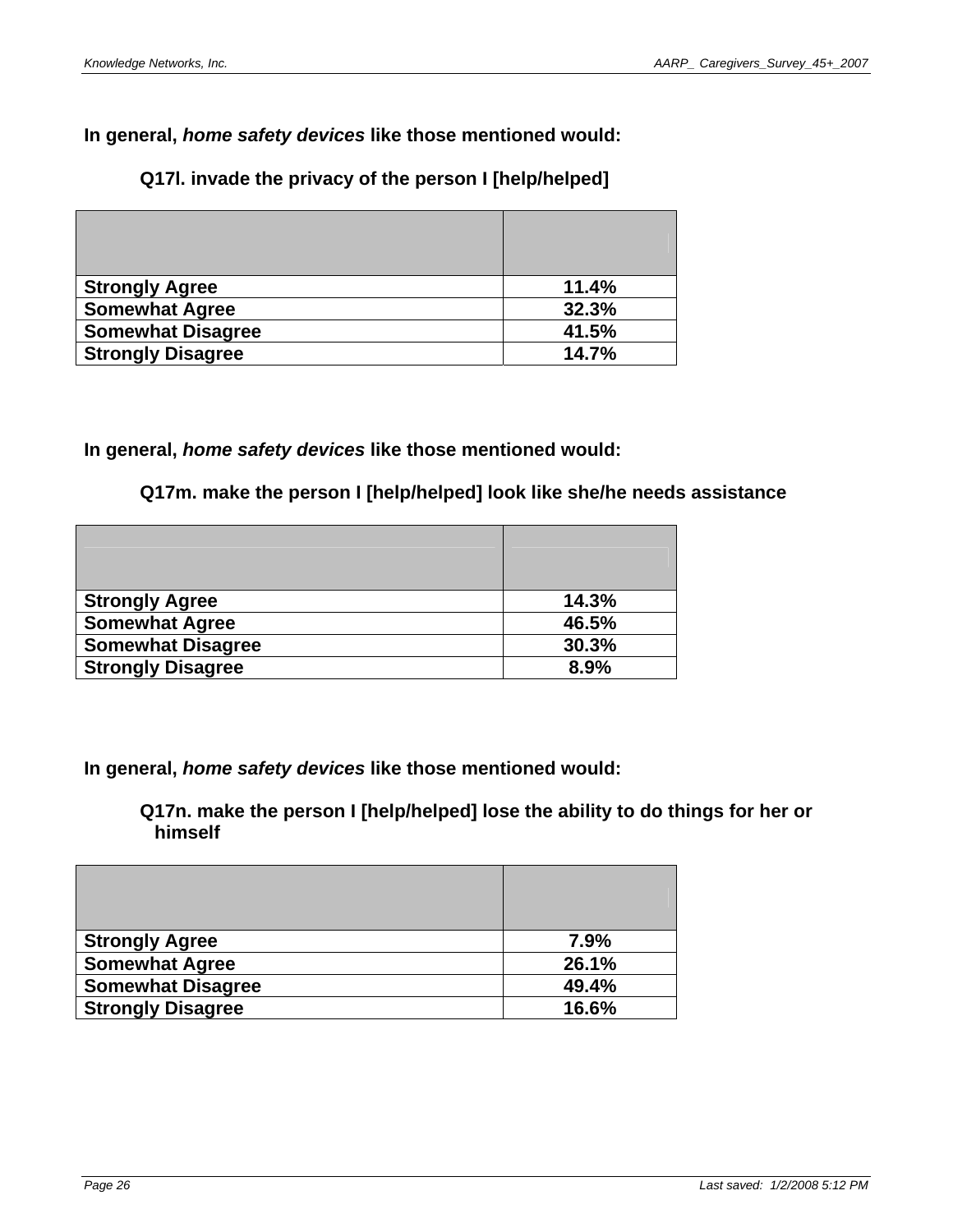# **Q17o. be something the person I [help/helped] doesn't need**

| <b>Strongly Agree</b>    | 13.1% |
|--------------------------|-------|
| <b>Somewhat Agree</b>    | 33.1% |
| <b>Somewhat Disagree</b> | 41.9% |
| <b>Strongly Disagree</b> | 12.0% |

#### **In general,** *home safety devices* **like those mentioned would:**

# **Q17p. give me more freedom**

| <b>Strongly Agree</b>    | 17.1% |
|--------------------------|-------|
| <b>Somewhat Agree</b>    | 40.4% |
| <b>Somewhat Disagree</b> | 33.0% |
| <b>Strongly Disagree</b> | 9.4%  |

**In general,** *home safety devices* **like those mentioned would:** 

# **Q17q. other: please specify**

| <b>Strongly Agree</b>    | 23.9% |
|--------------------------|-------|
| <b>Somewhat Agree</b>    | 32.0% |
| <b>Somewhat Disagree</b> | 21.7% |
| <b>Strongly Disagree</b> | 22.3% |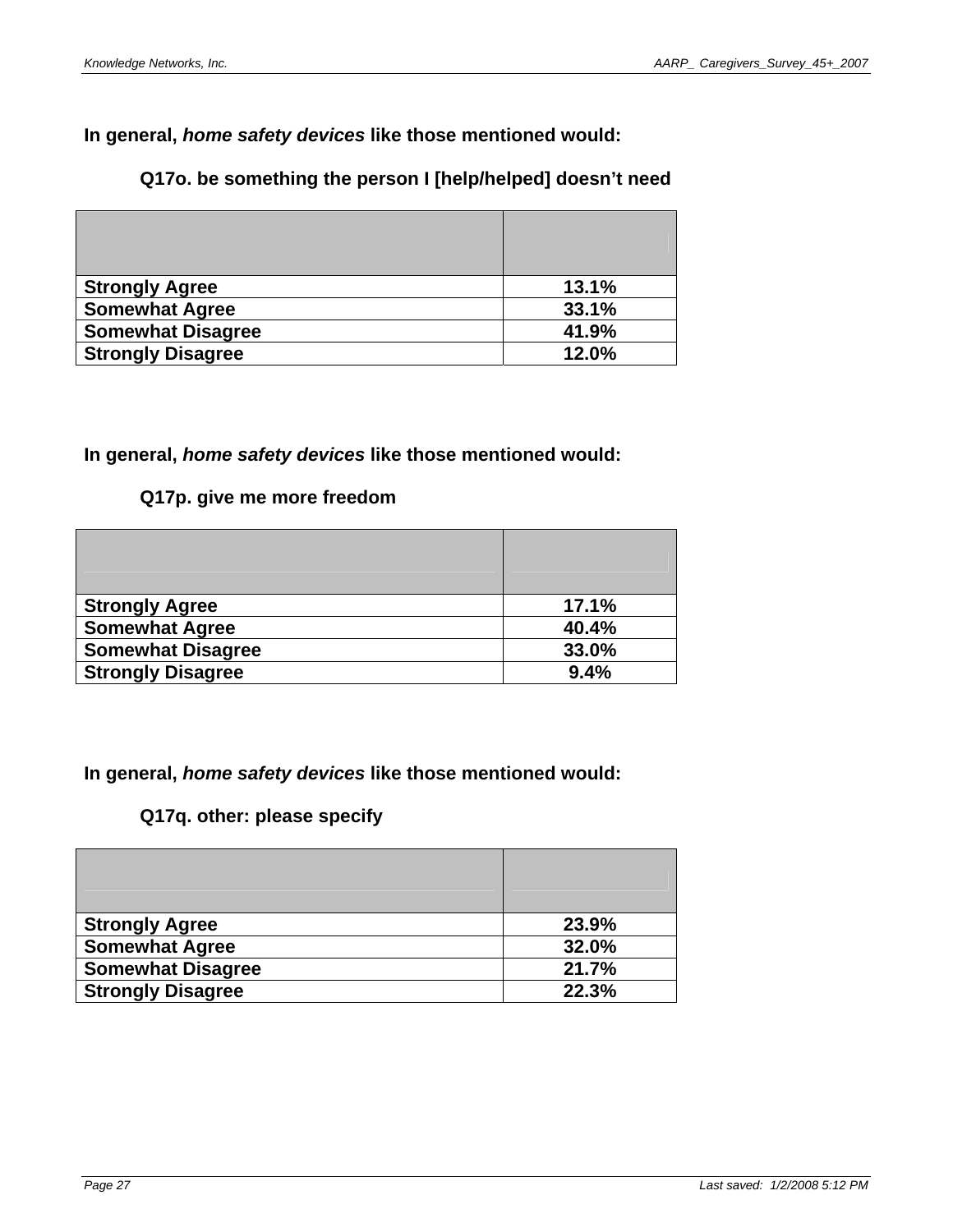**Q18. If the person I [help/helped] used a** *home safety device* **(like those mentioned previously), it would be important to me to have a customer service representative available by telephone 24 hours a day 7 days a week to provide assistance if we needed help.** 

| <b>Strongly Agree</b>    | 49.4% |
|--------------------------|-------|
| <b>Somewhat Agree</b>    | 34.2% |
| <b>Somewhat Disagree</b> | 12.1% |
| <b>Strongly Disagree</b> | 4.3%  |

**Q19. Overall, how much would you be willing to pay per month to have these types of**  *home safety devices* **available to the person you [help/helped]?** 

| Less than \$50  | 77.4% |
|-----------------|-------|
| $$51 - $100$    | 19.1% |
| More than \$100 | 3.5%  |

**Q20. How much difficulty do you think you would have persuading the person you [help/helped] to use the kinds of home safety devices described previously?** 

| No difficulty              | 16.0% |
|----------------------------|-------|
| <b>Some difficulty</b>     | 41.2% |
| A great deal of difficulty | 42.7% |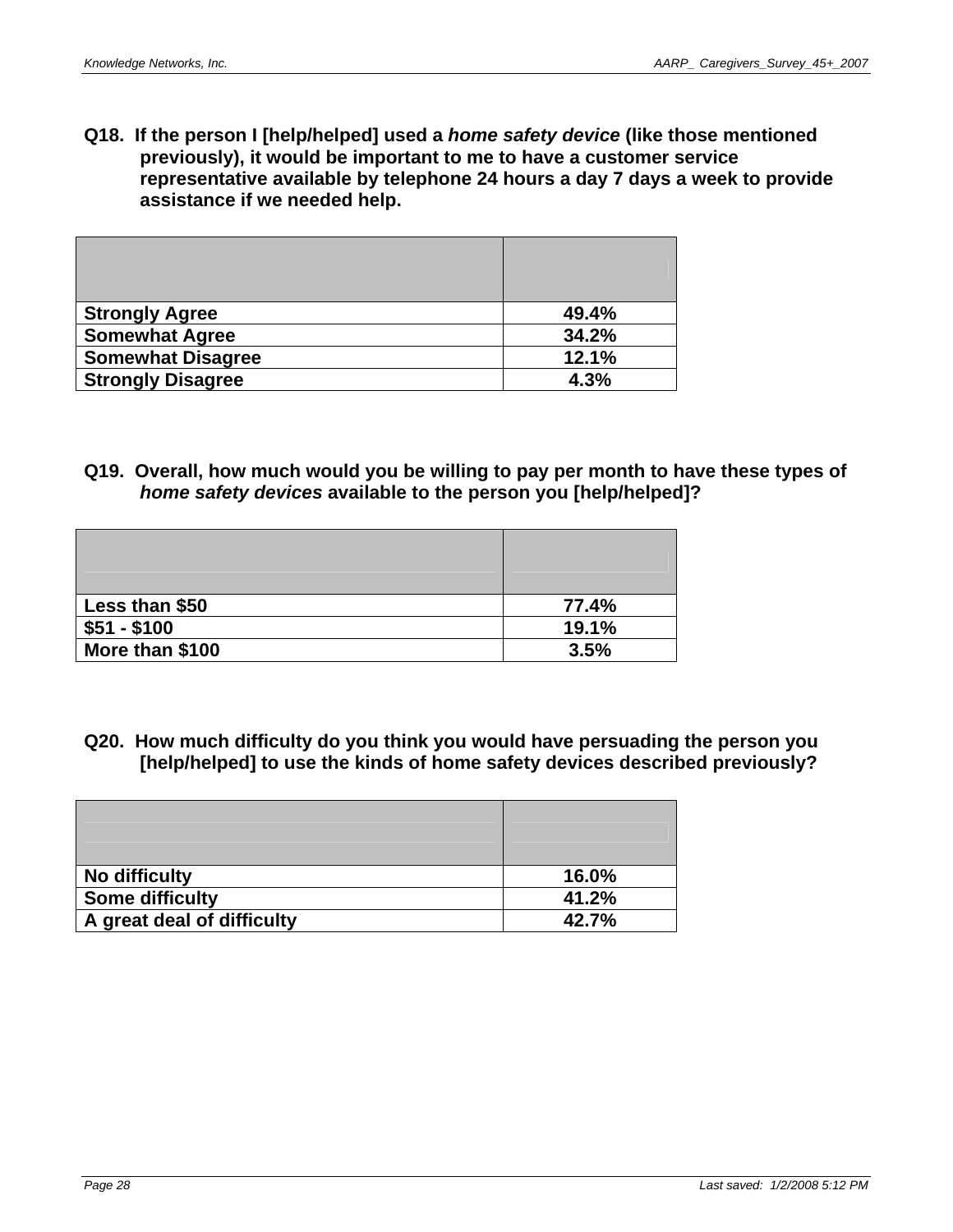We would like to know if you have ever heard about a variety of *personal health and wellness items*.

#### **Have you heard or read about the following?**

#### **Q21a. a personal emergency response system where the user wears a pendant or watch that allows her/him to call for help if needed**

| <b>Yes</b> | 93.7% |
|------------|-------|
| <b>No</b>  | 6.3%  |

#### **Have you heard or read about the following?**

**Q21b. an electronic pill box that reminds the person you provide care when to take her/his medicine and which medicine to take** 

| <b>Yes</b> | 20.7% |
|------------|-------|
| <b>No</b>  | 79.3% |

#### **Have you heard or read about the following?**

**Q21c. an electronic pill box that does the same thing as the item above and also shows a health care provider if the person you provide care has taken your medicine as planned** 

| <b>Yes</b> | 8.2%  |
|------------|-------|
| <b>No</b>  | 91.8% |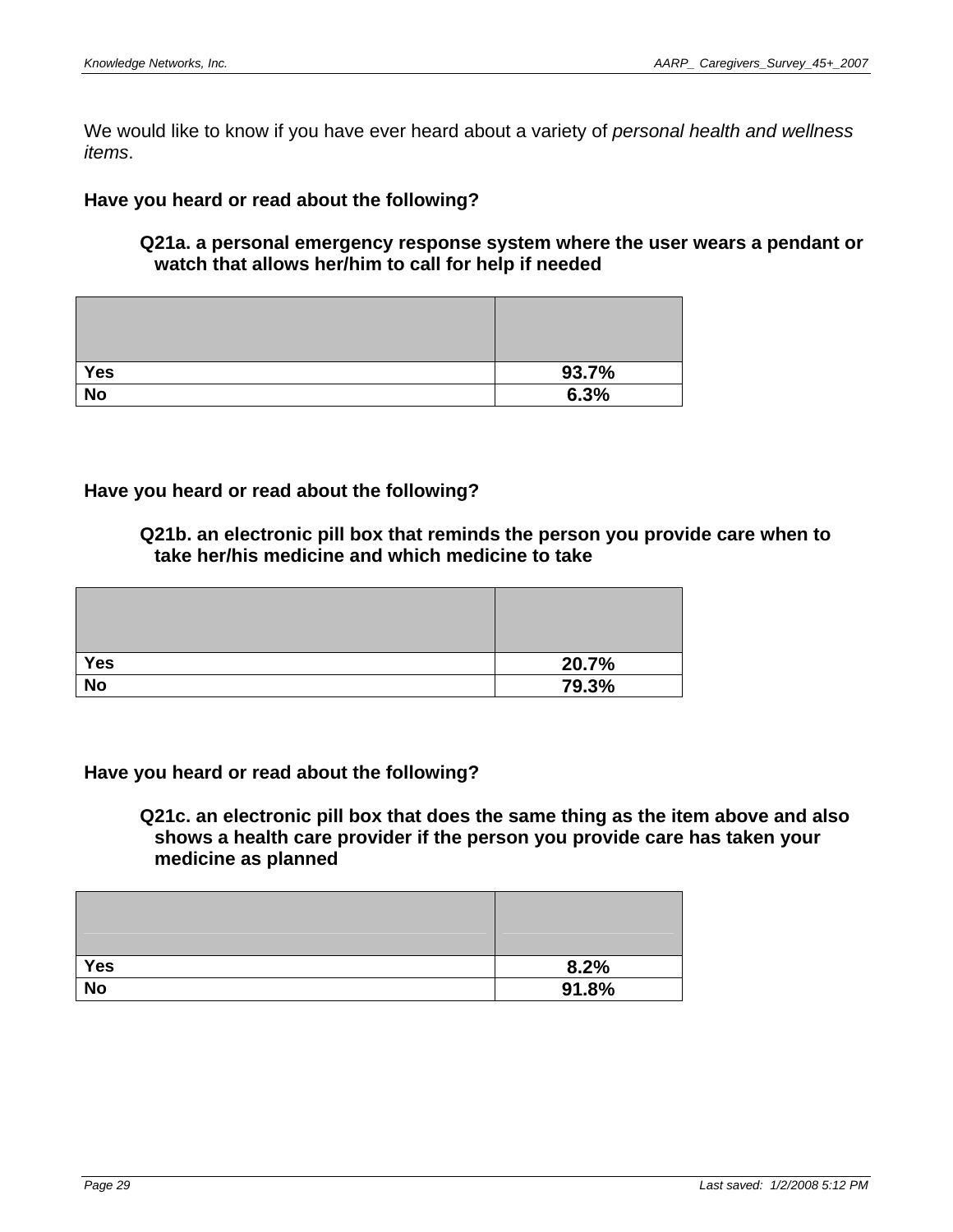# **Have you heard or read about the following?**

#### **Q21d. a personal health monitoring system that lets people send medical information about themselves (like their blood pressure readings, weight, or how their heart is performing) from their home to a health professional over their** *telephone lines*

| Yes       | 52.4% |
|-----------|-------|
| <b>No</b> | 47.6% |

#### **Have you heard or read about the following?**

**Q21e. a personal health monitoring system that does the same thing as the item above, but is** *TV-based* **and allows your doctor to communicate with you** 

| <b>Yes</b> | 16.0% |
|------------|-------|
| <b>No</b>  | 84.0% |

**Have you heard or read about the following?** 

**Q21f. a personal health monitoring system that does the same thing as the TVbased system, but is** *Internet-based* **and allows your doctor to communicate with you** 

| <b>Yes</b> | 15.4% |
|------------|-------|
| <b>No</b>  | 84.6% |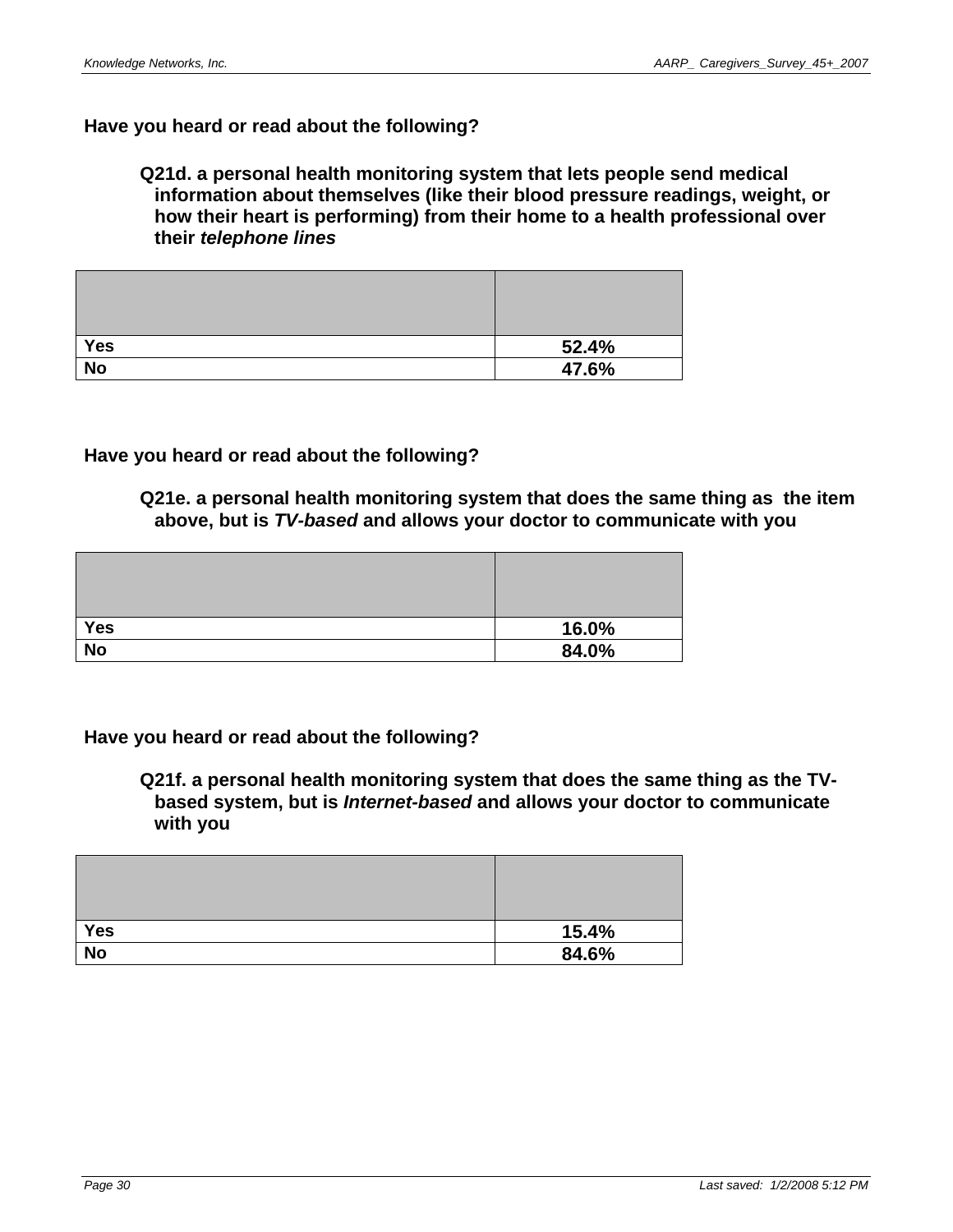#### **If this was available, would you [use/ have used] it?**

#### **Q21\_1a. a personal emergency response system where the user wears a pendant or watch that allows her/him to call for help if needed**

| <b>Yes</b> | 79.6% |
|------------|-------|
| <b>No</b>  | 20.4% |

#### **If this was available, would you [use/ have used] it?**

**Q21\_1b. an electronic pill box that reminds the person you provide care when to take her/his medicine and which medicine to take** 

| <b>Yes</b> | 62.3% |
|------------|-------|
| <b>No</b>  | 37.7% |

#### **If this was available, would you [use/ have used] it?**

**Q21\_1c. an electronic pill box that does the same thing as the item above and also shows a health care provider if the person you provide care has taken your medicine as planned** 

| Yes       | 49.2% |
|-----------|-------|
| <b>No</b> | 50.8% |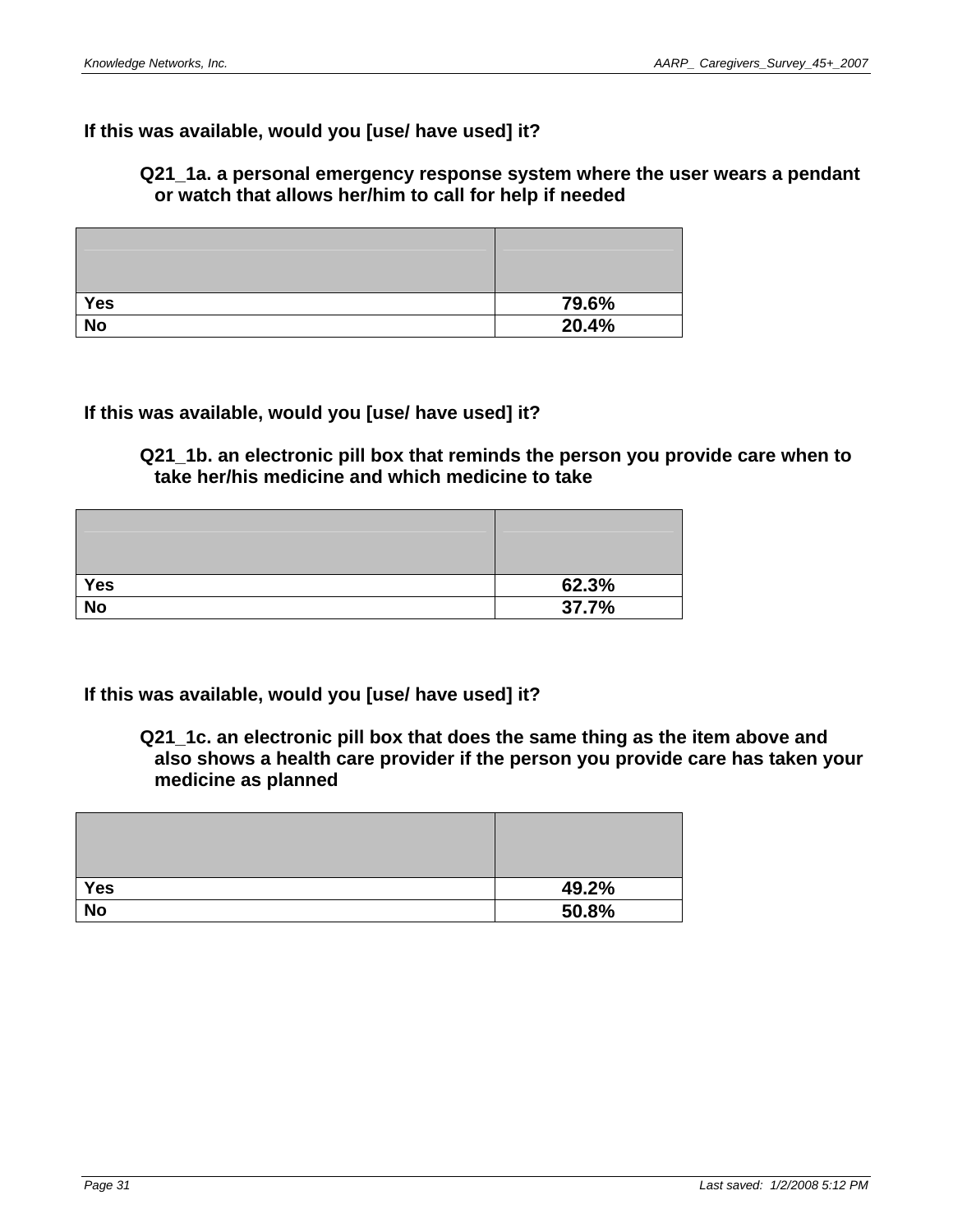#### **If this was available, would you [use/ have used] it?**

#### **Q21\_1d. a personal health monitoring system that lets people send medical information about themselves (like their blood pressure readings, weight, or how their heart is performing) from their home to a health professional over their** *telephone lines*

| <b>Yes</b> | 58.5% |
|------------|-------|
| <b>No</b>  | 41.5% |

#### **If this was available, would you [use/ have used] it?**

**Q21\_1e. a personal health monitoring system that does the same thing as the item above, but is** *TV-based* **and allows your doctor to communicate with you** 

| Yes             | 44.7% |
|-----------------|-------|
| $\overline{No}$ | 55.3% |

**If this was available, would you [use/ have used] it?** 

**Q21\_1f. a personal health monitoring system that does the same thing as the item above, but is** *Internet-based* **and allows your doctor to communicate with you** 

| Yes       | 44.5% |
|-----------|-------|
| <b>No</b> | 55.5% |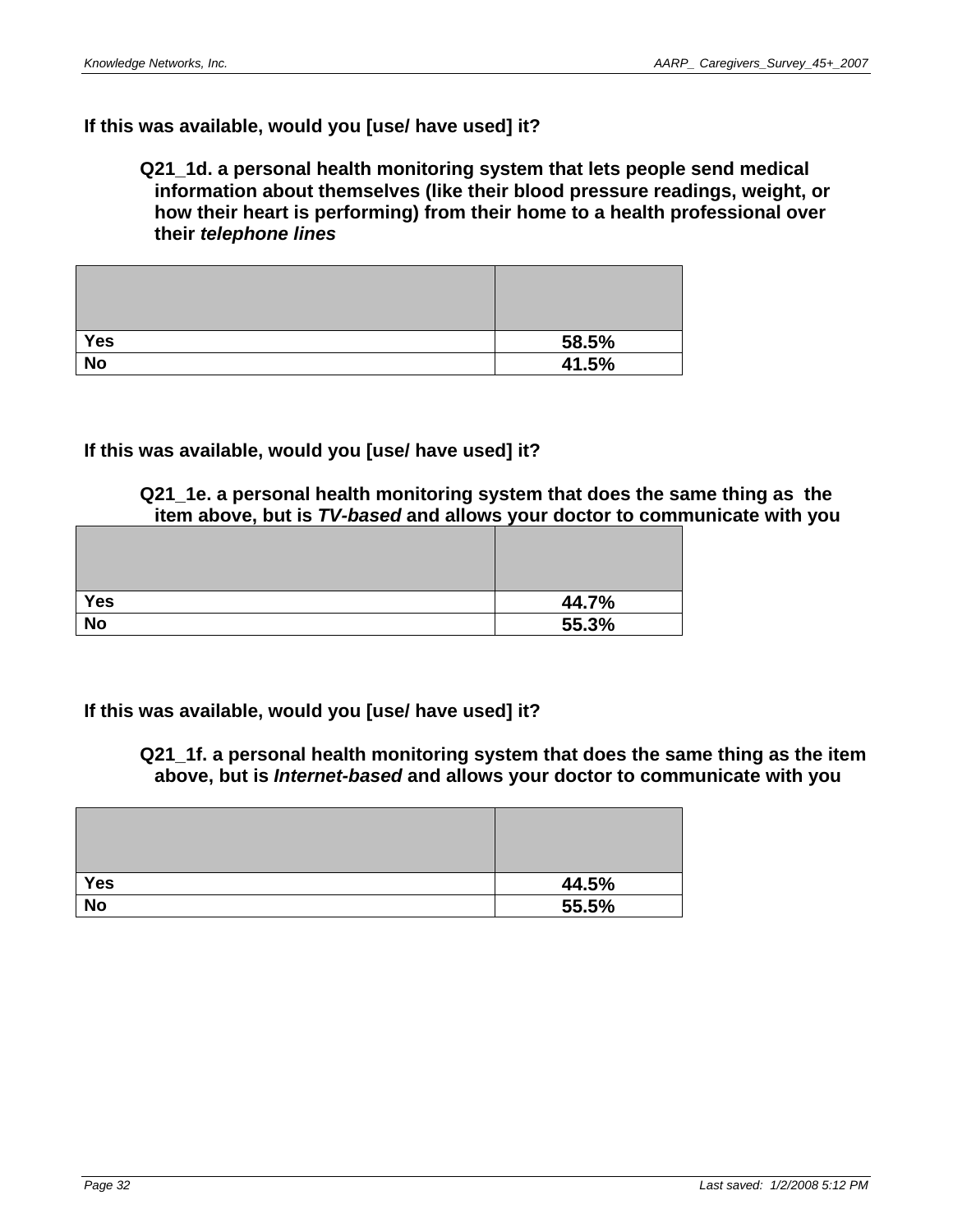Previously we asked about a variety of *personal health and wellness* devices. Please think about this group of devices in general and tell us how much you agree or disagree with the following statements.

**In general, these personal health and wellness devices like those mentioned would:** 

# **Q22a. make me feel the person I [help/helped] is safer**

| <b>Strongly Agree</b>    | 39.9% |
|--------------------------|-------|
| <b>Somewhat Agree</b>    | 48.2% |
| <b>Somewhat Disagree</b> | 8.4%  |
| <b>Strongly Disagree</b> | 3.5%  |

### **In general, these personal health and wellness devices like those mentioned would:**

### **Q22b. save me time**

| <b>Strongly Agree</b>    | 27.4% |
|--------------------------|-------|
| <b>Somewhat Agree</b>    | 41.3% |
| <b>Somewhat Disagree</b> | 25.1% |
| <b>Strongly Disagree</b> | 6.2%  |

**In general, these personal health and wellness devices like those mentioned would:** 

# **Q22c. save the person I [help/helped] money**

| <b>Strongly Agree</b>    | 17.3% |
|--------------------------|-------|
| <b>Somewhat Agree</b>    | 26.3% |
| <b>Somewhat Disagree</b> | 42.0% |
| <b>Strongly Disagree</b> | 14.4% |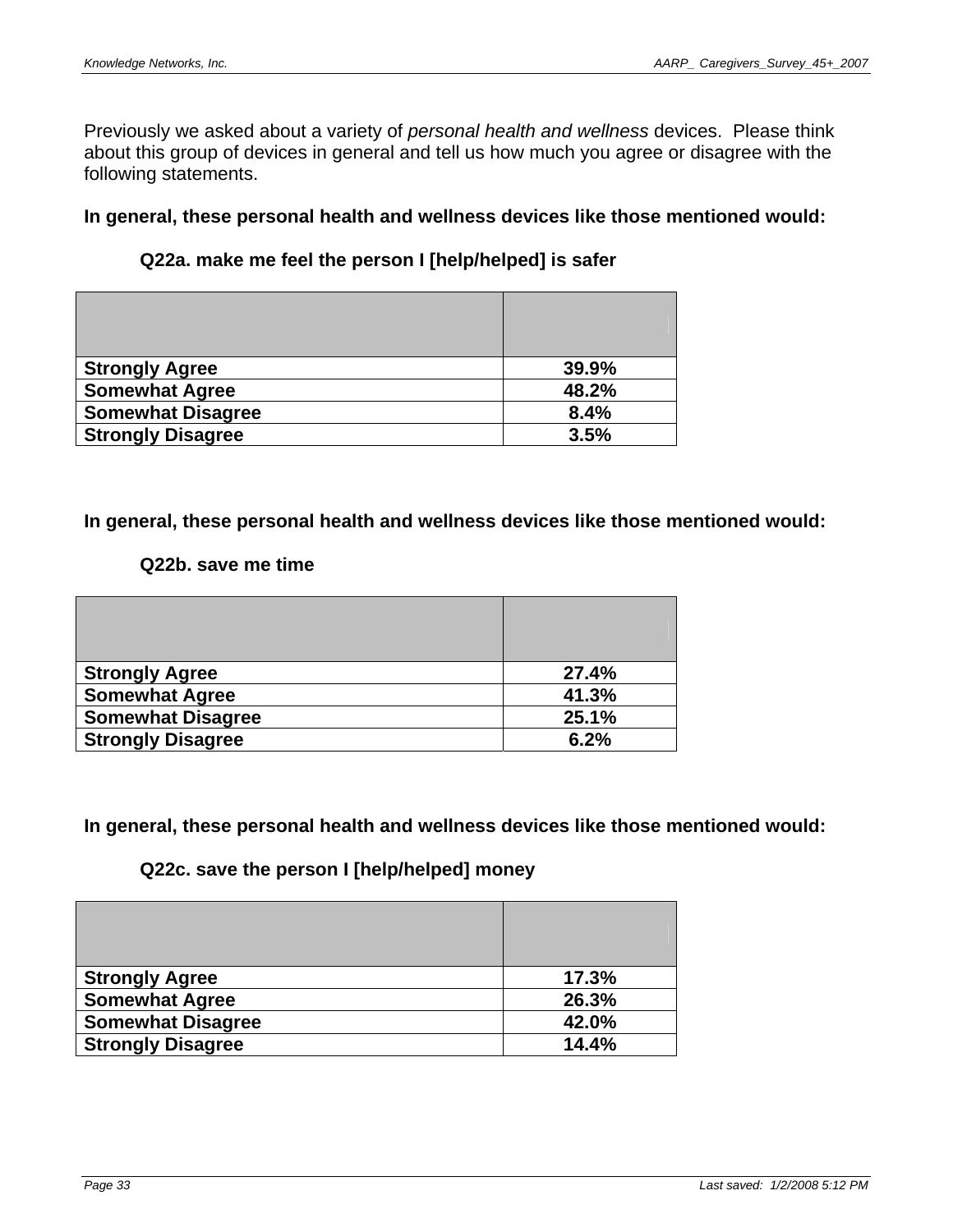# **Q22d. make the person I [help/helped] more comfortable**

| <b>Strongly Agree</b>    | 26.7% |
|--------------------------|-------|
| <b>Somewhat Agree</b>    | 45.4% |
| <b>Somewhat Disagree</b> | 22.3% |
| <b>Strongly Disagree</b> | 5.6%  |

# **In general, these personal health and wellness devices like those mentioned would:**

### **Q22e. give me more peace of mind**

| <b>Strongly Agree</b>    | 36.2% |
|--------------------------|-------|
| <b>Somewhat Agree</b>    | 49.1% |
| <b>Somewhat Disagree</b> | 10.3% |
| <b>Strongly Disagree</b> | 4.4%  |

**In general, these personal health and wellness devices like those mentioned would:** 

# **Q22f. give the person I [help/helped] more peace of mind**

| <b>Strongly Agree</b>    | 27.7% |
|--------------------------|-------|
| <b>Somewhat Agree</b>    | 46.7% |
| <b>Somewhat Disagree</b> | 19.4% |
| <b>Strongly Disagree</b> | 6.2%  |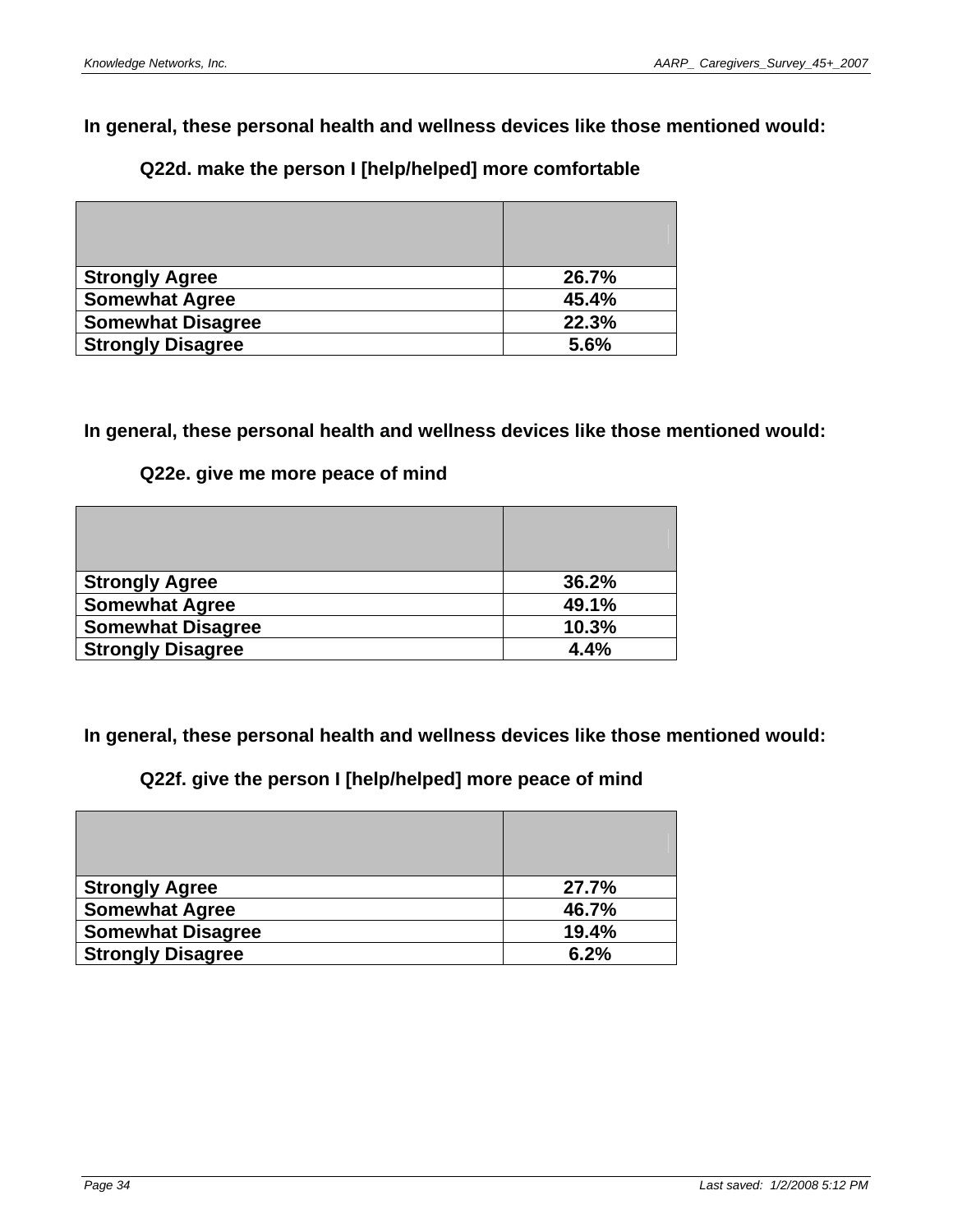# **Q22g. be something I could rely on**

| <b>Strongly Agree</b>    | 26.4% |
|--------------------------|-------|
| <b>Somewhat Agree</b>    | 51.1% |
| <b>Somewhat Disagree</b> | 17.8% |
| <b>Strongly Disagree</b> | 4.7%  |

# **In general, these personal health and wellness devices like those mentioned would:**

# **Q22h. not be available to the person I [help/helped]**

| <b>Strongly Agree</b>    | 11.5% |
|--------------------------|-------|
| <b>Somewhat Agree</b>    | 41.5% |
| <b>Somewhat Disagree</b> | 36.6% |
| <b>Strongly Disagree</b> | 10.4% |

**In general, these personal health and wellness devices like those mentioned would:** 

# **Q22i. cost too much to install**

| <b>Strongly Agree</b>    | 22.9% |
|--------------------------|-------|
| <b>Somewhat Agree</b>    | 52.9% |
| <b>Somewhat Disagree</b> | 19.1% |
| <b>Strongly Disagree</b> | 5.1%  |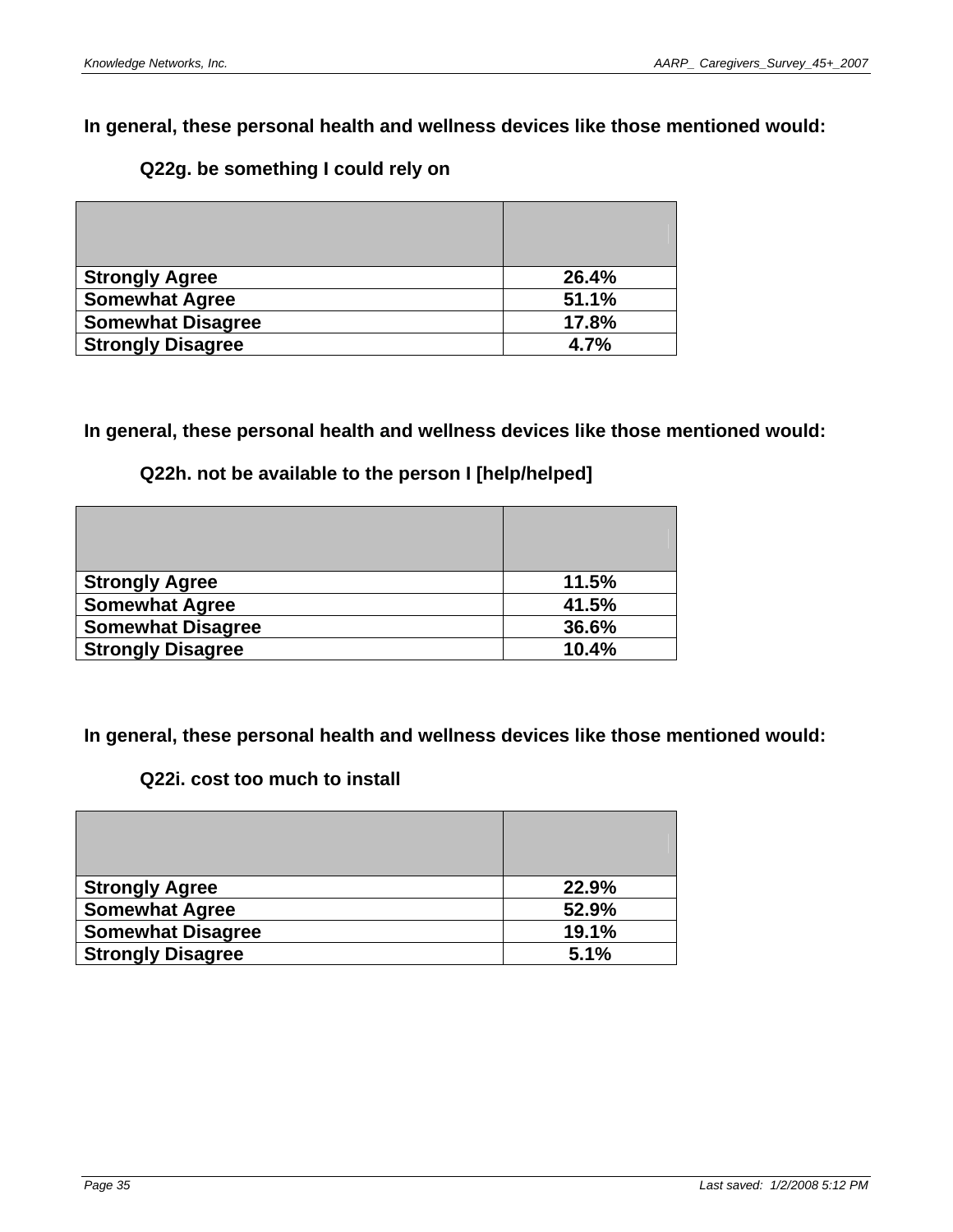### **Q22j. cost too much to maintain**

| <b>Strongly Agree</b>    | 22.0% |
|--------------------------|-------|
| <b>Somewhat Agree</b>    | 51.5% |
| <b>Somewhat Disagree</b> | 21.7% |
| <b>Strongly Disagree</b> | 4.9%  |

### **In general, these personal health and wellness devices like those mentioned would:**

### **Q22k. be hard to learn how to use**

| <b>Strongly Agree</b>    | 14.8% |
|--------------------------|-------|
| <b>Somewhat Agree</b>    | 37.9% |
| <b>Somewhat Disagree</b> | 36.0% |
| <b>Strongly Disagree</b> | 11.2% |

**In general, these personal health and wellness devices like those mentioned would:** 

**Q22l. invade the privacy of the person I [help/helped]** 

| <b>Strongly Agree</b>    | 10.7% |
|--------------------------|-------|
| <b>Somewhat Agree</b>    | 32.9% |
| <b>Somewhat Disagree</b> | 40.1% |
| <b>Strongly Disagree</b> | 16.3% |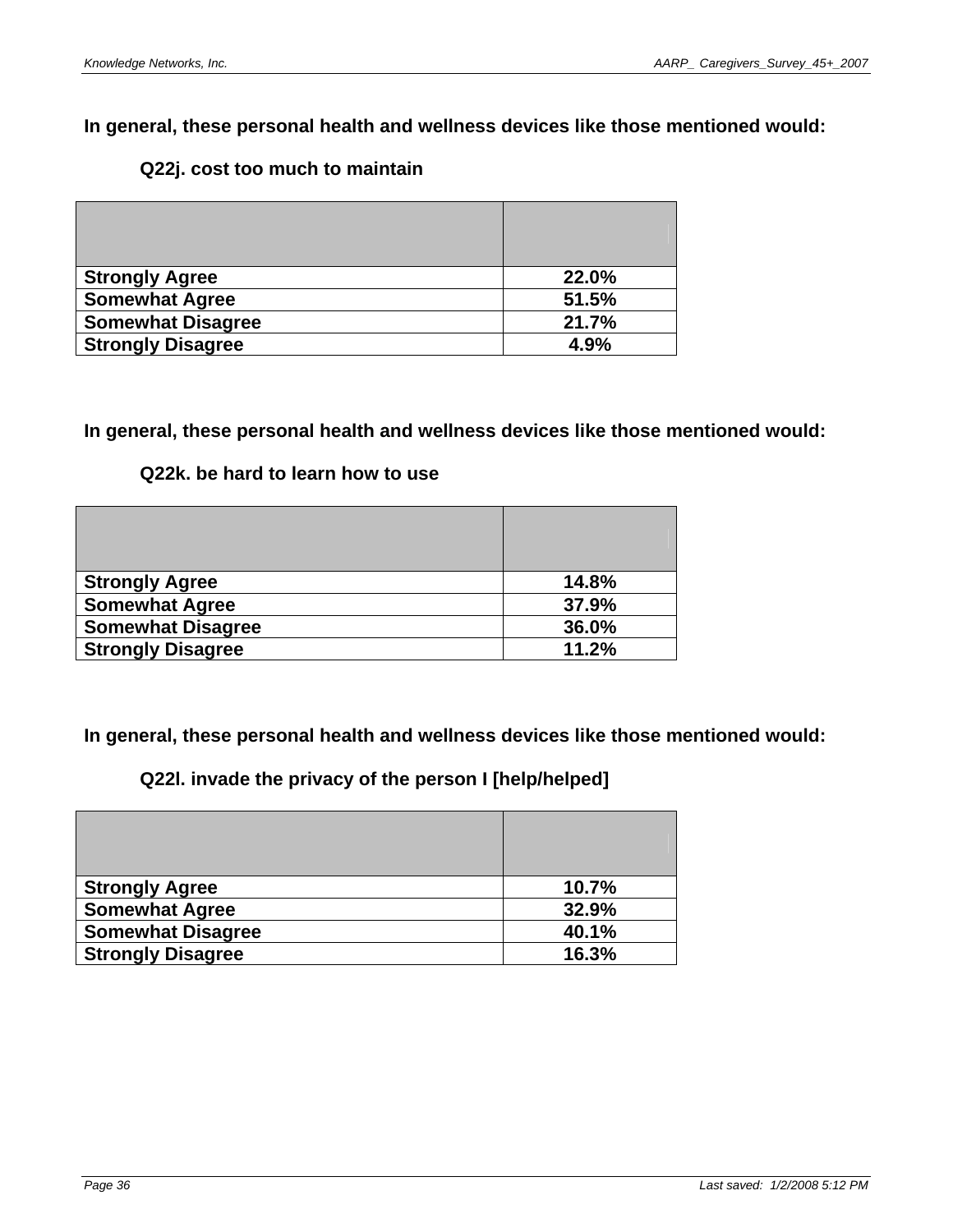**Q22m. make the person I [help/helped] look like she/he needs assistance** 

| <b>Strongly Agree</b>    | 13.8% |
|--------------------------|-------|
| <b>Somewhat Agree</b>    | 46.2% |
| <b>Somewhat Disagree</b> | 29.1% |
| <b>Strongly Disagree</b> | 10.9% |

**In general, these personal health and wellness devices like those mentioned would:** 

**Q22n. make the person I [help/helped] lose the ability to do things for her or himself** 

| <b>Strongly Agree</b>    | 8.6%  |
|--------------------------|-------|
| <b>Somewhat Agree</b>    | 28.3% |
| <b>Somewhat Disagree</b> | 47.9% |
| <b>Strongly Disagree</b> | 15.2% |

**In general, these personal health and wellness devices like those mentioned would:** 

**Q22o. be something the person I [help/helped] doesn't need** 

| <b>Strongly Agree</b>    | 11.3% |
|--------------------------|-------|
| <b>Somewhat Agree</b>    | 31.3% |
| <b>Somewhat Disagree</b> | 43.3% |
| <b>Strongly Disagree</b> | 14.0% |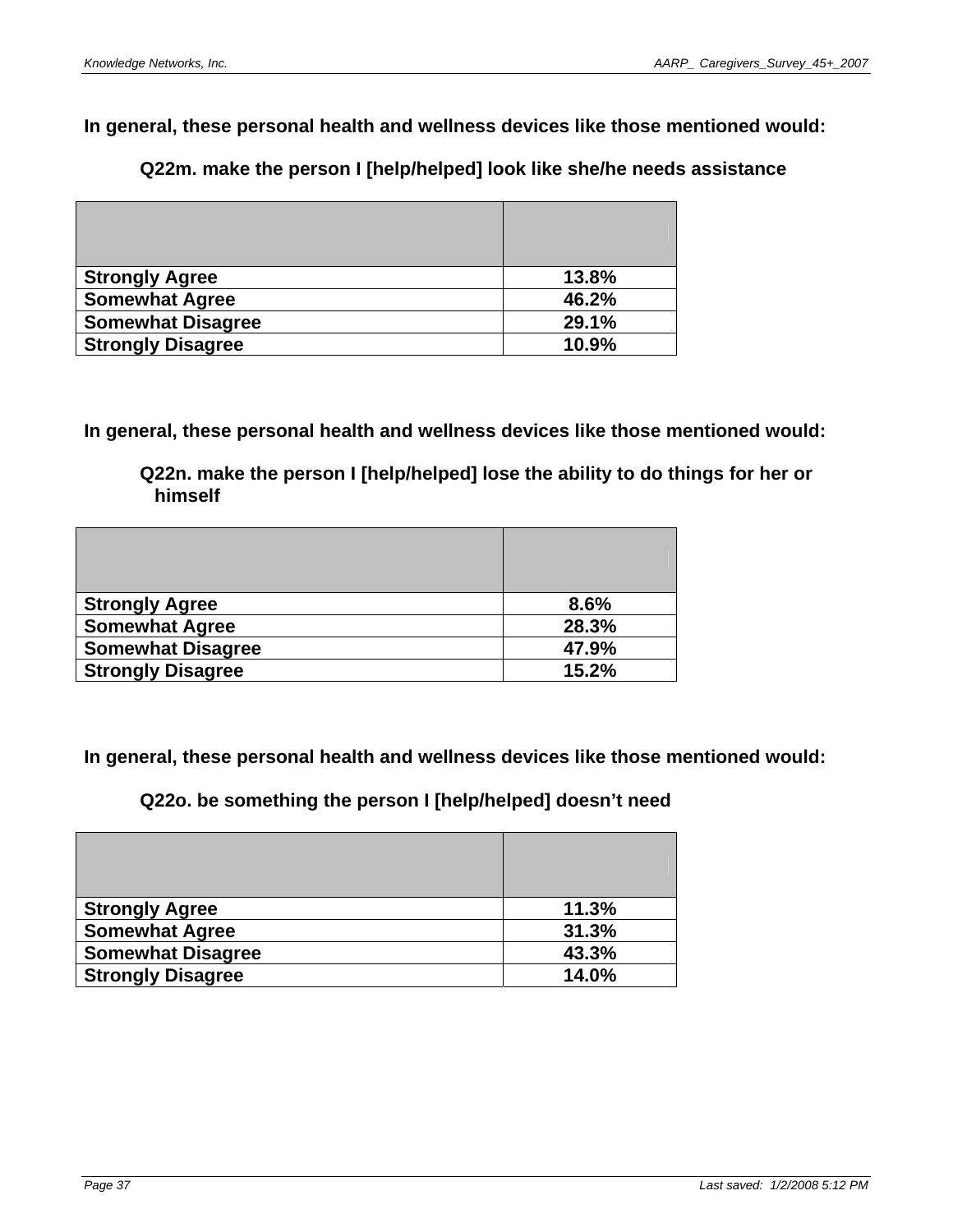#### **Q22p. give me more freedom**

| <b>Strongly Agree</b>    | 18.2% |
|--------------------------|-------|
| <b>Somewhat Agree</b>    | 43.5% |
| <b>Somewhat Disagree</b> | 28.8% |
| <b>Strongly Disagree</b> | 9.5%  |

#### **In general, these personal health and wellness devices like those mentioned would:**

#### **Q22q. other: please specify**

| <b>Strongly Agree</b>    | 24.2% |
|--------------------------|-------|
| <b>Somewhat Agree</b>    | 32.1% |
| <b>Somewhat Disagree</b> | 21.2% |
| <b>Strongly Disagree</b> | 22.5% |

**Q23. If the person I [help/helped] used a** *personal health and wellness device* **(like those mentioned previously), it would be important to me to have a customer service representative available by telephone 24 hours a day 7 days a week to provide assistance if we needed help.** 

| <b>Strongly Agree</b>    | 48.6% |
|--------------------------|-------|
| <b>Somewhat Agree</b>    | 34.0% |
| <b>Somewhat Disagree</b> | 13.0% |
| <b>Strongly Disagree</b> | 4.4%  |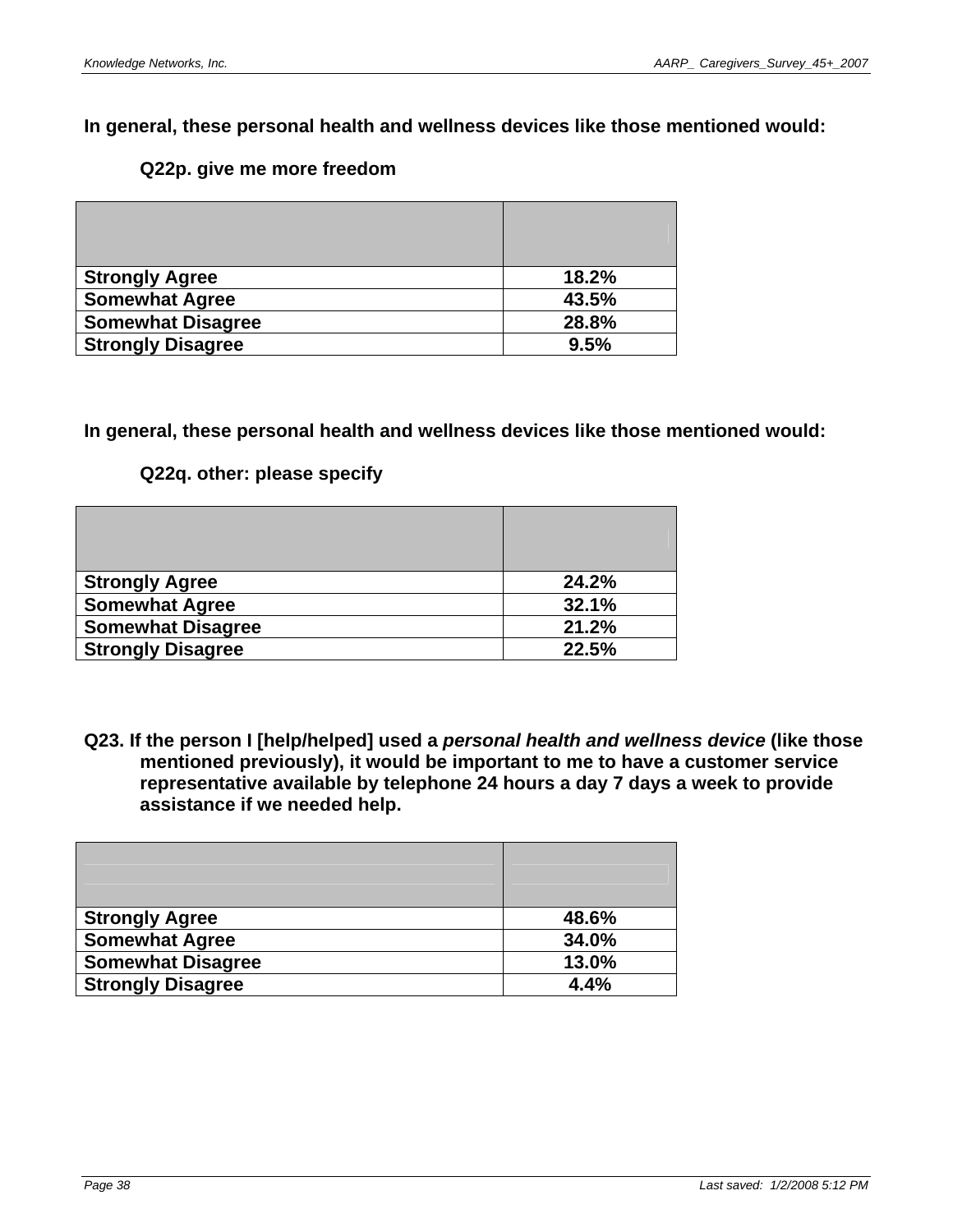### **Q24. Overall, how much would you be willing to pay per month to have these types of**  *personal health and wellness devices* **available to the person you help?**

| Less than \$50  | 78.4% |
|-----------------|-------|
| $$51 - $100$    | 18.1% |
| More than \$100 | 3.5%  |

**Q25. How much difficulty do you think you would have persuading the person you [help/helped] to use the kinds of** *personal health and wellness devices* **previously described?** 

| No difficulty              | 16.8% |
|----------------------------|-------|
| <b>Some difficulty</b>     | 43.6% |
| A great deal of difficulty | 39.6% |

**Q26. How willing would you be to have a cardiologist (heart doctor)** *diagnose* **how the heart of the person you [help/helped] [is/was] working by receiving information that is transmitted electronically to them** *from the primary (family) doctor's office***?** 

| <b>Very willing</b>     | 31.8% |
|-------------------------|-------|
| <b>Somewhat willing</b> | 40.4% |
| Somewhat unwilling      | 14.7% |
| <b>Very unwilling</b>   | 13.1% |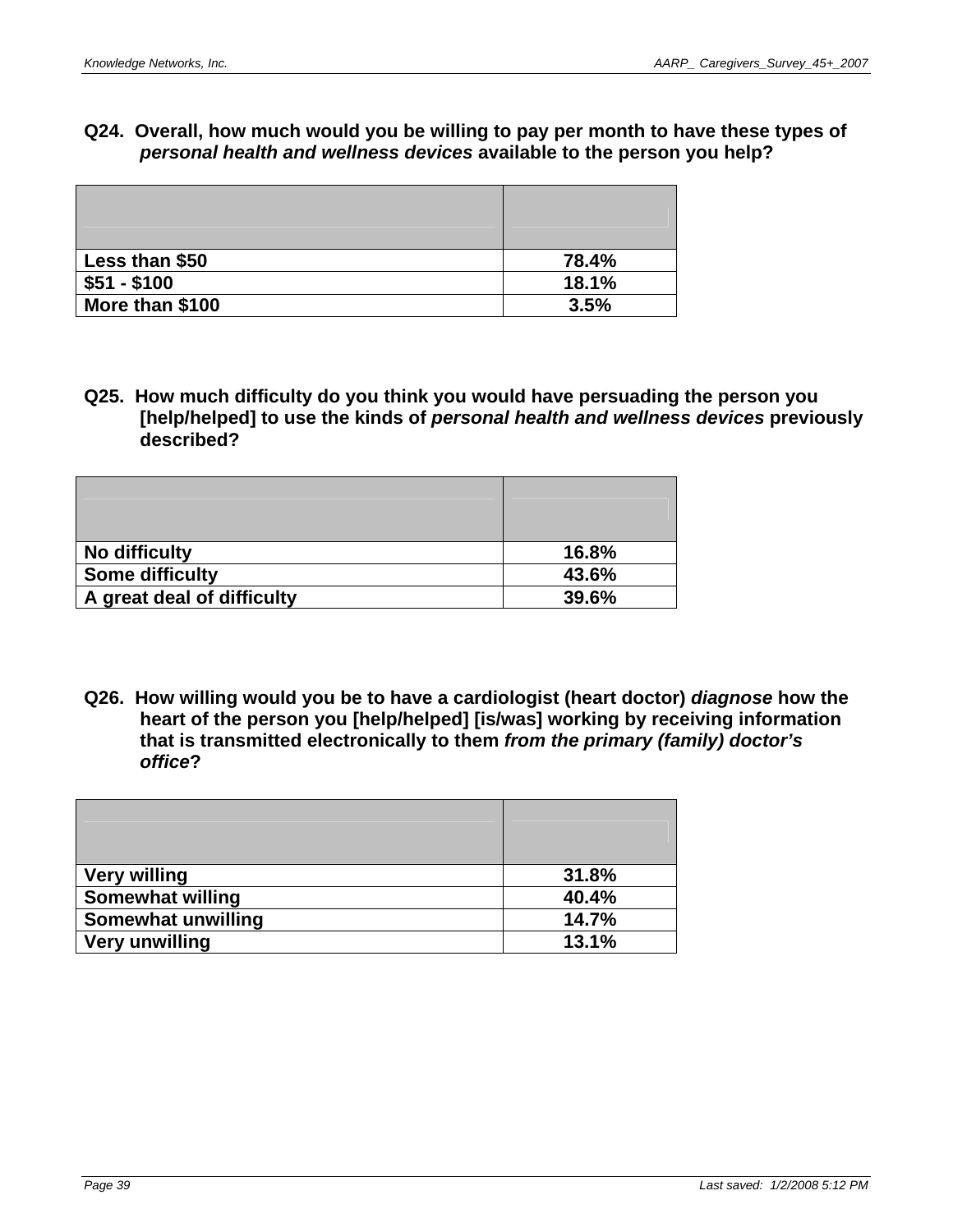**Q27. How willing would you be to have a cardiologist (heart doctor)** *diagnose* **how the heart of the person you [help/helped] [is/was] working by receiving information that is transmitted electronically to them** *from their home***?** 

| <b>Very willing</b>       | 29.5% |
|---------------------------|-------|
| <b>Somewhat willing</b>   | 40.4% |
| <b>Somewhat unwilling</b> | 18.4% |
| Very unwilling            | 11.7% |

**Q28. How willing would you be to have a cardiologist (heart doctor) provide** *follow-up care* **by** *monitoring (watching)* **how the heart of the person you [help/helped] [is/was] working by receiving information that is transmitted electronically to them from** *the primary (family) doctor's office?* 

| <b>Very willing</b>     | 35.1% |
|-------------------------|-------|
| <b>Somewhat willing</b> | 42.4% |
| Somewhat unwilling      | 13.5% |
| <b>Very unwilling</b>   | 9.1%  |

**Q29. How willing would you be to have a cardiologist (heart doctor) provide follow-up care by** *monitoring (watching)* **how the heart of the person you [help/helped] [is/was] working by receiving information that is transmitted electronically to them from** *their home?* 

| <b>Very willing</b>       | 31.3% |
|---------------------------|-------|
| <b>Somewhat willing</b>   | 42.4% |
| <b>Somewhat unwilling</b> | 16.6% |
| <b>Very unwilling</b>     | 9.8%  |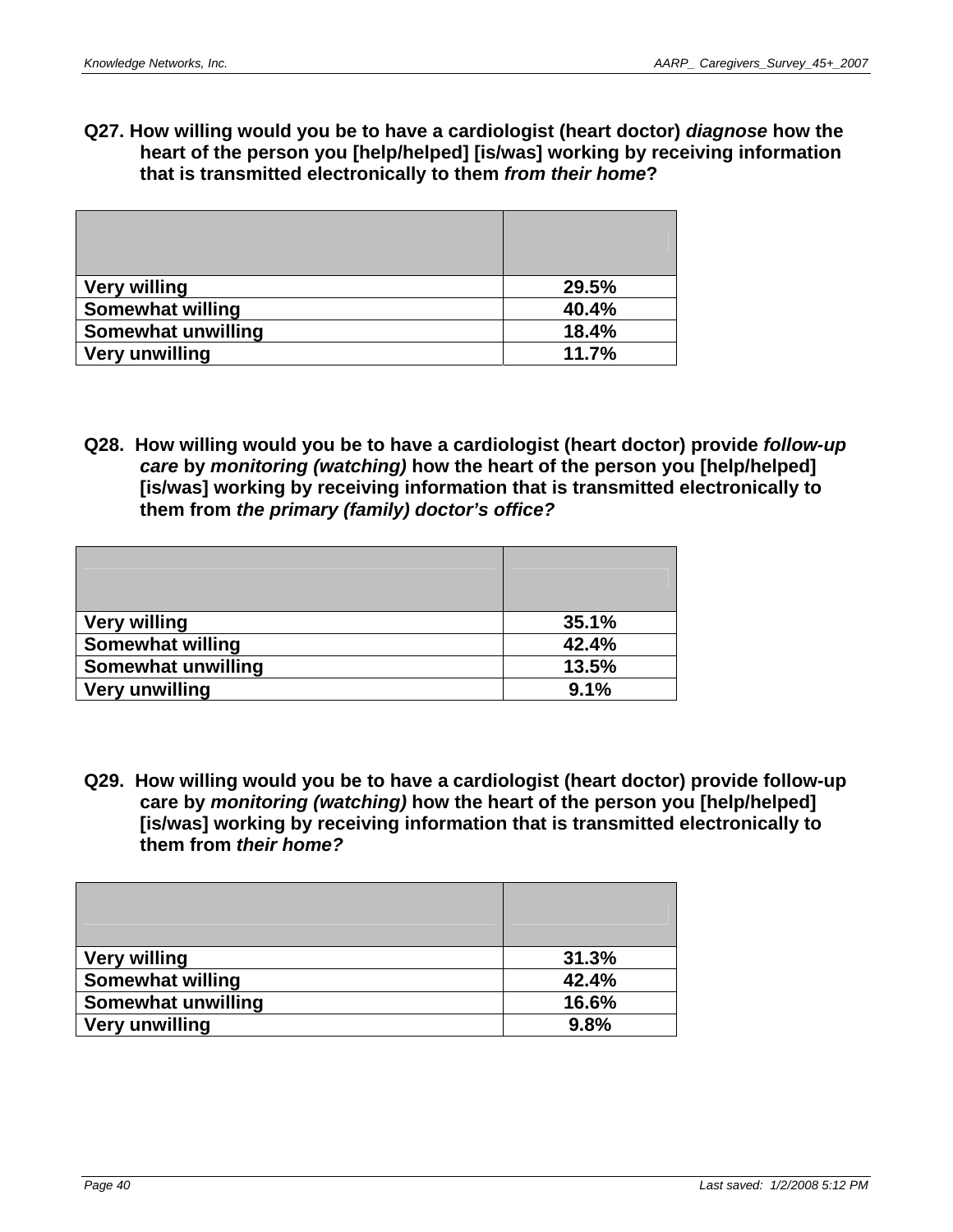# **Q30. What type of home do you live in?**

| A single-family detached home              | 72.3% |
|--------------------------------------------|-------|
| A multi-unit building (includes apartment, |       |
| either low rise or high rise)              | 12.7% |
| A mobile home                              | 7.2%  |
| A semi-detached home (like a town house,   |       |
| row house, or duplex)                      | 6.2%  |
| <b>Other</b>                               | 1.4%  |

# **Do you currently have each of the following in your home?**

# **Q31a. cable television service**

| <b>Yes</b> | 72.8% |
|------------|-------|
| <b>No</b>  | 27.2% |

# **Do you currently have each of the following in your home?**

# **Q31b. DVD or VCR**

| <b>Yes</b> | 96.1% |
|------------|-------|
| <b>No</b>  | 3.9%  |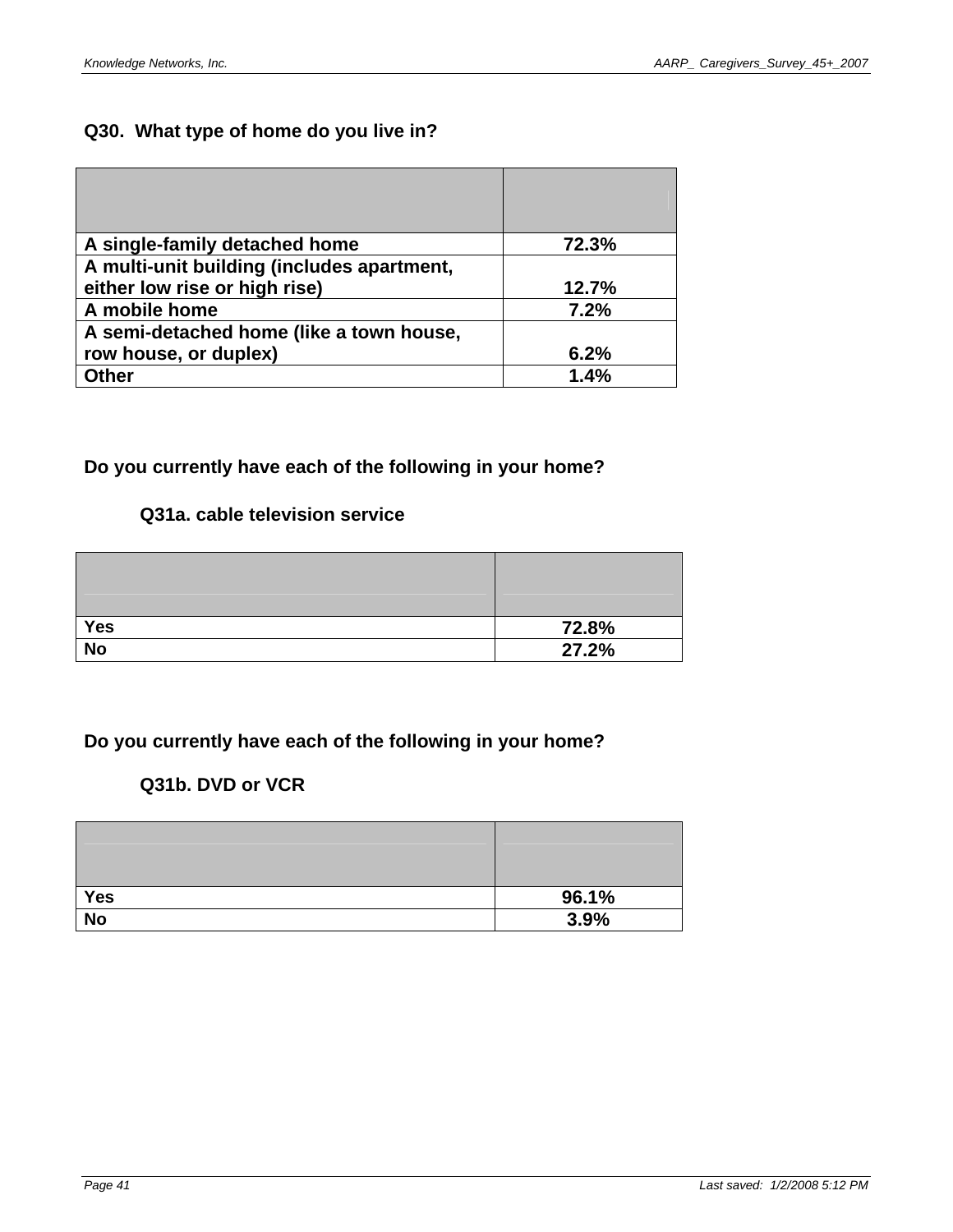# **Do you currently have each of the following in your home?**

# **Q31c. a cell phone**

| <b>Yes</b> | 83.7% |
|------------|-------|
| <b>No</b>  | 16.3% |

# **Do you currently have each of the following in your home?**

### **Q31d. a computer**

| Yes       | 81.6% |
|-----------|-------|
| <b>No</b> | 18.4% |

# **Do you currently have each of the following in your home?**

# **Q31e. broad-band Internet service**

| <b>Yes</b> | 54.6% |
|------------|-------|
| <b>No</b>  | 45.4% |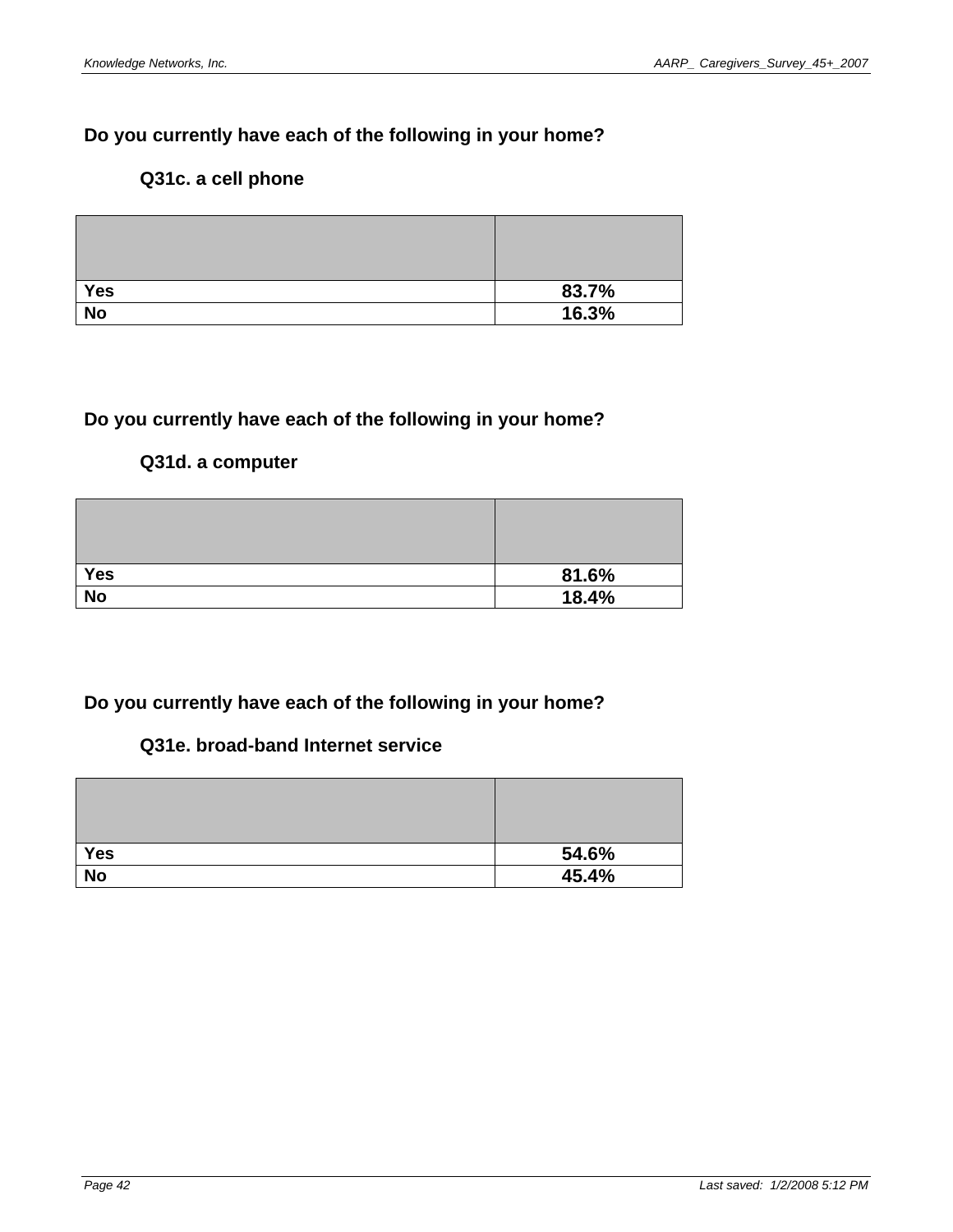# **Do you currently have each of the following in your home?**

# **Q31f. dial-up Internet service**

| <b>Yes</b> | 41.6% |
|------------|-------|
| <b>No</b>  | 58.4% |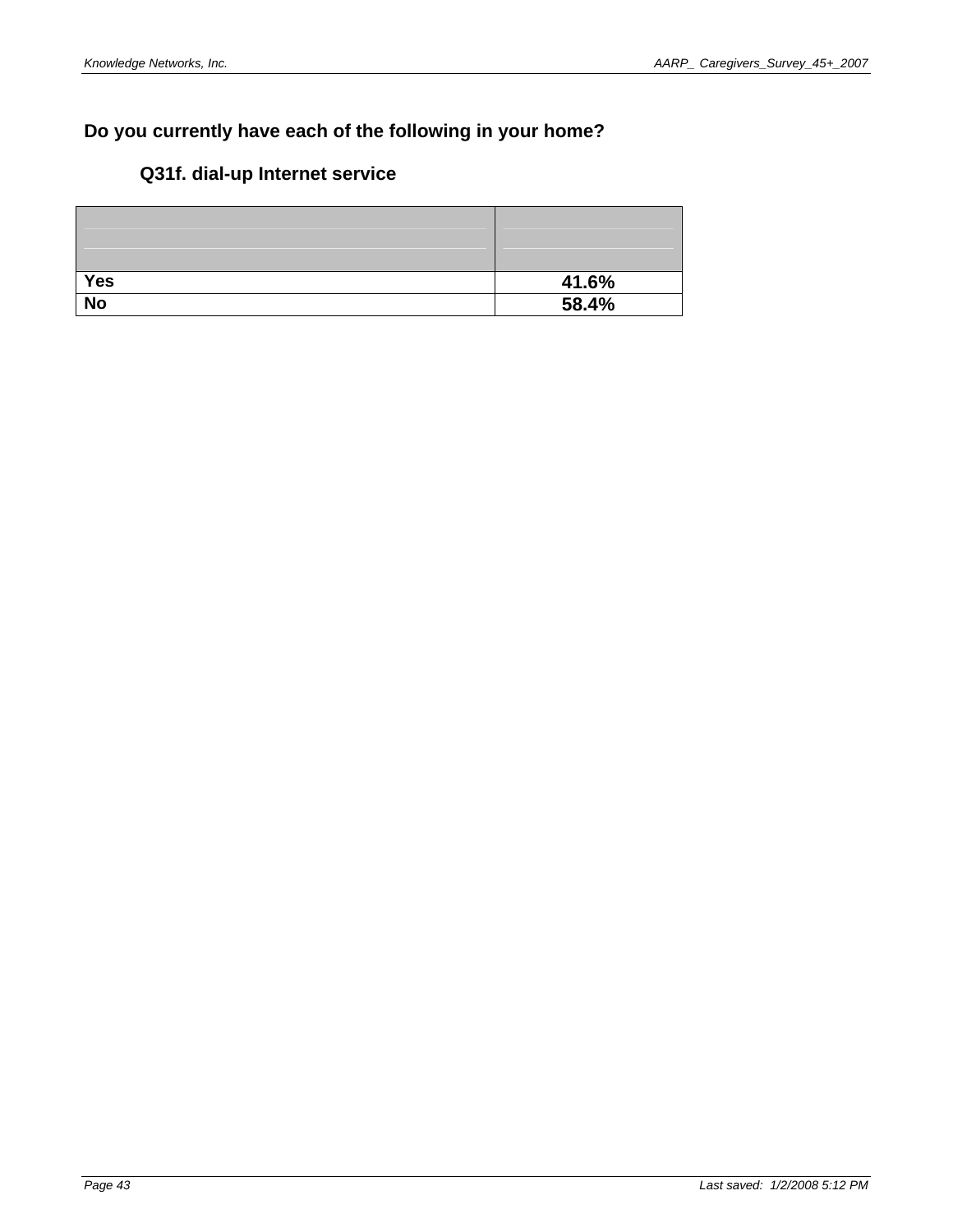

**AARP Caregivers Survey (65+) – December 2007 Annotated Questionnaire** 

#### **Government & Academic Research**

**To:** AARP **From**: Mike Dennis, Stefan Subias, Project Director **Date:** 12/27/2007 **Re:** AARP – Caregivers Survey (65+) – 12/2007

Field period: 12/07/2007 – 12/18/2007 N assigned interviews: 1180 N completes: 907 N qualified respondents: 907

All results include qualified respondents and are weighted. "Refused" responses are not counted towards the bases.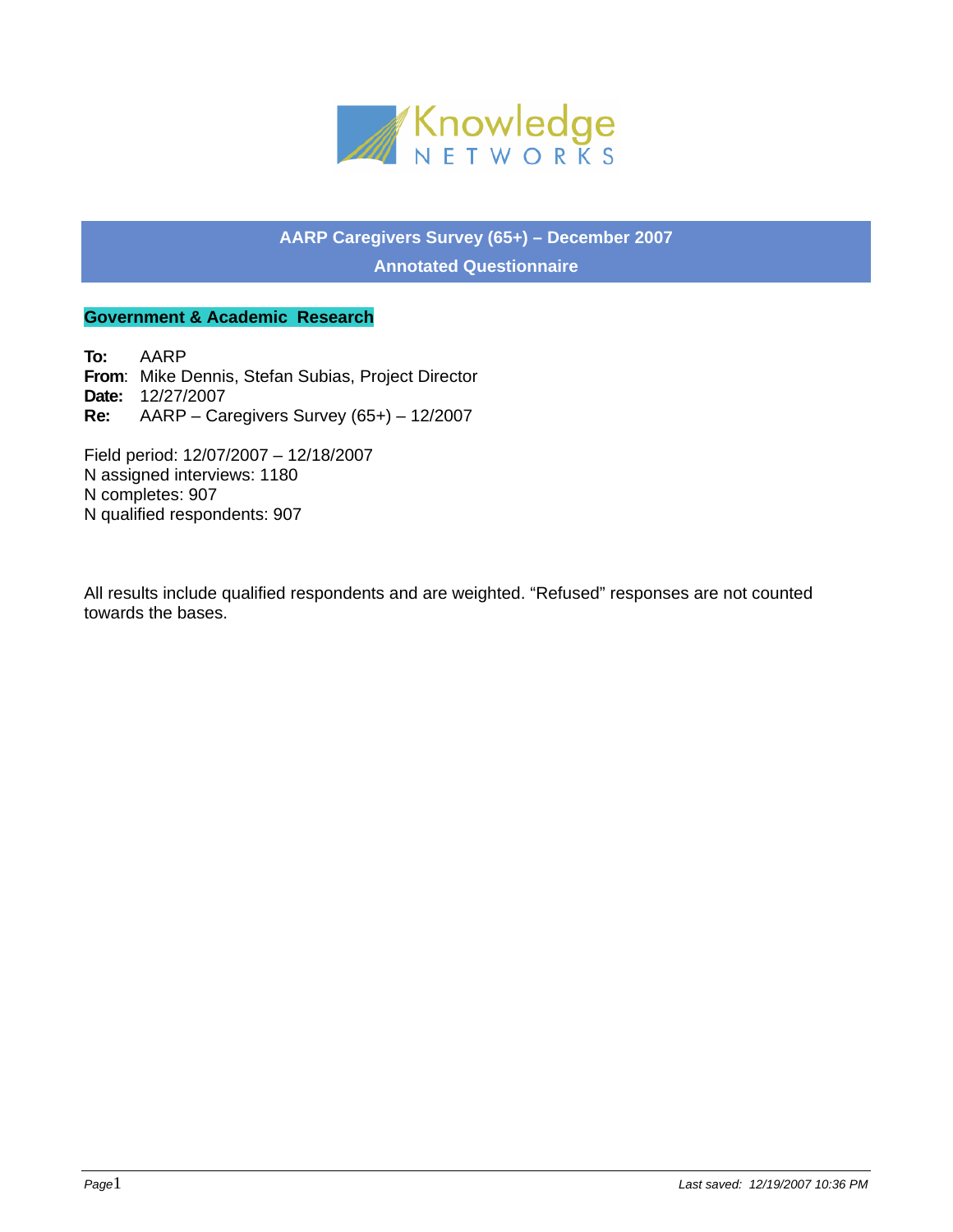

**AARP – Caregivers Survey (65+) - Dec 2007 -** 

Following is a list of things that may or may not be important to you.

**For each one, please tell us whether it is very important, somewhat important, not very important, or not at all important to you.** 

# **Q1a. being in good health**

| <b>Very Important</b>     | 96.5% |
|---------------------------|-------|
| <b>Somewhat Important</b> | 3.1%  |
| <b>Not very Important</b> | 0.4%  |
| Not at all Important      | 0.0%  |

**For each one, please tell us whether it is very important, somewhat important, not very important, or not at all important to you.** 

# **Q1b. having the ability to do things for myself**

| <b>Very Important</b>     | 94.7% |
|---------------------------|-------|
| <b>Somewhat Important</b> | 5.2%  |
| <b>Not very Important</b> | 0.1%  |
| Not at all Important      | 0.0%  |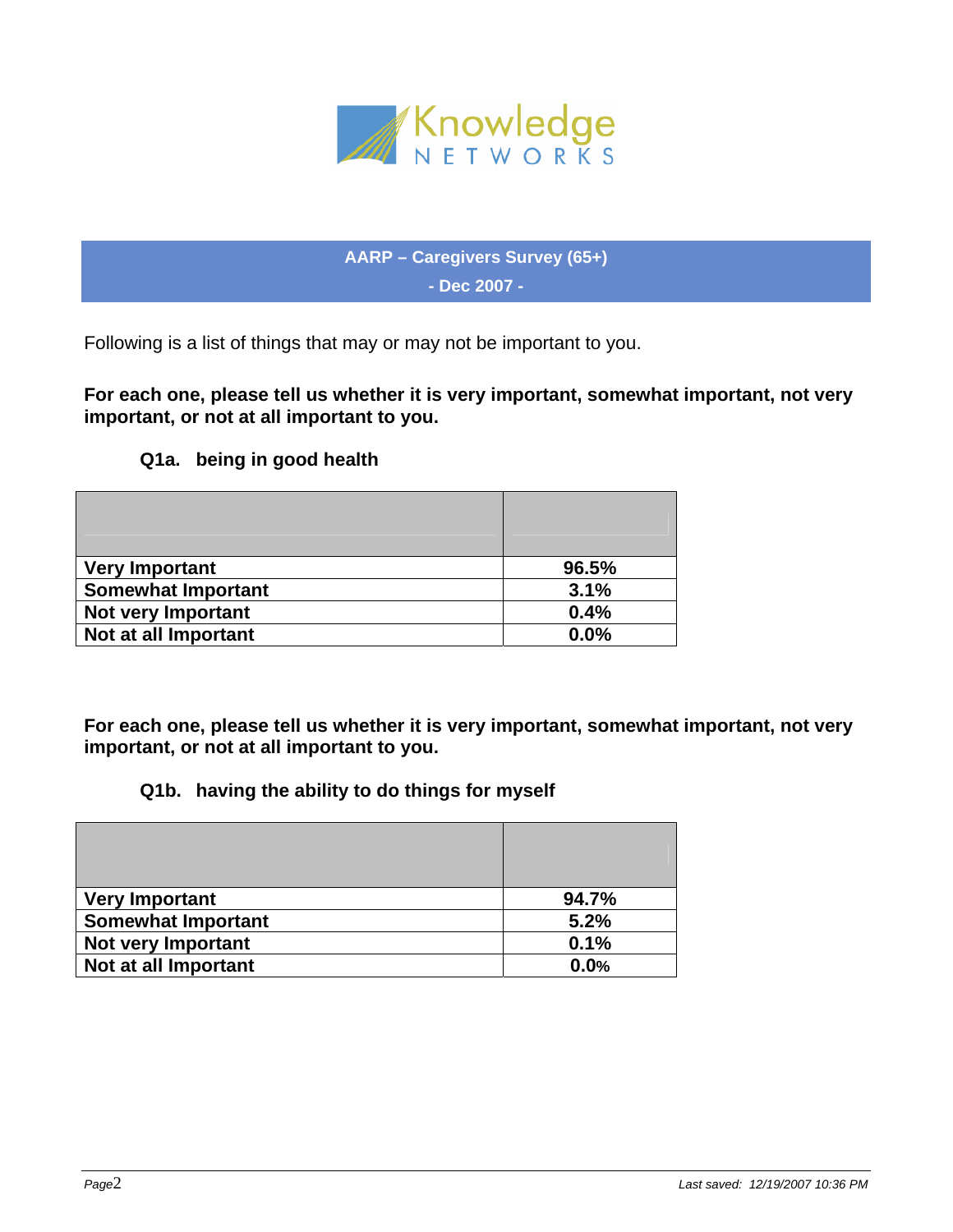**For each one, please tell us whether it is very important, somewhat important, not very important, or not at all important to you.** 

#### **Q1c. staying involved with the world and people around me**

| <b>Very Important</b>     | 66.6% |
|---------------------------|-------|
| <b>Somewhat Important</b> | 29.4% |
| <b>Not very Important</b> | 3.6%  |
| Not at all Important      | 0.4%  |

**For each one, please tell us whether it is very important, somewhat important, not very important, or not at all important to you.** 

#### **Q1d. being able to engage in regular physical exercise**

| <b>Very Important</b>     | 63.0% |
|---------------------------|-------|
| <b>Somewhat Important</b> | 30.2% |
| <b>Not very Important</b> | 6.2%  |
| Not at all Important      | 0.6%  |

**For each one, please tell us whether it is very important, somewhat important, not very important, or not at all important to you.** 

#### **Q1e. being able to deal with whatever life brings**

| <b>Very Important</b>     | 81.7% |
|---------------------------|-------|
| <b>Somewhat Important</b> | 16.7% |
| <b>Not very Important</b> | 1.7%  |
| Not at all Important      | 0.0%  |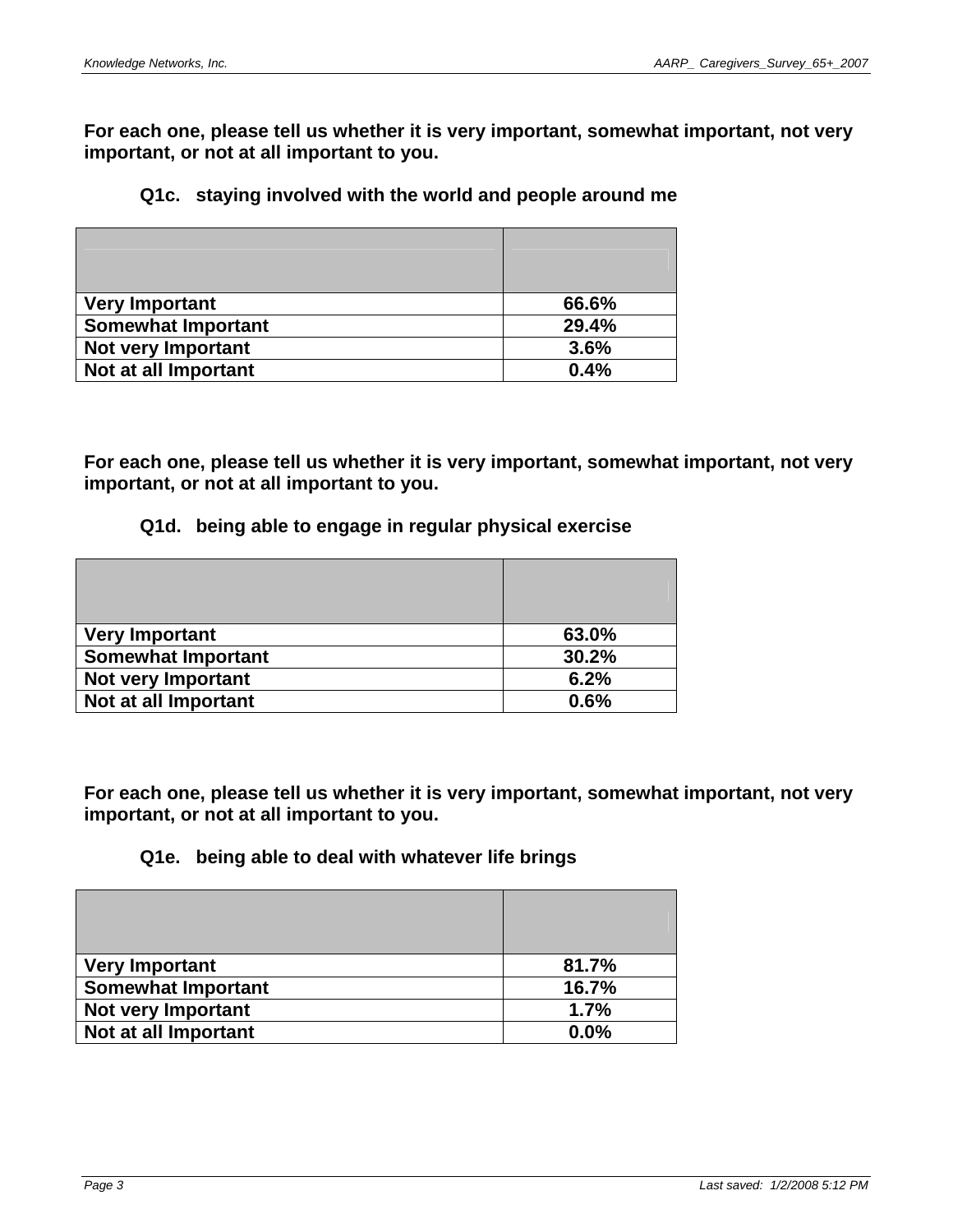**For each one, please tell us whether it is very important, somewhat important, not very important, or not at all important to you.** 

#### **Q1f. having enough money to meet my needs**

| <b>Very Important</b>     | 79.5% |
|---------------------------|-------|
| <b>Somewhat Important</b> | 19.7% |
| Not very Important        | 0.7%  |
| Not at all Important      | 0.0%  |

**For each one, please tell us whether it is very important, somewhat important, not very important, or not at all important to you.** 

#### **Q1g. continuing to learn new things**

| <b>Very Important</b>     | 57.4% |
|---------------------------|-------|
| <b>Somewhat Important</b> | 36.8% |
| <b>Not very Important</b> | 5.5%  |
| Not at all Important      | 0.2%  |

**For each one, please tell us whether it is very important, somewhat important, not very important, or not at all important to you.** 

#### **Q1h. having friends and family who are there for me**

| <b>Very Important</b>     | 83.6% |
|---------------------------|-------|
| <b>Somewhat Important</b> | 15.5% |
| <b>Not very Important</b> | 0.9%  |
| Not at all Important      | 0.0%  |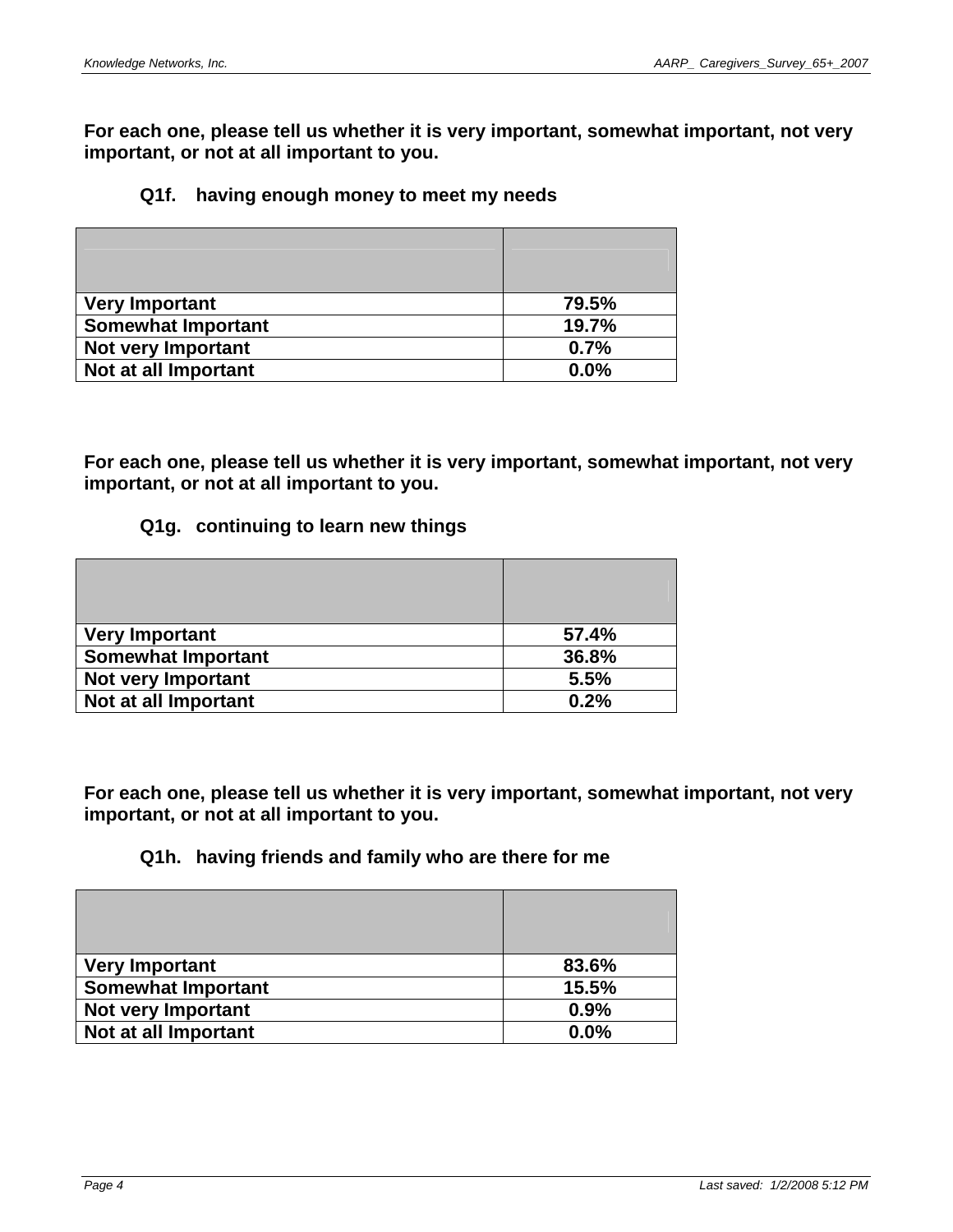**For each one, please tell us whether it is very important, somewhat important, not very important, or not at all important to you.** 

#### **Q1i. feeling safe and secure**

| <b>Very Important</b>     | 83.3% |
|---------------------------|-------|
| <b>Somewhat Important</b> | 15.5% |
| <b>Not very Important</b> | 1.2%  |
| Not at all Important      | 0.0%  |

**For each one, please tell us whether it is very important, somewhat important, not very important, or not at all important to you.** 

#### **Q1j. having the freedom to do what I want**

| <b>Very Important</b>     | 82.9% |
|---------------------------|-------|
| <b>Somewhat Important</b> | 15.6% |
| <b>Not very Important</b> | 0.9%  |
| Not at all Important      | 0.5%  |

Now, we are interested in how satisfied you currently are with each of these areas of your life.

#### **Please tell us whether you are completely satisfied, somewhat satisfied, somewhat dissatisfied, or completely dissatisfied.**

#### **Q2a. being in good health**

| <b>Completely Satisfied</b>    | 28.5% |
|--------------------------------|-------|
| <b>Somewhat Satisfied</b>      | 53.8% |
| <b>Somewhat Dissatisfied</b>   | 13.5% |
| <b>Completely Dissatisfied</b> | 4.1%  |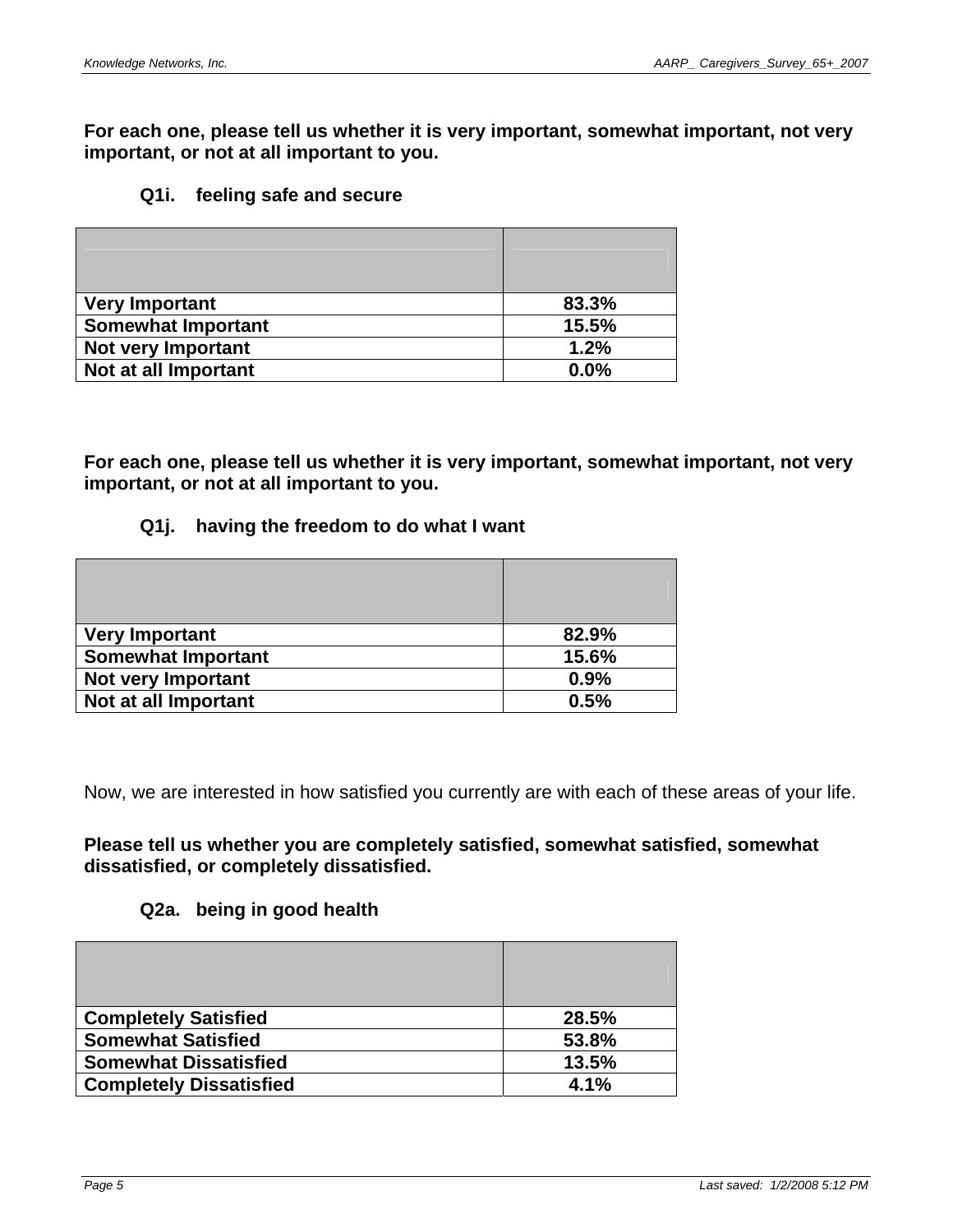**Please tell us whether you are completely satisfied, somewhat satisfied, somewhat dissatisfied, or completely dissatisfied.** 

### **Q2b. having the ability to do things for myself**

| <b>Completely Satisfied</b>    | 46.9% |
|--------------------------------|-------|
| <b>Somewhat Satisfied</b>      | 39.5% |
| <b>Somewhat Dissatisfied</b>   | 10.7% |
| <b>Completely Dissatisfied</b> | 2.8%  |

**Please tell us whether you are completely satisfied, somewhat satisfied, somewhat dissatisfied, or completely dissatisfied.** 

# **Q2c. staying involved with the world and people around me**

| <b>Completely Satisfied</b>    | 44.1% |
|--------------------------------|-------|
| <b>Somewhat Satisfied</b>      | 47.9% |
| <b>Somewhat Dissatisfied</b>   | 7.4%  |
| <b>Completely Dissatisfied</b> | 0.6%  |

**Please tell us whether you are completely satisfied, somewhat satisfied, somewhat dissatisfied, or completely dissatisfied.** 

# **Q2d. being able to engage in regular physical exercise**

| <b>Completely Satisfied</b>    | 32.6% |
|--------------------------------|-------|
| <b>Somewhat Satisfied</b>      | 42.1% |
| <b>Somewhat Dissatisfied</b>   | 20.3% |
| <b>Completely Dissatisfied</b> | 4.9%  |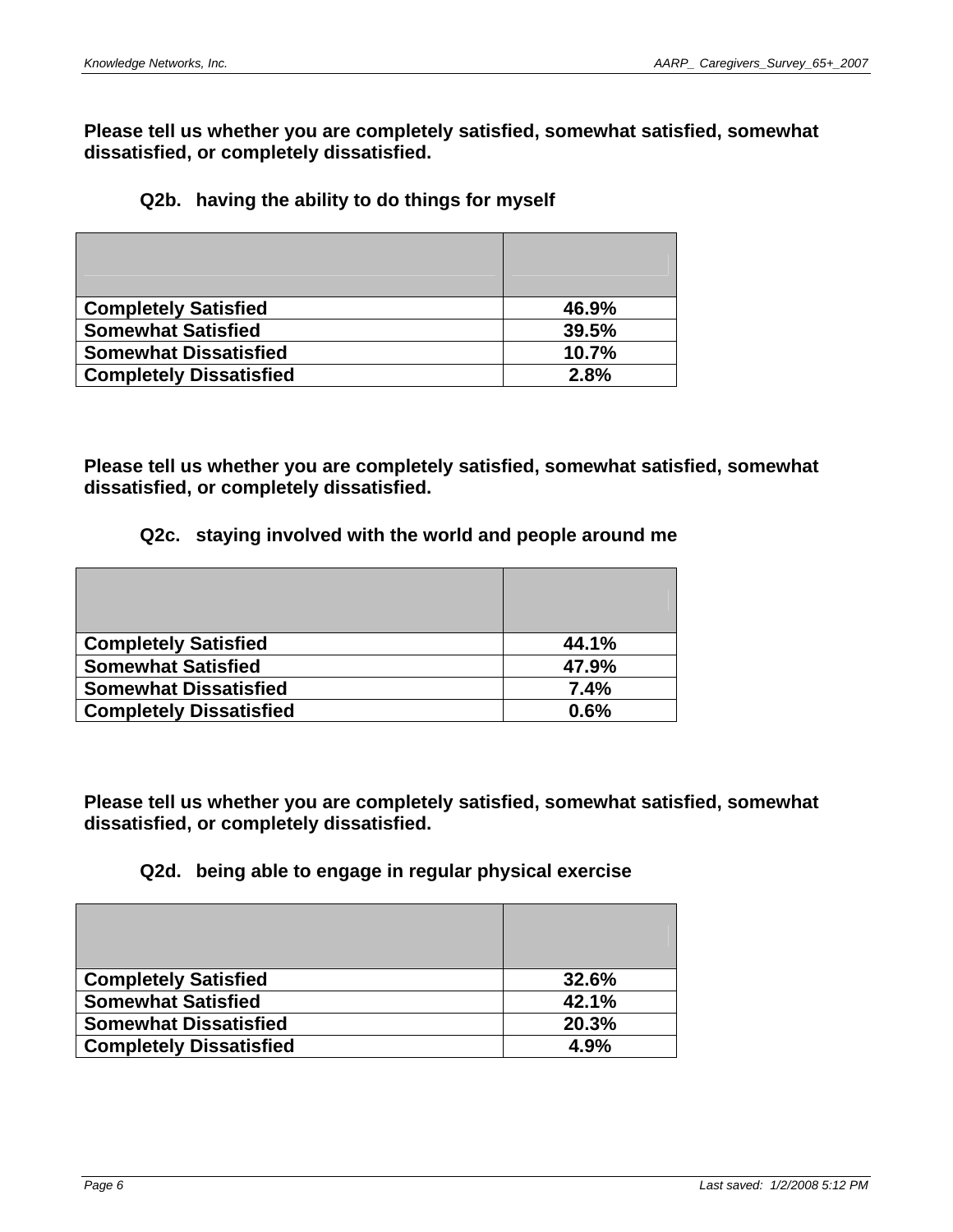**Please tell us whether you are completely satisfied, somewhat satisfied, somewhat dissatisfied, or completely dissatisfied.** 

#### **Q2e. being able to deal with whatever life brings**

| <b>Completely Satisfied</b>    | 44.1% |
|--------------------------------|-------|
| <b>Somewhat Satisfied</b>      | 45.5% |
| <b>Somewhat Dissatisfied</b>   | 9.3%  |
| <b>Completely Dissatisfied</b> | 1.2%  |

**Please tell us whether you are completely satisfied, somewhat satisfied, somewhat dissatisfied, or completely dissatisfied.** 

#### **Q2f. having enough money to meet my needs**

| <b>Completely Satisfied</b>    | 37.3% |
|--------------------------------|-------|
| <b>Somewhat Satisfied</b>      | 46.3% |
| <b>Somewhat Dissatisfied</b>   | 12.4% |
| <b>Completely Dissatisfied</b> | 3.9%  |

**Please tell us whether you are completely satisfied, somewhat satisfied, somewhat dissatisfied, or completely dissatisfied.** 

# **Q2g. continuing to learn new things**

| <b>Completely Satisfied</b>    | 40.1% |
|--------------------------------|-------|
| <b>Somewhat Satisfied</b>      | 51.3% |
| <b>Somewhat Dissatisfied</b>   | 7.9%  |
| <b>Completely Dissatisfied</b> | 0.6%  |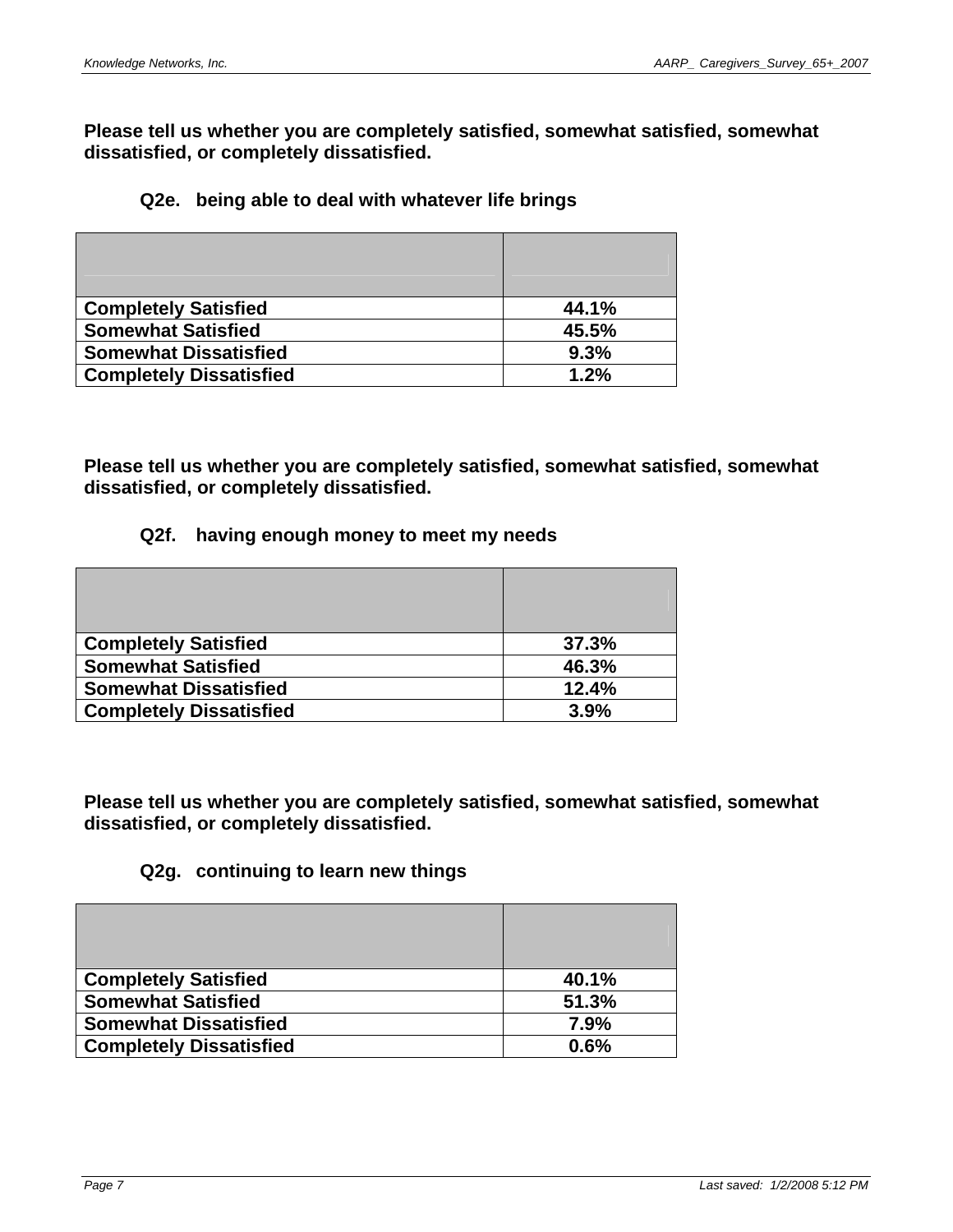**Please tell us whether you are completely satisfied, somewhat satisfied, somewhat dissatisfied, or completely dissatisfied.** 

# **Q2h. having friends and family who are there for me**

| <b>Completely Satisfied</b>    | 67.4% |
|--------------------------------|-------|
| <b>Somewhat Satisfied</b>      | 27.7% |
| <b>Somewhat Dissatisfied</b>   | 4.1%  |
| <b>Completely Dissatisfied</b> | 0.8%  |

**Please tell us whether you are completely satisfied, somewhat satisfied, somewhat dissatisfied, or completely dissatisfied.** 

#### **Q2i. feeling safe and secure**

| <b>Completely Satisfied</b>    | 60.0% |
|--------------------------------|-------|
| <b>Somewhat Satisfied</b>      | 33.6% |
| <b>Somewhat Dissatisfied</b>   | 5.7%  |
| <b>Completely Dissatisfied</b> | 0.7%  |

**Please tell us whether you are completely satisfied, somewhat satisfied, somewhat dissatisfied, or completely dissatisfied.** 

# **Q2j. having the freedom to do what I want**

| <b>Completely Satisfied</b>    | 57.0% |
|--------------------------------|-------|
| <b>Somewhat Satisfied</b>      | 34.1% |
| <b>Somewhat Dissatisfied</b>   | 6.9%  |
| <b>Completely Dissatisfied</b> | 2.0%  |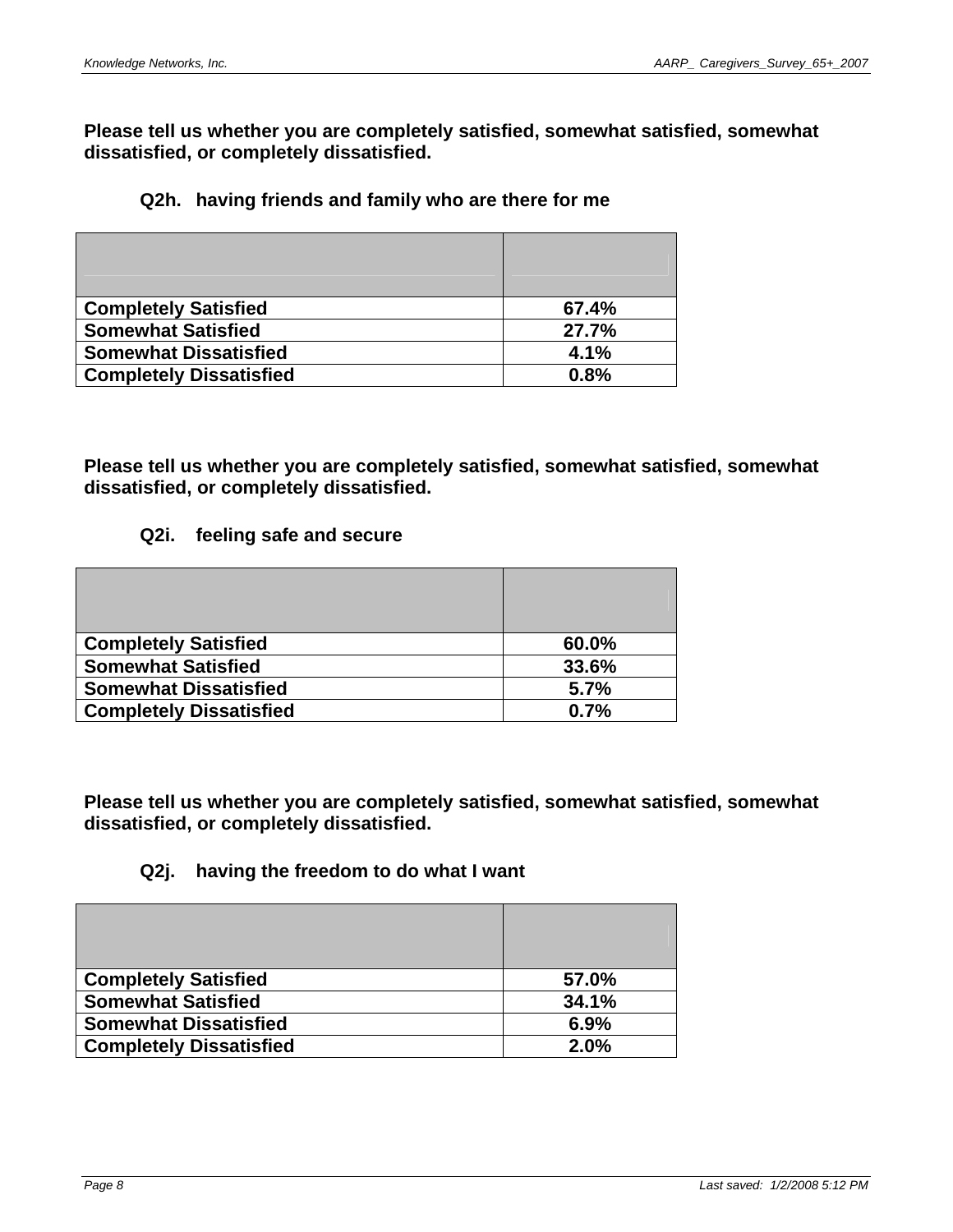**Please tell us how much you agree or disagree with the following statements.** 

**Q3a. What I'd really like to do is continue living on my own for as long as possible.** 

| <b>Strongly Agree</b>    | 91.7% |
|--------------------------|-------|
| <b>Somewhat Agree</b>    | 6.8%  |
| <b>Somewhat Disagree</b> | 1.1%  |
| <b>Strongly Disagree</b> | 0.5%  |

**Please tell us how much you agree or disagree with the following statements.** 

**Q3b. I would pay for services that could help me stay in my own home if I needed help.** 

| <b>Strongly Agree</b>    | 61.0% |
|--------------------------|-------|
| <b>Somewhat Agree</b>    | 34.0% |
| <b>Somewhat Disagree</b> | 4.2%  |
| <b>Strongly Disagree</b> | 0.9%  |

**Please tell us how much you agree or disagree with the following statements.** 

**Q3c. If I need help to stay in my own home, I'll be willing to give up some of my privacy to do that.** 

| <b>Strongly Agree</b>    | 39.3% |
|--------------------------|-------|
| <b>Somewhat Agree</b>    | 48.3% |
| <b>Somewhat Disagree</b> | 10.2% |
| <b>Strongly Disagree</b> | 2.3%  |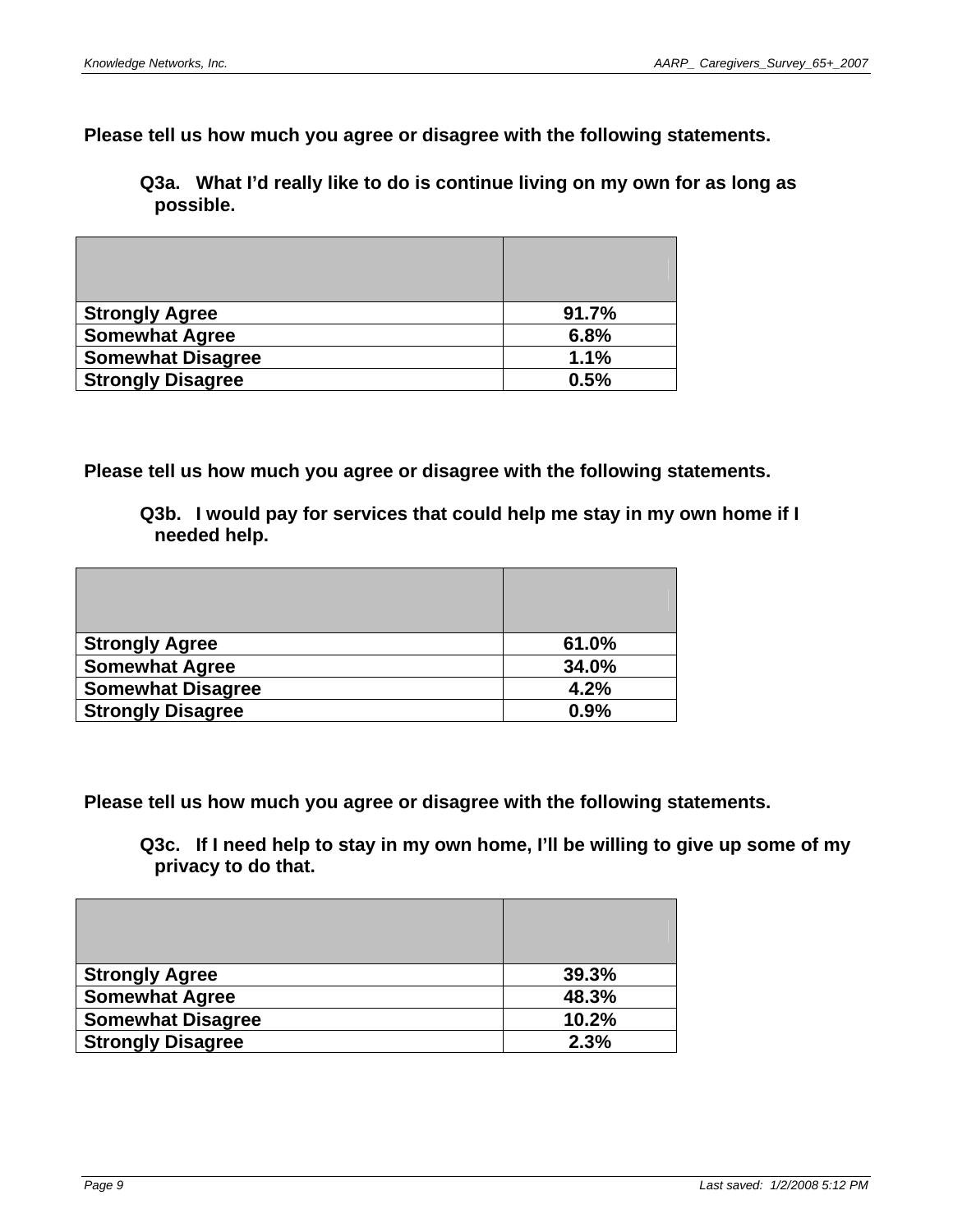**Please tell us how much you agree or disagree with the following statements.** 

| Q3d. I like to know as much as I can about my health conditions. |
|------------------------------------------------------------------|
|------------------------------------------------------------------|

| <b>Strongly Agree</b>    | 82.9% |
|--------------------------|-------|
| <b>Somewhat Agree</b>    | 15.9% |
| <b>Somewhat Disagree</b> | 1.2%  |
| <b>Strongly Disagree</b> | 0.0%  |

**Please tell us how much you agree or disagree with the following statements.** 

|  | Q3e. I would like to help my doctor monitor my health. |  |  |  |  |
|--|--------------------------------------------------------|--|--|--|--|
|--|--------------------------------------------------------|--|--|--|--|

| <b>Strongly Agree</b>    | 74.9% |
|--------------------------|-------|
| <b>Somewhat Agree</b>    | 21.6% |
| <b>Somewhat Disagree</b> | 2.8%  |
| <b>Strongly Disagree</b> | 0.7%  |

**Please tell us how much you agree or disagree with the following statements.** 

**Q3f. I generally think technology is a good thing (for example personal computers, the Internet, and personal emergency response systems).** 

| <b>Strongly Agree</b>    | 63.0% |
|--------------------------|-------|
| <b>Somewhat Agree</b>    | 31.0% |
| <b>Somewhat Disagree</b> | 5.3%  |
| <b>Strongly Disagree</b> | 0.8%  |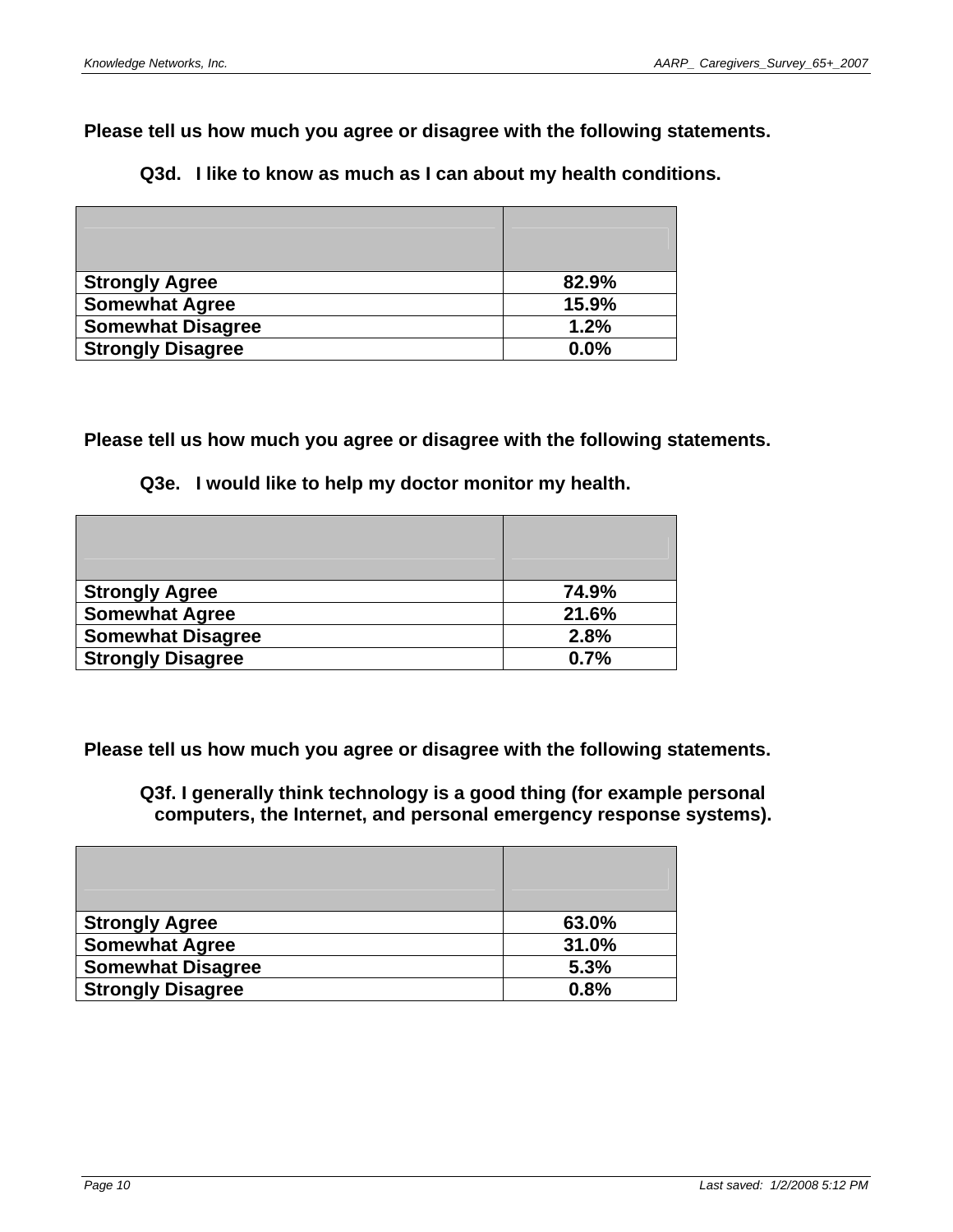Please tell us how much you agree or disagree with the following statements.

# **I wish my doctor had a device that allows him/her to do the following:**

### **Q3g\_1. Check my medication history.**

| <b>Strongly Agree</b>    | 73.2% |
|--------------------------|-------|
| <b>Somewhat Agree</b>    | 22.9% |
| <b>Somewhat Disagree</b> | 3.0%  |
| <b>Strongly Disagree</b> | 0.9%  |

### **I wish my doctor had a device that allows him/her to do the following:**

#### **Q3g\_2. Check my prescription drug benefits (insurance).**

| <b>Strongly Agree</b>    | 61.8% |
|--------------------------|-------|
| <b>Somewhat Agree</b>    | 30.9% |
| <b>Somewhat Disagree</b> | 6.1%  |
| <b>Strongly Disagree</b> | 1.2%  |

**I wish my doctor had a device that allows him/her to do the following:** 

**Q3g\_3. Check whether my insurance covers a specific medication before writing me a prescription.** 

| <b>Strongly Agree</b>    | 67.3% |
|--------------------------|-------|
| <b>Somewhat Agree</b>    | 27.8% |
| <b>Somewhat Disagree</b> | 4.4%  |
| <b>Strongly Disagree</b> | 0.5%  |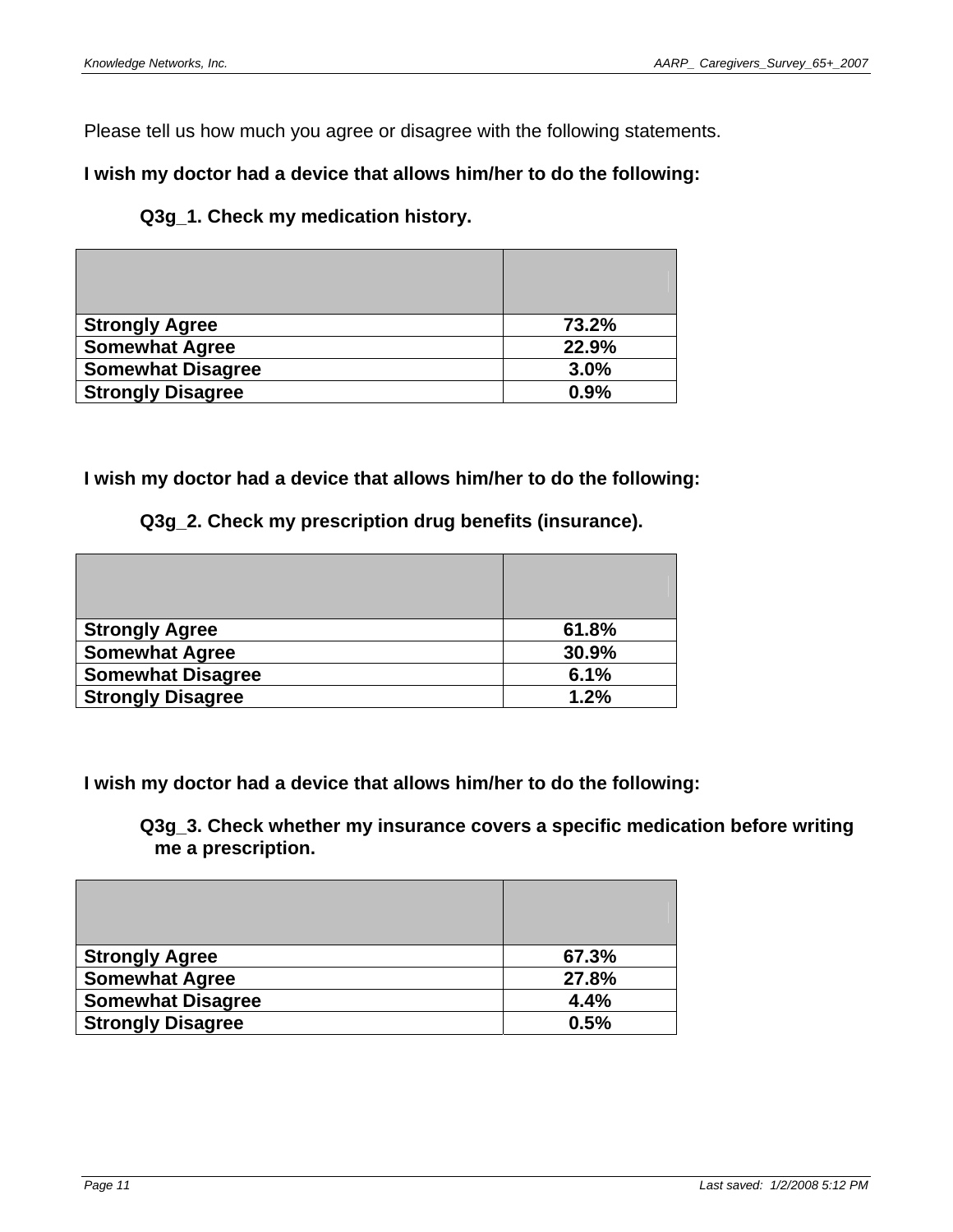**I wish my doctor had a device that allows him/her to do the following:** 

**Q3g\_4. Electronically send my prescription to my pharmacy to be filled for pickup.** 

| <b>Strongly Agree</b>    | 68.0% |
|--------------------------|-------|
| <b>Somewhat Agree</b>    | 25.3% |
| <b>Somewhat Disagree</b> | 5.9%  |
| <b>Strongly Disagree</b> | 0.8%  |

**Sometimes people have difficulty getting around their home or performing certain tasks. Please indicate how difficult it is to complete each of the following tasks:** 

#### **Q4a. Get in and out of bed**

| <b>Not at all Difficult</b> | 85.0% |
|-----------------------------|-------|
| <b>Somewhat Difficult</b>   | 13.5% |
| <b>Very Difficult</b>       | 1.0%  |
| Can not do alone            | 0.5%  |

**Sometimes people have difficulty getting around their home or performing certain tasks. Please indicate how difficult it is to complete each of the following tasks:** 

#### **Q4b. Get dressed**

| <b>Not at all Difficult</b> | 87.6% |
|-----------------------------|-------|
| <b>Somewhat Difficult</b>   | 11.0% |
| <b>Very Difficult</b>       | 0.8%  |
| Can not do alone            | 0.6%  |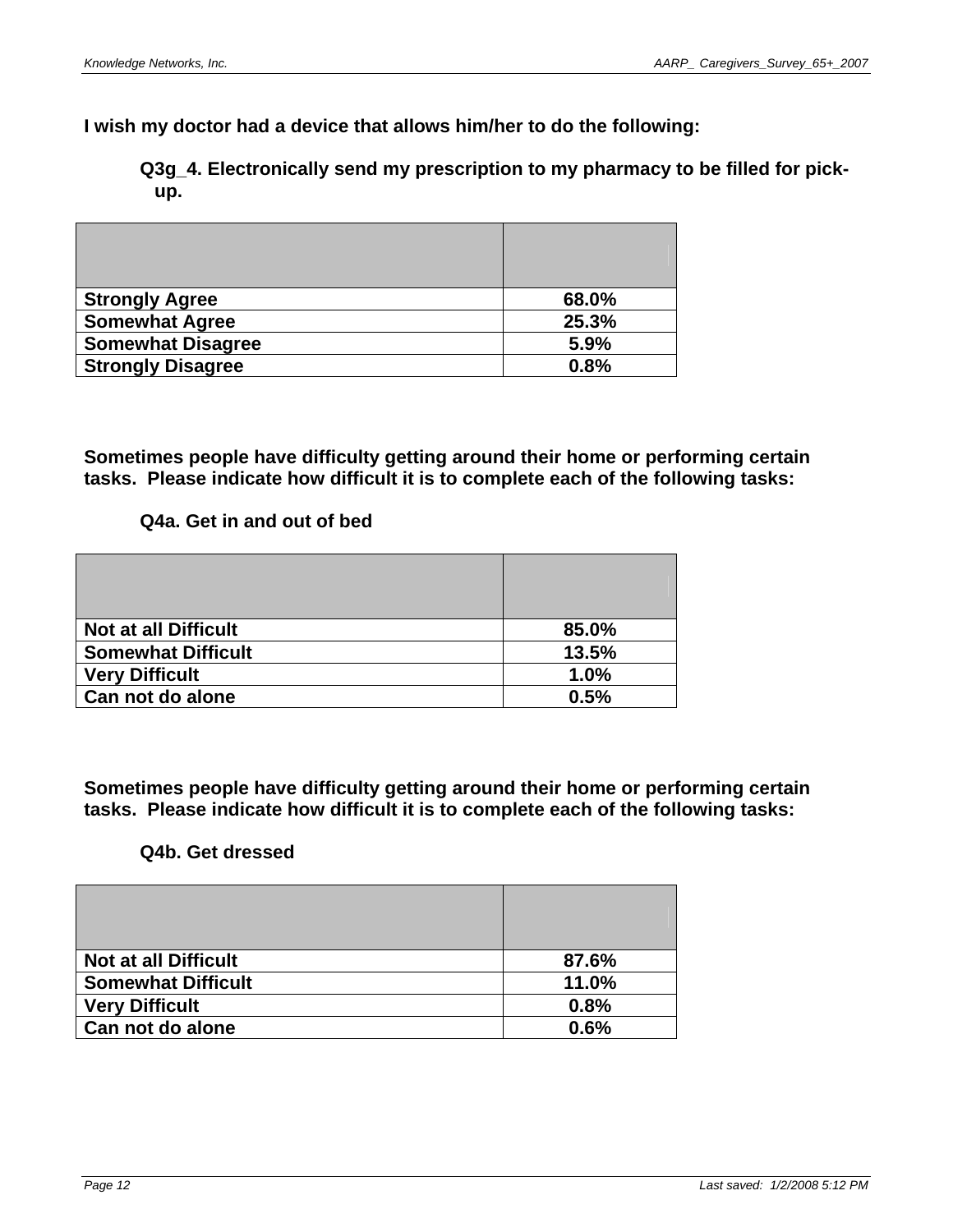**Sometimes people have difficulty getting around their home or performing certain tasks. Please indicate how difficult it is to complete each of the following tasks:** 

### **Q4c. Go up or down stairs**

| <b>Not at all Difficult</b> | 59.7% |
|-----------------------------|-------|
| <b>Somewhat Difficult</b>   | 29.5% |
| <b>Very Difficult</b>       | 8.5%  |
| Can not do alone            | 2.2%  |

**Sometimes people have difficulty getting around their home or performing certain tasks. Please indicate how difficult it is to complete each of the following tasks:** 

#### **Q4d. Get in and out of the bathtub or shower**

| <b>Not at all Difficult</b> | 71.4% |
|-----------------------------|-------|
| <b>Somewhat Difficult</b>   | 23.7% |
| <b>Very Difficult</b>       | 3.3%  |
| Can not do alone            | 1.6%  |

**Sometimes people have difficulty getting around their home or performing certain tasks. Please indicate how difficult it is to complete each of the following tasks:** 

# **Q4e. Use the toilet**

| <b>Not at all Difficult</b> | 92.4% |
|-----------------------------|-------|
| <b>Somewhat Difficult</b>   | 6.6%  |
| <b>Very Difficult</b>       | 0.5%  |
| Can not do alone            | 0.5%  |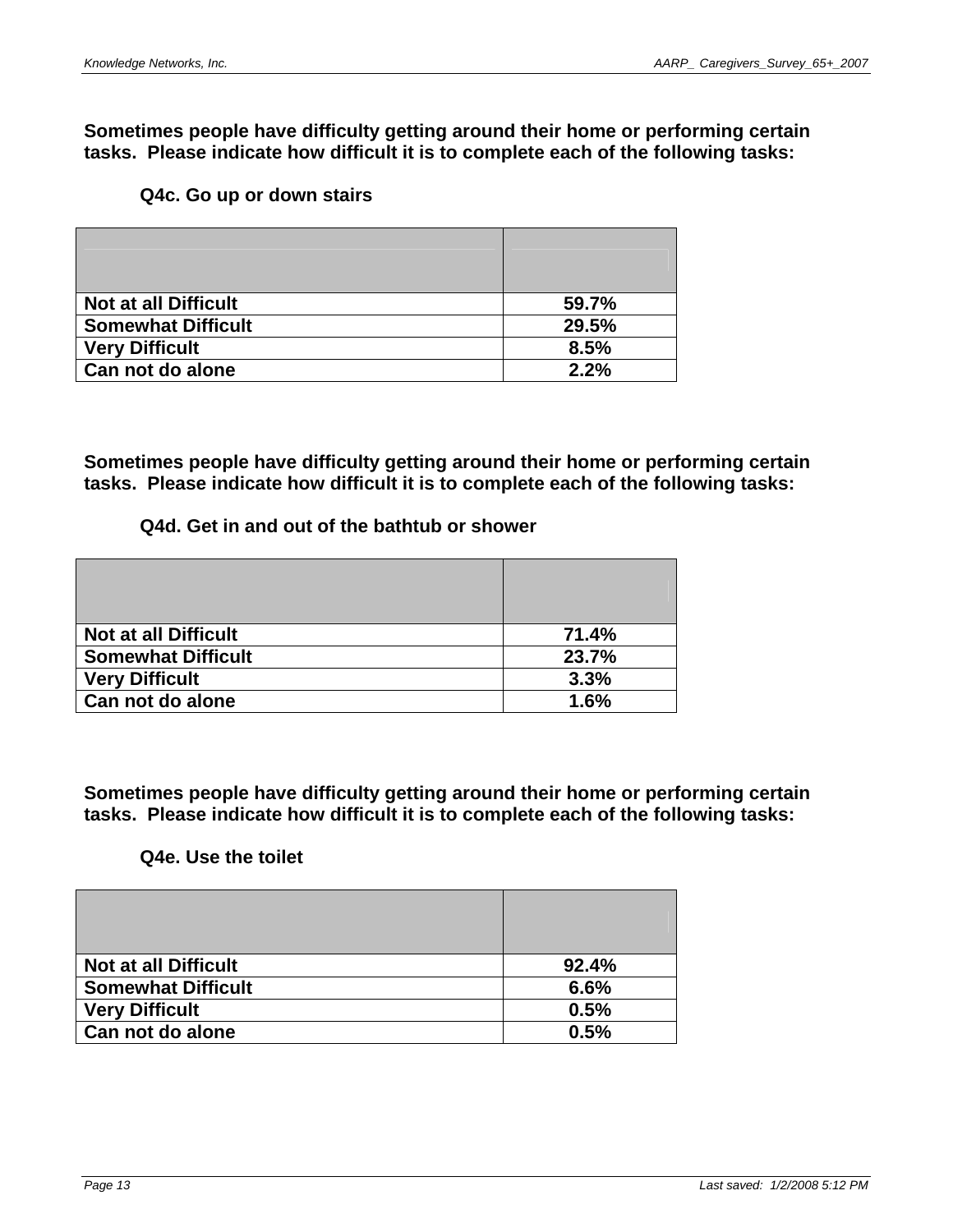**Sometimes people have difficulty getting around their home or performing certain tasks. Please indicate how difficult it is to complete each of the following tasks:** 

# **Q4f. Eat by myself**

| <b>Not at all Difficult</b> | 97.7% |
|-----------------------------|-------|
| <b>Somewhat Difficult</b>   | 1.4%  |
| <b>Very Difficult</b>       | 0.6%  |
| Can not do alone            | 0.2%  |

**Sometimes people have difficulty getting around their home or performing certain tasks. Please indicate how difficult it is to complete each of the following tasks:** 

#### **Q4g. Remembering to take my medications**

| <b>Not at all Difficult</b> | 85.3% |
|-----------------------------|-------|
| <b>Somewhat Difficult</b>   | 12.9% |
| <b>Very Difficult</b>       | 1.4%  |
| Can not do alone            | 0.4%  |

**Sometimes people have difficulty doing other things. Please indicate how difficult it is to complete each of the following tasks:** 

#### **Q5a. Pay bills/fill out insurance claims**

| <b>Not at all Difficult</b> | 81.1% |
|-----------------------------|-------|
| <b>Somewhat Difficult</b>   | 14.5% |
| <b>Very Difficult</b>       | 2.1%  |
| Can not do alone            | 2.3%  |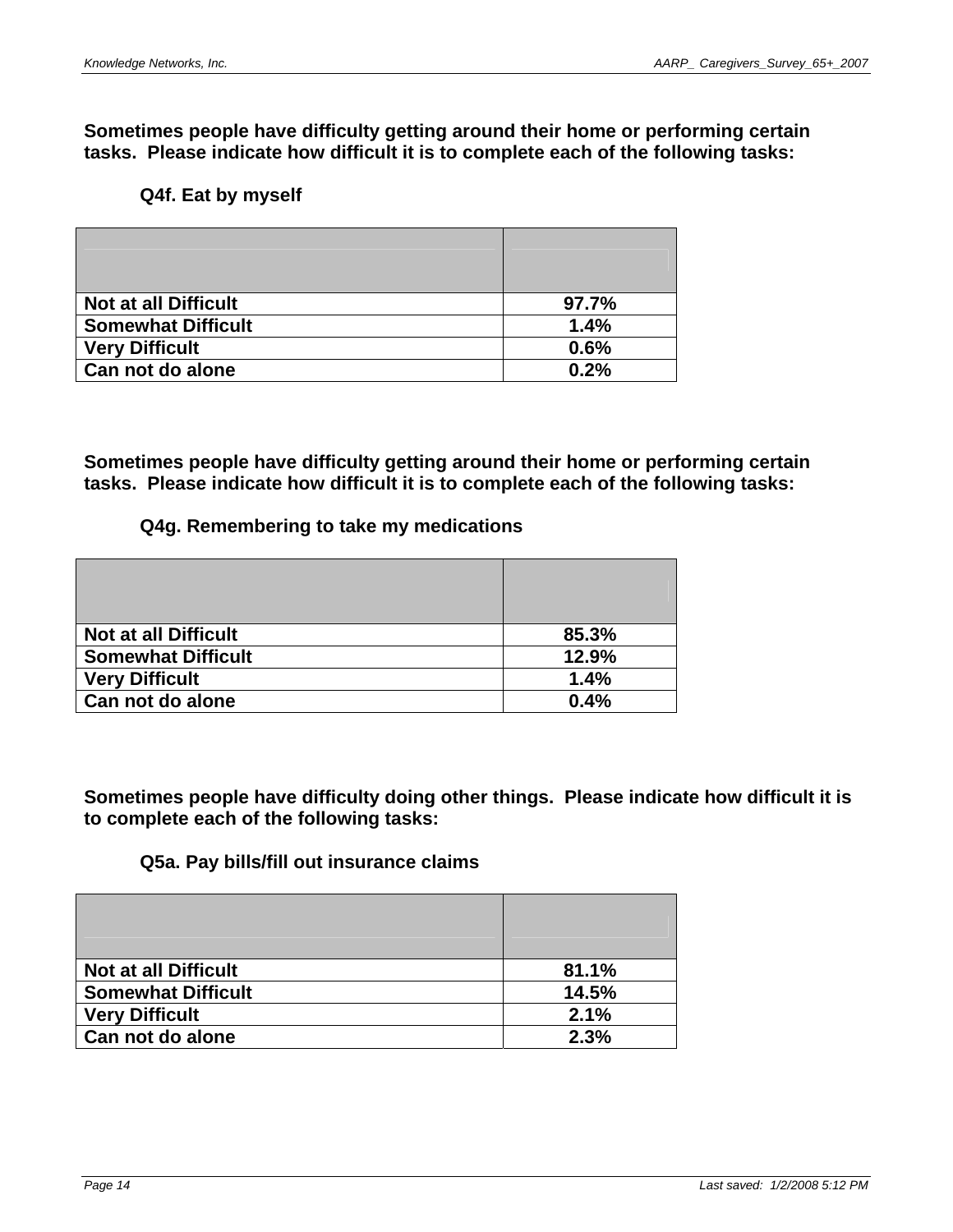**Sometimes people have difficulty doing other things. Please indicate how difficult it is to complete each of the following tasks:** 

#### **Q5b. Shop for groceries**

| <b>Not at all Difficult</b> | 81.8% |
|-----------------------------|-------|
| <b>Somewhat Difficult</b>   | 12.5% |
| <b>Very Difficult</b>       | 2.6%  |
| Can not do alone            | 3.0%  |

**Sometimes people have difficulty doing other things. Please indicate how difficult it is to complete each of the following tasks:** 

#### **Q5c. Do housework (like doing dishes, laundry, or straightening up)**

| <b>Not at all Difficult</b> | 73.1% |
|-----------------------------|-------|
| <b>Somewhat Difficult</b>   | 20.2% |
| <b>Very Difficult</b>       | 3.9%  |
| Can not do alone            | 2.8%  |

**Sometimes people have difficulty doing other things. Please indicate how difficult it is to complete each of the following tasks:** 

#### **Q5d. Prepare meals**

| <b>Not at all Difficult</b> | 78.3% |
|-----------------------------|-------|
| <b>Somewhat Difficult</b>   | 16.2% |
| <b>Very Difficult</b>       | 3.4%  |
| Can not do alone            | 2.0%  |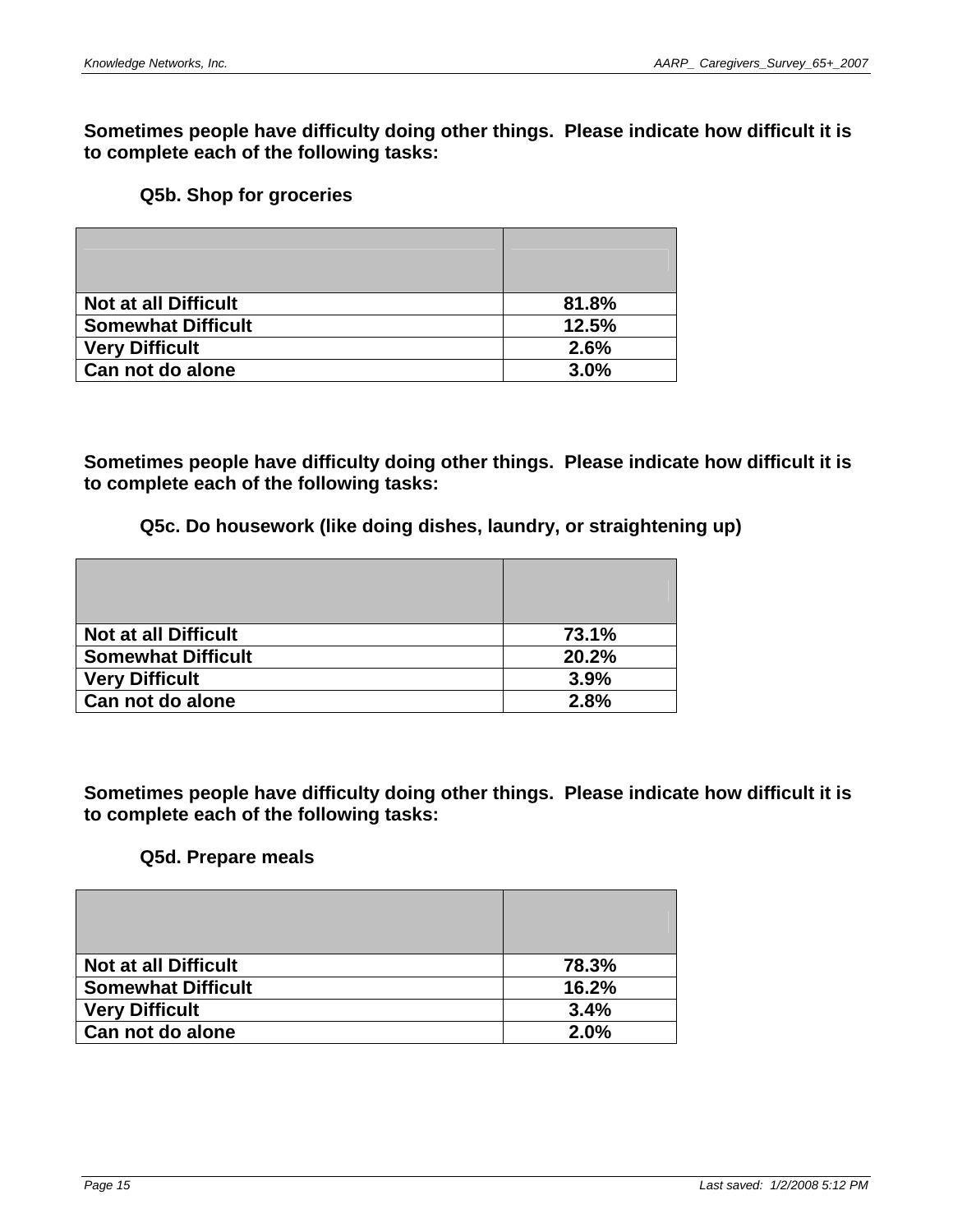**Sometimes people have difficulty doing other things. Please indicate how difficult it is to complete each of the following tasks:** 

### **Q5e. Drive or getting transportation from place to place**

| <b>Not at all Difficult</b> | 82.6% |
|-----------------------------|-------|
| <b>Somewhat Difficult</b>   | 11.0% |
| <b>Very Difficult</b>       | 2.5%  |
| Can not do alone            | 3.9%  |

**Sometimes people have difficulty doing other things. Please indicate how difficult it is to complete each of the following tasks:** 

#### **Q5f. Arrange or supervise services from an agency, such as nurses or aides**

| <b>Not at all Difficult</b> | 73.6% |
|-----------------------------|-------|
| <b>Somewhat Difficult</b>   | 18.3% |
| <b>Very Difficult</b>       | 4.3%  |
| Can not do alone            | 3.9%  |

### **Do you have any of the following conditions?**

#### **Q6a. Low vision or hearing impairment**

| <b>Yes</b> | 39.0% |
|------------|-------|
| <b>No</b>  | 61.0% |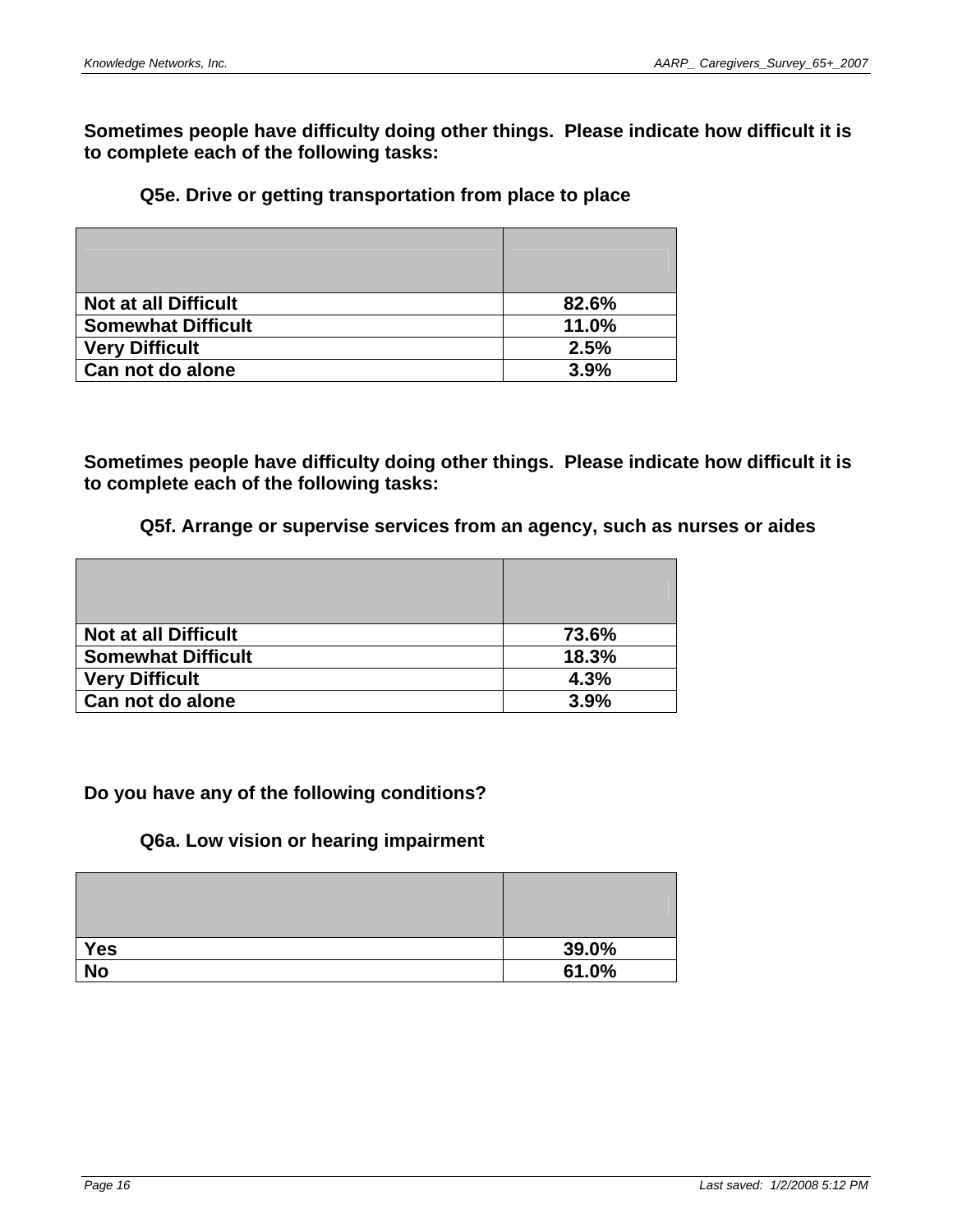# **Do you have any of the following conditions?**

## **Q6b. A condition that substantially limits one or more basic physical activities such as walking, climbing stairs, reaching, lifting or carrying**

| <b>Yes</b>      | 34.3% |
|-----------------|-------|
| $\overline{No}$ | 65.7% |

### **Do you have any of the following conditions?**

## **Q6c. Problems learning, remembering, or concentrating**

| Yes       | 15.1% |
|-----------|-------|
| <b>No</b> | 84.9% |

# **Q7. Would you say your health is:**

| <b>Excellent</b> | 13.1% |
|------------------|-------|
| Good             | 60.6% |
| Fair             | 22.1% |
| Poor             | 4.3%  |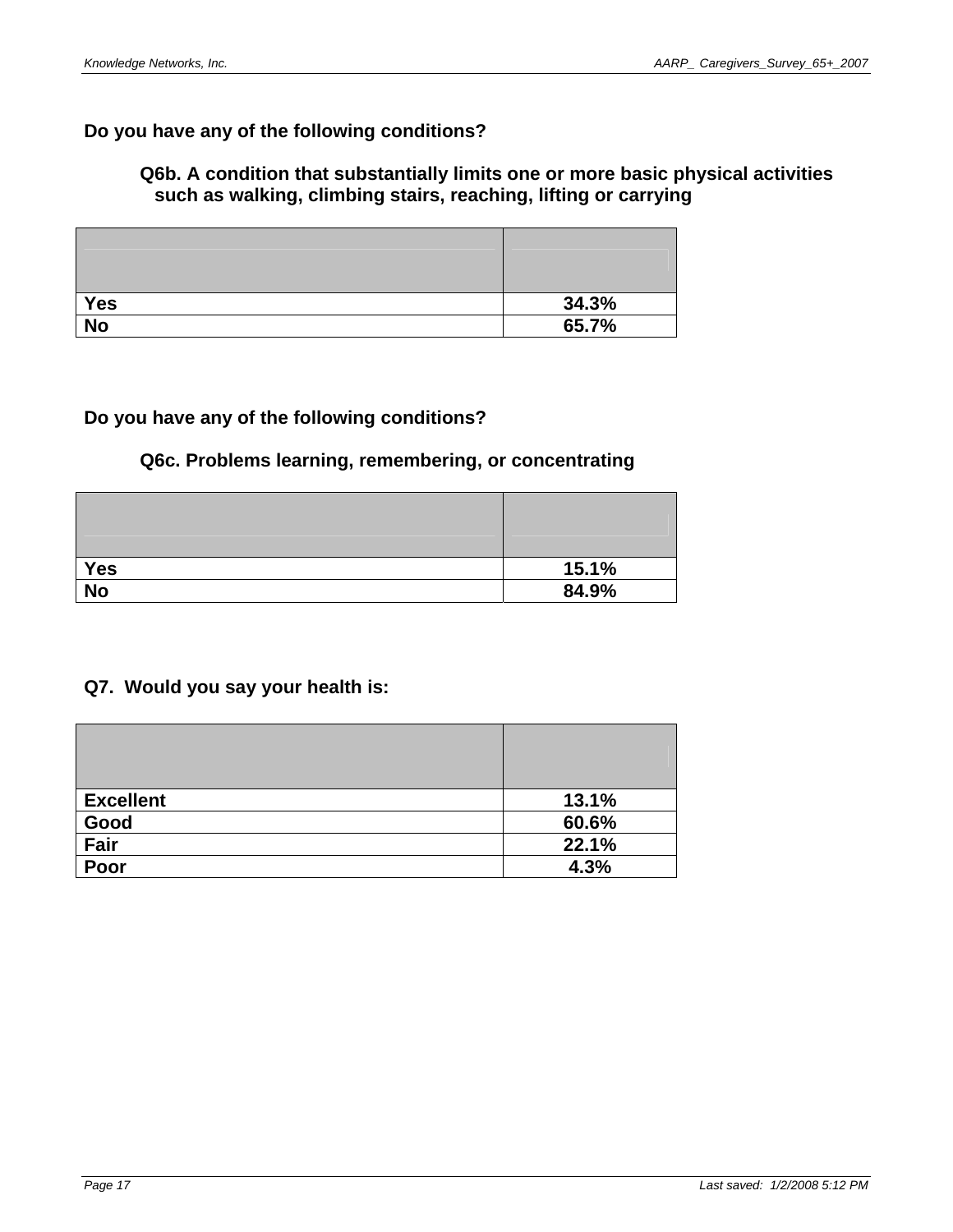We would like to know if you have heard about using a *personal computer* in different ways.

### **Have you ever heard or read about using a personal computer to:**

**Q8a. see and hear people living in different places and carry on a conversation with them** 

| <b>Yes</b>      | 52.7% |
|-----------------|-------|
| $\overline{No}$ | 47.3% |

**Have you ever heard or read about using a personal computer to:** 

**Q8b. play games, like a card game, with people living in different places just for fun** 

| <b>Yes</b> | 69.2% |
|------------|-------|
| <b>No</b>  | 30.8% |

### **Have you ever heard or read about using a personal computer to:**

# **Q8c. search for health information on the Internet**

| Yes             | 89.0% |
|-----------------|-------|
| $\overline{No}$ | 11.0% |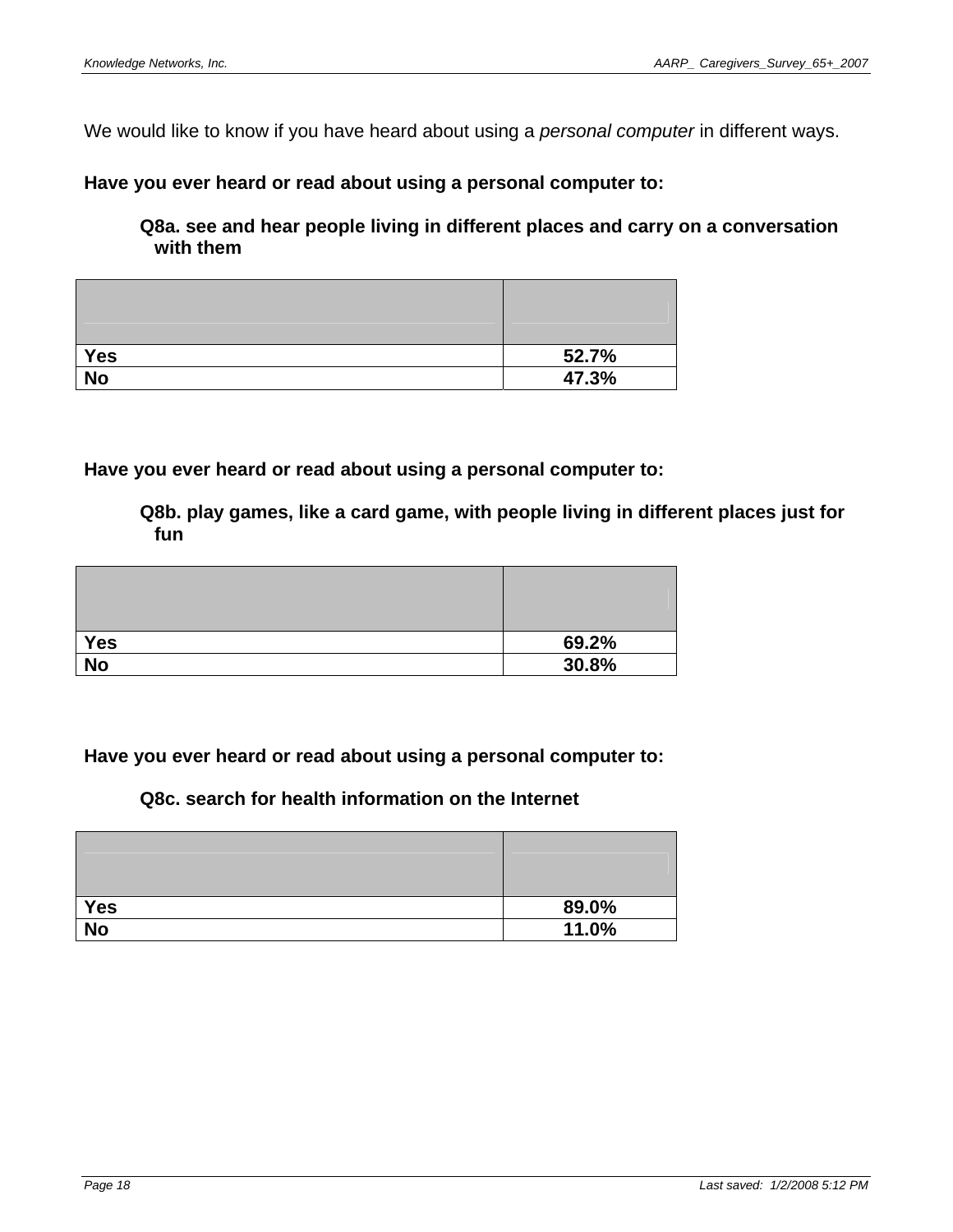**If this was available, would you use a personal computer to:** 

**Q8\_1a. see and hear people living in different places and carry on a conversation with them** 

| <b>Yes</b>      | 56.4% |
|-----------------|-------|
| $\overline{No}$ | 43.6% |

**If this was available, would you use a personal computer to:** 

**Q8\_1b. play games, like a card game, with people living in different places just for fun** 

| <b>Yes</b>      | 41.3% |
|-----------------|-------|
| $\overline{No}$ | 58.7% |

**If this was available, would you use a personal computer to:** 

**Q8\_1c. search for health information on the Internet** 

| Yes       | 85.1% |
|-----------|-------|
| <b>No</b> | 14.9% |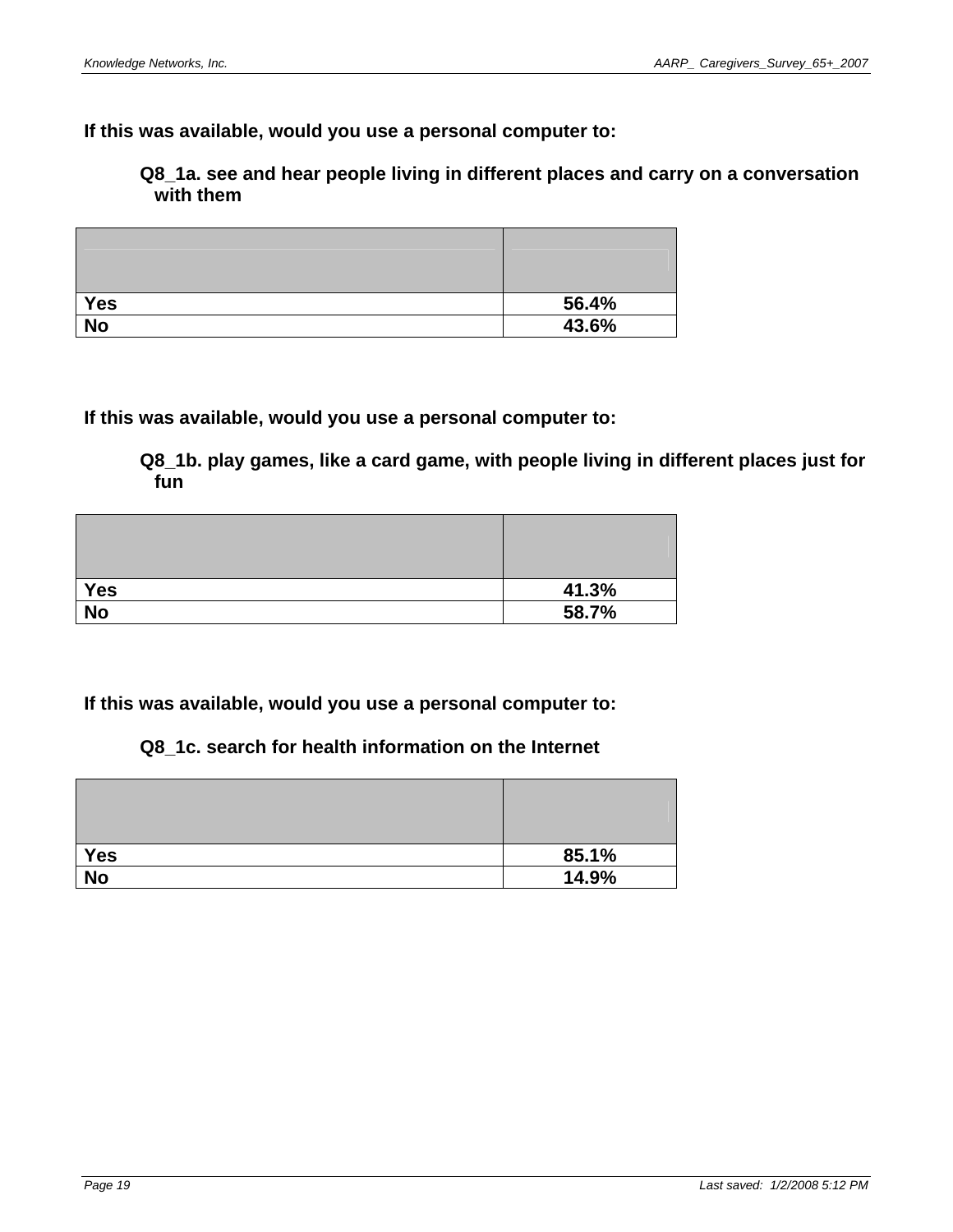Previously we asked about using a *personal computer* to stay in touch with others or get information. Please think about these tasks in general and tell us how much you agree or disagree with the following statements.

### **In general, using a** *personal computer* **to stay in touch with others or get information would:**

## **Q9a. make me feel safer**

| <b>Strongly Agree</b>    | 14.8% |
|--------------------------|-------|
| <b>Somewhat Agree</b>    | 53.0% |
| <b>Somewhat Disagree</b> | 26.7% |
| <b>Strongly Disagree</b> | 5.5%  |

**In general, using a** *personal computer* **to stay in touch with others or get information would:** 

### **Q9b. save me time**

| <b>Strongly Agree</b>    | 28.0% |
|--------------------------|-------|
| <b>Somewhat Agree</b>    | 45.9% |
| <b>Somewhat Disagree</b> | 21.4% |
| <b>Strongly Disagree</b> | 4.6%  |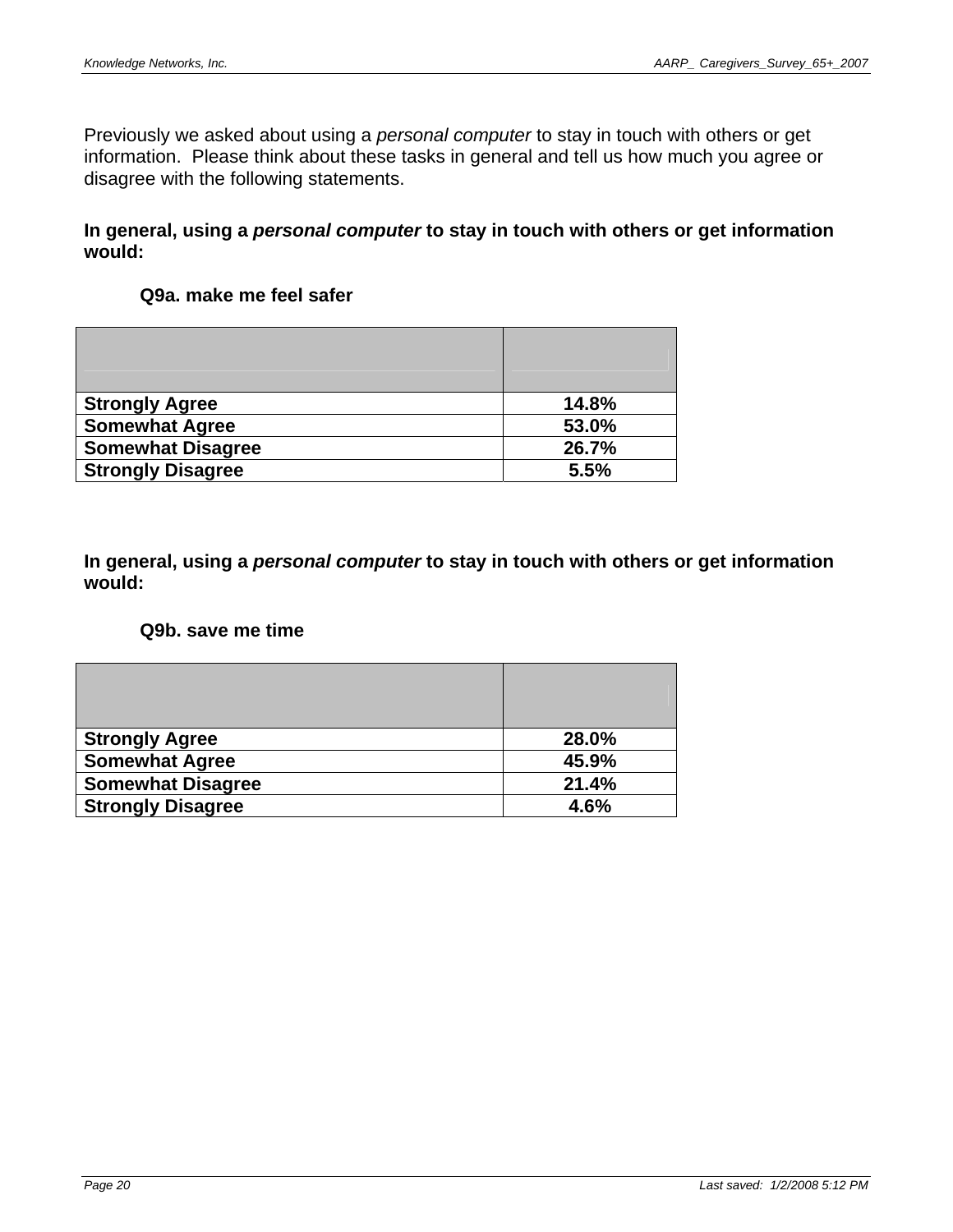#### **Q9c. save me money**

| <b>Strongly Agree</b>    | 24.5% |
|--------------------------|-------|
| <b>Somewhat Agree</b>    | 37.2% |
| <b>Somewhat Disagree</b> | 32.0% |
| <b>Strongly Disagree</b> | 6.3%  |

**In general, using a** *personal computer* **to stay in touch with others or get information would:** 

### **Q9d. make me more comfortable**

| <b>Strongly Agree</b>    | 18.7% |
|--------------------------|-------|
| <b>Somewhat Agree</b>    | 49.9% |
| <b>Somewhat Disagree</b> | 25.9% |
| <b>Strongly Disagree</b> | 5.6%  |

**In general, using a** *personal computer* **to stay in touch with others or get information would:** 

# **Q9e. give me more peace of mind**

| <b>Strongly Agree</b>    | 18.9% |
|--------------------------|-------|
| <b>Somewhat Agree</b>    | 47.3% |
| <b>Somewhat Disagree</b> | 27.8% |
| <b>Strongly Disagree</b> | 6.0%  |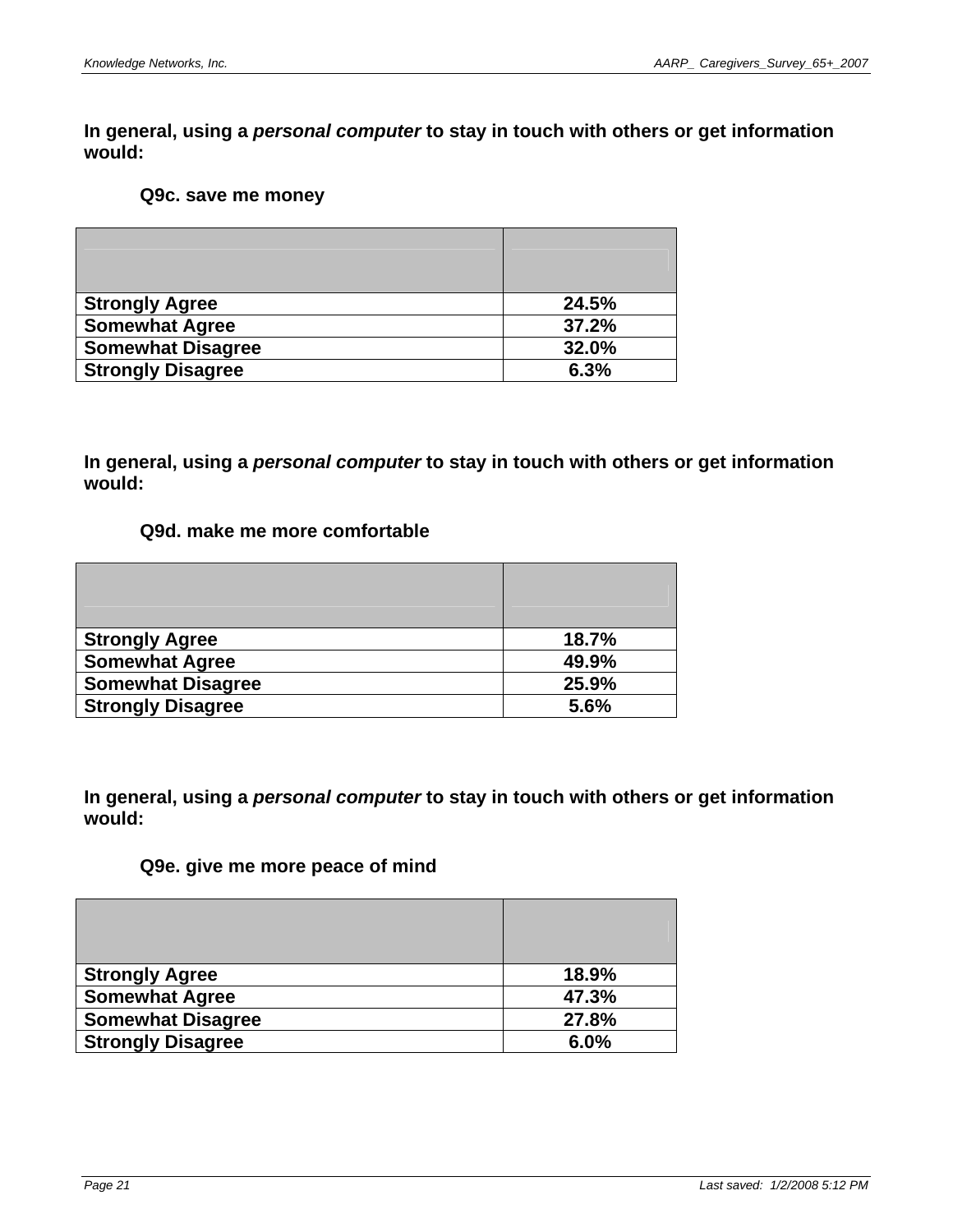## **Q9f. give my family/friends more peace of mind**

| <b>Strongly Agree</b>    | 22.1% |
|--------------------------|-------|
| <b>Somewhat Agree</b>    | 51.7% |
| <b>Somewhat Disagree</b> | 21.9% |
| <b>Strongly Disagree</b> | 4.2%  |

**In general, using a** *personal computer* **to stay in touch with others or get information would:** 

### **Q9g. be something I could rely on**

| <b>Strongly Agree</b>    | 20.6% |
|--------------------------|-------|
| <b>Somewhat Agree</b>    | 47.6% |
| <b>Somewhat Disagree</b> | 26.4% |
| <b>Strongly Disagree</b> | 5.4%  |

**In general, using a** *personal computer* **to stay in touch with others or get information would:** 

### **Q9h. not be available to me**

| <b>Strongly Agree</b>    | 6.1%  |
|--------------------------|-------|
| <b>Somewhat Agree</b>    | 33.2% |
| <b>Somewhat Disagree</b> | 40.5% |
| <b>Strongly Disagree</b> | 20.3% |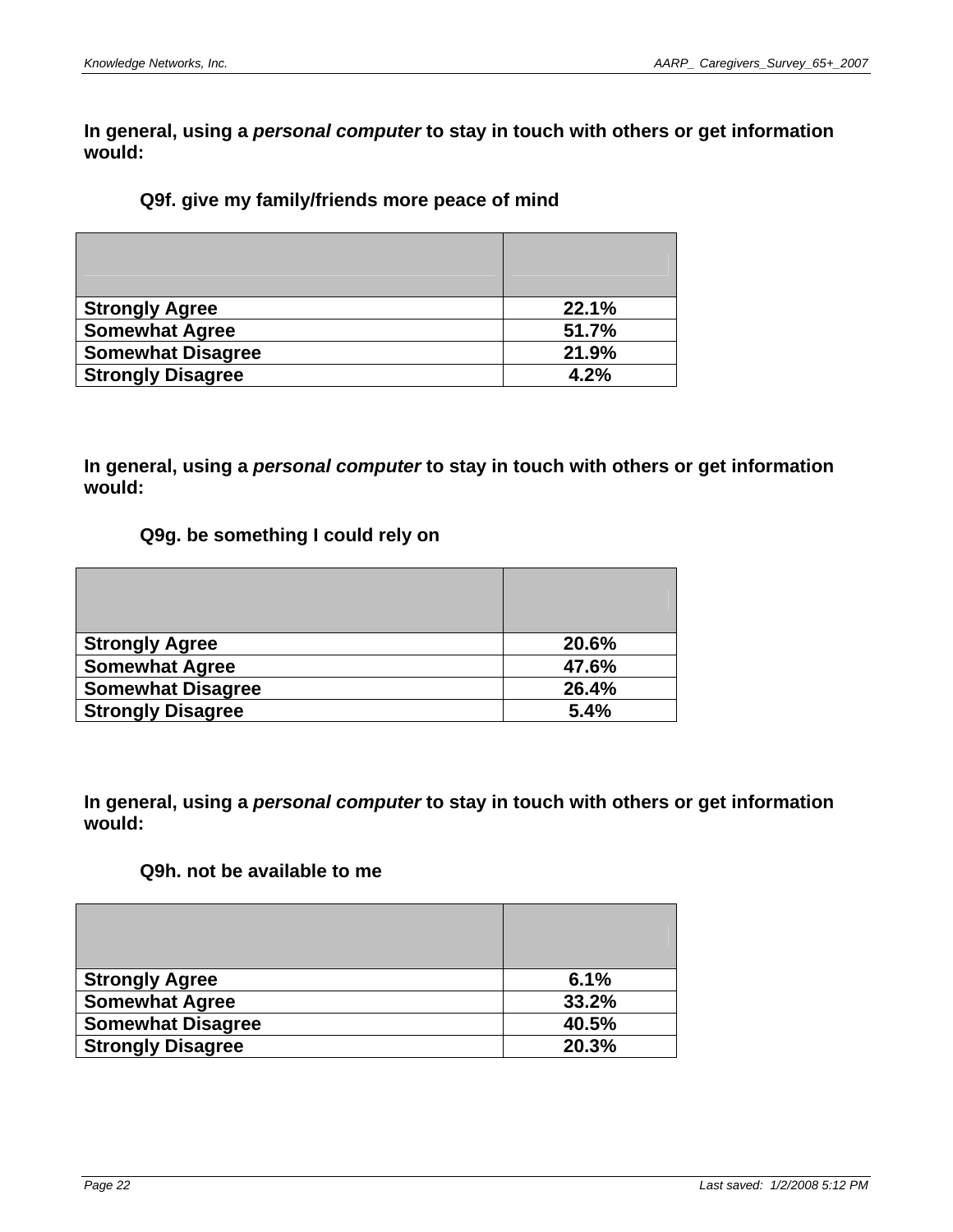### **Q9i. cost too much to install**

| <b>Strongly Agree</b>    | 12.5% |
|--------------------------|-------|
| <b>Somewhat Agree</b>    | 50.2% |
| <b>Somewhat Disagree</b> | 26.9% |
| <b>Strongly Disagree</b> | 10.4% |

**In general, using a** *personal computer* **to stay in touch with others or get information would:** 

### **Q9j. cost too much to maintain**

| <b>Strongly Agree</b>    | 12.3% |
|--------------------------|-------|
| <b>Somewhat Agree</b>    | 47.2% |
| <b>Somewhat Disagree</b> | 30.1% |
| <b>Strongly Disagree</b> | 10.5% |

**In general, using a** *personal computer* **to stay in touch with others or get information would:** 

### **Q9k. be hard to learn how to use**

| <b>Strongly Agree</b>    | 13.5% |
|--------------------------|-------|
| <b>Somewhat Agree</b>    | 41.9% |
| <b>Somewhat Disagree</b> | 33.2% |
| <b>Strongly Disagree</b> | 11.4% |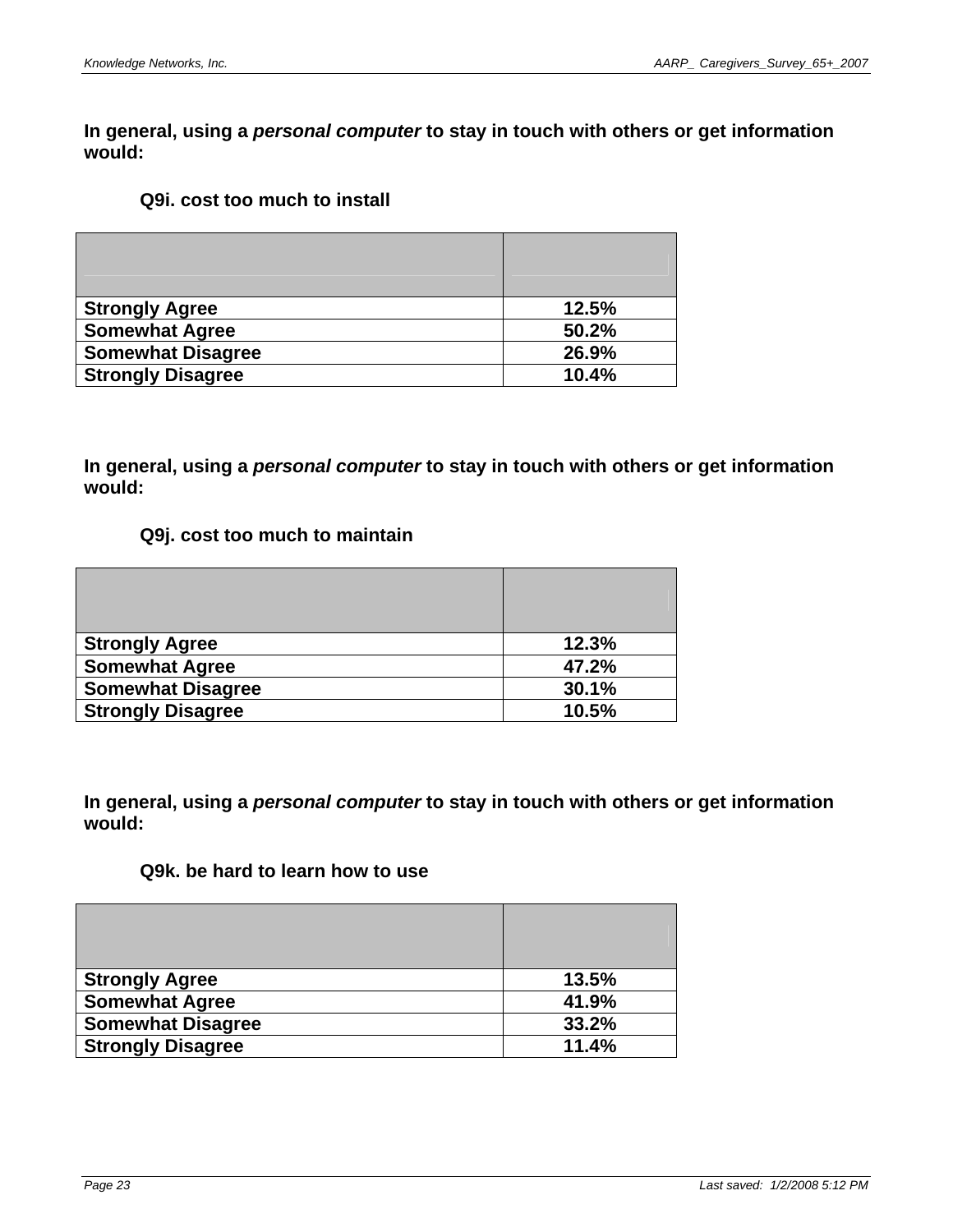### **Q9l. invade my privacy too much**

| <b>Strongly Agree</b>    | 9.7%  |
|--------------------------|-------|
| <b>Somewhat Agree</b>    | 38.3% |
| <b>Somewhat Disagree</b> | 37.2% |
| <b>Strongly Disagree</b> | 14.8% |

**In general, using a** *personal computer* **to stay in touch with others or get information would:** 

### **Q9m. make me look like I need help**

| <b>Strongly Agree</b>    | 5.8%  |
|--------------------------|-------|
| <b>Somewhat Agree</b>    | 29.5% |
| <b>Somewhat Disagree</b> | 47.1% |
| <b>Strongly Disagree</b> | 17.6% |

**In general, using a** *personal computer* **to stay in touch with others or get information would:** 

### **Q9n. make me lose the ability to do things for myself**

| <b>Strongly Agree</b>    | 5.8%  |
|--------------------------|-------|
| <b>Somewhat Agree</b>    | 19.7% |
| <b>Somewhat Disagree</b> | 51.7% |
| <b>Strongly Disagree</b> | 22.9% |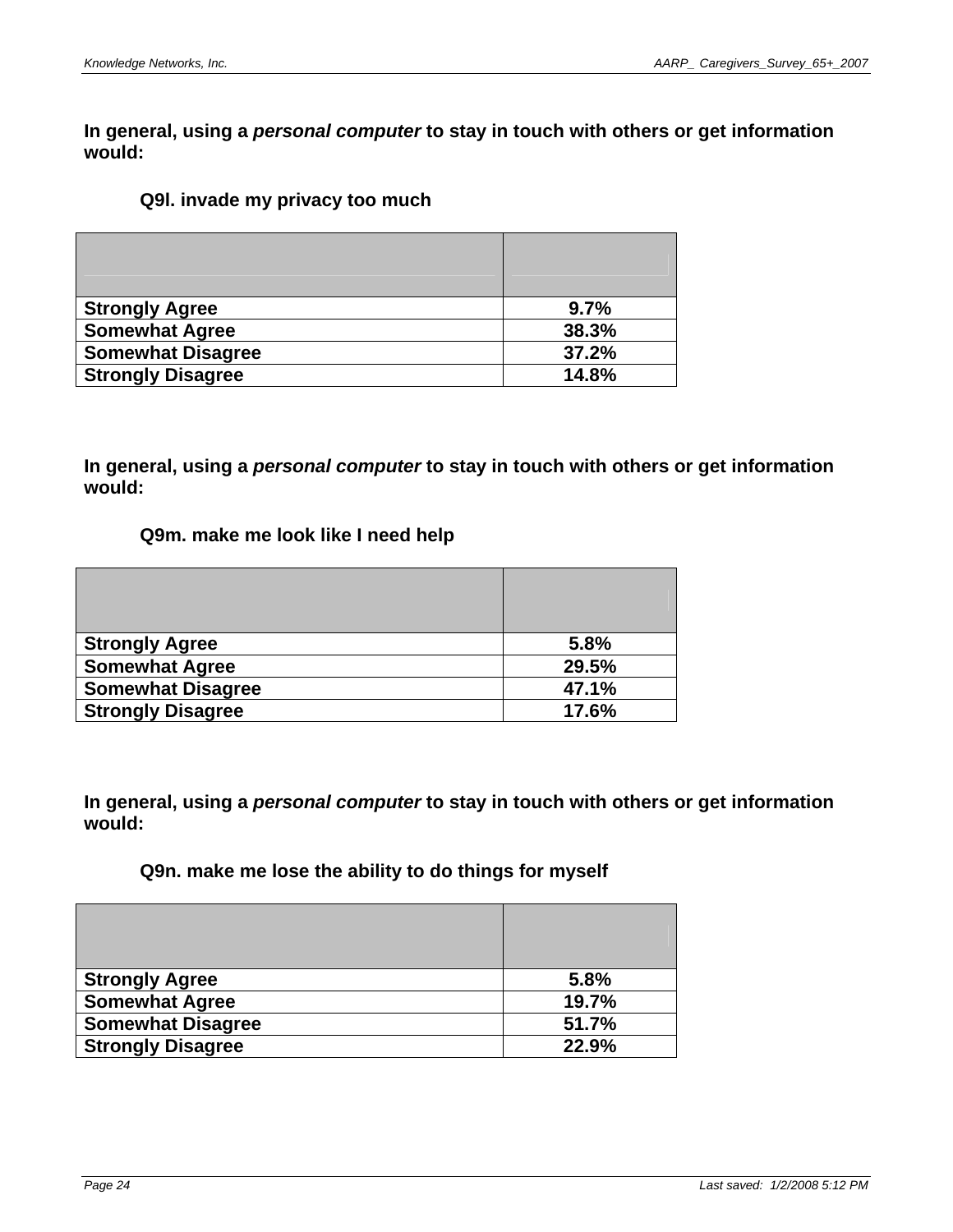### **Q9o. not be something I need**

| <b>Strongly Agree</b>    | 15.4% |
|--------------------------|-------|
| <b>Somewhat Agree</b>    | 43.1% |
| <b>Somewhat Disagree</b> | 31.6% |
| <b>Strongly Disagree</b> | 9.8%  |

**In general, using a** *personal computer* **to stay in touch with others or get information would:** 

### **Q9p. other: please specify**

| <b>Strongly Agree</b>    | 18.2% |
|--------------------------|-------|
| <b>Somewhat Agree</b>    | 29.7% |
| <b>Somewhat Disagree</b> | 34.1% |
| <b>Strongly Disagree</b> | 18.0% |

**Q10. If I used a** *personal computer* **to stay in touch with other people, it would be important to me to have a customer service representative available by telephone 24 hours a day 7 days a week to provide assistance if I needed help using it.** 

| <b>Strongly Agree</b>    | 32.8% |
|--------------------------|-------|
| <b>Somewhat Agree</b>    | 37.0% |
| <b>Somewhat Disagree</b> | 19.3% |
| <b>Strongly Disagree</b> | 10.9% |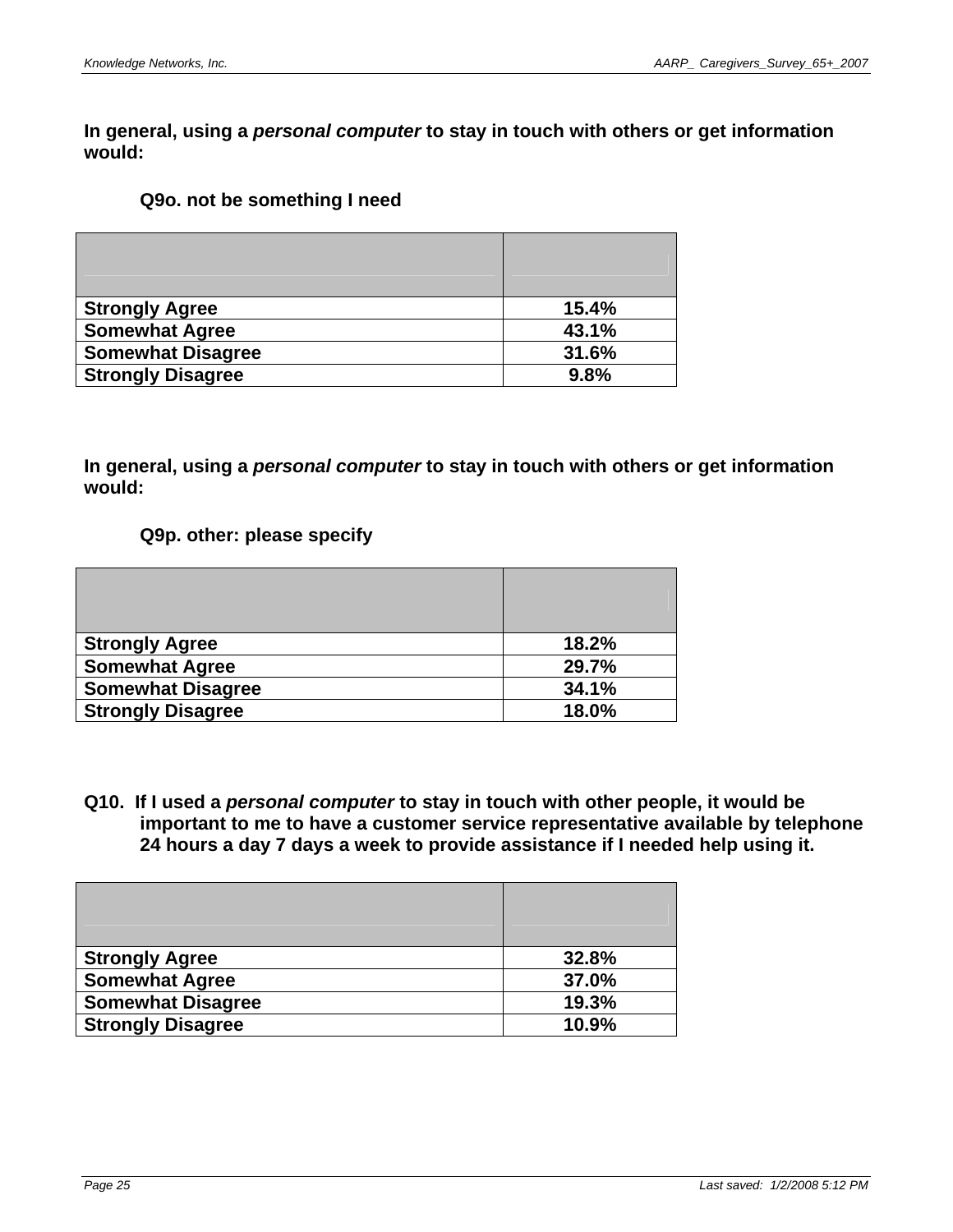## **Q11. Overall, how much would you be willing to pay per month to use a** *personal computer* **to stay in touch with other people?**

| Less than \$50  | 93.6% |
|-----------------|-------|
| $$51 - $100$    | 6.1%  |
| More than \$100 | 0.4%  |

**We would like to know if you have heard about some** *home safety items*

**Have you heard or read about the following home safety items?** 

**Q12a. sensors that can be placed on existing home flooring that can tell when someone falls and call for help** 

| <b>Yes</b> | 21.2% |
|------------|-------|
| <b>No</b>  | 78.8% |

**Have you heard or read about the following home safety items?** 

**Q12b. small electronic devices that can turn off appliances (such as stove) when not in use, turn lights on and off as needed, regulate the temperature** 

| Yes | 40.7% |
|-----|-------|
| No  | 59.3% |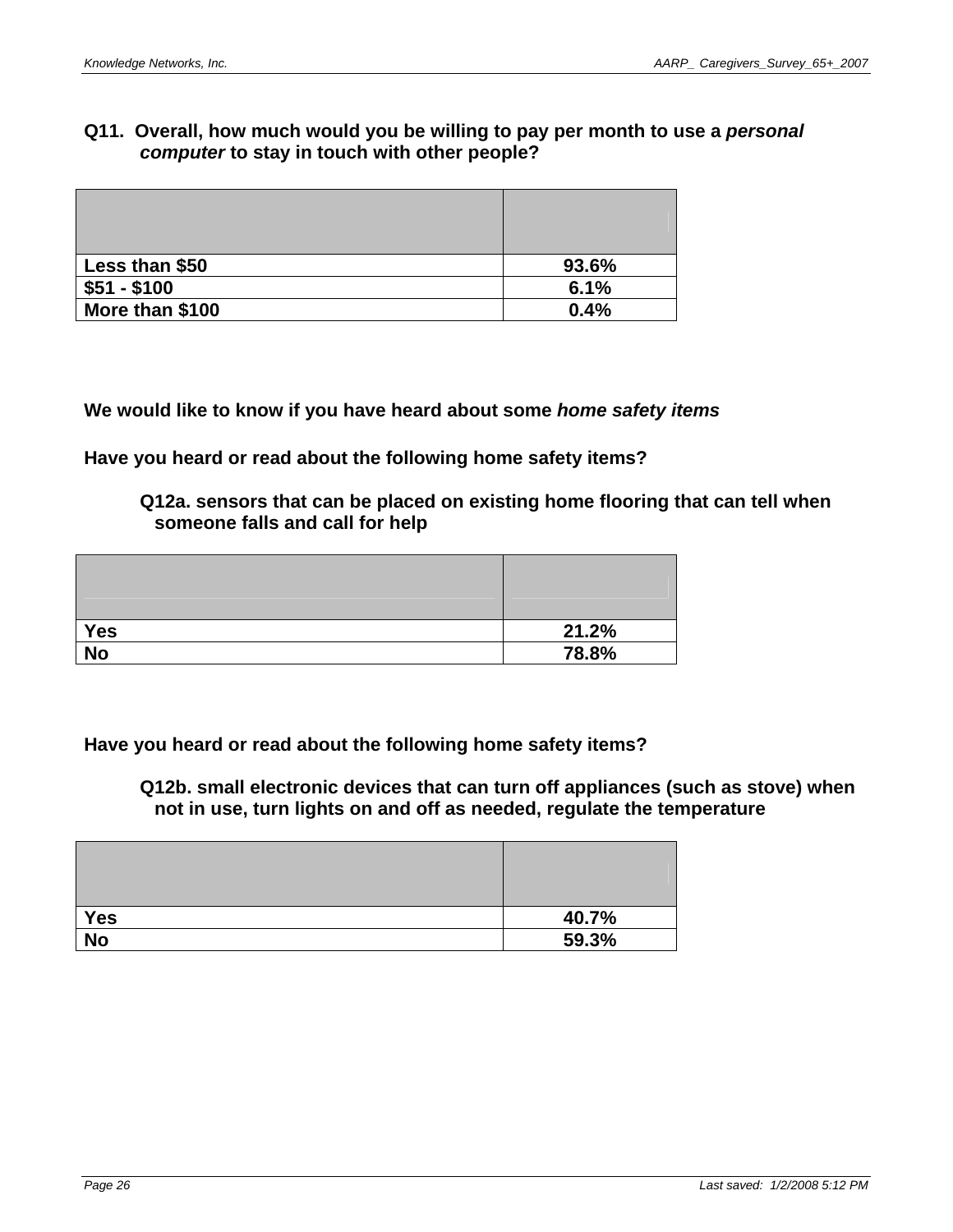### **Have you heard or read about the following home safety items?**

**Q12c. an electronic device that lets someone who lives outside your home know if you are okay, or if your daily routine changes suggesting you might need help (such as not getting out of bed as usual)** 

| Yes             | 36.3% |
|-----------------|-------|
| $\overline{No}$ | 63.7% |

### **Have you heard or read about the following home safety items?**

**Q12d. an alarm that could tell you when a door or window has been opened or closed when not expected** 

| <b>Yes</b> | 65.1% |
|------------|-------|
| <b>No</b>  | 34.9% |

**Have you heard or read about the following home safety items?** 

**Q12e. a device in the kitchen that records the steps taken while preparing food so that if you are interrupted it can remind you of the steps you already completed** 

| <b>Yes</b>      | 6.3%  |
|-----------------|-------|
| $\overline{No}$ | 93.7% |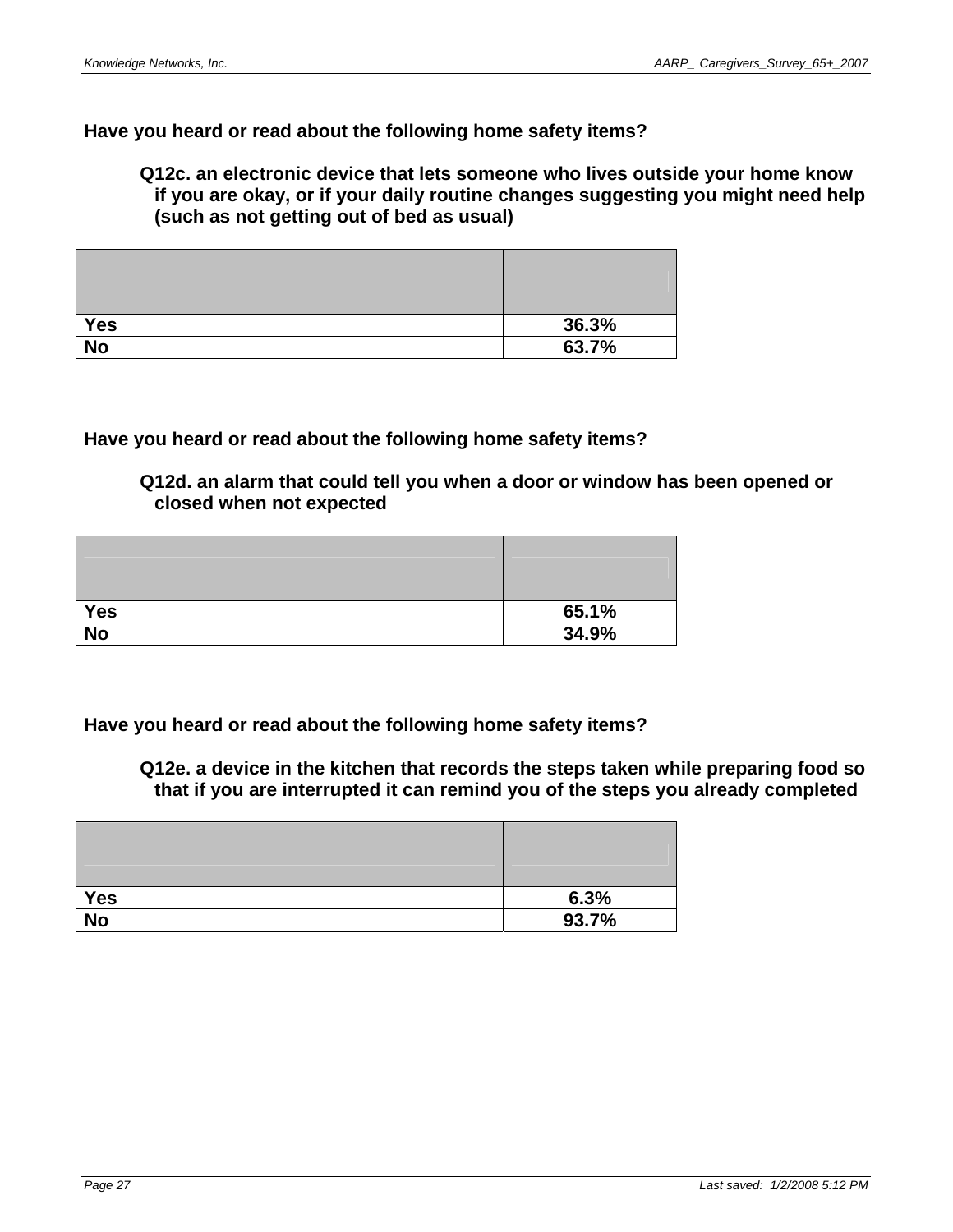### **If this was available, would you use it?**

### **Q12\_1a. sensors that can be placed on existing home flooring that can tell when someone falls and call for help**

| <b>Yes</b> | 40.9% |
|------------|-------|
| <b>No</b>  | 59.1% |

**If this was available, would you use it?** 

**Q12\_1b. small electronic devices that can turn off appliances (such as stove) when not in use, turn lights on and off as needed, regulate the temperature** 

| Yes | 52.7% |
|-----|-------|
| No  | 47.3% |

**If this was available, would you use it?** 

**Q12\_1c. an electronic device that lets someone who lives outside your home know if you are okay, or if your daily routine changes suggesting you might need help (such as not getting out of bed as usual)** 

| <b>Yes</b> | 56.3% |
|------------|-------|
| <b>No</b>  | 43.7% |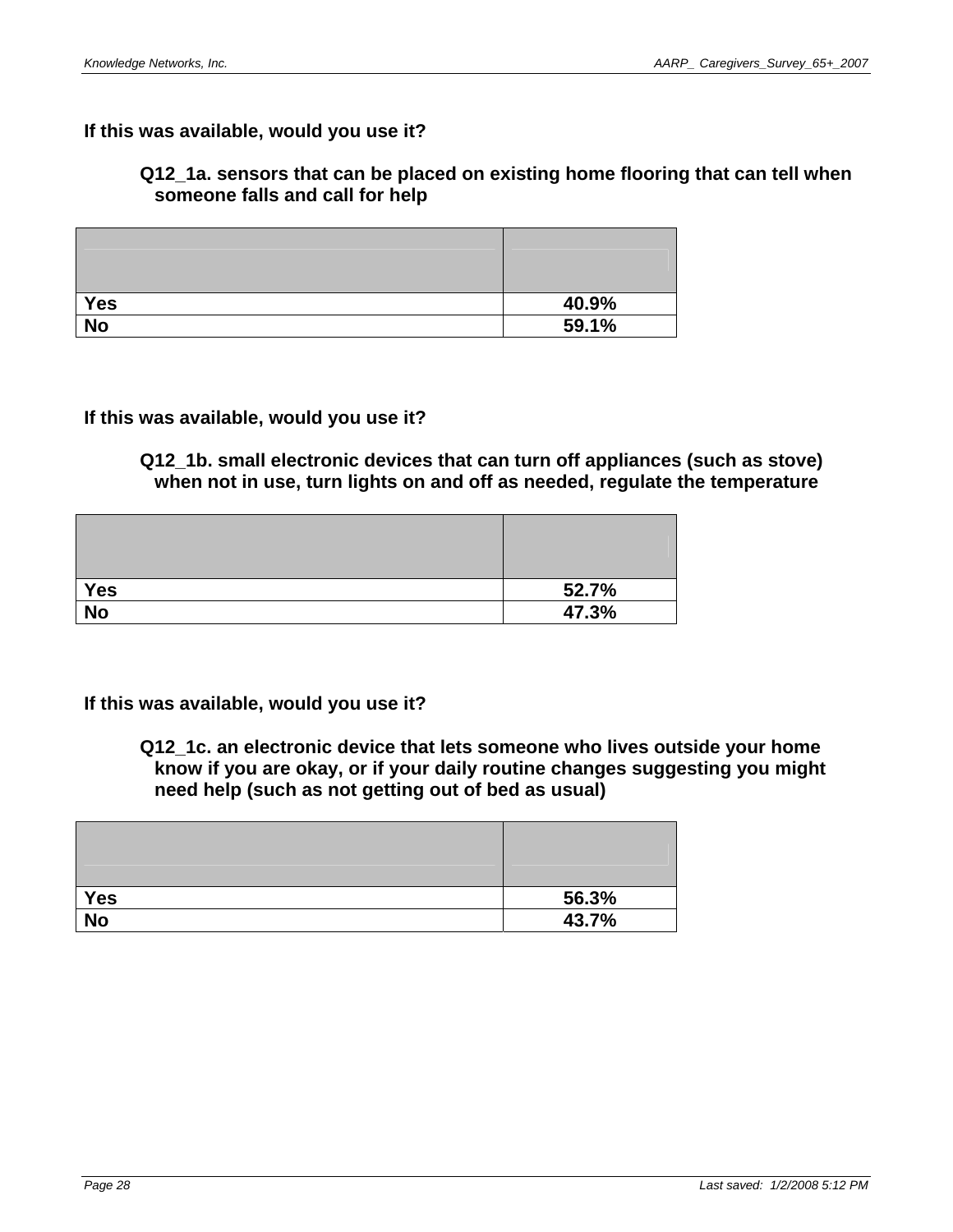### **If this was available, would you use it?**

### **Q12\_1d. an alarm that could tell you when a door or window has been opened or closed when not expected**

| <b>Yes</b>      | 68.5% |
|-----------------|-------|
| $\overline{No}$ | 31.5% |

### **If this was available, would you use it?**

### **Q12\_1e. a device in the kitchen that records the steps taken while preparing food so that if you are interrupted it can remind you of the steps you already completed**

| Yes       | 20.2% |
|-----------|-------|
| <b>No</b> | 79.8% |

Previously we asked about a variety of *home safety devices*. Please think about these devices in general and tell us how much you agree or disagree with the following statements.

### **In general,** *home safety devices* **like those mentioned would:**

### **Q13a. make me feel safer**

| <b>Strongly Agree</b>    | 31.3% |
|--------------------------|-------|
| <b>Somewhat Agree</b>    | 53.6% |
| <b>Somewhat Disagree</b> | 12.3% |
| <b>Strongly Disagree</b> | 2.8%  |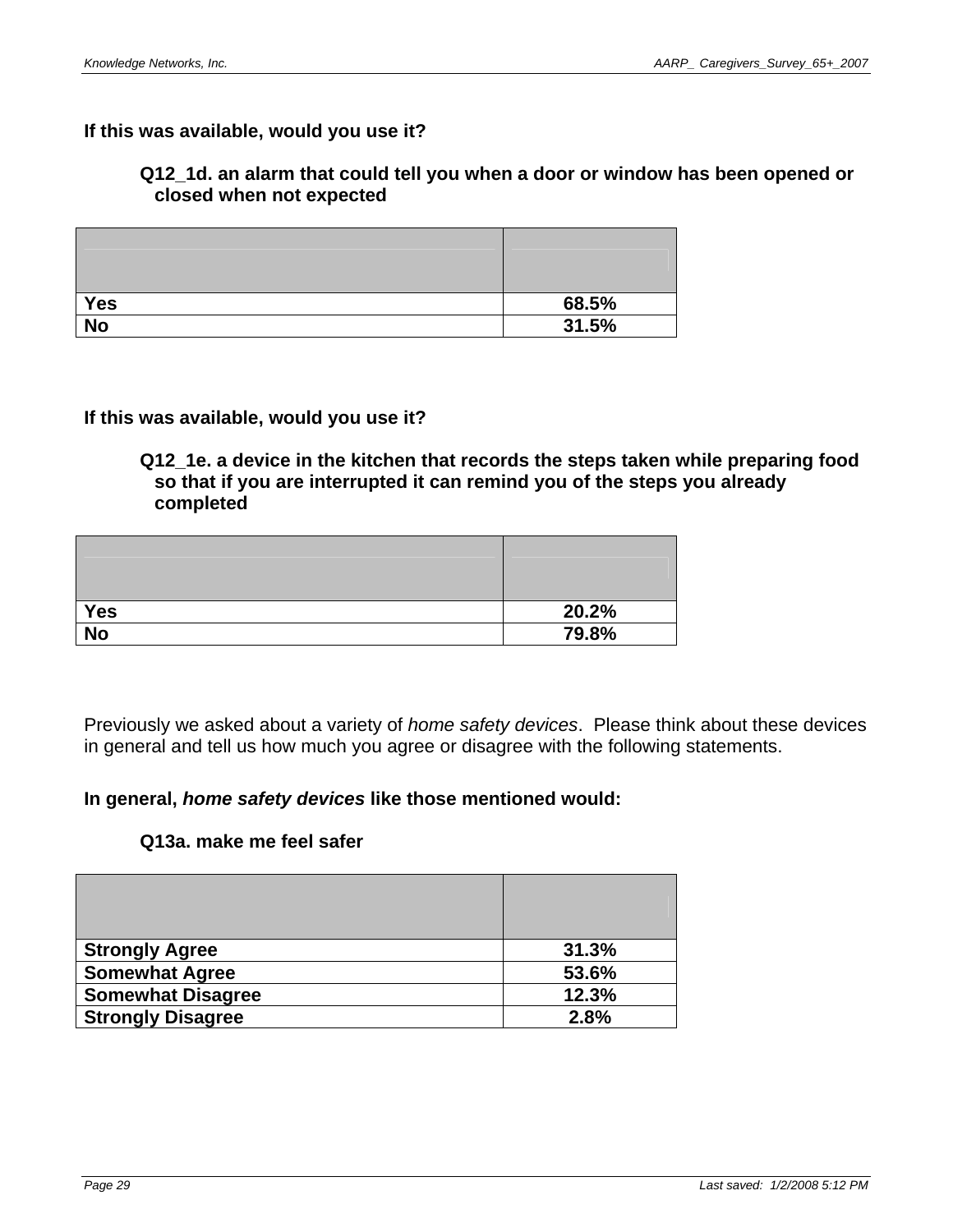## **Q13b. save me time**

| <b>Strongly Agree</b>    | 16.8% |
|--------------------------|-------|
| <b>Somewhat Agree</b>    | 39.9% |
| <b>Somewhat Disagree</b> | 36.2% |
| <b>Strongly Disagree</b> | 7.2%  |

### **In general,** *home safety devices* **like those mentioned would:**

### **Q13c. save me money**

| <b>Strongly Agree</b>    | 10.1% |
|--------------------------|-------|
| <b>Somewhat Agree</b>    | 27.3% |
| <b>Somewhat Disagree</b> | 46.6% |
| <b>Strongly Disagree</b> | 15.9% |

**In general,** *home safety devices* **like those mentioned would:** 

# **Q13d. make me more comfortable**

| <b>Strongly Agree</b>    | 25.8% |
|--------------------------|-------|
| <b>Somewhat Agree</b>    | 51.6% |
| <b>Somewhat Disagree</b> | 17.0% |
| <b>Strongly Disagree</b> | 5.6%  |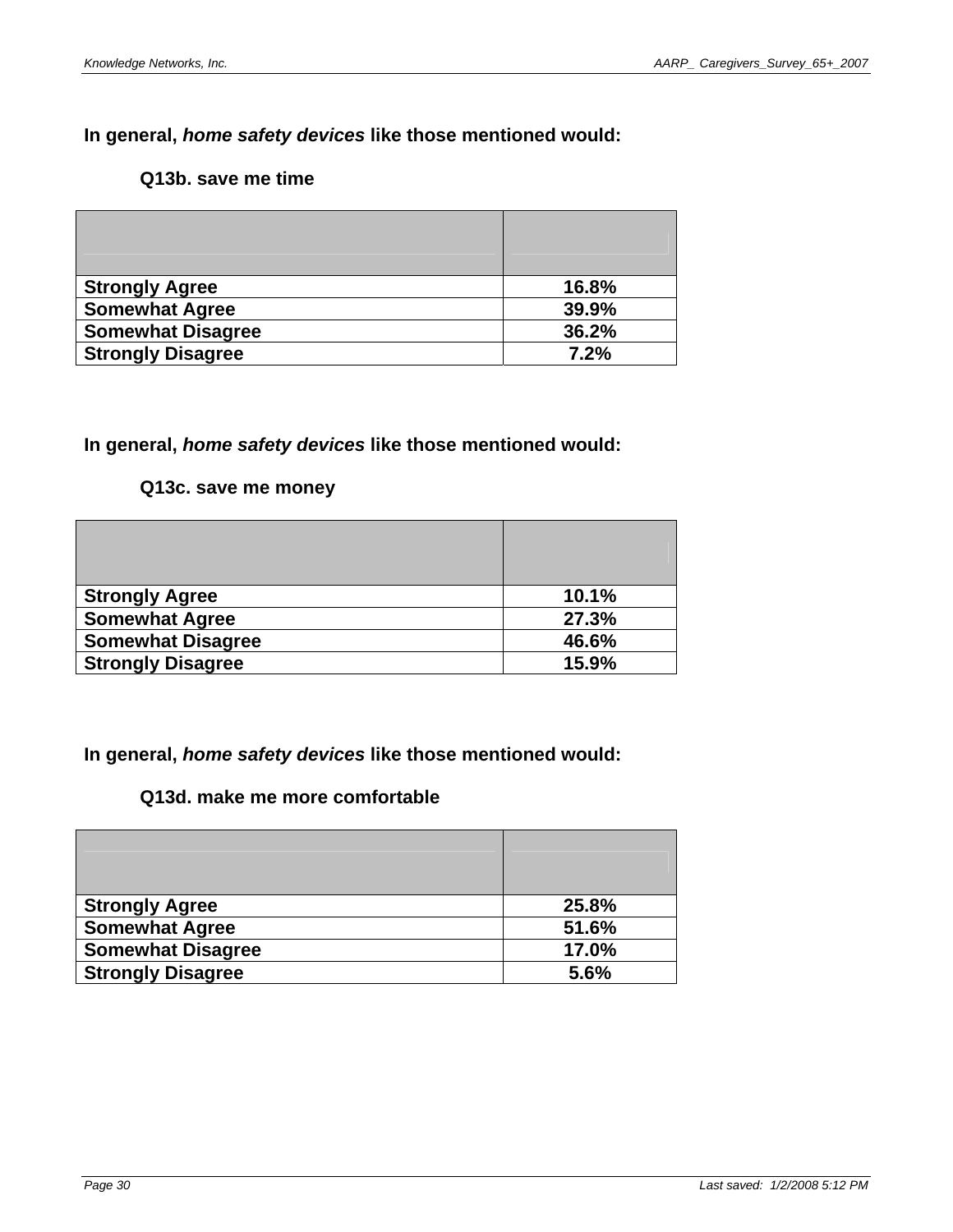### **Q13e. give me more peace of mind**

| <b>Strongly Agree</b>    | 27.5% |
|--------------------------|-------|
| <b>Somewhat Agree</b>    | 51.8% |
| <b>Somewhat Disagree</b> | 16.0% |
| <b>Strongly Disagree</b> | 4.6%  |

### **In general,** *home safety devices* **like those mentioned would:**

## **Q13f. give my family/friends more peace of mind**

| <b>Strongly Agree</b>    | 33.0% |
|--------------------------|-------|
| <b>Somewhat Agree</b>    | 50.5% |
| <b>Somewhat Disagree</b> | 12.7% |
| <b>Strongly Disagree</b> | 3.9%  |

**In general,** *home safety devices* **like those mentioned would:** 

# **Q13g. be something I could rely on**

| <b>Strongly Agree</b>    | 26.0% |
|--------------------------|-------|
| <b>Somewhat Agree</b>    | 47.7% |
| <b>Somewhat Disagree</b> | 21.4% |
| <b>Strongly Disagree</b> | 4.9%  |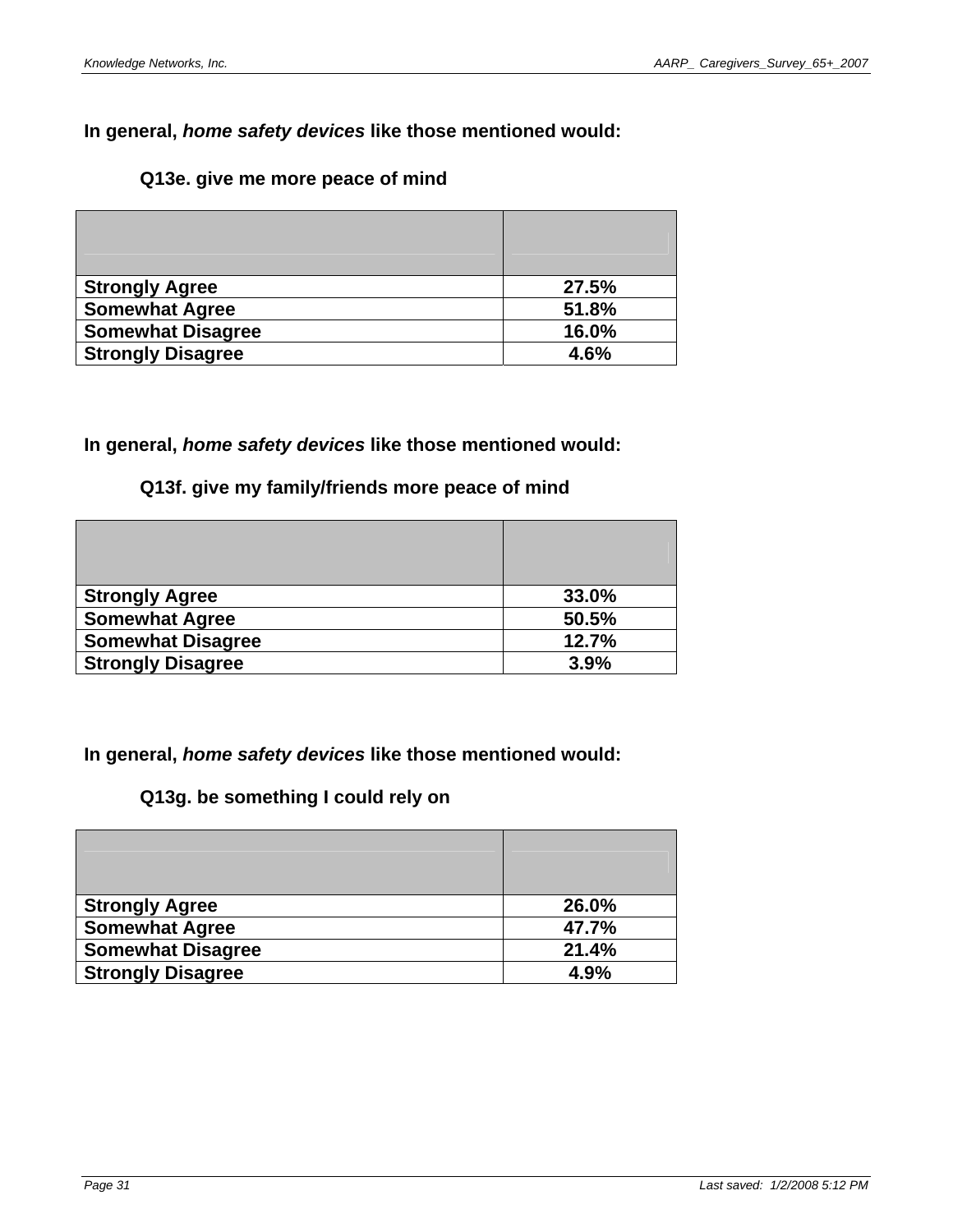## **Q13h. not be available to me**

| <b>Strongly Agree</b>    | 9.7%  |
|--------------------------|-------|
| <b>Somewhat Agree</b>    | 42.3% |
| <b>Somewhat Disagree</b> | 36.3% |
| <b>Strongly Disagree</b> | 11.7% |

# **In general,** *home safety devices* **like those mentioned would:**

## **Q13i. cost too much to install**

| <b>Strongly Agree</b>    | 23.5% |
|--------------------------|-------|
| <b>Somewhat Agree</b>    | 58.9% |
| <b>Somewhat Disagree</b> | 14.3% |
| <b>Strongly Disagree</b> | 3.3%  |

**In general,** *home safety devices* **like those mentioned would:** 

## **Q13j. cost too much to maintain**

| <b>Strongly Agree</b>    | 21.9% |
|--------------------------|-------|
| <b>Somewhat Agree</b>    | 58.2% |
| <b>Somewhat Disagree</b> | 16.4% |
| <b>Strongly Disagree</b> | 3.5%  |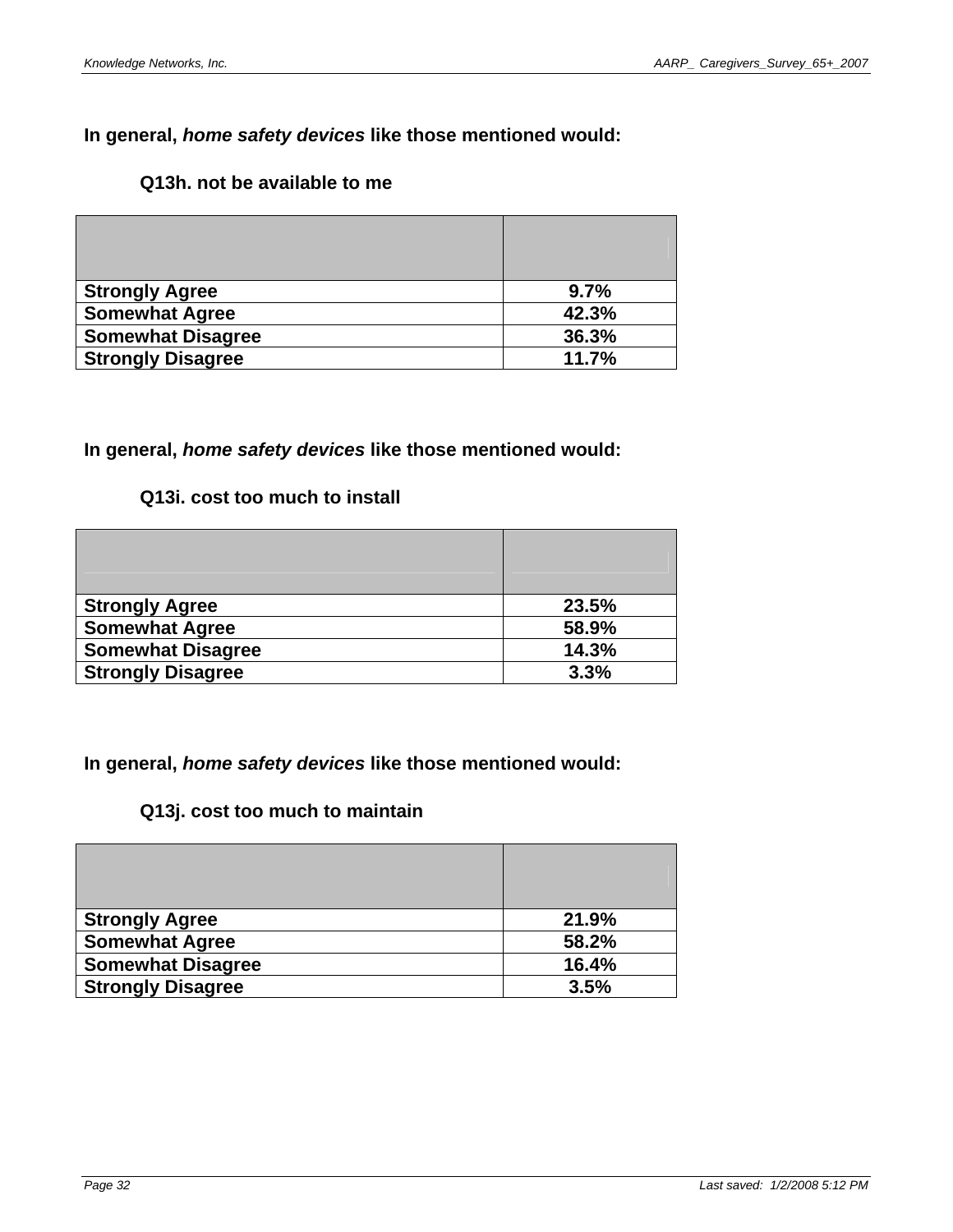## **Q13k. be hard to learn how to use**

| <b>Strongly Agree</b>    | 11.3% |
|--------------------------|-------|
| <b>Somewhat Agree</b>    | 36.5% |
| <b>Somewhat Disagree</b> | 42.2% |
| <b>Strongly Disagree</b> | 10.0% |

# **In general,** *home safety devices* **like those mentioned would:**

## **Q13l. invade my privacy too much**

| <b>Strongly Agree</b>    | 12.0% |
|--------------------------|-------|
| <b>Somewhat Agree</b>    | 40.4% |
| <b>Somewhat Disagree</b> | 37.9% |
| <b>Strongly Disagree</b> | 9.7%  |

**In general,** *home safety devices* **like those mentioned would:** 

## **Q13m. make me look like I need help**

| <b>Strongly Agree</b>    | 13.1% |
|--------------------------|-------|
| <b>Somewhat Agree</b>    | 47.2% |
| <b>Somewhat Disagree</b> | 30.6% |
| <b>Strongly Disagree</b> | 9.1%  |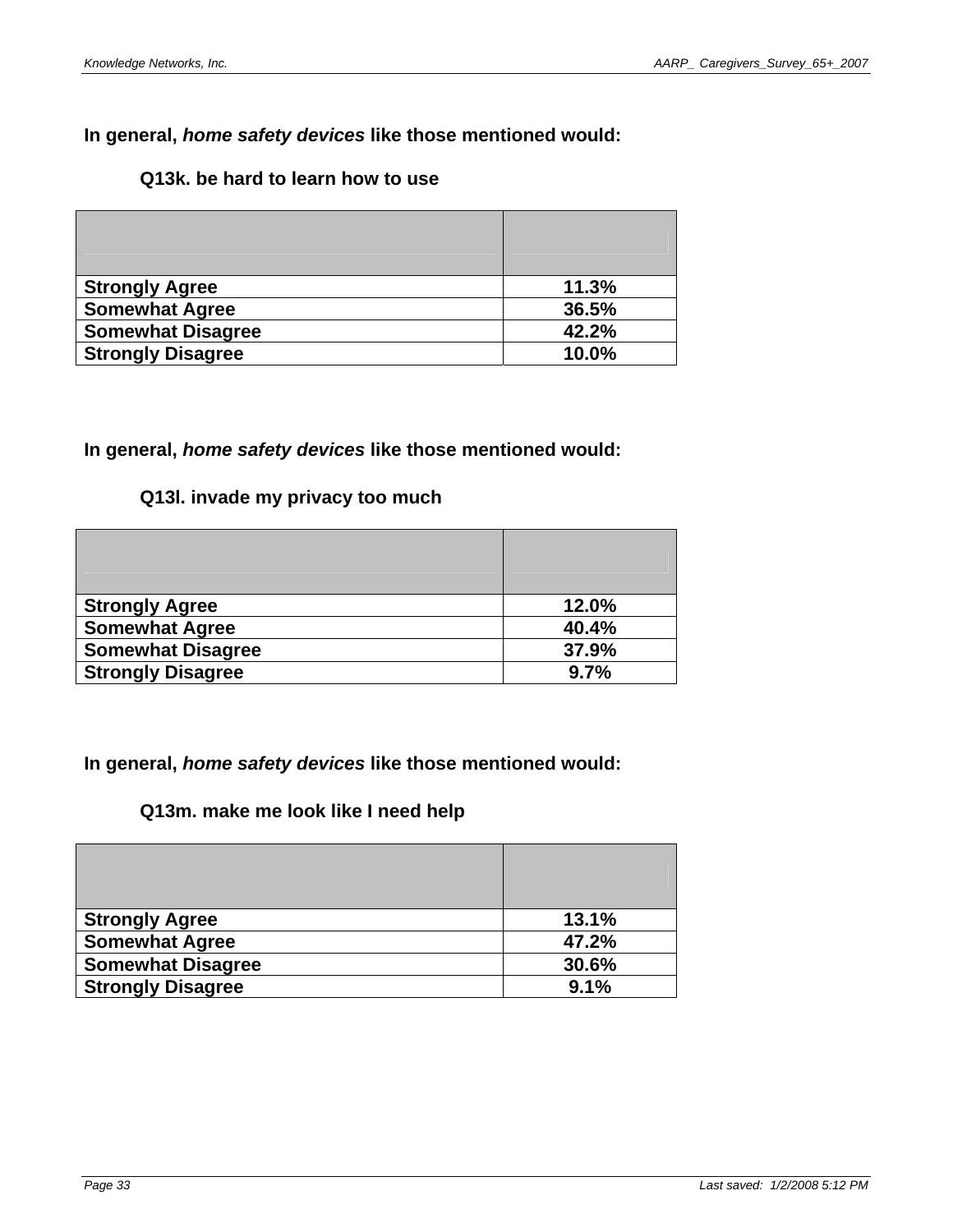# **Q13n. make me lose the ability to do things for myself**

| <b>Strongly Agree</b>    | 12.6% |
|--------------------------|-------|
| <b>Somewhat Agree</b>    | 31.0% |
| <b>Somewhat Disagree</b> | 43.6% |
| <b>Strongly Disagree</b> | 12.8% |

### **In general,** *home safety devices* **like those mentioned would:**

# **Q13o. not be something I need**

| <b>Strongly Agree</b>    | 22.0% |
|--------------------------|-------|
| <b>Somewhat Agree</b>    | 49.0% |
| <b>Somewhat Disagree</b> | 25.4% |
| <b>Strongly Disagree</b> | 3.6%  |

## **In general,** *home safety devices* **like those mentioned would:**

# **Q13p. other: please specify**

| <b>Strongly Agree</b>    | 21.1% |
|--------------------------|-------|
| <b>Somewhat Agree</b>    | 37.3% |
| <b>Somewhat Disagree</b> | 27.5% |
| <b>Strongly Disagree</b> | 14.1% |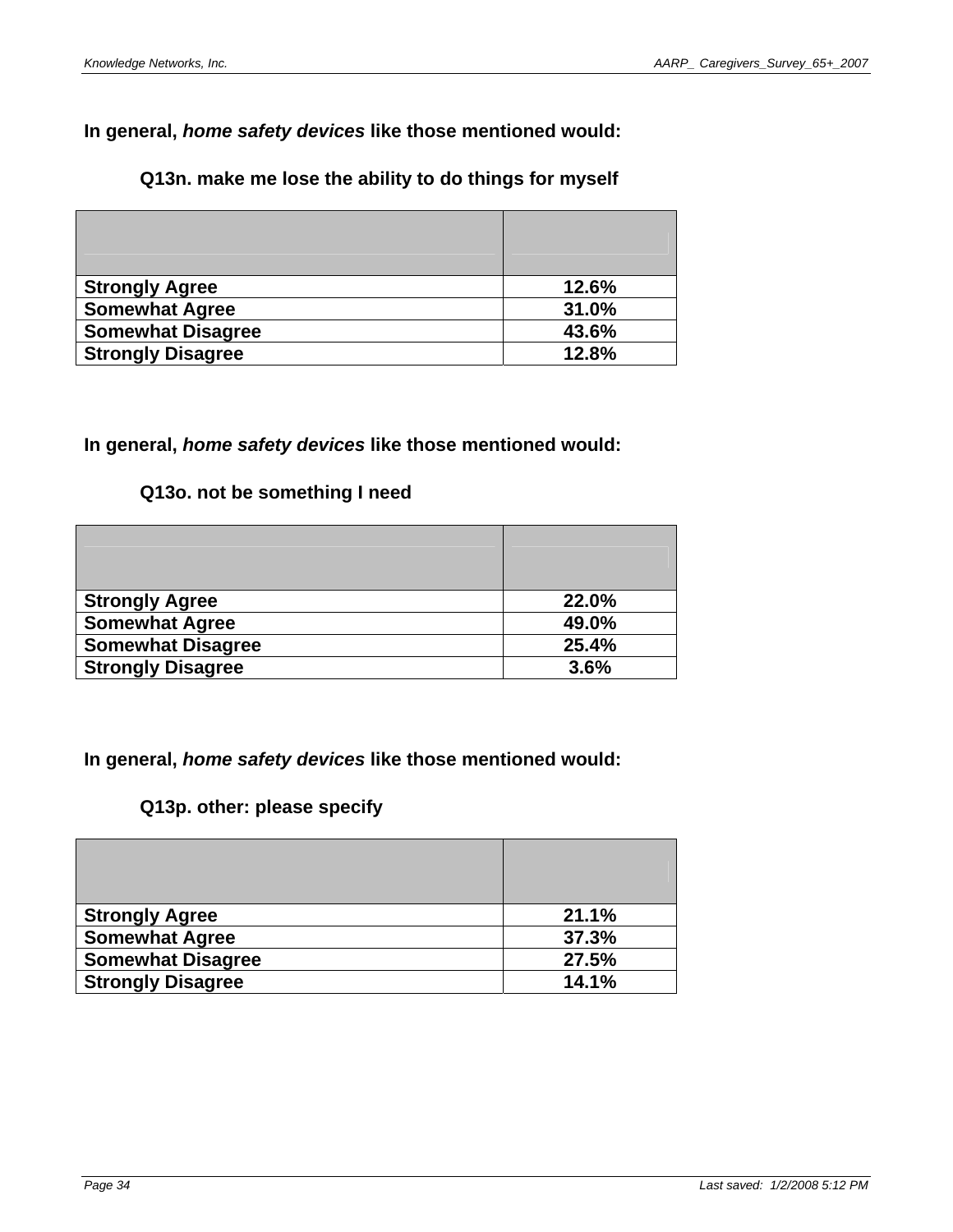**Q14. If I used a** *home safety device* **(like those previously mentioned), it would be important to me to have a customer service representative available by telephone 24 hours a day 7 days a week to provide assistance if I needed help using it.** 

| <b>Strongly Agree</b>    | 39.2% |
|--------------------------|-------|
| <b>Somewhat Agree</b>    | 39.7% |
| <b>Somewhat Disagree</b> | 14.0% |
| <b>Strongly Disagree</b> | 7.1%  |

### **Q15. Overall, how much would you be willing to pay per month to have these types of**  *home safety devices* **available to you?**

| Less than \$50  | 87.1% |
|-----------------|-------|
| $$51 - $100$    | 11.5% |
| More than \$100 | 1.3%  |

We would like to know if you have ever heard about a variety of *personal health and wellness items*.

### **Have you heard or read about the following personal health and wellness items?**

### **Q16a. a personal emergency response system where the user wears a pendant or watch that allows her/him to call for help if needed**

| <b>Yes</b> | 91.3% |
|------------|-------|
| <b>No</b>  | 8.7%  |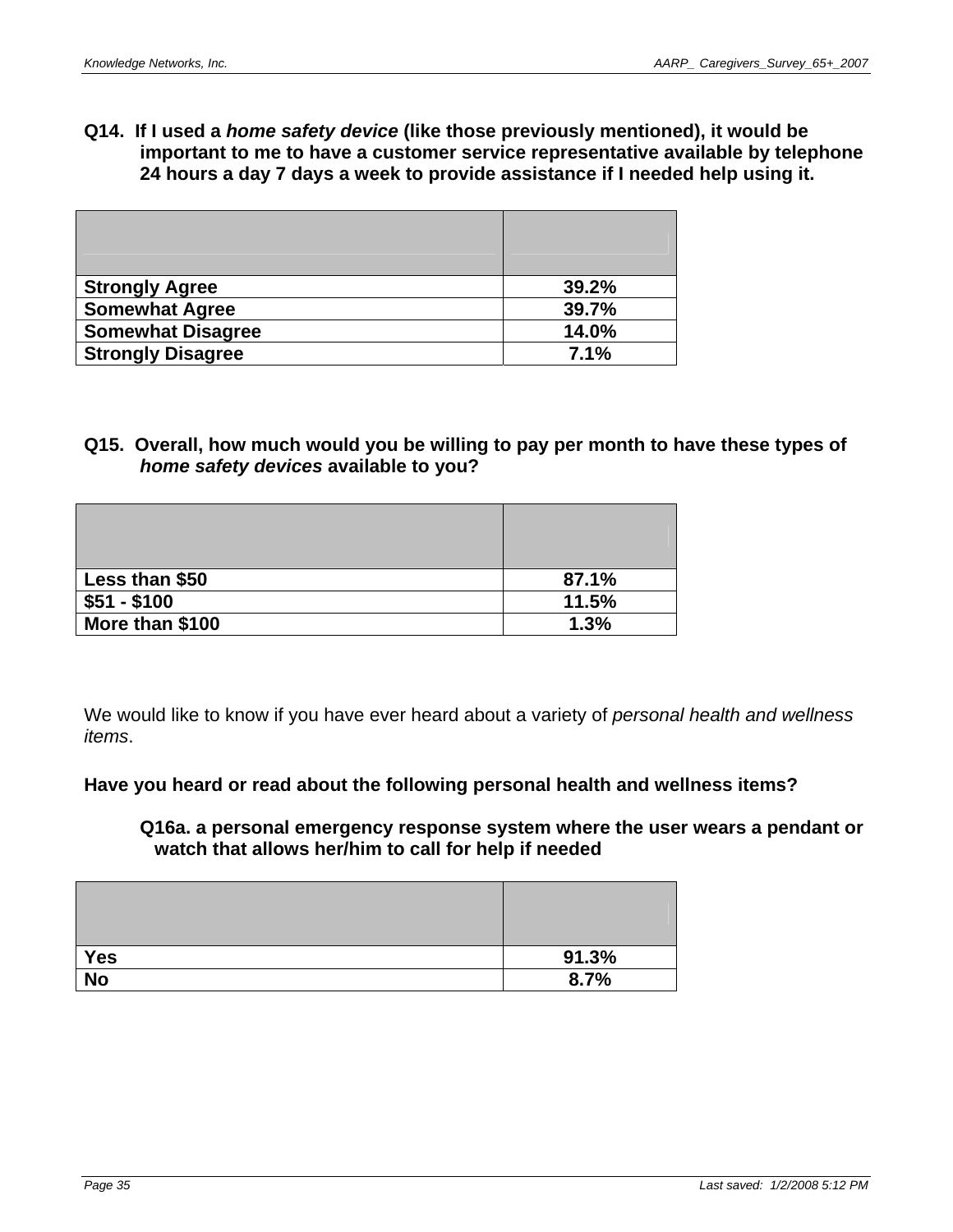### **Have you heard or read about the following personal health and wellness items?**

**Q16b. an electronic pill box that reminds you when to take your medicine and which medicine to take** 

| <b>Yes</b>      | 12.9% |
|-----------------|-------|
| $\overline{No}$ | 87.1% |

**Have you heard or read about the following personal health and wellness items?** 

**Q16c. an electronic pill box that does the same thing as the item above and also shows a health care provider if you have taken your medicine as planned** 

| Yes       | 4.7%  |
|-----------|-------|
| <b>No</b> | 95.3% |

**Have you heard or read about the following personal health and wellness items?** 

**Q16d. a personal health monitoring system that lets people send medical information about themselves (like their blood pressure readings, weight, or how their heart is performing) from their home to a health professional over their** *telephone lines* 

| Yes             | 48.4% |
|-----------------|-------|
| $\overline{No}$ | 51.6% |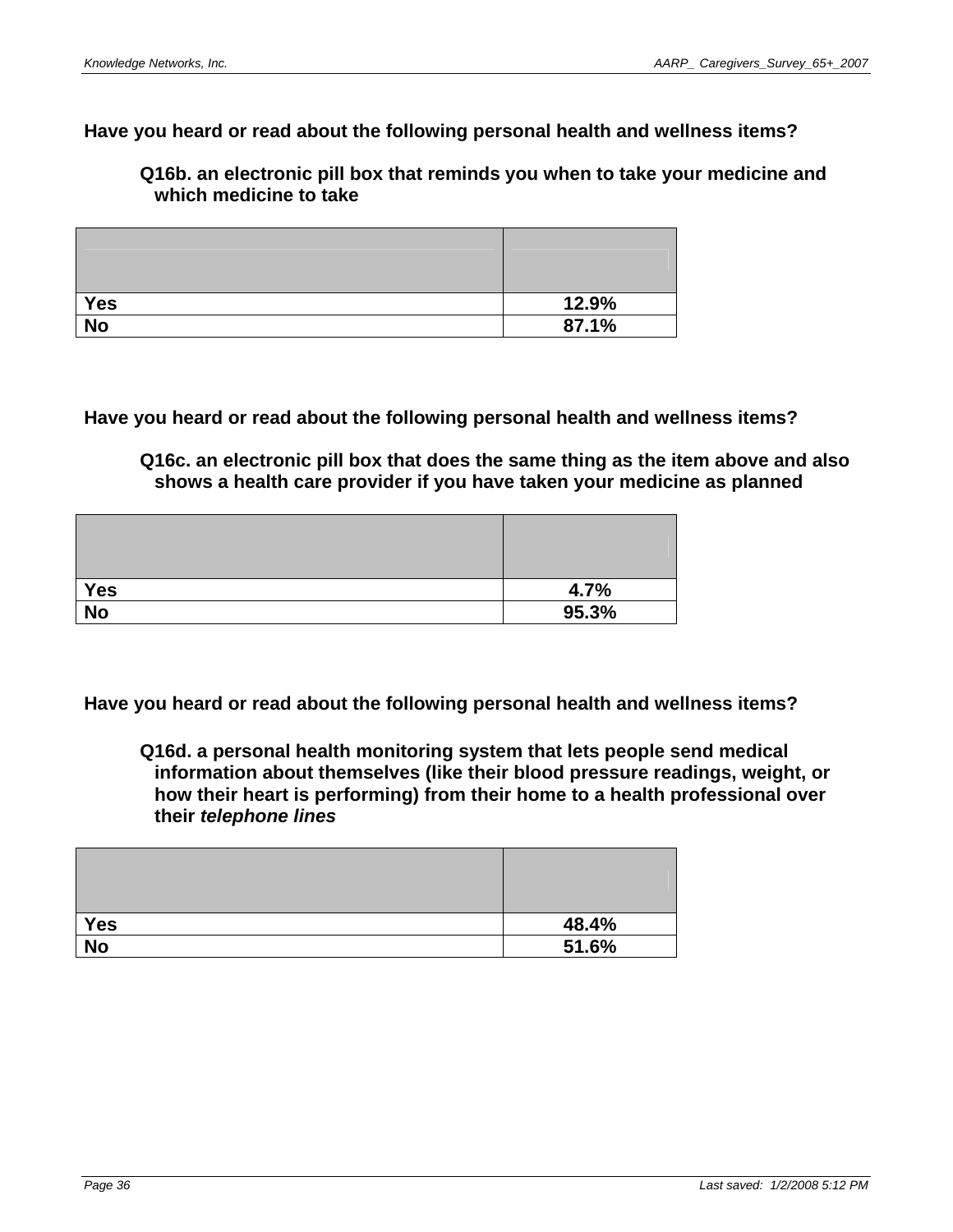**Have you heard or read about the following personal health and wellness items?** 

**Q16e. a personal health monitoring system that does the same thing as the item above, but is** *TV-based* **and allows your doctor to communicate with you** 

| Yes       | 13.1% |
|-----------|-------|
| <b>No</b> | 86.9% |

**Have you heard or read about the following personal health and wellness items?** 

**Q16f. a personal health monitoring system that does the same thing as the TVbased system, but is** *Internet-based* **and allows your doctor to communicate with you** 

| <b>Yes</b> | 11.5% |
|------------|-------|
| <b>No</b>  | 88.5% |

**If this was available, would you use it?** 

**Q16\_1a. a personal emergency response system where the user wears a pendant or watch that allows her/him to call for help if needed** 

| Yes             | 61.4% |
|-----------------|-------|
| $\overline{No}$ | 38.6% |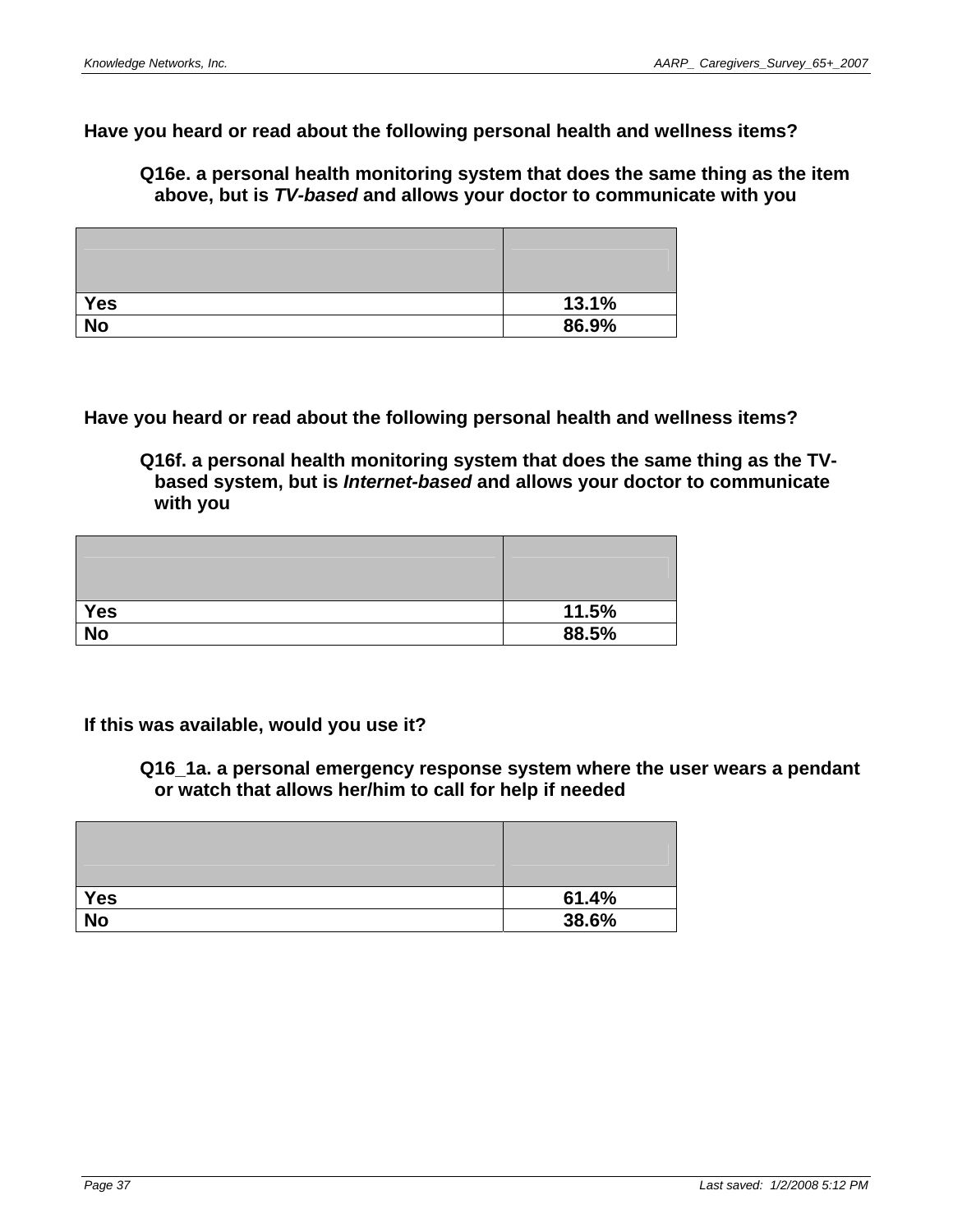# **If this was available, would you use it?**

## **Q16\_1b. an electronic pill box that reminds you when to take your medicine and which medicine to take**

| <b>Yes</b>      | 40.5% |
|-----------------|-------|
| $\overline{No}$ | 59.5% |

## **If this was available, would you use it?**

**Q16\_1c. an electronic pill box that does the same thing as the item above and also shows a health care provider if you have taken your medicine as planned** 

| Yes       | 30.5% |
|-----------|-------|
| <b>No</b> | 69.5% |

### **If this was available, would you use it?**

**Q16\_1d. a personal health monitoring system that lets people send medical information about themselves (like their blood pressure readings, weight, or how their heart is performing) from their home to a health professional over their** *telephone lines* 

| Yes             | 48.3% |
|-----------------|-------|
| $\overline{No}$ | 51.7% |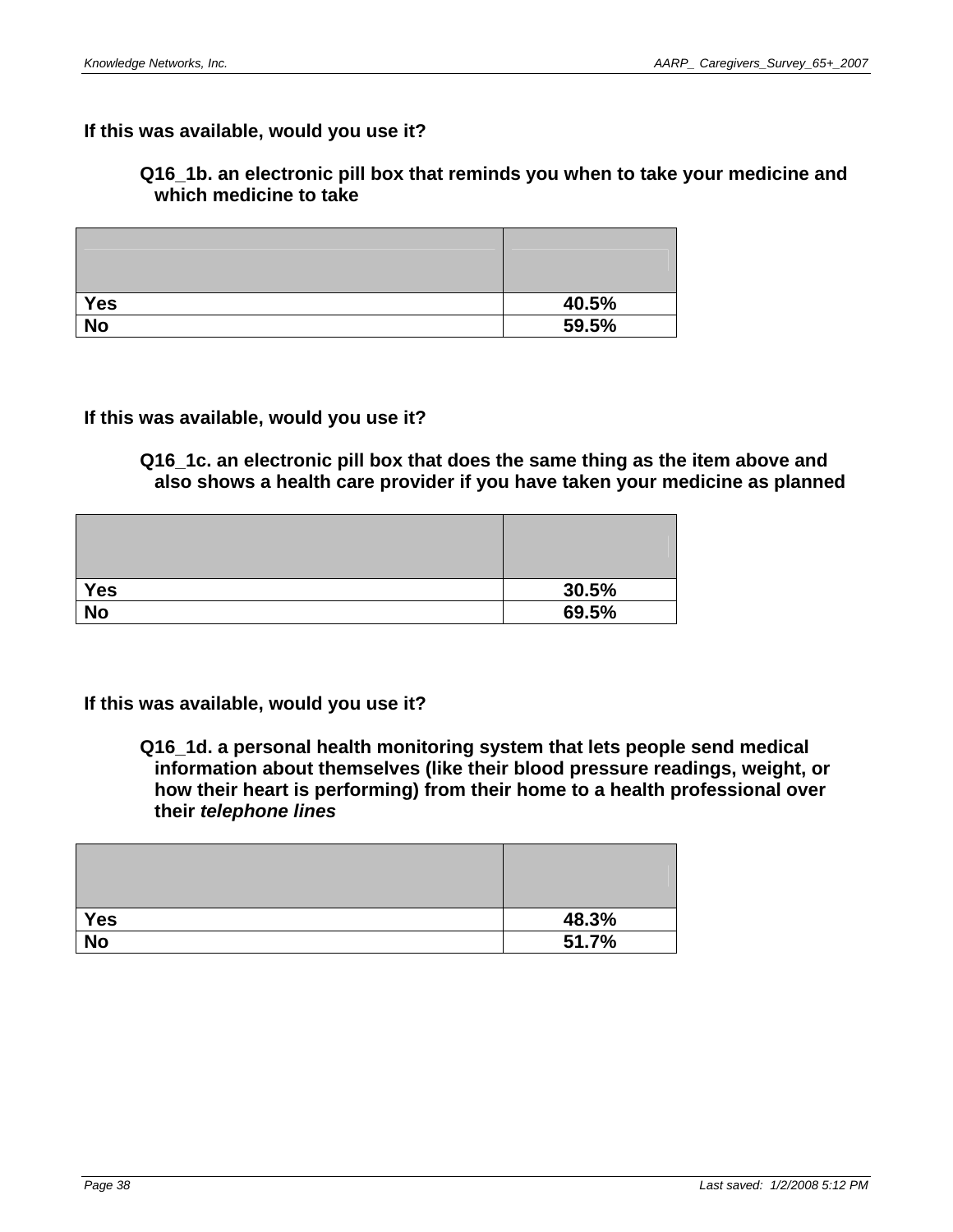### **If this was available, would you use it?**

### **Q16\_1e. a personal health monitoring system that does the same thing as the item above, but is** *TV-based* **and allows your doctor to communicate with you**

| Yes       | 36.1% |
|-----------|-------|
| <b>No</b> | 63.9% |

### **If this was available, would you use it?**

**Q16\_1f. a personal health monitoring system that does the same thing as the item above, but is** *Internet-based* **and allows your doctor to communicate with you** 

| <b>Yes</b> | 38.8% |
|------------|-------|
| <b>No</b>  | 61.2% |

Previously we asked about a variety of *personal health and wellness* devices. Please think about this group of devices in general and tell us how much you agree or disagree with the following statements.

### **In general,** *personal health and wellness* **devices like those mentioned would:**

### **Q17a. make me feel safer**

| <b>Strongly Agree</b>    | 28.7% |
|--------------------------|-------|
| <b>Somewhat Agree</b>    | 51.0% |
| <b>Somewhat Disagree</b> | 14.9% |
| <b>Strongly Disagree</b> | 5.5%  |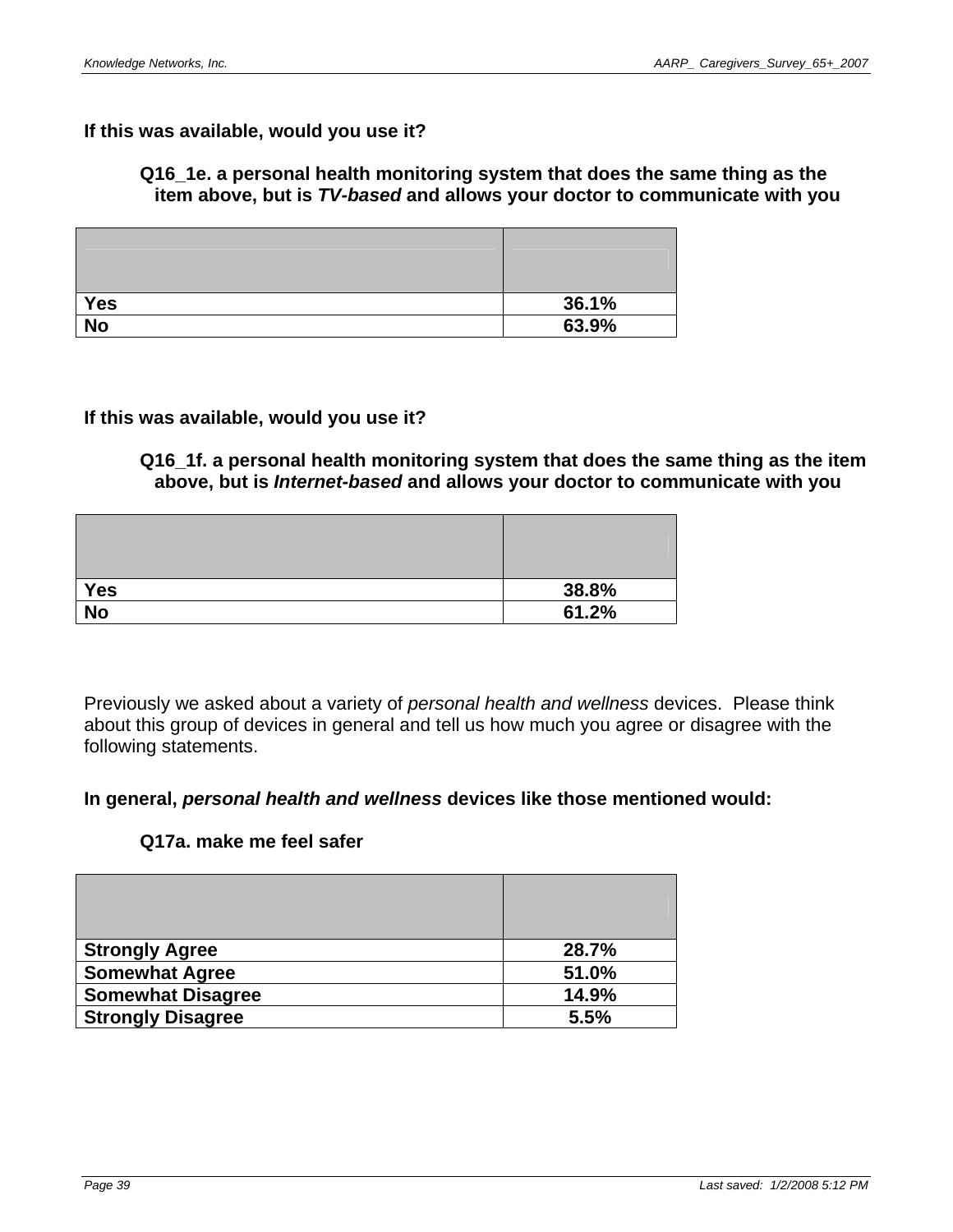### **Q17b. save me time**

| <b>Strongly Agree</b>    | 18.1% |
|--------------------------|-------|
| <b>Somewhat Agree</b>    | 42.4% |
| <b>Somewhat Disagree</b> | 31.8% |
| <b>Strongly Disagree</b> | 7.8%  |

## **In general,** *personal health and wellness* **devices like those mentioned would:**

### **Q17c. save me money**

| <b>Strongly Agree</b>    | 11.1% |
|--------------------------|-------|
| <b>Somewhat Agree</b>    | 25.1% |
| <b>Somewhat Disagree</b> | 48.5% |
| <b>Strongly Disagree</b> | 15.2% |

**In general,** *personal health and wellness* **devices like those mentioned would:** 

## **Q17d. make me more comfortable**

| <b>Strongly Agree</b>    | 22.4% |
|--------------------------|-------|
| <b>Somewhat Agree</b>    | 48.7% |
| <b>Somewhat Disagree</b> | 22.2% |
| <b>Strongly Disagree</b> | 6.7%  |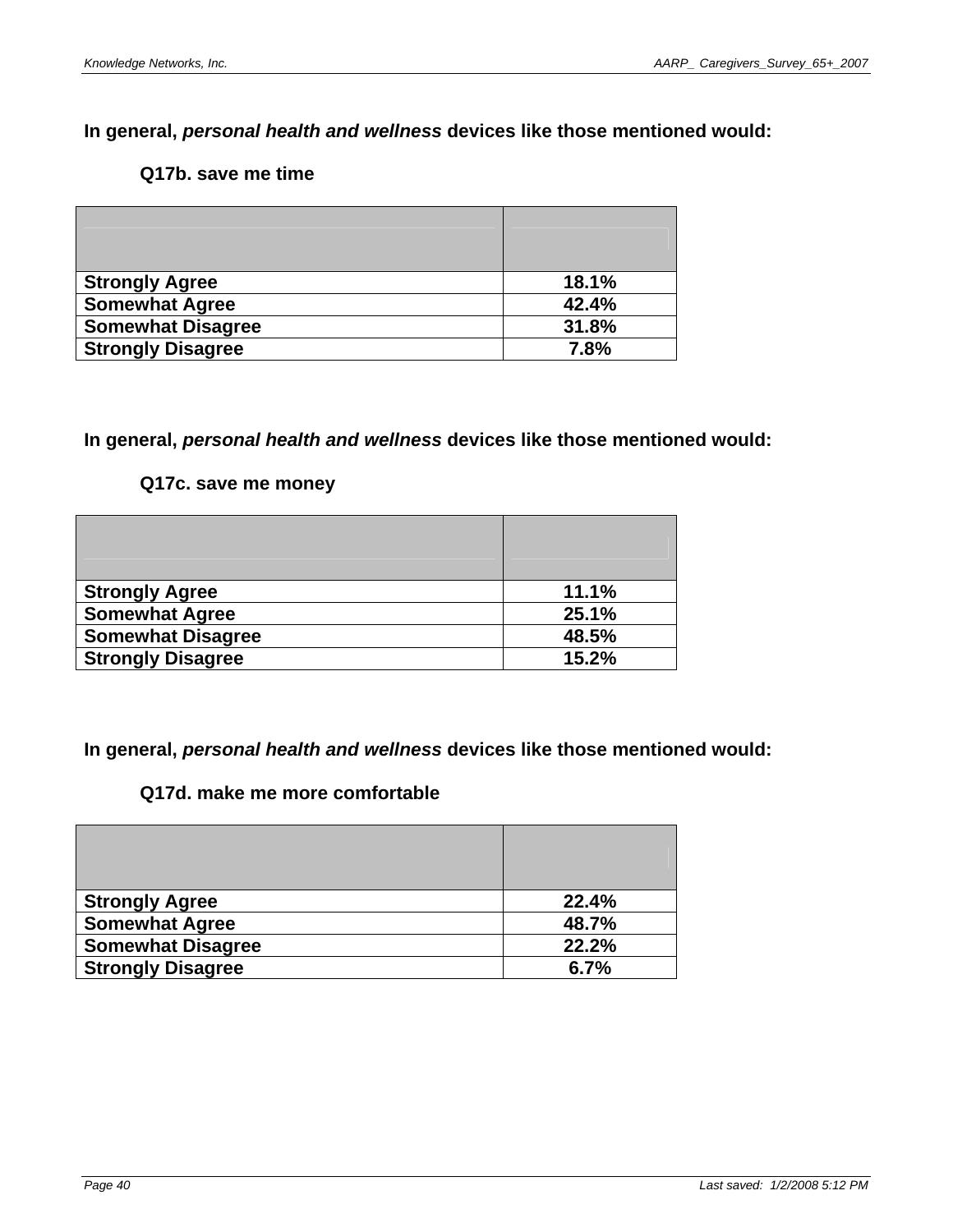# **Q17e. give me more peace of mind**

| <b>Strongly Agree</b>    | 24.4% |
|--------------------------|-------|
| <b>Somewhat Agree</b>    | 50.3% |
| <b>Somewhat Disagree</b> | 19.9% |
| <b>Strongly Disagree</b> | 5.4%  |

**In general,** *personal health and wellness* **devices like those mentioned would:** 

## **Q17f. give my family/friends more peace of mind**

| <b>Strongly Agree</b>    | 30.6% |
|--------------------------|-------|
| <b>Somewhat Agree</b>    | 48.3% |
| <b>Somewhat Disagree</b> | 16.1% |
| <b>Strongly Disagree</b> | 5.0%  |

**In general,** *personal health and wellness* **devices like those mentioned would:** 

# **Q17g. be something I could rely on**

| <b>Strongly Agree</b>    | 23.4% |
|--------------------------|-------|
| <b>Somewhat Agree</b>    | 47.8% |
| <b>Somewhat Disagree</b> | 23.0% |
| <b>Strongly Disagree</b> | 5.9%  |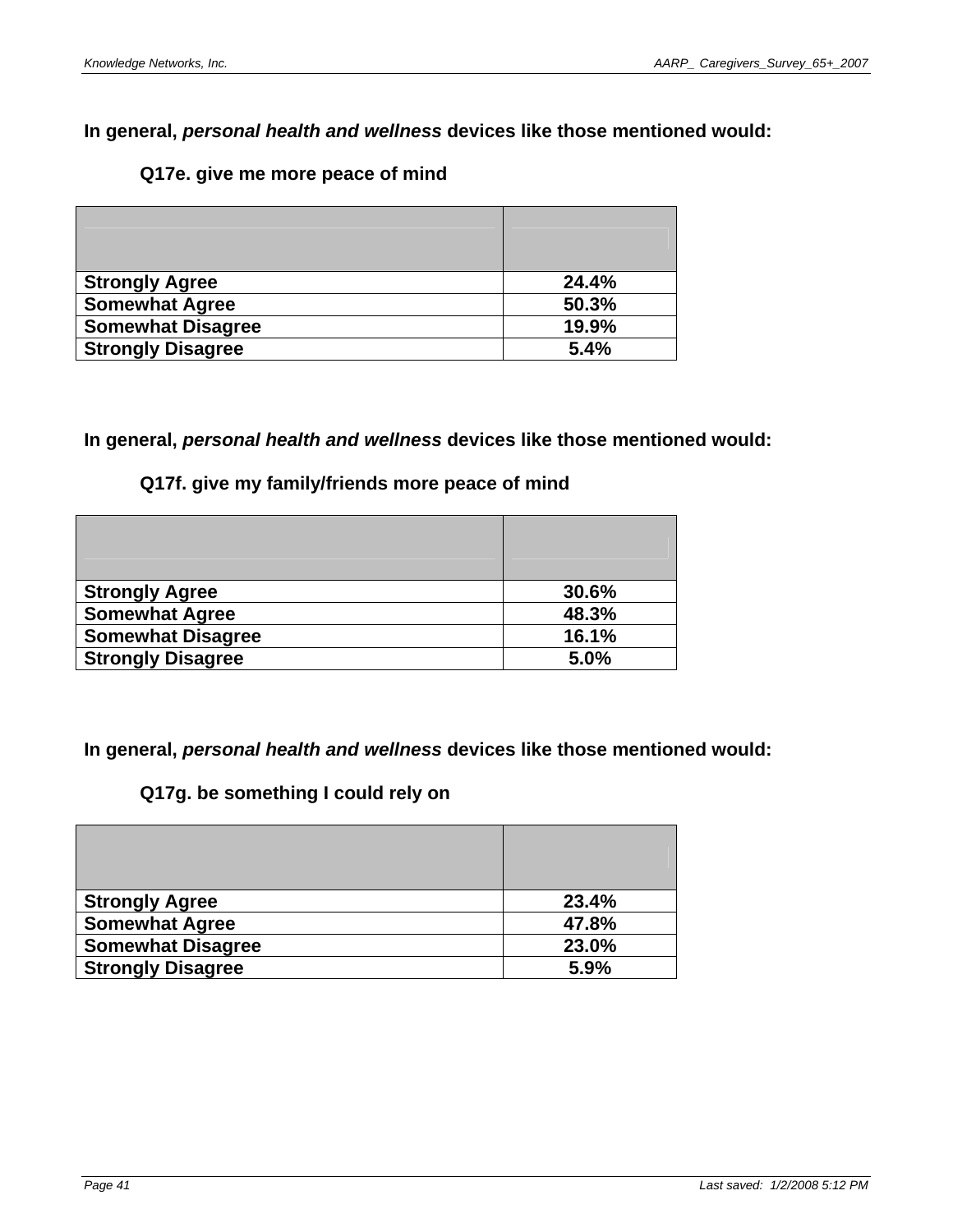# **Q17h. not be available to me**

| <b>Strongly Agree</b>    | 10.4% |
|--------------------------|-------|
| <b>Somewhat Agree</b>    | 42.6% |
| <b>Somewhat Disagree</b> | 35.3% |
| <b>Strongly Disagree</b> | 11.6% |

## **In general,** *personal health and wellness* **devices like those mentioned would:**

## **Q17i. cost too much to install**

| <b>Strongly Agree</b>    | 25.0% |
|--------------------------|-------|
| <b>Somewhat Agree</b>    | 58.5% |
| <b>Somewhat Disagree</b> | 13.3% |
| <b>Strongly Disagree</b> | 3.1%  |

**In general,** *personal health and wellness* **devices like those mentioned would:** 

## **Q17j. cost too much to maintain**

| <b>Strongly Agree</b>    | 23.7% |
|--------------------------|-------|
| <b>Somewhat Agree</b>    | 58.8% |
| <b>Somewhat Disagree</b> | 14.2% |
| <b>Strongly Disagree</b> | 3.4%  |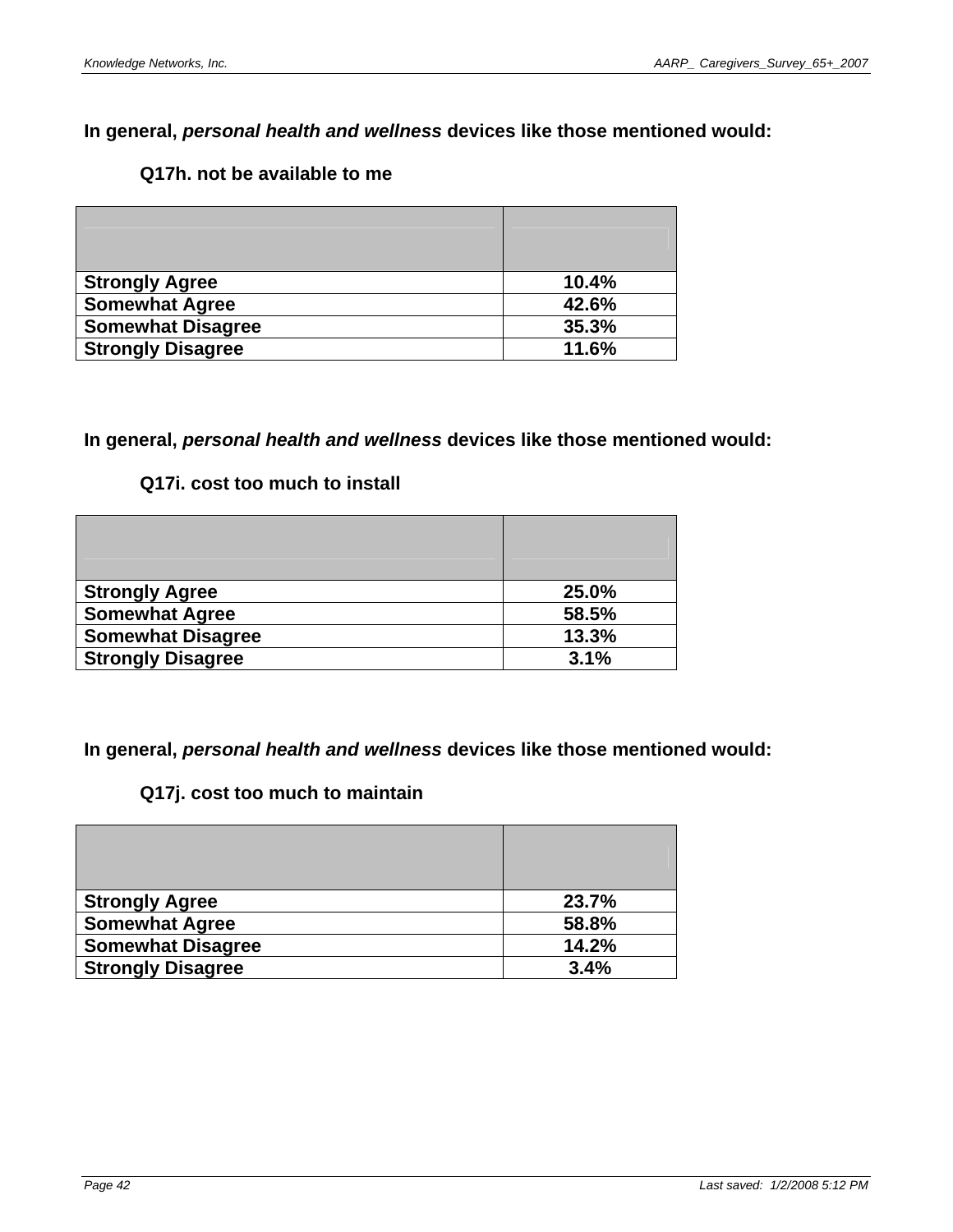# **Q17k. be hard to learn how to use**

| <b>Strongly Agree</b>    | 12.0% |
|--------------------------|-------|
| <b>Somewhat Agree</b>    | 36.5% |
| <b>Somewhat Disagree</b> | 42.5% |
| <b>Strongly Disagree</b> | 9.0%  |

## **In general,** *personal health and wellness* **devices like those mentioned would:**

## **Q17l. invade my privacy too much**

| <b>Strongly Agree</b>    | 14.2% |
|--------------------------|-------|
| <b>Somewhat Agree</b>    | 38.4% |
| <b>Somewhat Disagree</b> | 36.0% |
| <b>Strongly Disagree</b> | 11.4% |

**In general,** *personal health and wellness* **devices like those mentioned would:** 

## **Q17m. make me look like I need help**

| <b>Strongly Agree</b>    | 13.3% |
|--------------------------|-------|
| <b>Somewhat Agree</b>    | 49.6% |
| <b>Somewhat Disagree</b> | 28.8% |
| <b>Strongly Disagree</b> | 8.3%  |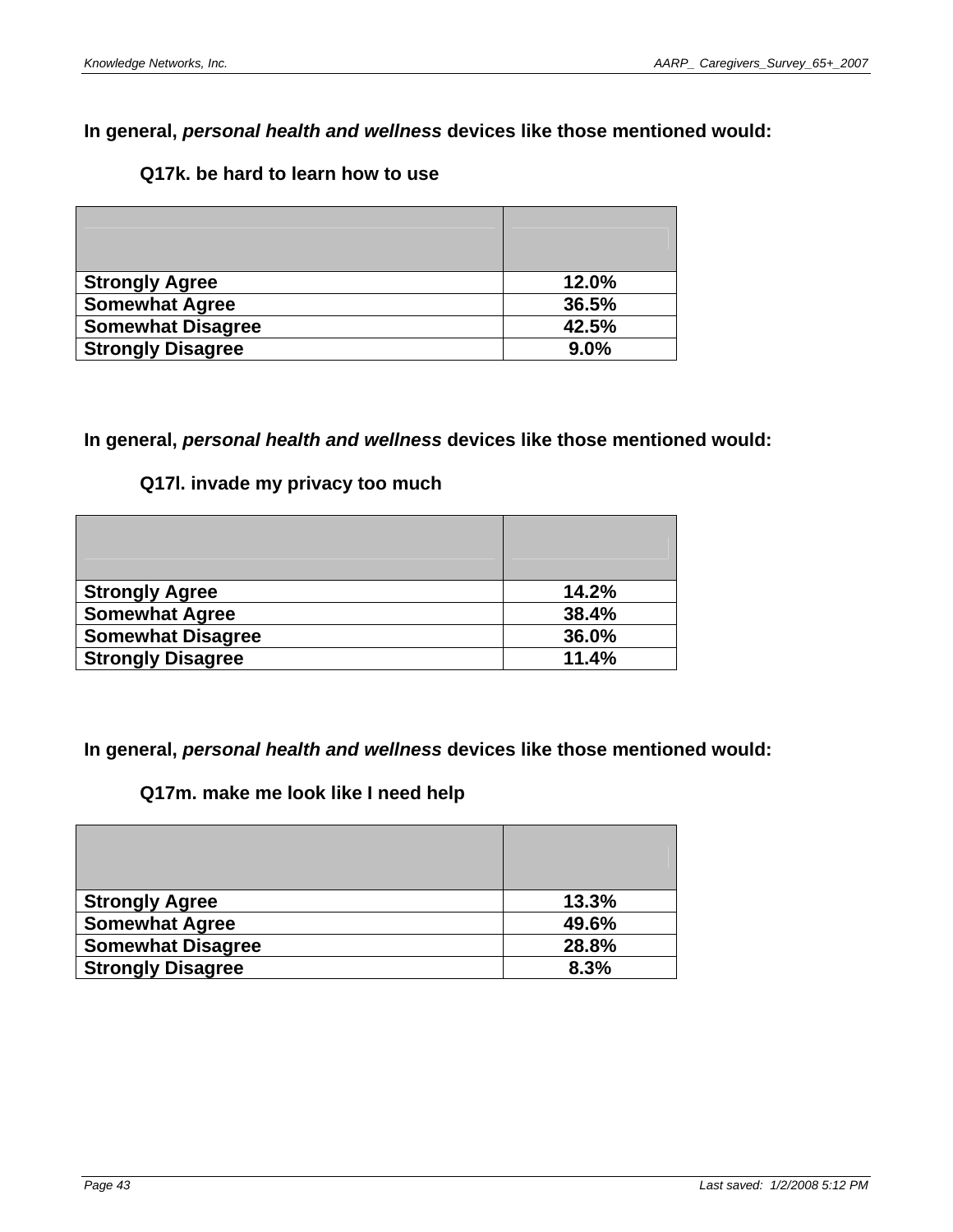# **Q17n. make me lose the ability to do things for myself**

| <b>Strongly Agree</b>    | 13.0% |
|--------------------------|-------|
| <b>Somewhat Agree</b>    | 36.4% |
| <b>Somewhat Disagree</b> | 39.9% |
| <b>Strongly Disagree</b> | 10.6% |

### **In general,** *personal health and wellness* **devices like those mentioned would:**

# **Q17o. not be something I need**

| <b>Strongly Agree</b>    | 24.0% |
|--------------------------|-------|
| <b>Somewhat Agree</b>    | 48.2% |
| <b>Somewhat Disagree</b> | 23.4% |
| <b>Strongly Disagree</b> | 4.4%  |

**In general,** *personal health and wellness* **devices like those mentioned would:** 

# **Q17p. other: please specify**

| <b>Strongly Agree</b>    | 23.8% |
|--------------------------|-------|
| <b>Somewhat Agree</b>    | 36.2% |
| <b>Somewhat Disagree</b> | 27.2% |
| <b>Strongly Disagree</b> | 12.9% |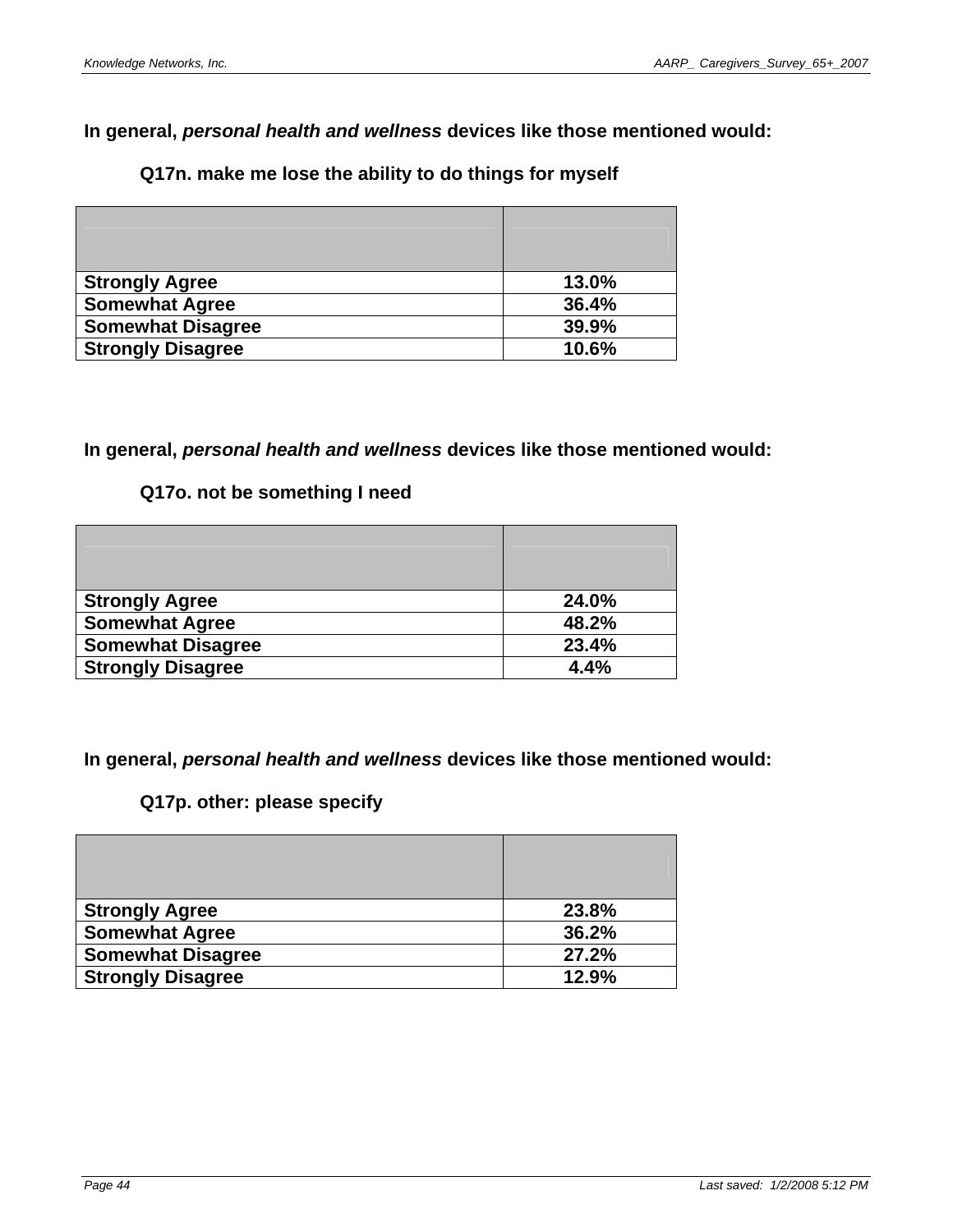**Q18. If I used a** *personal health and wellness device* **(like those mentioned previously), it would be important to me to have a customer service representative available by telephone 24 hours a day 7 days a week to provide assistance if I needed help using it.** 

| <b>Strongly Agree</b>    | 40.4% |
|--------------------------|-------|
| <b>Somewhat Agree</b>    | 39.2% |
| <b>Somewhat Disagree</b> | 12.9% |
| <b>Strongly Disagree</b> | 7.5%  |

**Q19. Overall, how much would you be willing to pay per month to have these types of**  *personal health and wellness devices* **available to you?** 

| Less than \$50  | 87.6% |
|-----------------|-------|
| $$51 - $100$    | 11.0% |
| More than \$100 | 1.4%  |

**Q20. How willing would you be to have a cardiologist (heart doctor)** *diagnose* **how your heart is working by receiving information that is transmitted electronically to them** *from your primary (family) doctor's office***?** 

| <b>Very willing</b>     | 43.2% |
|-------------------------|-------|
| <b>Somewhat willing</b> | 39.8% |
| Somewhat unwilling      | 10.4% |
| <b>Very unwilling</b>   | 6.7%  |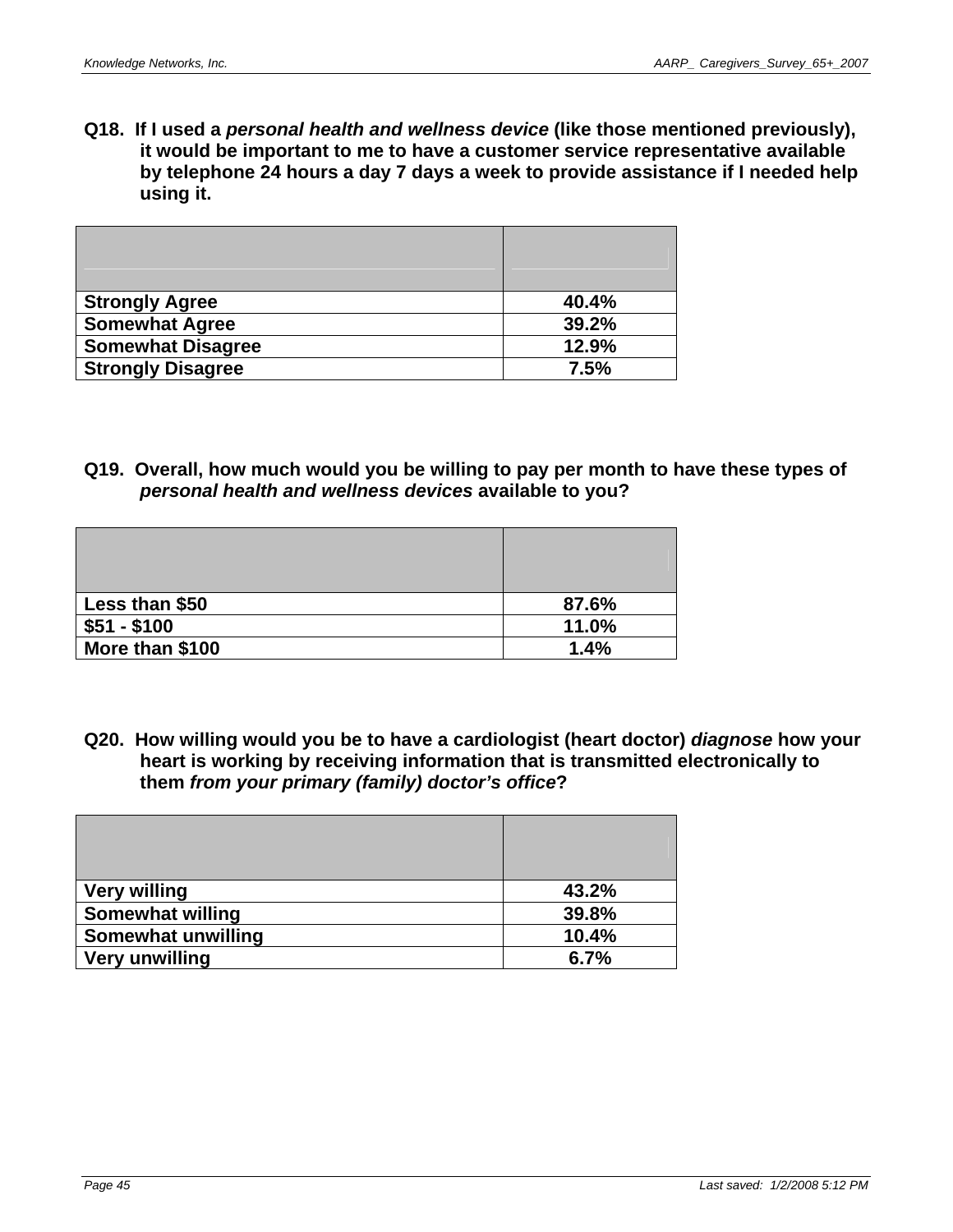**Q21. How willing would you be to have a cardiologist (heart doctor)** *diagnose* **how your heart is working by receiving information that is transmitted electronically to them** *from your home***?** 

| <b>Very willing</b>       | 34.4% |
|---------------------------|-------|
| <b>Somewhat willing</b>   | 42.9% |
| <b>Somewhat unwilling</b> | 15.3% |
| Very unwilling            | 7.4%  |

**Q22. How willing would you be to have a cardiologist (heart doctor) provide** *follow-up care* **by** *monitoring (watching)* **how your heart is working by receiving information that is transmitted electronically to them from** *your primary (family) doctor's office?* 

| <b>Very willing</b>     | 42.5% |
|-------------------------|-------|
| <b>Somewhat willing</b> | 42.1% |
| Somewhat unwilling      | 9.2%  |
| <b>Very unwilling</b>   | 6.2%  |

**Q23. How willing would you be to have a cardiologist (heart doctor) provide follow-up care by** *monitoring (watching)* **how your heart is working by receiving information that is transmitted electronically to them from** *your home?* 

| <b>Very willing</b>       | 35.6% |
|---------------------------|-------|
| <b>Somewhat willing</b>   | 40.5% |
| <b>Somewhat unwilling</b> | 16.4% |
| <b>Very unwilling</b>     | 7.5%  |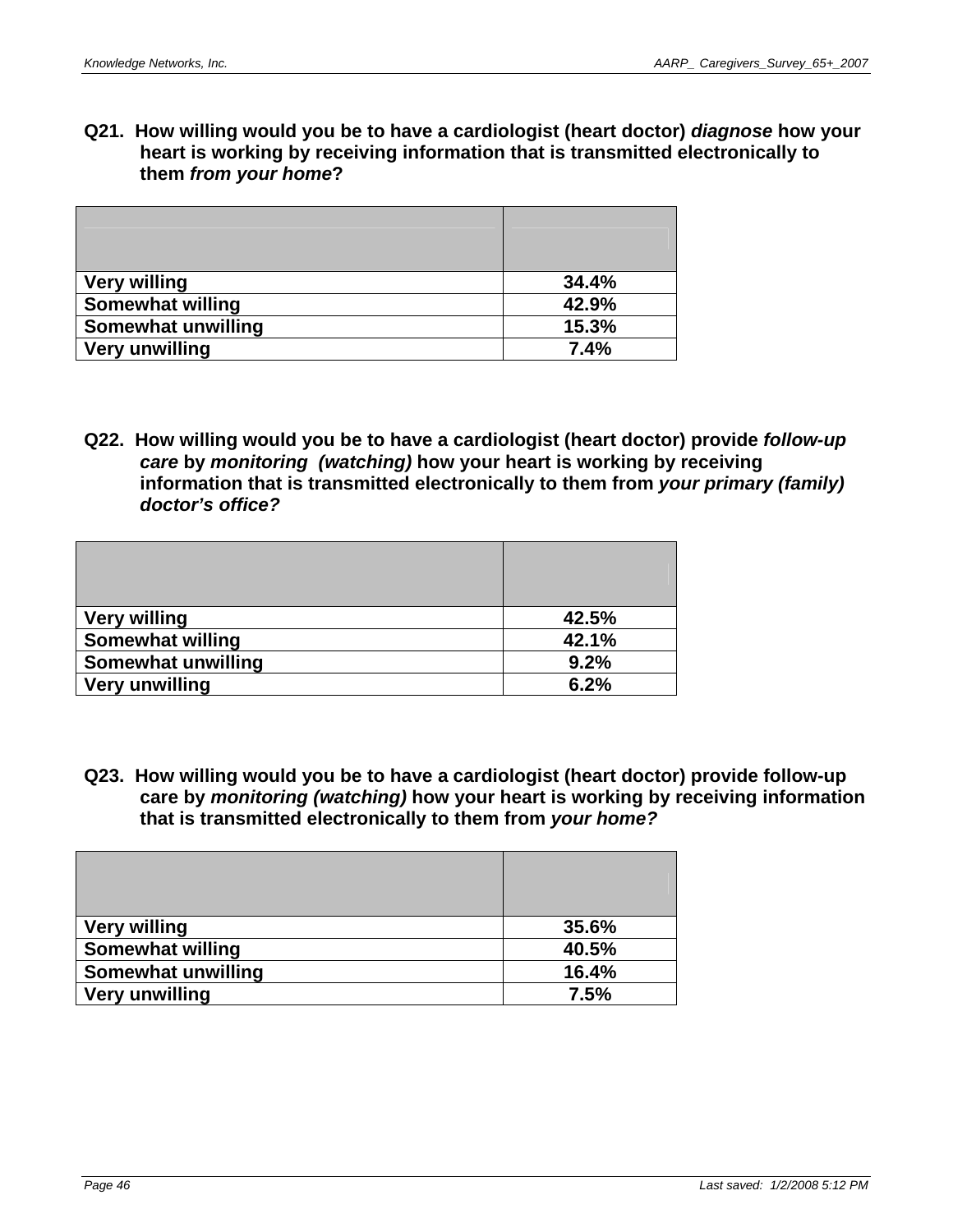# **Q24. What type of home do you live in?**

| A single-family detached home              | 74.7% |
|--------------------------------------------|-------|
| A multi-unit building (includes apartment, |       |
| either low rise or high rise)              | 12.4% |
| A mobile home                              | 5.7%  |
| A semi-detached home (like a town house,   |       |
| row house, or duplex)                      | 6.0%  |
| <b>Other</b>                               | 1.2%  |

# **Q25. If you needed help caring for yourself, would you prefer to:**

| Have help given to me at my current home  | 87.1% |
|-------------------------------------------|-------|
| Move to a facility where care is provided | 7.9%  |
| Move to a relative's home                 | 4.8%  |
| Move to a friend's home                   | 0.2%  |

# **Do you currently have each of the following in your home?**

### **Q26a. cable television service**

| <b>Yes</b> | 76.6% |
|------------|-------|
| <b>No</b>  | 23.4% |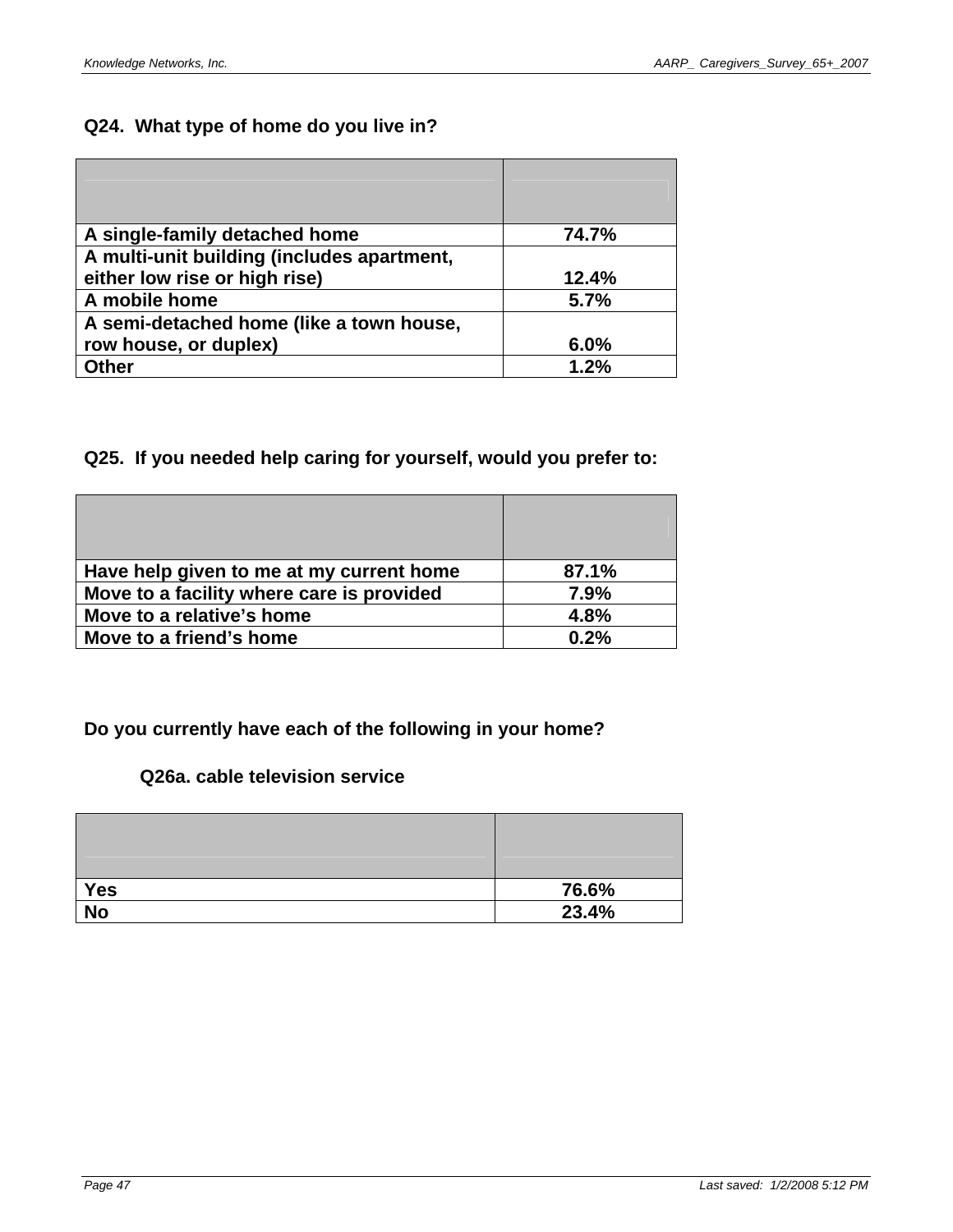# **Do you currently have each of the following in your home?**

## **Q26b. DVD or VCR**

| <b>Yes</b>      | 92.7% |
|-----------------|-------|
| $\overline{No}$ | 7.3%  |

# **Do you currently have each of the following in your home?**

# **Q26c. a cell phone**

| <b>Yes</b> | 74.0% |
|------------|-------|
| <b>No</b>  | 26.0% |

# **Do you currently have each of the following in your home?**

### **Q26d. a computer**

| <b>Yes</b> | 70.6% |
|------------|-------|
| <b>No</b>  | 29.4% |